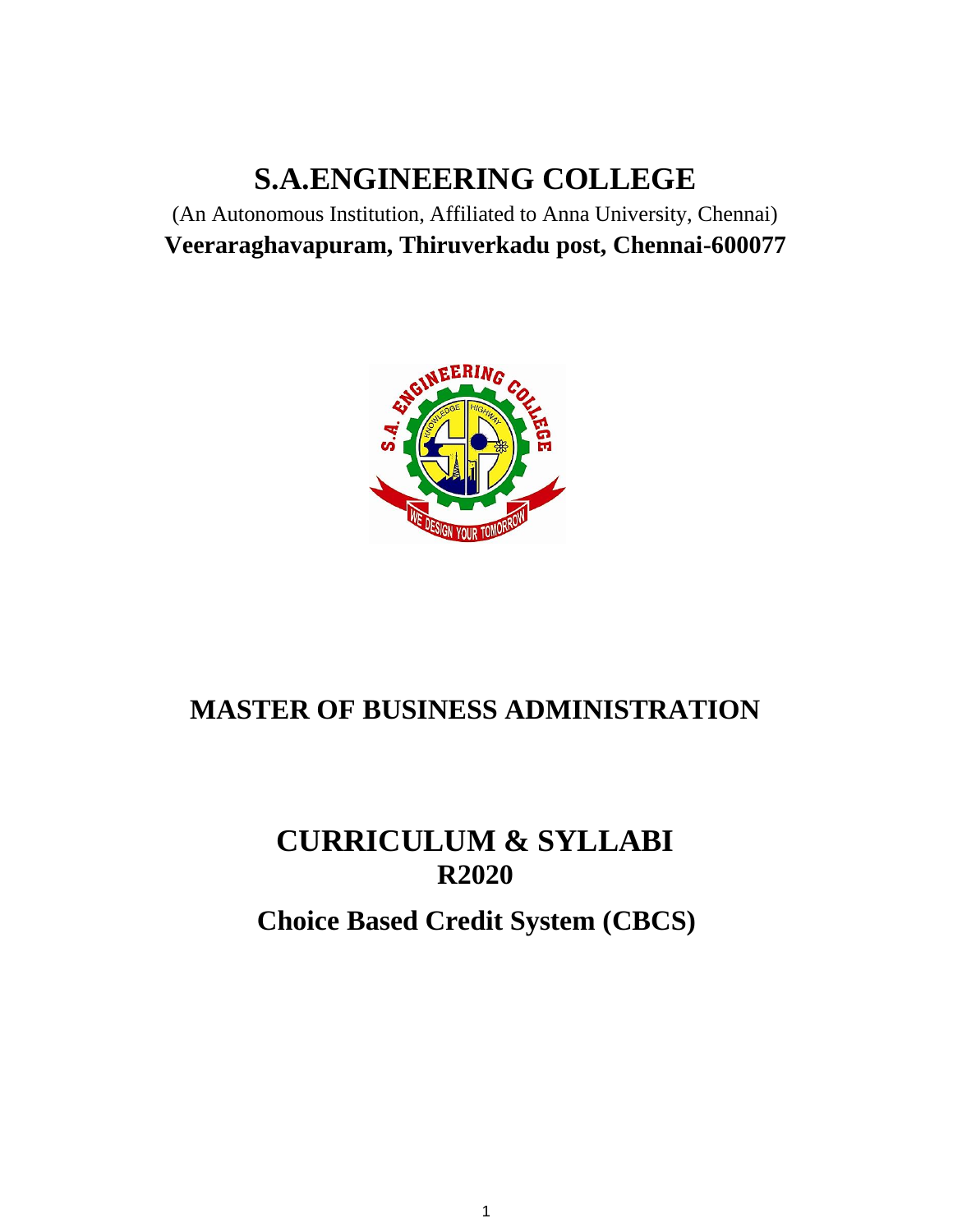#### **S.A. ENGINEERING COLLEGE, CHENNAI – 600 077 An Autonomous Institution,Affiliated to Anna University, Chennai TWO YEAR MBA DEGREE PROGRAMME (For the batches of students admitted in 2020 - 2021 and subsequently under Choice Based Credit**

**System)**

#### **CURRICULUM & SYLLABI**

#### **VISION**

To transform the department into quality centre imparting management education along with value based professional excellence.

#### **MISSION**

To create an excellent teaching and learning environment for our faculty and students.

To impart quality education by focusing on nurturing innovation, entrepreneurship, research nd ethics by enhancing their self-confidence, creative skills and professional expertise.

To develop leaders of competence, conscience, and compassion

#### **PEO**

**PEO1**: To provide the students with adequate skill, knowledge and confidence to seek positions (as well as growth) in organisations and excel in nurturing the spirit of entrepreneurship.

**PEO2:** To inculcate the students with a positive attitude towards work and life thereby resulting in personal and professional growth.

**PEO3**: To interface with Industry through their professional managers specialised in Marketing, manufacturing, Finance, Human resources and System thereby inculcating professional expertise in the students in their area of specialisation and awareness of business environment.

**PEO4**: To broaden the mind of the students to ensure that their contributions to the society are ethical, value based and environment friendly.

#### **PO**

After completion of the MBA program, graduates will have:

PO1:An understanding of professional, ethical, legal, financial, marketing, sales, logistical security and social issues and responsibilities. (Professional integrity)

PO2:Ability to conceptualize functions such as Manufacturing, Marketing, Finance, Human resources and Systems teams. (Principles of management)

PO3:Ability to systematically collect data, analyses and offer suggestions. (Investigative and Analytical Skills)

PO4:Ability to Communicate effectively in different business contexts and situations so as to be able to receive and give clear instructions, comprehend, write reports, prepare documentation and make effective presentations.(Verbal and Written Communication)

PO5:Ability to analyze a problem, identify, formulate and use the appropriate managerial skills for obtaining its solution. (Decision Making)

PO6:Ability to generate business ideas, develop business plans, understand regulatory requirements, and locate sources of finance and other resources to start new business ventures. (Entrepreneurial Skills)

PO7:Ability to function effectively on multi-disciplinary teams (Team work).

PO8:Ability to have the updated information on environments affecting businesses.(Social awareness)

PO9:Ability to assess and evaluate the competitive business environment (Awareness of Business Environment)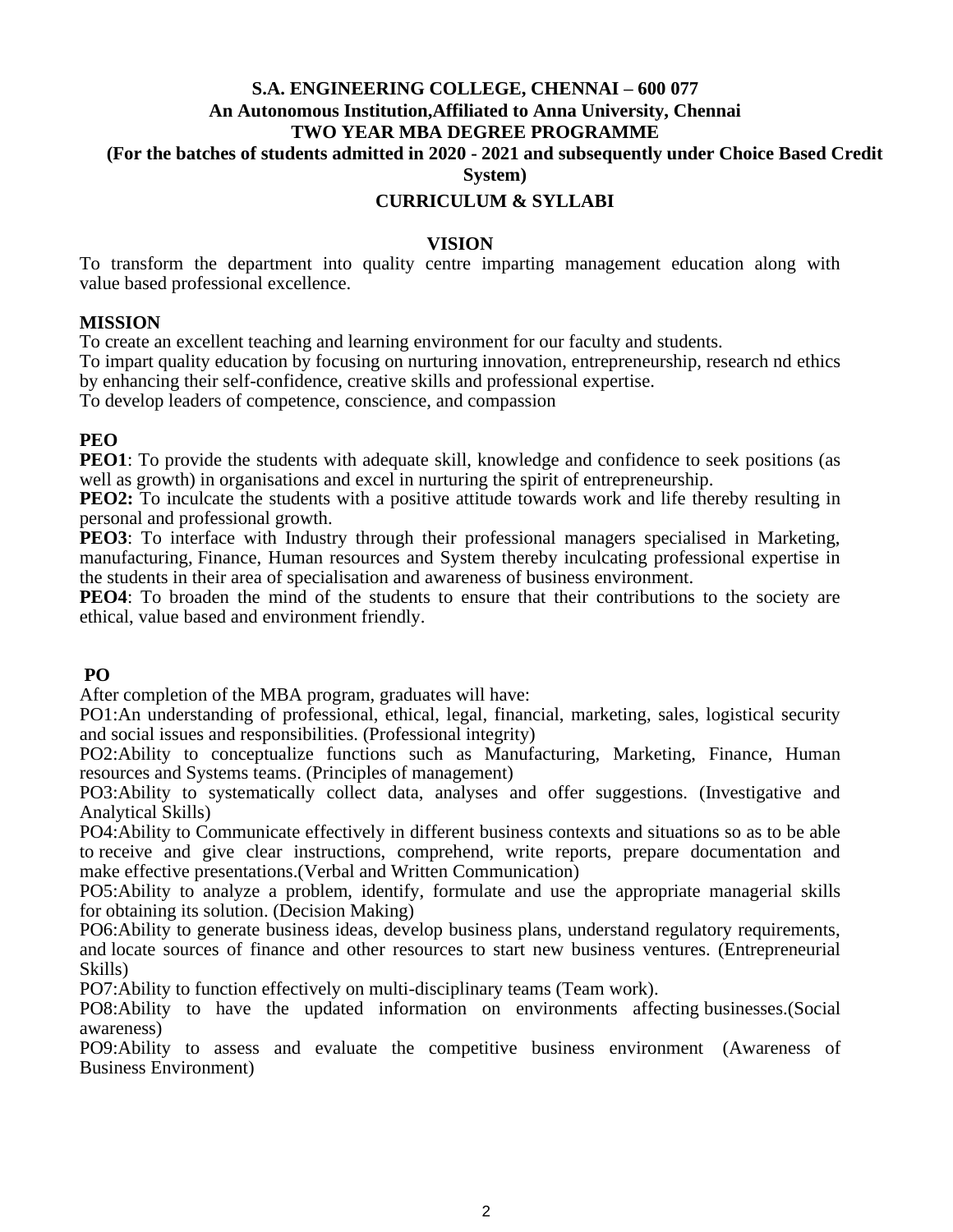# **MAPPING OF PEOS WITH POS:**

| Programme<br><b>Educational</b> | <b>Programme Outcomes</b> |     |            |            |            |            |                             |                 |                 |  |
|---------------------------------|---------------------------|-----|------------|------------|------------|------------|-----------------------------|-----------------|-----------------|--|
| <b>Objectives</b>               | <b>PO1</b>                | PO2 | <b>PO3</b> | <b>PO4</b> | <b>PO5</b> | <b>PO6</b> | PO <sub>7</sub>             | PO <sub>8</sub> | PO <sub>9</sub> |  |
|                                 |                           |     | າ          | 3          | 3          | ◠          | $\mathcal{D}_{\mathcal{L}}$ |                 | ↑               |  |
| $\mathbf{I}$                    |                           |     | 3          | ◠          | ◠          | 3          | <sub>2</sub>                | 2               | ↑               |  |
| Ш                               |                           | 3   | 3          | ◠          | ◠          | 3          | $\mathcal{D}_{\cdot}$       | 3               |                 |  |
| IV                              |                           |     | ↑          | ∍          | 3          | 2          | $\mathcal{D}$               |                 | 3               |  |
|                                 |                           |     | ◠          |            | 3          |            | ◠                           | 3               |                 |  |

|                |              | <b>COURSE TITLE</b>                                               | PO <sub>1</sub>         | PO2                     | PO <sub>3</sub>         | PO <sub>4</sub>         | PO <sub>5</sub>         | PO <sub>6</sub>      | PO7                  | PO <sub>8</sub>                            | PO <sub>9</sub>         |
|----------------|--------------|-------------------------------------------------------------------|-------------------------|-------------------------|-------------------------|-------------------------|-------------------------|----------------------|----------------------|--------------------------------------------|-------------------------|
|                |              | <b>SEM</b> Management Concepts &                                  | $\overline{\checkmark}$ | $\overline{\checkmark}$ |                         |                         |                         |                      |                      |                                            |                         |
|                | $\mathbf I$  | <b>Organization Behaviour</b>                                     |                         |                         |                         |                         |                         |                      |                      |                                            |                         |
|                |              | <b>Statistics for Management</b>                                  | $\checkmark$            |                         | $\checkmark$            |                         | $\checkmark$            |                      |                      |                                            |                         |
|                |              | <b>Economic Analysis for Business</b>                             |                         | ✔                       | $\blacktriangledown$    | $\overline{\checkmark}$ |                         |                      | ✔                    |                                            | ✓                       |
| YEAR           |              | <b>Accounting for Management</b>                                  | $\checkmark$            |                         | $\blacktriangledown$    | ✓                       | $\overline{\checkmark}$ | ✓                    |                      |                                            |                         |
|                |              | <b>Communication Skills</b>                                       | ✓                       | ✓                       |                         |                         |                         |                      |                      | ✓<br>✓                                     | ✓                       |
|                |              | <b>Legal Aspects of Business</b>                                  | ✓<br>✓                  | ✓<br>✓                  | $\checkmark$            | ✔                       | ✓<br>✓                  | ✓                    |                      |                                            | ✓<br>✓                  |
|                |              | <b>Total Quality Management</b><br>Indian Ethos & Business Ethics | ✔                       |                         |                         | $\overline{\checkmark}$ | ✓                       |                      | ✔                    | ✓                                          | ✓                       |
|                |              |                                                                   |                         |                         |                         |                         |                         |                      |                      |                                            |                         |
|                |              |                                                                   | ✔                       |                         |                         |                         | ✔                       |                      |                      |                                            | $\checkmark$            |
|                | <b>SEM</b>   | <b>Operations Management</b>                                      |                         |                         | $\overline{\checkmark}$ | $\overline{\checkmark}$ | $\checkmark$            |                      |                      |                                            | $\checkmark$            |
|                | $\mathbf{I}$ | Financial Management                                              |                         |                         | $\overline{\checkmark}$ |                         |                         |                      |                      |                                            |                         |
|                |              | <b>Applied Operations Research</b>                                | $\overline{\checkmark}$ |                         |                         |                         | $\overline{\checkmark}$ | ✓                    |                      |                                            | ✓                       |
|                |              | <b>Information Management</b>                                     | $\overline{\checkmark}$ | ✔                       |                         | $\overline{\checkmark}$ | $\overline{\checkmark}$ |                      |                      | $\overline{\checkmark}$                    | ✓                       |
|                |              | <b>Marketing Management</b>                                       |                         | $\overline{\checkmark}$ | $\overline{\checkmark}$ | $\overline{\checkmark}$ |                         | $\blacktriangledown$ | $\blacktriangledown$ |                                            | $\overline{\checkmark}$ |
| <b>YEAR</b>    |              | <b>Business Research Methods</b>                                  | $\overline{\checkmark}$ | $\overline{\checkmark}$ | $\overline{\checkmark}$ |                         | $\overline{\checkmark}$ | ✓                    | ✓                    |                                            | $\checkmark$            |
|                |              | Human Resource Management                                         | $\overline{\checkmark}$ | $\overline{\checkmark}$ |                         | $\overline{\checkmark}$ | $\overline{\checkmark}$ |                      |                      | $\blacktriangledown$                       | $\blacktriangledown$    |
|                |              | <b>Business Analytics</b>                                         | ✓                       |                         | $\overline{\checkmark}$ | $\overline{\checkmark}$ | $\overline{\checkmark}$ | $\blacktriangledown$ |                      |                                            | ✓                       |
|                |              | Data Analysis and Business                                        | $\blacktriangledown$    |                         | $\overline{\checkmark}$ | $\overline{\checkmark}$ | $\overline{\checkmark}$ | ✓                    |                      |                                            |                         |
|                |              | <b>Modelling Laboratory</b>                                       |                         |                         |                         |                         |                         |                      |                      |                                            |                         |
|                |              | <b>International Business</b>                                     | ✓                       | ✓                       |                         | ✓                       | $\overline{\checkmark}$ |                      |                      | $\tilde{\checkmark}$                       |                         |
|                | <b>SEM</b>   | Management                                                        |                         |                         |                         |                         |                         |                      |                      |                                            |                         |
|                | III          | Strategic Management                                              | ✔                       |                         | ✓                       | ✔                       | ✓                       | ✓                    |                      |                                            | ✔                       |
|                |              | Elective 1                                                        |                         |                         |                         |                         |                         |                      |                      |                                            |                         |
|                |              | Elective 2                                                        |                         |                         |                         |                         |                         |                      |                      |                                            |                         |
| $\blacksquare$ |              | Elective 3                                                        |                         |                         |                         |                         |                         |                      |                      |                                            |                         |
| YEAR           |              | Elective 4                                                        |                         |                         |                         |                         |                         |                      |                      | Given below for each stream/Specialization |                         |
|                |              | Elective 5                                                        |                         |                         |                         |                         |                         |                      |                      |                                            |                         |
|                |              | Elective 6                                                        |                         |                         |                         |                         |                         |                      |                      |                                            |                         |
|                |              | Summer Internship                                                 |                         |                         |                         |                         |                         |                      |                      |                                            |                         |
|                |              |                                                                   |                         |                         |                         |                         |                         |                      |                      |                                            |                         |
|                |              |                                                                   |                         |                         |                         |                         |                         |                      |                      |                                            |                         |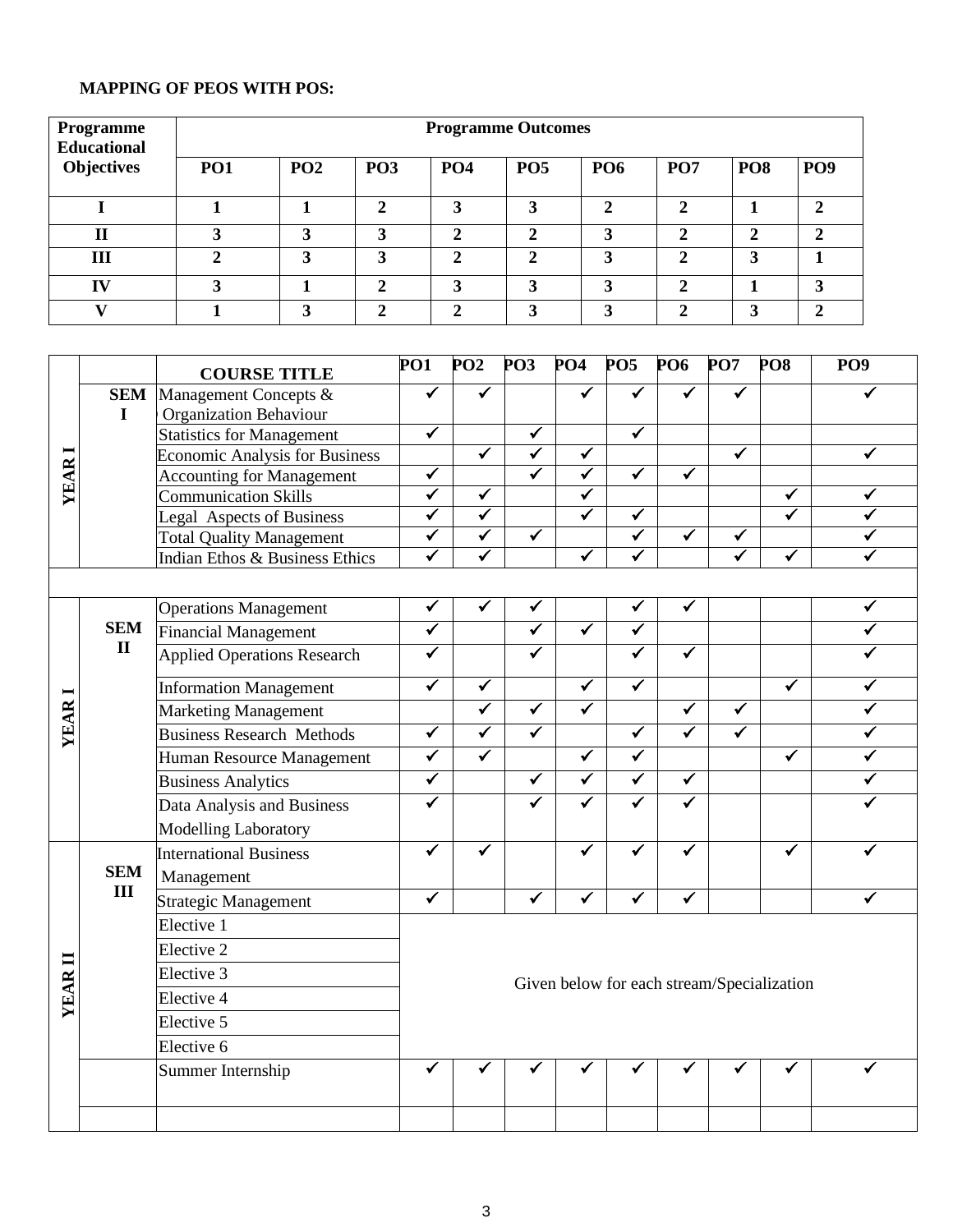| <b>SEM</b> | Elective 7<br>Elective 8                                                         |  |  |  | Given below for each stream/Specialization |  |  |  |  |  |
|------------|----------------------------------------------------------------------------------|--|--|--|--------------------------------------------|--|--|--|--|--|
| IV         | Non Functional Elective                                                          |  |  |  |                                            |  |  |  |  |  |
|            | Project work $-12$ weeks<br>Project Work + Maximum<br>4 weeks for report writing |  |  |  |                                            |  |  |  |  |  |

# **NON FUNCTIONAL ELECTIVES**

| S.N | <b>SUBJECT</b>              |     | <b>Programme Outcomes</b> |                 |                 |  |  |  |  |  |  |
|-----|-----------------------------|-----|---------------------------|-----------------|-----------------|--|--|--|--|--|--|
|     |                             | PO1 | $PO2$   $PO3$             | PO <sub>8</sub> | PO <sub>9</sub> |  |  |  |  |  |  |
|     | Entrepreneurship            |     |                           |                 |                 |  |  |  |  |  |  |
|     | Development                 |     |                           |                 |                 |  |  |  |  |  |  |
|     | Hospitality &               |     |                           |                 |                 |  |  |  |  |  |  |
|     | <b>Tourism Management</b>   |     |                           |                 |                 |  |  |  |  |  |  |
|     | Management of               |     |                           |                 |                 |  |  |  |  |  |  |
|     | <b>Health Care Services</b> |     |                           |                 |                 |  |  |  |  |  |  |
|     | <b>Event Management</b>     |     |                           |                 |                 |  |  |  |  |  |  |

# **FUNCTIONAL ELECTIVES**

|                |                                                             | <b>Programme Outcomes</b> |                                                    |                 |              |              |              |              |                 |                 |  |
|----------------|-------------------------------------------------------------|---------------------------|----------------------------------------------------|-----------------|--------------|--------------|--------------|--------------|-----------------|-----------------|--|
| S.N            | <b>SUBJECT</b>                                              | PO1                       | <b>PO2</b>                                         | PO <sub>3</sub> | PO4          | PO5          | <b>PO6</b>   | <b>PO7</b>   | PO <sub>8</sub> | PO <sub>9</sub> |  |
|                |                                                             |                           | <b>Stream/Specialization: Marketing Management</b> |                 |              |              |              |              |                 |                 |  |
| 1              | Digital Marketing                                           | $\checkmark$              |                                                    | $\checkmark$    |              | $\checkmark$ |              |              |                 |                 |  |
| $\overline{2}$ | <b>Brand Management</b>                                     | $\checkmark$              | ✓                                                  |                 | $\checkmark$ | $\checkmark$ | $\checkmark$ |              | $\checkmark$    |                 |  |
| 3              | <b>New Product</b><br>Development                           |                           | ✓                                                  | $\checkmark$    | $\checkmark$ |              |              | $\checkmark$ |                 |                 |  |
| $\overline{4}$ | Retail Management                                           | $\checkmark$              | $\checkmark$                                       | $\checkmark$    |              | $\checkmark$ | $\checkmark$ | $\checkmark$ |                 |                 |  |
| 5              | <b>Customer Relationship</b><br>Management                  | $\checkmark$              | ✓                                                  |                 | $\checkmark$ | $\checkmark$ |              |              | $\checkmark$    |                 |  |
| 6              | <b>Distribution</b><br><b>Management and Sales</b><br>Force | $\checkmark$              |                                                    | $\checkmark$    | ✔            | ✓            |              |              |                 |                 |  |
| $\overline{7}$ | <b>Marketing Metrics</b>                                    | $\checkmark$              |                                                    | $\checkmark$    | $\checkmark$ | $\checkmark$ |              |              |                 |                 |  |
| 8              | <b>Integrated Marketing</b><br>Communications               | $\checkmark$              | ✓                                                  |                 | $\checkmark$ | $\checkmark$ | $\checkmark$ |              | $\checkmark$    |                 |  |
| 9              | <b>Services Marketing</b>                                   | $\checkmark$              |                                                    | $\checkmark$    | $\checkmark$ | $\checkmark$ | $\checkmark$ |              |                 |                 |  |
| 10             | <b>Business to Business</b><br>Marketing                    | $\checkmark$              | ✔                                                  |                 | $\checkmark$ | ✓            | ✔            |              | √               |                 |  |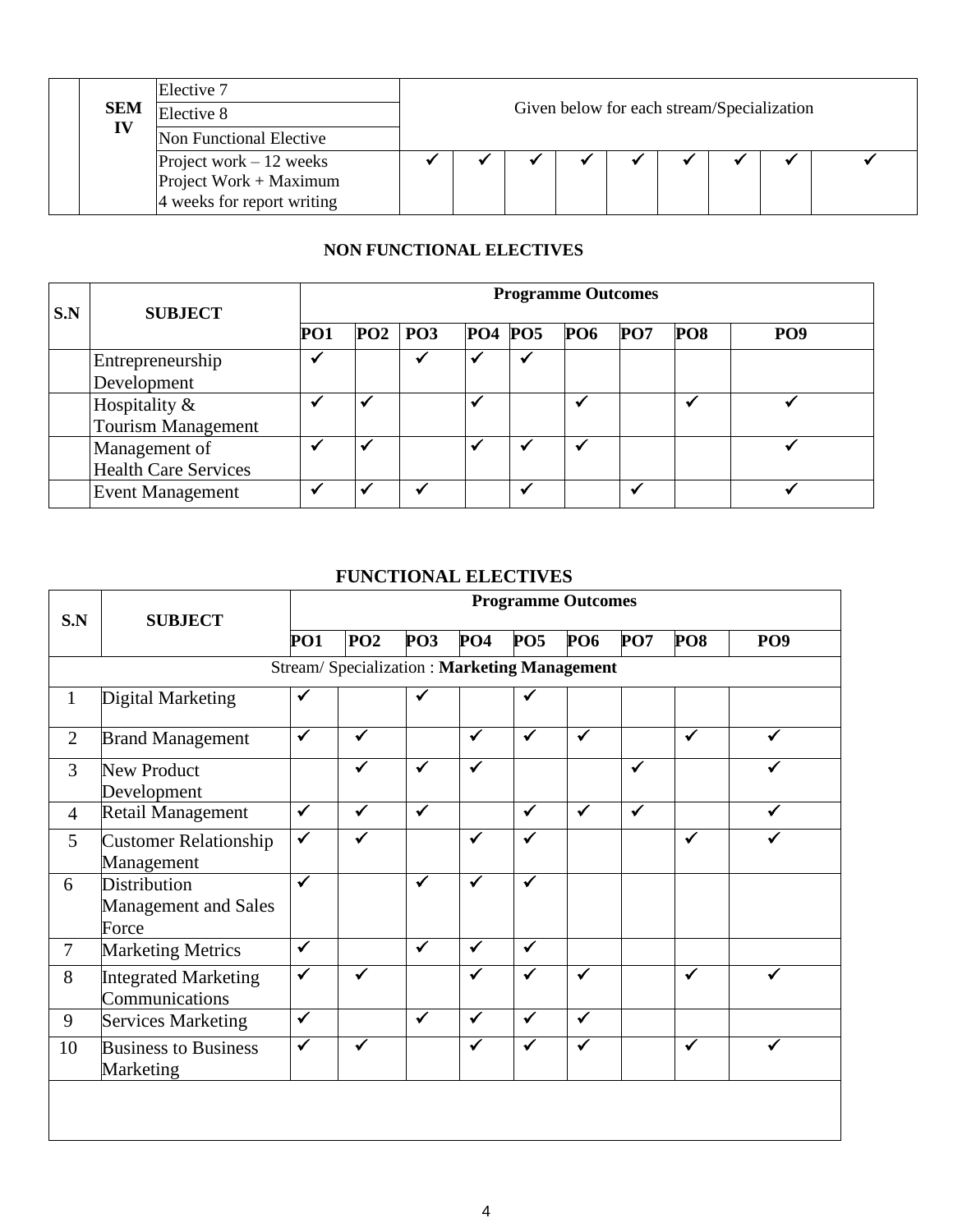|    |                                                          | Stream/ Specialization: Financial Management     |              |   |   |   |   |              |   |   |
|----|----------------------------------------------------------|--------------------------------------------------|--------------|---|---|---|---|--------------|---|---|
| 11 | Security Analysis and<br>Portfolio Management            |                                                  |              |   |   |   |   |              |   |   |
| 12 | <b>Financial Market and</b><br><b>Banking Operations</b> | ✓                                                | ✓            |   |   |   |   |              |   |   |
| 13 | Derivatives<br>Management                                |                                                  | ✓            |   |   |   |   |              |   |   |
| 14 | <b>Behavioural Finance</b>                               | $\checkmark$                                     | $\checkmark$ | ✓ |   | ✔ | ✓ | $\checkmark$ |   |   |
| 15 | <b>Investment Banking</b><br>and Financial<br>Services   |                                                  | ✓            |   |   |   |   |              |   |   |
| 16 | International Trade<br>Finance                           | ✔                                                |              |   | ✔ | ✓ | ✔ |              |   |   |
| 17 | Corporate Finance                                        | ✓                                                |              |   | ✔ |   | ✔ |              |   |   |
| 18 | <b>Business Analysis and</b><br>Valuation                | ✔                                                | ✓            |   |   | ✔ |   |              | ✔ |   |
|    |                                                          | Stream/Specialization: Human Resource Management |              |   |   |   |   |              |   |   |
| 19 | <b>Employee Relations</b><br>and Labour<br>Legislations  |                                                  |              |   |   |   |   |              |   |   |
| 20 | Compensation and<br>Reward Management                    | ✓                                                |              |   |   |   |   |              |   |   |
| 21 | Organizational Design<br>& Development                   |                                                  |              |   |   |   |   |              |   |   |
| 22 | International Human<br>Resource<br>Management            |                                                  |              |   |   |   |   |              |   |   |
| 23 | Manpower planning,<br>Recruitment and<br>Selection       |                                                  |              |   |   |   |   |              |   |   |
| 24 | Strategic Human<br>Resource<br>Management                |                                                  |              |   |   |   |   |              |   |   |
| 25 | Managerial Behaviour<br>and Effectiveness                | ✔                                                | ✔            |   |   |   |   |              |   |   |
| 26 | Human Resource<br>Analytics                              | ✓                                                | ✓            |   | ✓ | ✓ |   |              |   |   |
|    |                                                          | Stream/Specialization: Operations Management     |              |   |   |   |   |              |   |   |
| 27 | Logistics                                                |                                                  |              |   |   |   |   |              |   |   |
| 28 | Management<br>Supply Chain                               | ✓                                                |              | ✔ |   | ✓ | ✔ |              |   |   |
|    | Management                                               | ✔                                                |              | ✓ |   | ✓ |   |              |   | ✓ |
| 29 | <b>Product Design</b>                                    |                                                  |              |   |   |   |   |              |   |   |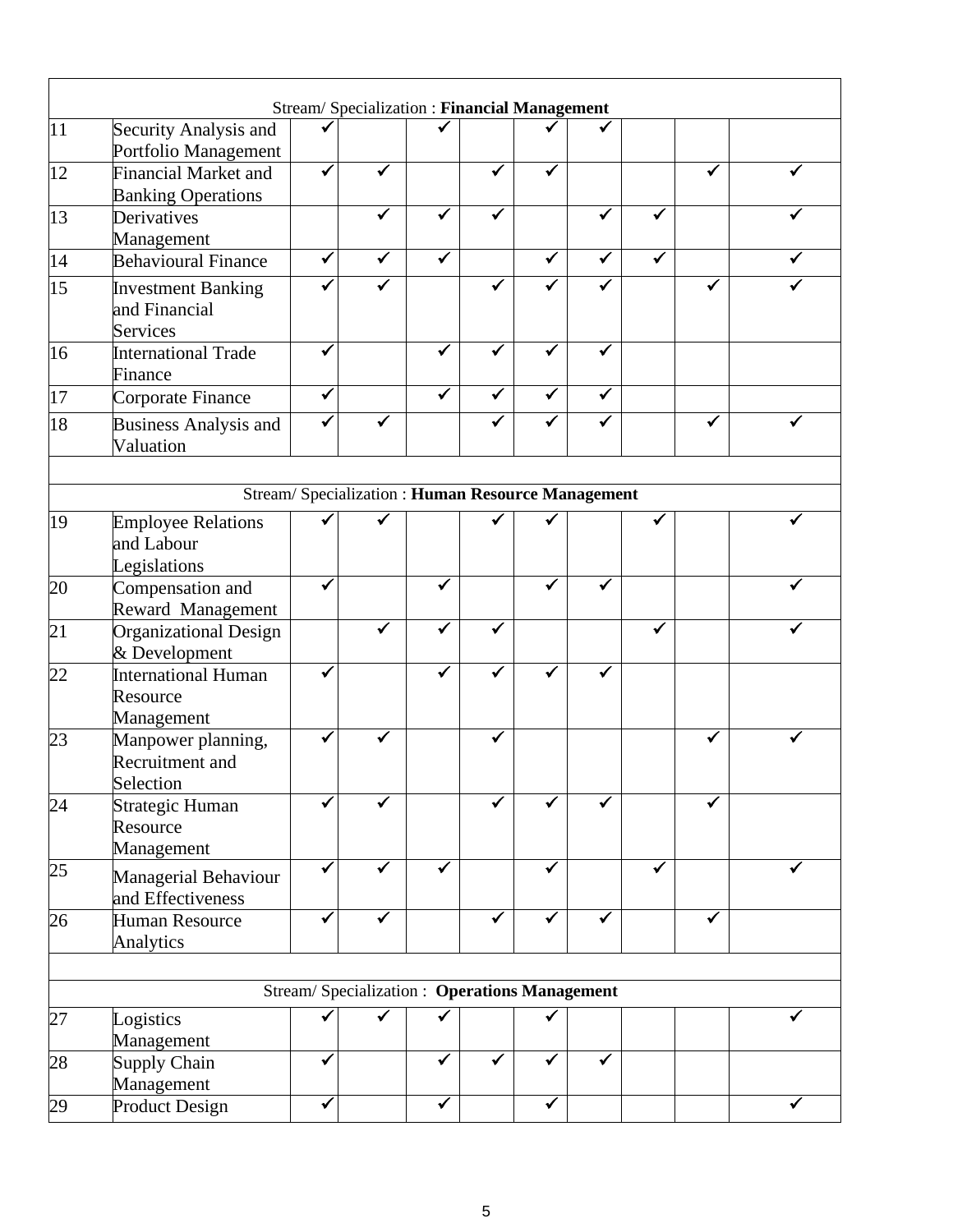| $\overline{30}$ | Process Management                                |   |                                                     |              |   |   |   |   |  |
|-----------------|---------------------------------------------------|---|-----------------------------------------------------|--------------|---|---|---|---|--|
| 31              | Lean Six Sigma                                    | ✔ | ✓                                                   | $\checkmark$ |   | ✔ | ✔ |   |  |
| 32              | Project Management                                |   | ✓                                                   |              |   |   |   |   |  |
| 33              | Production Planning<br>& Control                  |   | ✓                                                   |              |   |   |   |   |  |
| 34              | Services Operations<br>Management                 |   | ✔                                                   |              |   |   | ✔ |   |  |
|                 |                                                   |   | Stream/Specialization: Business Analytics & Systems |              |   |   |   |   |  |
| 35              | Machine Learning<br>Through R                     |   |                                                     |              |   |   |   |   |  |
| 36              | BigDataAnalytics                                  |   | $\checkmark$                                        | ✔            |   |   | ✓ |   |  |
| 37              | <b>Block Chain</b><br>Technology                  |   |                                                     |              |   |   |   |   |  |
| 38              | Social Media Web<br>Analytics                     |   |                                                     |              |   |   |   | ✔ |  |
| 39              | Python Programming                                | ✔ |                                                     |              |   |   |   |   |  |
| 40              | Internet Of Things                                | ✓ |                                                     | ✓            | ✓ |   |   |   |  |
| 41              | E-Commerce and E<br><b>Business Management</b>    |   |                                                     |              |   |   |   |   |  |
| 42              | <b>Enterprise Resource</b><br>Planning            |   |                                                     |              |   |   |   |   |  |
| 43              | Software Project and<br><b>Quality Management</b> |   | ✔                                                   |              |   | ✔ | ✓ |   |  |
| 44              | Cloud Computing                                   |   |                                                     |              |   |   |   |   |  |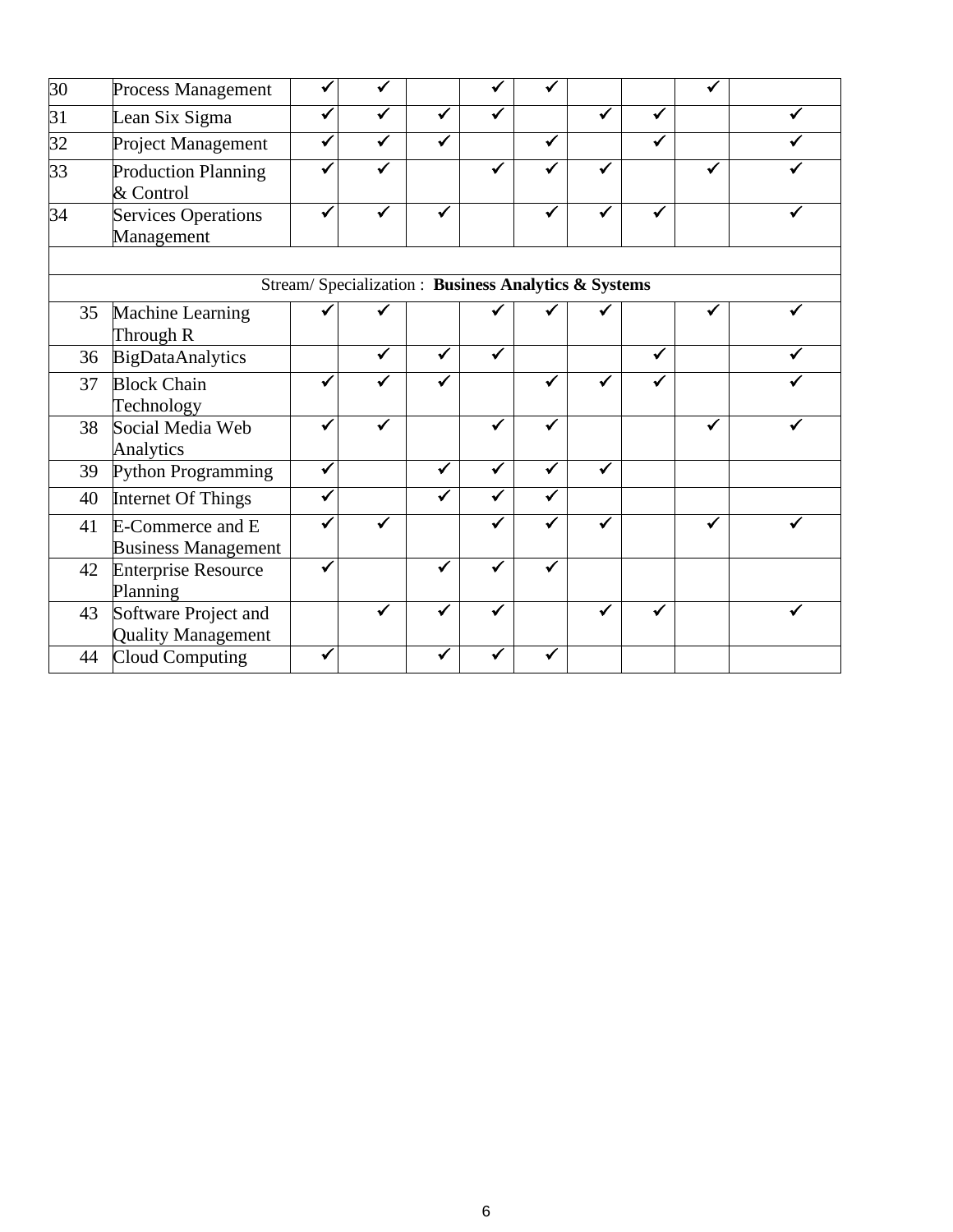# **CHOICE BASED CREDIT SYSTEM**

# **SEMESTER - I**

| S.<br>N          | <b>COURSE</b><br><b>CODE</b> | <b>COURSETITLE</b>                       | <b>CATEGORY</b>   | <b>CONTACT</b><br><b>PERIODS</b> | L        |                | ${\bf P}$               | $\mathbf C$   |  |
|------------------|------------------------------|------------------------------------------|-------------------|----------------------------------|----------|----------------|-------------------------|---------------|--|
| <b>THEORY</b>    |                              |                                          |                   |                                  |          |                |                         |               |  |
|                  | MB2101                       | Management Concepts &                    | PC                | 3                                | 3        | $\theta$       | $\overline{0}$          | 3             |  |
| 1.               |                              | <b>Organizational Behaviour</b>          |                   |                                  |          |                |                         |               |  |
| 2.               | MB2102                       | <b>Statistics for Management</b>         | PC                | $\overline{4}$                   | 4        | $\Omega$       | $\theta$                | 4             |  |
| $\overline{3}$ . | MB2103                       | Economic Analysis for<br><b>Business</b> | PC                | 4                                | 4        | $\theta$       | $\overline{0}$          | 4             |  |
| 4.               | MB2104                       | <b>Accounting for Management</b>         | $\overline{PC}$   | 3                                | 3        | $\Omega$       | $\overline{0}$          | 3             |  |
| 5.               | MB2105                       | <b>Communication Skills</b>              | PC                | $\overline{3}$                   | 3        | $\overline{0}$ | $\overline{0}$          | 3             |  |
| 6.               | MB2106                       | Legal Aspects of Business                | PC                | 3                                | 3        | $\overline{0}$ | $\theta$                | 3             |  |
| $\overline{7}$ . | MB2107                       | <b>Total Quality Management</b>          | PC                | 3                                | 3        | $\overline{0}$ | $\theta$                | 3             |  |
|                  |                              |                                          | <b>PRACTICALS</b> |                                  |          |                |                         |               |  |
| 8.               | MB2111                       | Indian Ethos & Business                  | <b>EEC</b>        | $\overline{4}$                   | $\theta$ | $\Omega$       | 4                       | $\mathcal{D}$ |  |
|                  |                              | Ethics (Seminar) #                       |                   |                                  |          |                |                         |               |  |
|                  |                              |                                          | <b>TOTAL</b>      | 27                               | 23       | $\mathbf{0}$   | $\overline{\mathbf{4}}$ | 25            |  |

# # - No End Semester Examination is required for this course

# **SEMESTER –II**

| S.<br>NO       | <b>COURSE</b><br><b>CODE</b> | <b>COURSETITLE</b>                                       | <b>LATEGORY</b>   | <b>CONTACT</b><br><b>PERIODS</b> | L                | т        | ${\bf P}$      | $\mathbf C$           |
|----------------|------------------------------|----------------------------------------------------------|-------------------|----------------------------------|------------------|----------|----------------|-----------------------|
|                |                              |                                                          | <b>THEORY</b>     |                                  |                  |          |                |                       |
|                | MB2201                       | <b>Operations Management</b>                             | PC                | 3                                | 3                | $\theta$ | $\overline{0}$ | 3                     |
| $\overline{2}$ | MB2202                       | <b>Financial Management</b>                              | PC                | 3                                | 3                | $\theta$ | $\overline{0}$ | 3                     |
| 3              | MB2203                       | <b>Applied Operations Research</b>                       | PC                | 3                                | 3                | $\theta$ | $\overline{0}$ | 3                     |
| 4              | MB2204                       | <b>Information Management</b>                            | PC                | 3                                | 3                | 0        | $\overline{0}$ | 3                     |
| 5              | MB2205                       | <b>Marketing Management</b>                              | PC                | 4                                | $\overline{4}$   | $\theta$ | $\overline{0}$ | 4                     |
| 6              | MB2206                       | <b>Business Research Methods</b>                         | <b>PC</b>         | 3                                | 3                | $\theta$ | $\overline{0}$ | 3                     |
| 7              | MB2207                       | Human Resource Management                                | PC                | 3                                | 3                | $\theta$ | $\overline{0}$ | 3                     |
| 8              | MB2208                       | <b>Business Analytics</b>                                | PC                | 3                                | 3                | $\Omega$ | $\overline{0}$ | 3                     |
|                |                              |                                                          | <b>PRACTICALS</b> |                                  |                  |          |                |                       |
| 9              | MB2211                       | Data Analysis and Business<br><b>Modeling Laboratory</b> | <b>EEC</b>        | 4                                | $\theta$         | $\theta$ | 4              | $\mathcal{D}_{\cdot}$ |
|                | <b>TOTAL</b>                 |                                                          |                   | 29                               | $\boldsymbol{0}$ | $\bf{0}$ | 4              | 27                    |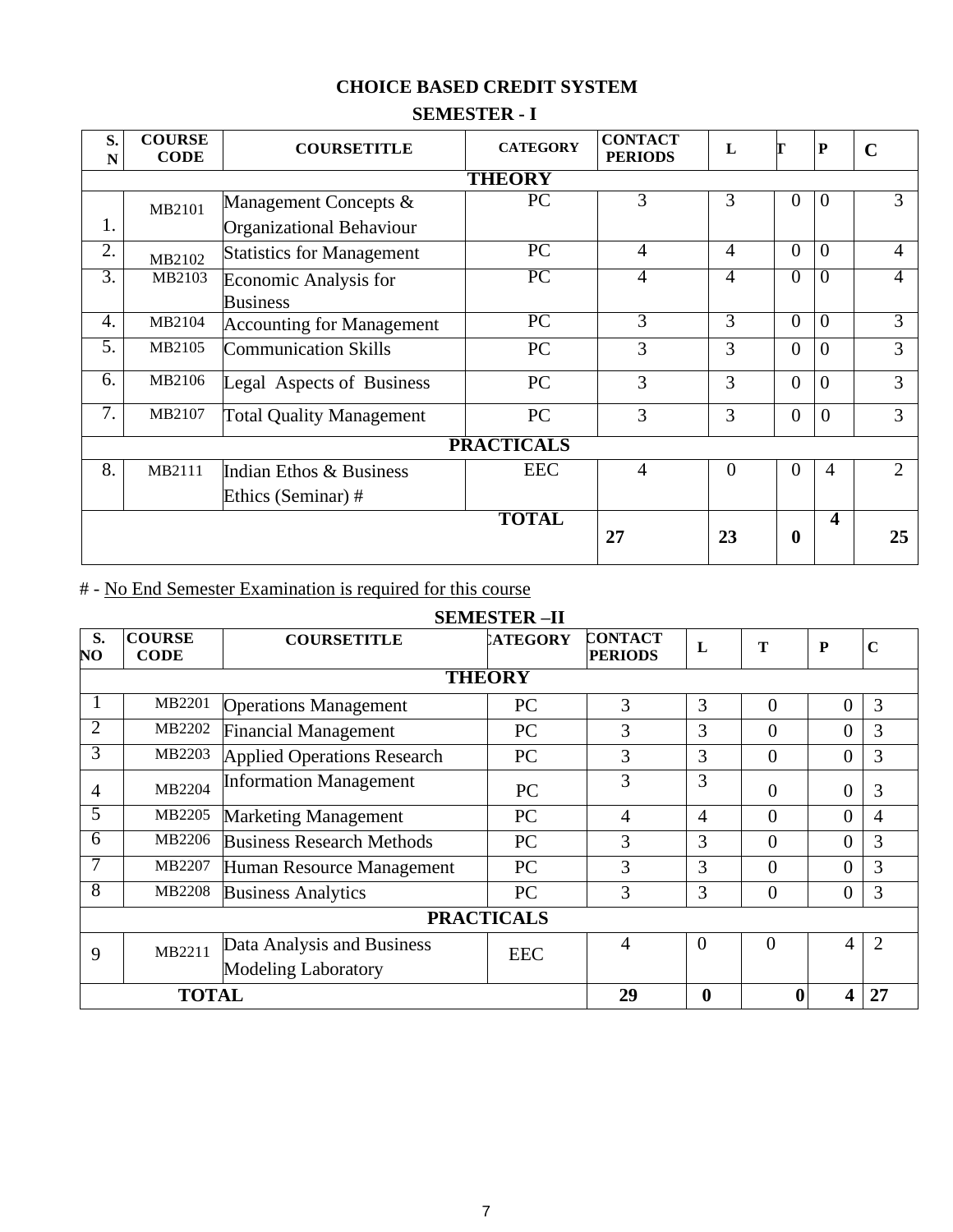#### **SUMMER SEMESTER**

#### **Period of 4 weeks from the end of II semester examination**

Summer Project must be done by the student during summer semester (i.e., at the end of the 2<sup>nd</sup> Semester for a period of 4 weeks).Summer Project Report must include the following:

- ➢ Introduction
- ➢ Problem Identification
- ➢ A statement of Objectives, Review of Literature and Research Methodology used
- $\blacktriangleright$  (Sample Size: 50).
- ➢ Analysis and interpretation
- $\triangleright$  Finding and suggestions.

The summer project report should be submitted within the eight weeks of the opening date of 3rd semester. The report should contain the details of project undergone, with duration, along with the type of managerial skills developed during the project.

| SL.<br>NO.     | <b>COURSE</b><br><b>CODE</b> | <b>COURSE TITLE</b>                         | <b>CATEGORY</b> | <b>CONTACT</b><br><b>PERIODS</b> | L | T                | $\mathbf{P}$            | $\overline{C}$  |
|----------------|------------------------------|---------------------------------------------|-----------------|----------------------------------|---|------------------|-------------------------|-----------------|
|                |                              |                                             | <b>THEORY</b>   |                                  |   |                  |                         |                 |
|                | MB2301                       | <b>International Business</b><br>Management | $\overline{PC}$ | 3                                |   | 0                | $\theta$                | 3               |
| $\overline{2}$ | MB2302                       | <b>Strategic Management</b>                 | $\overline{PC}$ | 3                                |   | $\theta$         | $\theta$                | $\overline{3}$  |
| 3              |                              | Functional Elective I ***                   | <b>PE</b>       | 3                                |   | $\Omega$         | $\Omega$                | 3               |
| $\overline{4}$ |                              | Functional Elective II***                   | <b>PE</b>       | 3                                |   | $\Omega$         | $\overline{0}$          | 3               |
| 5              |                              | Functional Elective III***                  | PE              | 3                                |   | $\overline{0}$   | $\overline{0}$          | 3               |
| 6              |                              | Functional Elective IV***                   | <b>PE</b>       | 3                                |   | $\overline{0}$   | $\overline{0}$          | 3               |
| 7              |                              | Functional Elective V***                    | PE              | 3                                |   | $\Omega$         | $\overline{0}$          | 3               |
| 8              |                              | Functional Elective VI***                   | <b>PE</b>       | 3                                |   | $\overline{0}$   | $\overline{0}$          | 3               |
|                |                              | <b>PRACTICALS</b>                           |                 |                                  |   |                  |                         |                 |
| 9              | MB2311                       | Summer Project                              | <b>EEC</b>      | $\overline{4}$                   |   | $\overline{0}$   | $\overline{4}$          | $\overline{2}$  |
| 10             | MB2312                       | Creativity & Innovation<br>Laboratory#      | <b>EEC</b>      | 4                                |   | $\overline{0}$   | $\overline{4}$          | $\overline{2}$  |
|                |                              | <b>TOTAL</b>                                |                 | $\overline{32}$                  |   | $\boldsymbol{0}$ | $\overline{\mathbf{8}}$ | $\overline{28}$ |

#### **SEMESTER - III**

\*\*\* Chosen electives should be from two streams of management of four electives each.

**SEMESTER - IV**

| SI.<br>N <sub>O</sub> | <b>COURSE</b><br><b>CODE</b> | <b>COURSE TITLE</b>                 | <b>CATEGORY</b> | <b>CONTACT</b><br><b>PERIODS</b> |  | $\mathbf P$ |    |
|-----------------------|------------------------------|-------------------------------------|-----------------|----------------------------------|--|-------------|----|
|                       |                              | <b>Functional Elective VII***</b>   | PE              |                                  |  |             |    |
|                       |                              | <b>Functional Elective VIII</b> *** | PE              |                                  |  |             |    |
|                       |                              | Non Functional Elective**           | <b>NFE</b>      |                                  |  |             |    |
|                       | MB2411                       | Project Work                        | <b>EEC</b>      | 24                               |  | 24          | 12 |
|                       |                              | TOTAI                               |                 | 34                               |  | 24          | 22 |

\*\*One elective to be chosen from non- functional areas of management

#### **TOTAL NO. OF CREDITS: 102**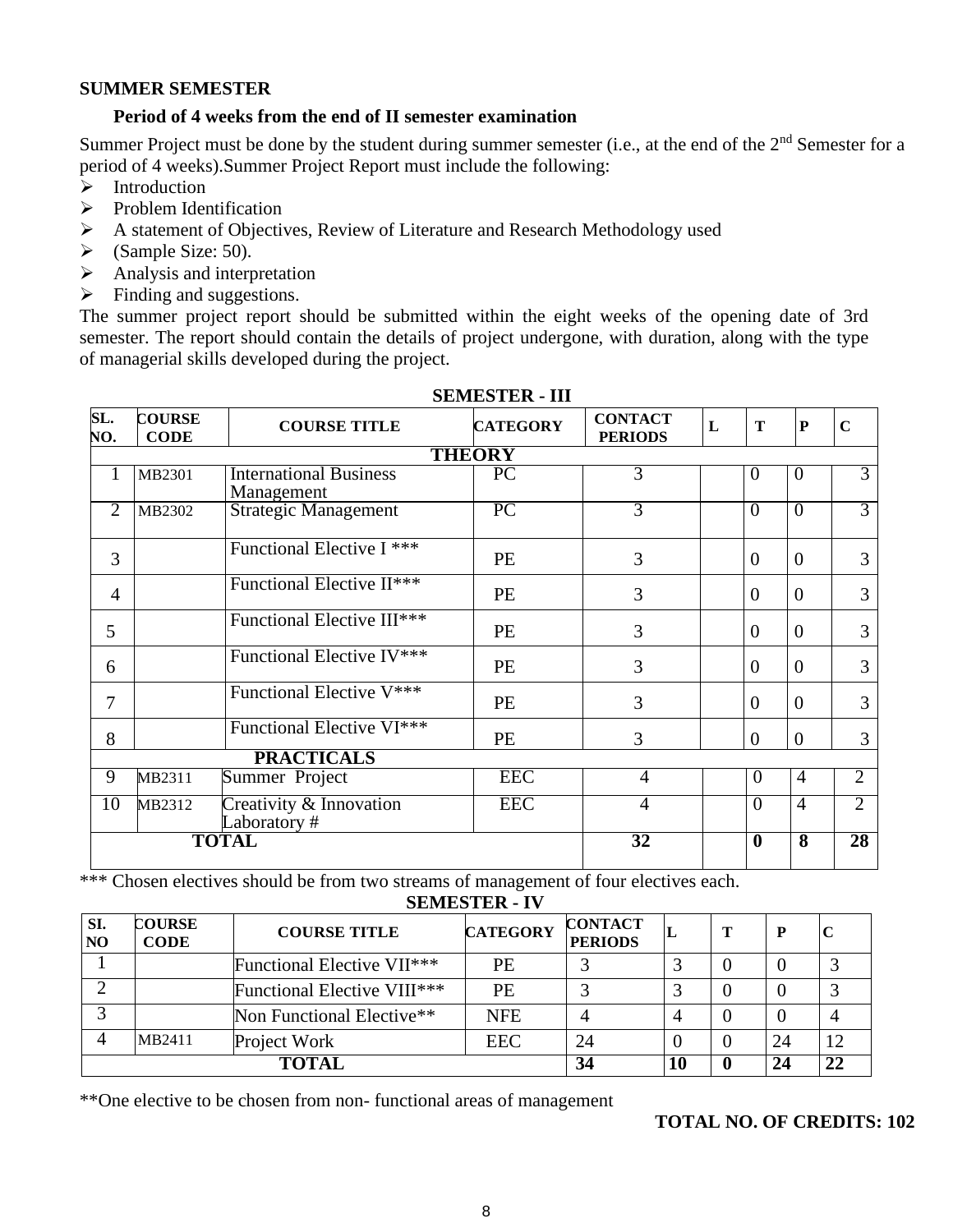## **PC -** PROFESSIONAL CORE

**PE -**PROFESSIONALELECTIVES

**NFE -**NON FUNCTIONAL ELECTIVE

# **EEC -**EMPLOYABILITY ENHANCEMENT COURSES

| <b>COURSE</b>                           | <b>CREDITS</b> |
|-----------------------------------------|----------------|
| PROFESSIONAL CORE COURSES (PC)          | 54             |
| PROFESSIONAL ELECTIVE COURSES (PE)      | 24             |
| NON FUNCTIONAL ELECTIVE COURSES (NFE)   |                |
| EMPLOYABILITY ENHANCEMENT COURSES (EEC) | 20             |
| <b>TOTAL CREDITS</b>                    | 102            |

| S.N | <b>STREAM OF FUNCTIONAL ELECTIVES</b>   | <b>ELECTIVES</b>                      |
|-----|-----------------------------------------|---------------------------------------|
|     | <b>MARKETING</b>                        | Students can take four electives from |
|     | <b>FINANCE</b>                          | two functional streams for dual       |
|     | <b>HUMAN RESOURCE</b>                   | specializations.                      |
|     | <b>OPERATIONS</b>                       |                                       |
|     | <b>BUSINESS ANALYTICS &amp; SYSTEMS</b> |                                       |

| S.N | <b>STREAM OF NON FUNCTIONAL ELECTIVES</b> | <b>ELECTIVES</b>                    |
|-----|-------------------------------------------|-------------------------------------|
|     | ENTREPRENEURSHIP DEVELOPMENT              | Students can take one elective from |
|     | HOSPITALITY & TOURISM MANAGEMENT          | non-functional specialization.      |
|     | <b>MANAGEMENT OF HEALTH CARE SERVICES</b> |                                     |
|     | EVENT MANAGEMENT                          |                                     |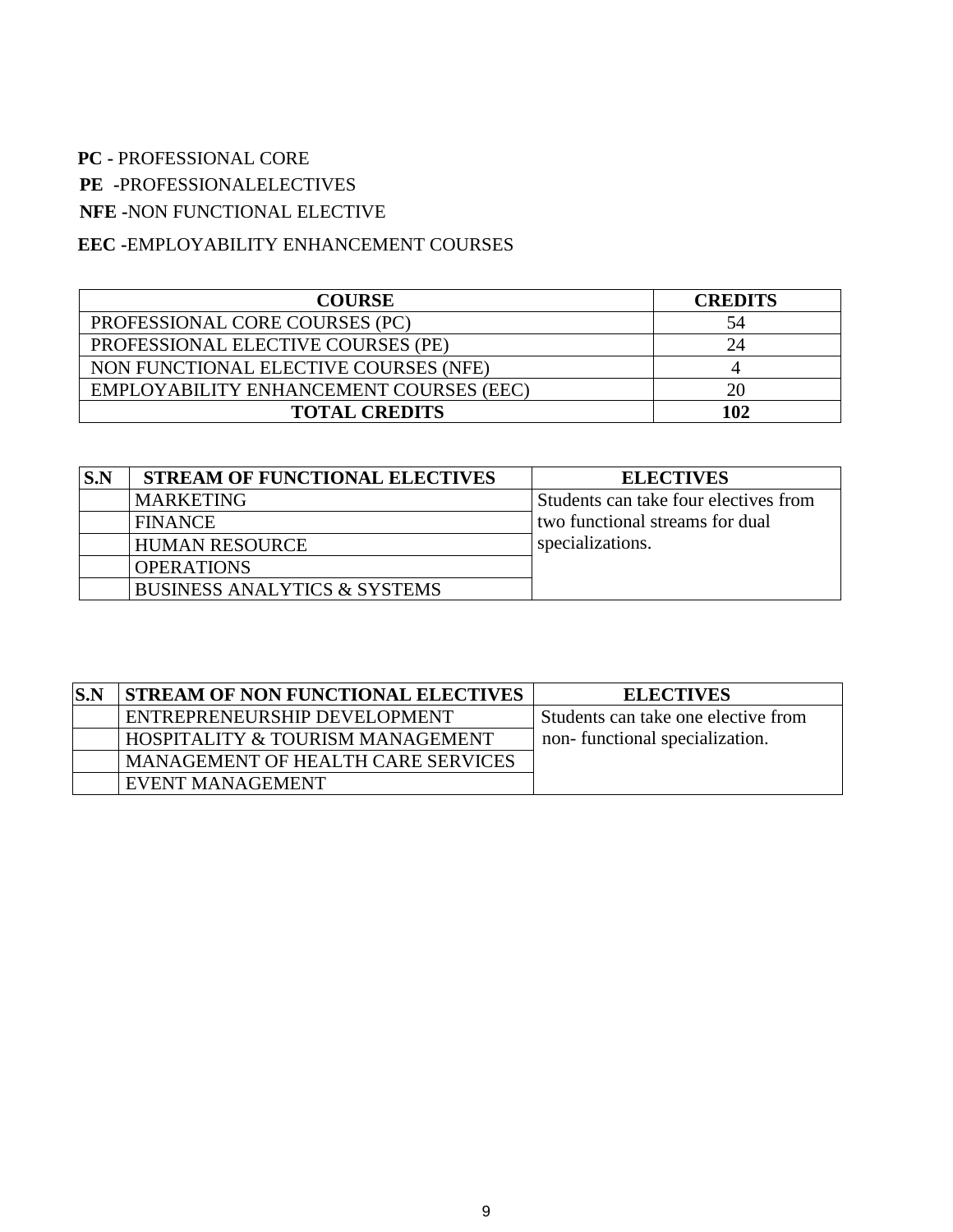# **PROFESSIONAL CORE (PC)**

| SL.<br>NO.     | <b>COURSE</b><br><b>CODE</b> | <b>COURSE TITLE</b>                              | <b>CATEGORY</b> | <b>CONTACT</b><br><b>PERIODS</b> | L              | T              | $\mathbf{P}$ | $\mathbf C$    |
|----------------|------------------------------|--------------------------------------------------|-----------------|----------------------------------|----------------|----------------|--------------|----------------|
| $\mathbf{1}$   | MB2101                       | Management Concepts &<br>Organizational Behavior | PC              | $\mathfrak{S}$                   | 3              | $\overline{0}$ | 0            | $\mathfrak{B}$ |
| $\overline{2}$ | MB2102                       | <b>Statistics for Management</b>                 | PC              | $\overline{4}$                   | 4              | 0              | 0            | $\overline{4}$ |
| 3              | MB2103                       | <b>Economic Analysis for Business</b>            | PC              | $\overline{4}$                   | 4              | $\overline{0}$ | 0            | $\overline{4}$ |
| $\overline{4}$ | MB2104                       | <b>Accounting for Management</b>                 | PC              | 3                                | 3              | $\overline{0}$ | 0            | $\overline{3}$ |
| 5              | MB2105                       | <b>Communication Skills</b>                      | PC              | 3                                | 3              | $\overline{0}$ | 0            | 3              |
| 6              | MB2106                       | Legal Aspects of Business                        | PC              | 3                                | 3              | $\overline{0}$ | 0            | 3              |
| $\overline{7}$ | MB2107                       | <b>Total Quality Management</b>                  | PC              | 3                                | 3              | $\overline{0}$ | 0            | 3              |
| 8              | MB2201                       | <b>Operations Management</b>                     | PC              | 3                                | 3              | $\overline{0}$ | 0            | $\overline{3}$ |
| 9              | MB2202                       | Financial Management                             | PC              | 3                                | 3              | $\overline{0}$ | 0            | 3              |
| 10             | MB2203                       | <b>Applied Operations Research</b>               | PC              | 3                                | 3              | $\overline{0}$ | 0            | 3              |
| 11             | MB2204                       | <b>Information Management</b>                    | PC              | 3                                | 3              | $\overline{0}$ | O.           | 3              |
| 12             | MB2205                       | Marketing Management.                            | PC              | $\overline{4}$                   | 4              | $\overline{0}$ | 0            | $\overline{4}$ |
| 13             | MB2206                       | <b>Business Research Methods</b>                 | PC              | 3                                | 3              | O              | Ю            | 3              |
| 14             | MB2207                       | Human Resource Management.                       | PC              | 3                                | 3              | $\overline{0}$ | O            | 3              |
| 15             | MB2208                       | <b>Business Analytics</b>                        | PC              | $\overline{3}$                   | 3              | $\overline{0}$ | O.           | 3              |
| 16             | MB2301                       | <b>International Business</b><br>Management      | PC              | $\overline{3}$                   | 3 <sup>1</sup> | $\overline{0}$ | 0            | 3              |
| 17             | MB2302                       | <b>Strategic Management</b>                      | PC              | $\overline{3}$                   | $\mathbf{3}$   | $\overline{0}$ | 0            | $\overline{3}$ |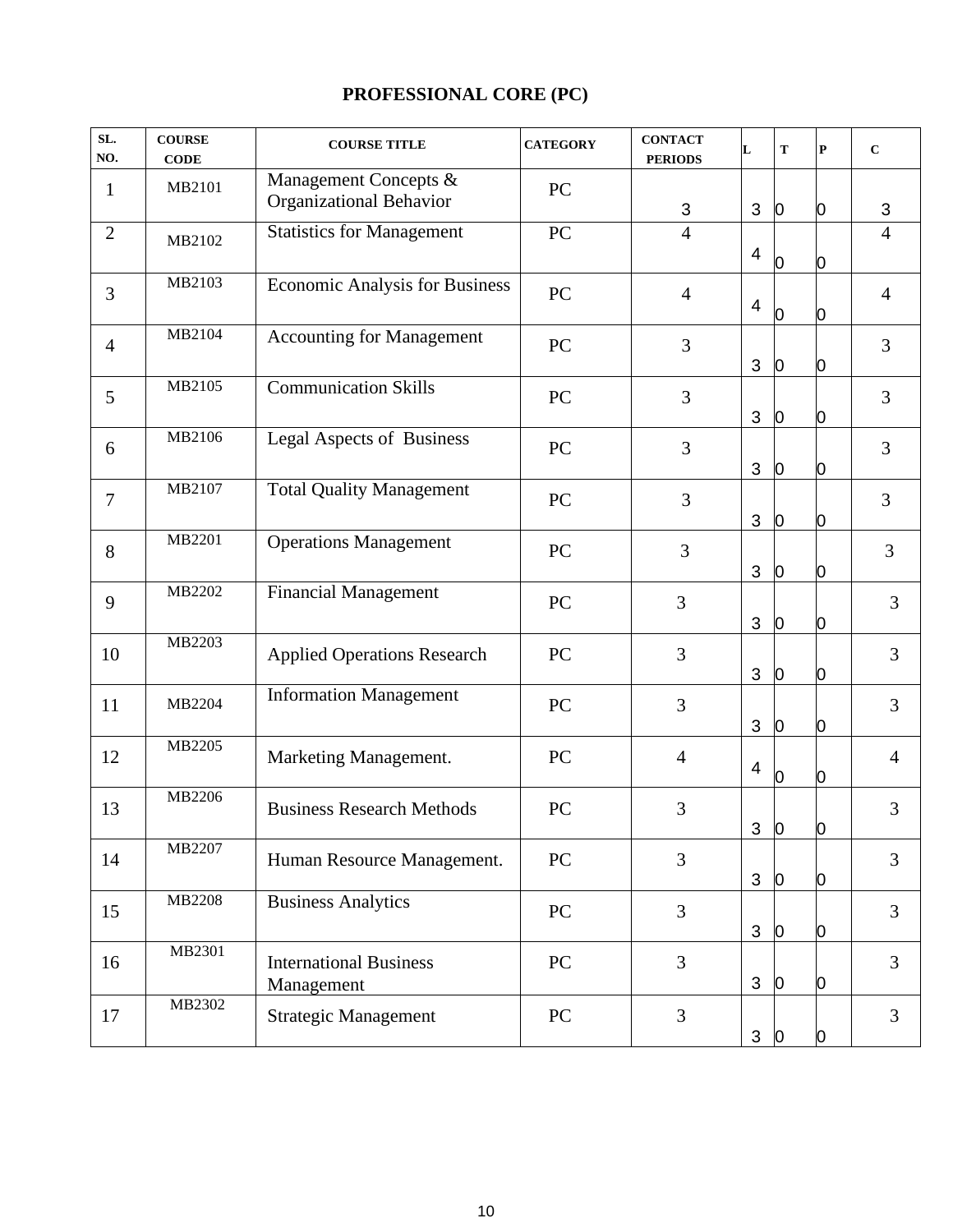# **PROFESSIONAL ELECTIVES(PE)**

# **FUNCTIONAL SPECIALIZATIONS**

# **Students can take four electives subjects from two functional specializations**

| . No            | COURSE<br><b>CODE</b>                              | <b>COURSE</b><br>TITLE                                  | <b>CATEGORY</b>      | <b>CONTACT</b><br><b>PERIODS</b> | L              | T                | $\mathbf{P}$     | $\mathbf C$    |  |  |  |
|-----------------|----------------------------------------------------|---------------------------------------------------------|----------------------|----------------------------------|----------------|------------------|------------------|----------------|--|--|--|
|                 | <b>Stream/Specialization: Marketing Management</b> |                                                         |                      |                                  |                |                  |                  |                |  |  |  |
| 1               | MB2001                                             | Digital Marketing                                       | PE                   | $\overline{3}$                   | $\overline{3}$ | $\overline{0}$   | $\overline{0}$   | $\overline{3}$ |  |  |  |
| $\overline{2}$  | MB2002                                             | <b>Brand Management</b>                                 | PE                   | 3                                | 3              | $\overline{0}$   | $\overline{0}$   | 3              |  |  |  |
| $\overline{3}$  | MB2003                                             | <b>New Product</b><br>Development                       | <b>PE</b>            | $\overline{3}$                   | $\overline{3}$ | $\overline{0}$   | $\overline{0}$   | $\overline{3}$ |  |  |  |
| $\overline{4}$  | MB2004                                             | <b>Retail Management</b>                                | PE                   | $\overline{3}$                   | $\overline{3}$ | $\overline{0}$   | $\overline{0}$   | $\overline{3}$ |  |  |  |
| 5               | MB2005                                             | <b>Customer Relationship</b><br>Management              | PE                   | $\overline{3}$                   | $\overline{3}$ | $\overline{0}$   | $\overline{0}$   | $\overline{3}$ |  |  |  |
| 6               | MB2006                                             | Distribution<br>Management and Sales<br>Force           | PE                   | $\overline{3}$                   | $\overline{3}$ | $\overline{0}$   | $\overline{0}$   | $\overline{3}$ |  |  |  |
| $\overline{7}$  | MB2007                                             | <b>Marketing Metrics</b>                                | PE                   | $\overline{3}$                   | $\overline{3}$ | $\overline{0}$   | $\overline{0}$   | $\overline{3}$ |  |  |  |
| $\overline{8}$  | <b>MB2008</b>                                      | <b>Integrated Marketing</b><br>Communications           | PE                   | $\overline{3}$                   | $\overline{3}$ | $\overline{0}$   | $\overline{0}$   | $\overline{3}$ |  |  |  |
| $\overline{9}$  | MB2009                                             | <b>Services Marketing</b>                               | PE                   | $\overline{3}$                   | $\overline{3}$ | $\overline{0}$   | $\overline{0}$   | $\overline{3}$ |  |  |  |
| $\overline{10}$ | MB2010                                             | <b>Business to Business</b><br>Marketing                | PE                   | $\overline{3}$                   | $\overline{3}$ | $\overline{0}$   | $\overline{0}$   | $\overline{3}$ |  |  |  |
|                 |                                                    | <b>Stream/Specialization: FINANCE</b>                   |                      |                                  |                |                  |                  |                |  |  |  |
| $\mathbf{1}$    | MB2011                                             | Security Analysis and<br>Portfolio Management           | PE                   | $\overline{3}$                   | 3              | $\overline{0}$   | $\overline{0}$   | $\overline{3}$ |  |  |  |
| $\overline{2}$  | MB2012                                             | Financial Market and<br><b>Banking Operations</b>       | PE                   | $\overline{3}$                   | 3              | $\overline{0}$   | $\overline{0}$   | $\overline{3}$ |  |  |  |
| $\overline{3}$  | MB2013                                             | Derivatives<br>Management                               | $\overline{PE}$      | $\overline{3}$                   | $\overline{3}$ | $\theta$         | $\theta$         | $\overline{3}$ |  |  |  |
| $\overline{4}$  | MB2014                                             | <b>Behavioral Finance</b>                               | PE                   | $\overline{3}$                   | $\overline{3}$ | $\overline{0}$   | $\overline{0}$   | $\overline{3}$ |  |  |  |
| 5               | MB2015                                             | <b>Investment Banking</b><br>and Financial Services     | PE                   | $\overline{3}$                   | $\overline{3}$ | $\overline{0}$   | $\overline{0}$   | $\overline{3}$ |  |  |  |
| 6               | MB2016                                             | <b>International Trade</b><br>And Finance               | PE                   | $\overline{3}$                   | $\overline{3}$ | $\boldsymbol{0}$ | $\boldsymbol{0}$ | 3              |  |  |  |
| $\overline{7}$  | MB2017                                             | Corporate Finance                                       | PE                   | $\overline{3}$                   | 3              | $\boldsymbol{0}$ | $\boldsymbol{0}$ | $\overline{3}$ |  |  |  |
| $\overline{8}$  | MB2018                                             | <b>Business Analysis and</b><br>Valuation               | PE                   | $\overline{3}$                   | $\overline{3}$ | $\overline{0}$   | $\overline{0}$   | 3              |  |  |  |
|                 |                                                    | <b>Stream/Specialization: HUMAN RESOURCE</b>            |                      |                                  |                |                  |                  |                |  |  |  |
| $\mathbf{1}$    | MB2019                                             | <b>Employee Relations</b><br>and Labour<br>Legislations | PE                   | 3                                | 3              | $\overline{0}$   | $\boldsymbol{0}$ | 3              |  |  |  |
| $\overline{2}$  | MB2020                                             | Compensation and<br>Reward Management                   | $\overline{P}$<br>11 | $\overline{3}$                   | $\overline{3}$ | $\overline{0}$   | $\boldsymbol{0}$ | 3              |  |  |  |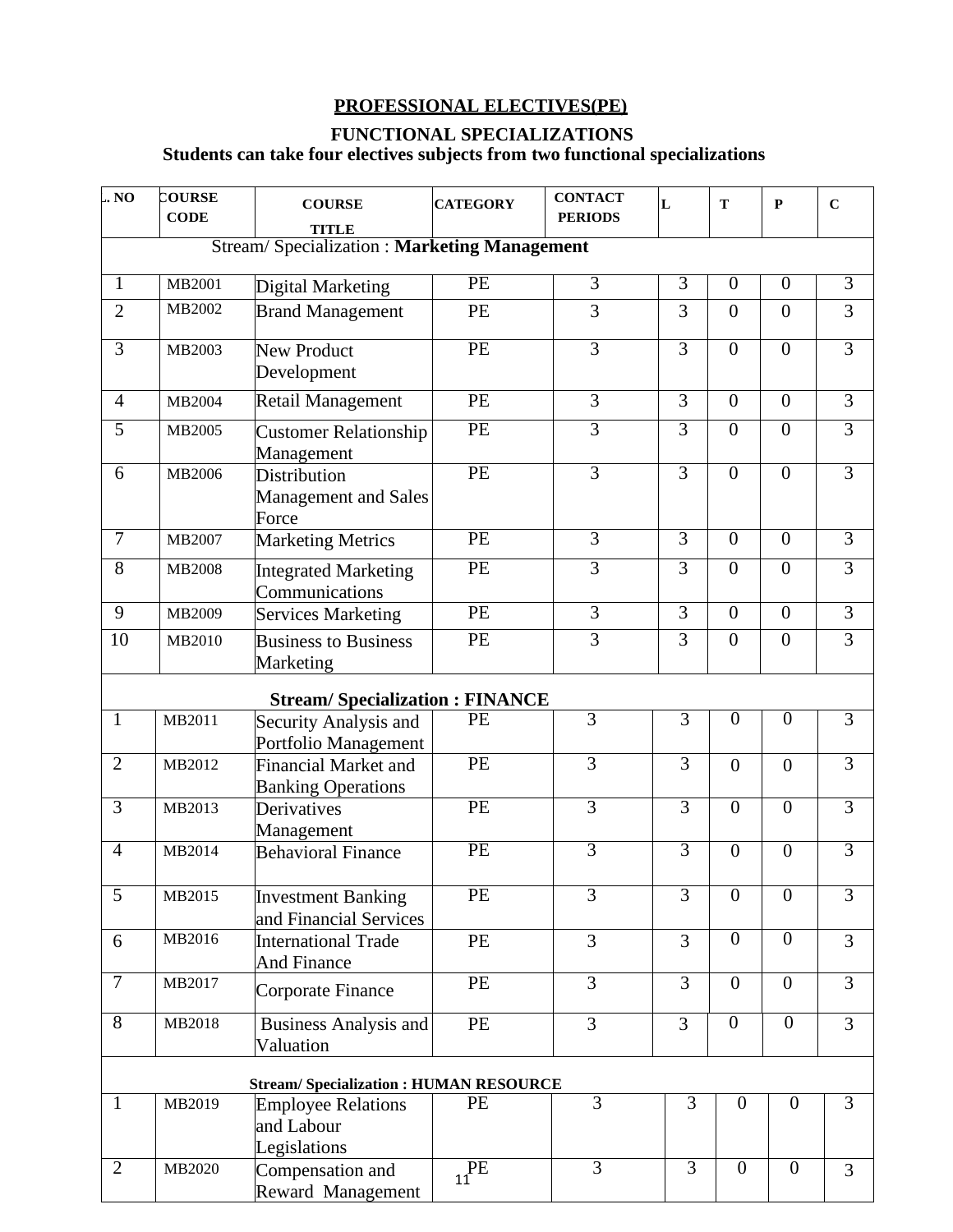| $\overline{3}$ | MB2021 | Organizational Design<br>& Development                        | PE       | $\overline{3}$ | $\overline{3}$ | $\overline{0}$ | $\overline{0}$ | $\overline{3}$ |
|----------------|--------|---------------------------------------------------------------|----------|----------------|----------------|----------------|----------------|----------------|
| $\overline{4}$ | MB2022 | <b>International Human</b><br><b>Resource Management</b>      | PE       | $\overline{3}$ | $\overline{3}$ | $\overline{0}$ | $\overline{0}$ | $\overline{3}$ |
| $\overline{5}$ | MB2023 | Manpower planning,<br>Recruitment and<br>Selection            | PE       | $\overline{3}$ | $\overline{3}$ | $\overline{0}$ | $\overline{0}$ | $\overline{3}$ |
| 6              | MB2024 | <b>Strategic Human</b><br><b>Resource Management</b>          | PE       | $\overline{3}$ | $\overline{3}$ | $\overline{0}$ | $\overline{0}$ | 3              |
| $\tau$         | MB2025 | Managerial Behaviour<br>and Effectiveness                     | PE       | $\overline{3}$ | $\overline{3}$ | $\overline{0}$ | $\overline{0}$ | $\overline{3}$ |
| 8              | MB2026 | Human Resource<br>Analytics                                   | PE       | $\overline{3}$ | $\overline{3}$ | $\overline{0}$ | $\overline{0}$ | 3              |
|                |        | <b>Stream/Specialization: OPERATIONS</b>                      |          |                |                |                |                |                |
|                | MB2027 | Logistics Management                                          | PE       | $\overline{3}$ | $\overline{3}$ | $\overline{0}$ | $\overline{0}$ | $\overline{3}$ |
|                | MB2028 | <b>Supply Chain</b><br>Management                             | PE       | 3              | $\overline{3}$ | $\overline{0}$ | $\overline{0}$ | $\overline{3}$ |
|                | MB2029 | <b>Product Design</b>                                         | PE       | $\overline{3}$ | $\overline{3}$ | $\overline{0}$ | $\overline{0}$ | $\overline{3}$ |
|                | MB2030 | Process Management                                            | PE       | $\overline{3}$ | $\overline{3}$ | $\overline{0}$ | $\overline{0}$ | $\overline{3}$ |
|                | MB2031 | Lean Six Sigma                                                | PE       | $\overline{3}$ | $\overline{3}$ | $\overline{0}$ | $\overline{0}$ | $\overline{3}$ |
|                | MB2032 | Project Management                                            | PE       | $\overline{3}$ | $\overline{3}$ | $\overline{0}$ | $\overline{0}$ | $\overline{3}$ |
|                | MB2033 | Production Planning &<br>Control                              | PE       | $\overline{3}$ | $\overline{3}$ | $\overline{0}$ | $\overline{0}$ | $\overline{3}$ |
|                | MB2034 | <b>Services Operations</b><br>Management                      | PE       | $\overline{3}$ | $\overline{3}$ | $\overline{0}$ | $\overline{0}$ | $\overline{3}$ |
|                |        | <b>Stream/Specialization: BUSINESS ANALYTICS &amp; SYSTEM</b> |          |                |                |                |                |                |
|                | MB2035 | Machine Learning                                              | PE       | $\overline{3}$ | $\overline{3}$ | $\overline{0}$ | $\theta$       | $\overline{3}$ |
|                | MB2036 | Through R<br><b>Big DataAnalytics</b>                         | PE       | $\overline{3}$ | $\overline{3}$ | $\overline{0}$ | $\overline{0}$ | $\overline{3}$ |
|                | MB2037 | <b>Block Chain</b><br>Technology                              | PE       | $\overline{3}$ | $\overline{3}$ | $\overline{0}$ | $\overline{0}$ | $\overline{3}$ |
|                | MB2038 | Social Media Web<br>Analytics                                 | PE       | $\overline{3}$ | $\overline{3}$ | $\overline{0}$ | $\overline{0}$ | $\overline{3}$ |
|                | MB2039 | <b>Python Programming</b>                                     | PE       | $\overline{3}$ | $\overline{3}$ | $\overline{0}$ | $\overline{0}$ | $\overline{3}$ |
|                | MB2040 | Internet Of Things                                            | PE       | $\overline{3}$ | $\overline{3}$ | $\overline{0}$ | $\overline{0}$ | $\overline{3}$ |
|                | MB2041 | E-Commerce and E<br><b>Business Management</b>                | PE       | $\overline{3}$ | $\overline{3}$ | $\overline{0}$ | $\overline{0}$ | $\overline{3}$ |
|                | MB2042 | <b>Enterprise Resource</b><br>Planning                        | PE       | $\overline{3}$ | $\overline{3}$ | $\overline{0}$ | $\overline{0}$ | $\overline{3}$ |
|                | MB2043 | Software Project and<br><b>Quality Management</b>             | PE       | $\overline{3}$ | $\overline{3}$ | $\overline{0}$ | $\overline{0}$ | $\overline{3}$ |
|                | MB2044 | <b>Cloud Computing</b>                                        | PE<br>12 | $\overline{3}$ | $\overline{3}$ | $\overline{0}$ | $\overline{0}$ | $\overline{3}$ |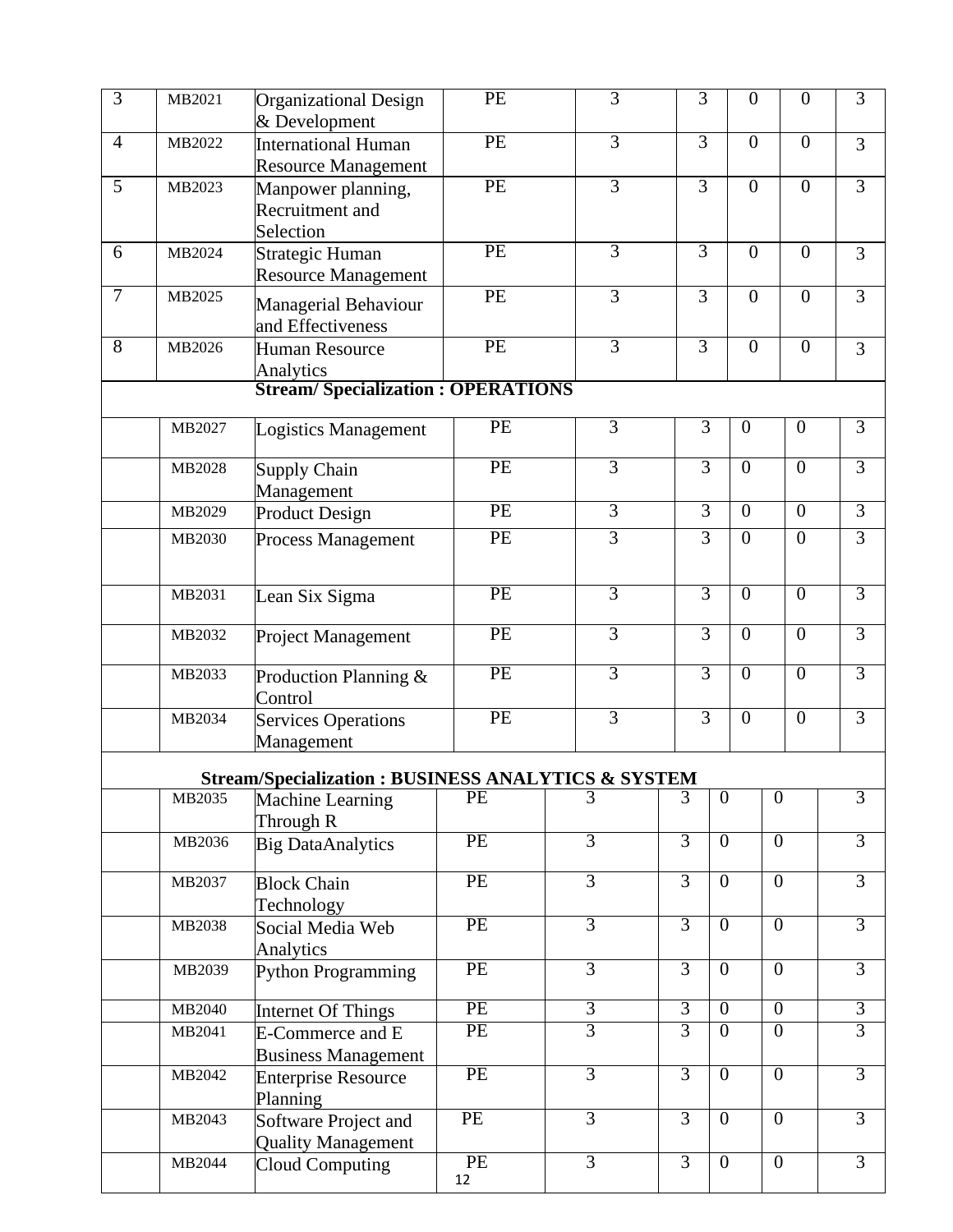#### **NON FUNCTIONAL ELECTIVE (NFE) Students can take one electives from Non Functional Stream of Management**

| SL.<br>NO.     | <b>COURSE</b><br><b>CODE</b> | <b>COURSE</b><br><b>TITLE</b>         | <b>ATEGORY</b> | <b>CONTACT</b><br><b>PERIODS</b> | L | т | P | $\mathbf C$ |
|----------------|------------------------------|---------------------------------------|----------------|----------------------------------|---|---|---|-------------|
|                | MB2045                       | Entrepreneurship<br>Development       | <b>NFE</b>     |                                  | 4 |   |   |             |
| ◠              | MB2046                       | Hospitality & Tourism<br>Management   | <b>NFE</b>     |                                  |   |   |   |             |
| 3              | MB2047                       | Management of Health Care<br>Services | <b>NFE</b>     |                                  |   |   |   |             |
| $\overline{4}$ | MB2048                       | Event<br>Management                   | <b>NFE</b>     |                                  | 4 |   |   |             |

# **EMPLOYABILITY ENHANCEMENT COURSES (EEC)**

| SL.<br>NO.     | <b>COURSE</b><br><b>CODE</b> | <b>COURSE</b><br><b>TITLE</b>                               | <b>CATEGORY</b> | <b>CONTACT</b><br><b>PERIODS</b> | L        | T                | P              | $\mathbf C$    |
|----------------|------------------------------|-------------------------------------------------------------|-----------------|----------------------------------|----------|------------------|----------------|----------------|
|                | MB2111                       | Indian Ethos & Business<br><b>Ethics Seminar</b>            | <b>EEC</b>      | 4                                | $\Omega$ | $\boldsymbol{0}$ | $\overline{4}$ | C              |
| 2              | MB2211                       | Data Analysis And<br><b>Business Modeling</b><br>Laboratory | <b>EEC</b>      | 4                                | $\Omega$ | $\overline{0}$   | $\overline{4}$ | $\overline{2}$ |
| 3              | MB2311                       | <b>Summer Training/Project</b>                              | <b>EEC</b>      | 4                                | $\theta$ | $\overline{0}$   | $\overline{4}$ | $\overline{2}$ |
| $\overline{4}$ | MB2312                       | Creativity & Innovation<br>Laboratory                       | <b>EEC</b>      | $\overline{4}$                   | $\Omega$ | $\overline{0}$   | $\overline{4}$ | $\overline{2}$ |
| 5              | MB2411                       | Project Work                                                | <b>EEC</b>      | 24                               |          | $\overline{0}$   | 24             | 12             |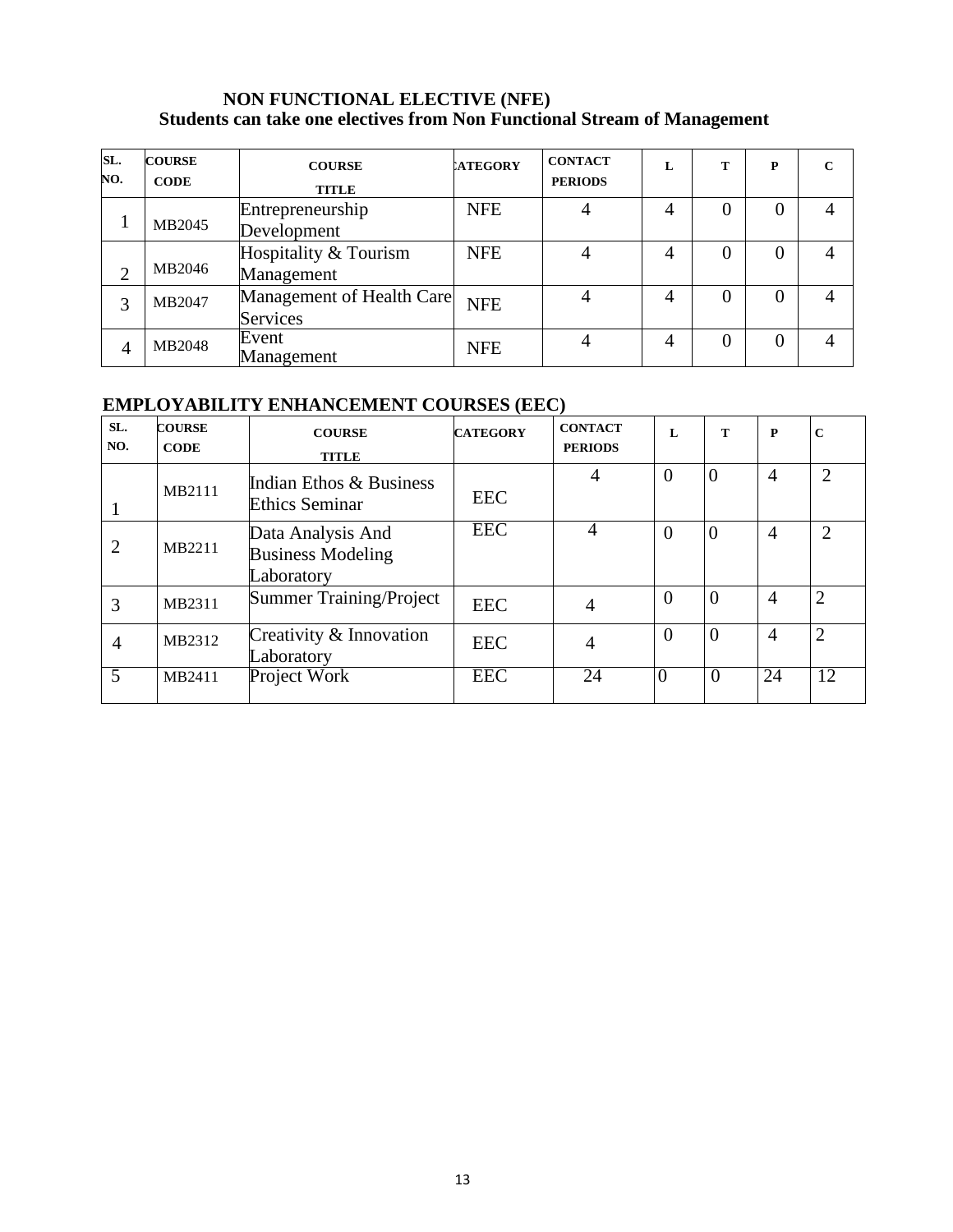#### **SEMESTER I**

# **MB2101 MANAGEMENT CONCEPTS & ORGANISATIONAL BEHAVIOUR**

# **L T P C**

 3 0 0 3 **COURSE OBJECTIVE:** The objective of this course is to help students understand the conceptual

framework of management and organizational behavior.

#### **UNIT – I NATURE AND THEORIES OF MANAGEMENT 9**

Nature of Management – Evolution of Management thought- Levels in Management - Managerial Skills - Planning - Steps in Planning Process - Scope and Limitations - Short Range and Long Range Planning - Flexibility in Planning ¬Characteristics of a sound Plan - Management by Objectives (MBO) - Policies and Strategies - Scope and Formulation - Decision Making - Techniques and Processes.

### **UNIT-II ORGANISING ` 9**

Organising - Organisation Structure and Design - Authority and Responsibility Relationships - Delegation of Authority and Decentralization - Interdepartmental Coordination - Emerging Trends in Corporate Structure, Strategy and Culture - Impact of Technology on Organisational design - Mechanistic vs Adoptive Structures - Formal and Informal Organisation.

#### **UNIT – III INDIVIDUAL BEHAVIOUR 9**

Perception and Learning - Personality and Individual Differences –Motivation, Motivational theories and Job Performance - Values, Attitudes and Beliefs - Stress Management - Communication Types-Process - Barriers - Making Communication Effective.

#### **UNIT – IV GROUP BEHAVIOUR 9**

Group Dynamics - Leadership - Styles –Theories - Approaches - Power and Politics - Organisational Structure - Organisational Climate and Culture - Organisational Change and Development.

# **UNIT – V EMERGING ASPECTS OF ORGANIZATIONAL BEHAVIOUR 9**

Comparative Management Styles and approaches – Indian Management Practices- Organisational Creativity and Innovation - Management of Innovation - Entrepreneurial Management - Benchmarking - Best Management Practices across the world - Select cases of Domestic & International Corporations - Management of Diversity.

#### **TOTAL : 45 HOURS**

# **COURSE OUTCOMES**

On completion of course, Students will develop

- 1. Understanding of various management concepts and skills required in the business world
- 2 In-depth knowledge of various functions of management in a real time management context

3 Understanding of the complexities associated with management of individual behavior in the organizations

4 Develop the skillset to have manage group behaviour in Organizations

5 Insights about the current trends in managing organizational behavior

### **REFERENCES**

- 1. Koontz &Weirich: Management, McGraw-Hill.
- 2. Hampton: Management, McGraw-Hill.
- 3. Stoner &Wankel: Management, Prentice Hall.
- 4. Peter F. Drucker: Practice of Management, Pan Books.
- 5. Fred Luthans: Organisational Behaviour, McGraw-Hill.
- 6. Robbins: Organisational Behaviour, McGraw-Hill
- 7. Important Business Magazines like: Business India, Business World and Fortune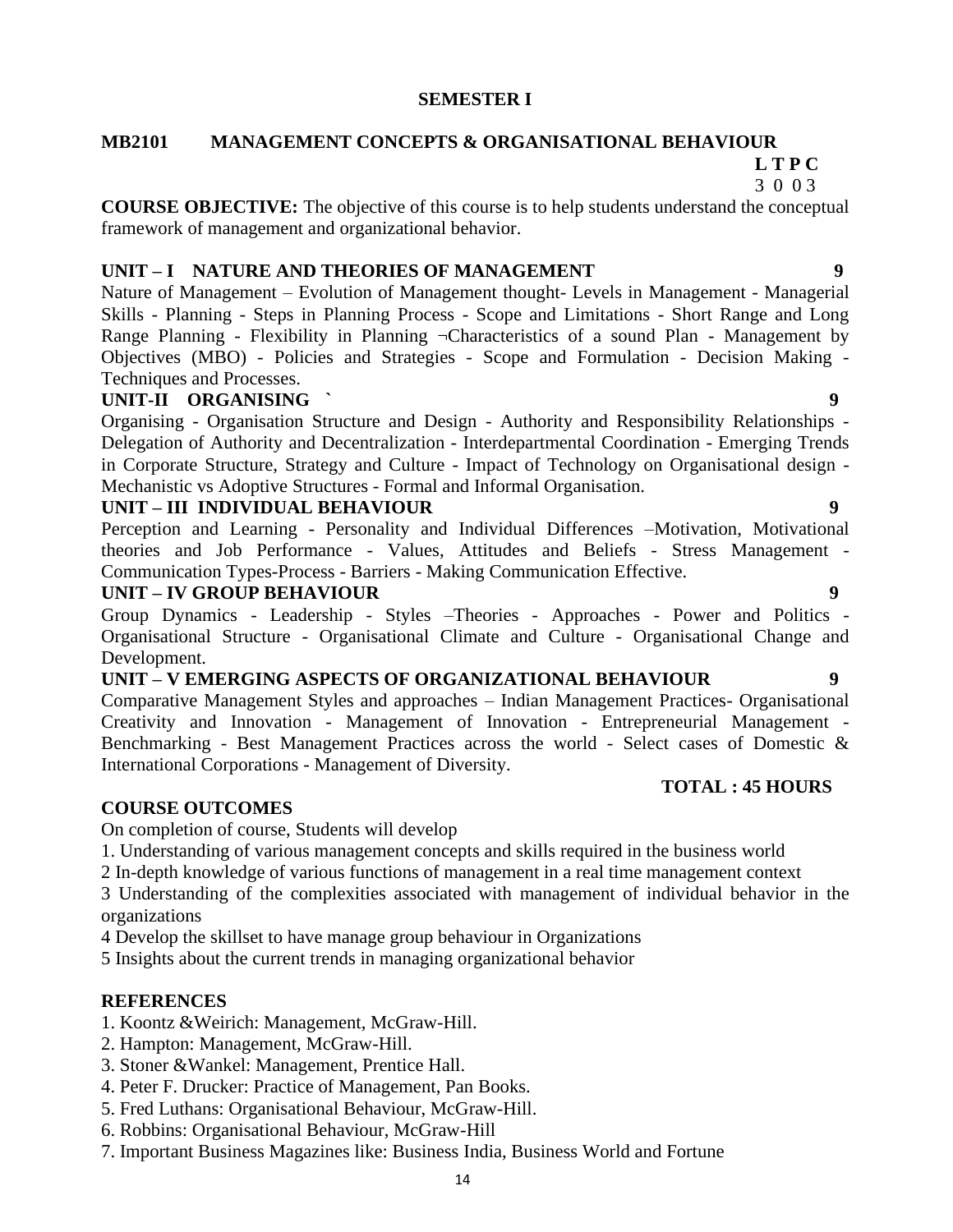#### **MB2102 STATISTICS FOR MANAGEMENT**

#### **L T P C 4 0 0 4**

**COURSE OBJECTIVE:** To learn the applications of statistics in business decision making.

### **UNIT I INTRODUCTION 12**

Basic definitions and rules for probability, conditional probability independence of events, Baye's theorem, and random variables, Probability distributions: Binomial, Poisson, Uniform and Normal distributions.

# **UNIT II SAMPLING DISTRIBUTION AND ESTIMATION 12**

Introduction to sampling distributions, sampling distribution of mean and proportion, application of central limit theorem, sampling techniques. Estimation: Point and Interval estimates for population parameters of large sample and small samples, determining the sample size.

### **UNIT III TESTING OF HYPOTHESIS - PARAMETIRC TESTS 12**

Hypothesis testing: one sample and two sample tests for means and proportions of large samples (ztest), one sample and two sample tests for means of small samples (t-test), F-test for two sample standard deviations. ANOVA one and two way.

### **UNIT IV NON-PARAMETRIC TESTS 12**

Chi-square test for single sample standard deviation. Chi-square tests for independence of attributes and goodness of fit. Sign test for paired data. Rank sum test. Kolmogorov-Smirnov – test for goodness of fit, comparing two populations. Mann – Whitney U test and Kruskal Wallis test. One sample run test.

### **UNIT V CORRELATION AND REGRESSION 12**

Correlation – Coefficient of Determination – Rank Correlation – Regression – Estimation of Regression line – Method of Least Squares – Standard Error of estimate.

# **TOTAL : 60 HOURS**

# **COURSE OUTCOMES:**

1.To facilitate objective solutions in business decision making.

2.To understand and solve business problems

3.To apply statistical techniques to data sets, and correctly interpret the results.

4.To develop skill-set that is in demand in both the research and business environments

5. To enable the students to apply the statistical techniques in a work setting.  $\neg$ 

# **REFERENCES:**

1. Richard I. Levin, David S. Rubin, Sanjay Rastogi Masood Husain Siddiqu, Statistics for Management, Pearson Education, 7th Edition, 2016.

2. Prem.S.Mann, Introductory Statistics, 7th Edition, Wiley India, 2016.

3. Gareth James, Daniela Witten, Trevor Hastie, Robert Tibshirani, An Introduction to Statistical Learning with Applications in R, Springer, 2016.

4. Aczel A.D. and Sounderpandian J., "Complete Business Statistics", 6th edition, Tata McGraw Hill Publishing Company Ltd., New Delhi, 2012.

5. Anderson D.R., Sweeney D.J. and Williams T.A., Statistics for business and economics, 11th edition, Thomson (South – Western) Asia, Singapore, 2012.

6. N. D. Vohra, Business Statistics, Tata McGraw Hill, 2012.

7. Ken Black, Applied Business Statistics, 7th Edition, Wiley India Edition, 2012.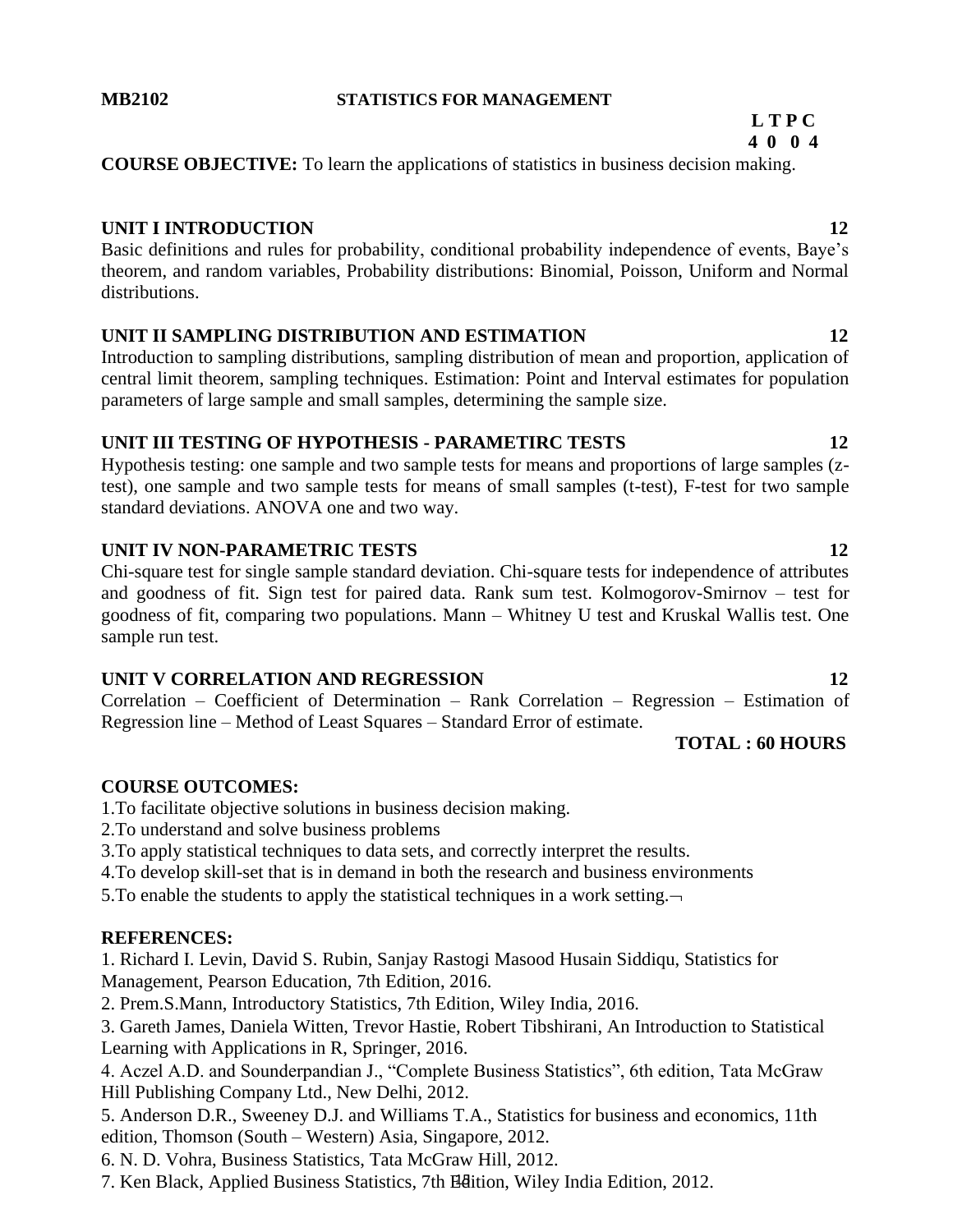#### **MB2103 ECONOMIC ANALYSIS FOR BUSINESS**

#### **L T P C 4 0 0 4**

#### **Course Objective**:

To introduce the concepts of scarcity and efficiency; to explain principles of micro economics relevant to managing an organization; to describe principles of macroeconomics to have the understanding of economic environment of business.

#### **UNIT I INTRODUCTION 8**

The themes of economics – scarcity and efficiency – three fundamental economic problems – society's capability – Production possibility frontiers (PPF) – Productive efficiency Vs economic efficiency – economic growth  $\&$  stability – Micro economies and Macro economies – the role of markets and government – Positive Vs negative externalities.

### UNIT II CONSUMER AND PRODUCER BEHAVIOUR 13

Market – Demand and Supply – Determinants – Market equilibrium – elasticity of demand and supply – consumer behaviour – consumer equilibrium – Approaches to consumer behaviour – Production – Short-run and long-run Production Function – Returns to scale – economies Vs diseconomies of scale – Analysis of cost – Short-run and long-run cost function – Relation between Production and cost function

#### **UNIT III PRODUCT AND FACTOR MARKET 13**

Product market – perfect and imperfect market – different market structures – Firm's equilibrium and supply – Market efficiency – Factor market – Land, Labour and capital – Demand and supply – determination of factor price – Interaction of product and factor market – General equilibrium and efficiency of competitive markets.

**UNIT IV PERFORMANCE OF AN ECONOMY – MACRO ECONOMICS 13** Macro-economic aggregates – circular flow of macroeconomic activity – National income determination – Aggregate demand and supply – Macroeconomic equilibrium – Components of aggregate demand and national income  $-$  GDP and its Measurement  $-$  multiplier effect  $-$  Fiscal policy in theory.

### **UNIT V AGGREGATE SUPPLY AND THE ROLE OF MONEY 13**

Short-run and Long-run supply curve – Unemployment and its impact – Okun's law – Inflation and the impact – reasons for inflation –Inflation Vs Unemployment tradeoff – Phillips curve –short- run and long-run –Supply side Policy and management- Money market- Demand and supply of money – money-market equilibrium– the role of monetary policy – Foreign Exchange Market.

#### **TOTAL: 60 PERIODS**

### **COURSE OUTCOMES:**

1. To introduce the concepts of scarcity and efficiency;

- 2. To explain principles of microeconomics relevant to managing an organization
- 3. To describe principles of macroeconomics
- 4. To have the understanding of economic environment of business.

5. To study about the policies that regulates economic variables

### **REFERENCES:**

1. Paul A. Samuelson, William D. Nordhaus, Sudip Chaudhuri and Anindya Sen, Economics, 19th edition, Tata McGraw Hill, New Delhi, 2011

2. William Boyes and Michael Melvin, Textbook of economics, Biztantra, 7 th edition 2008.

3. N. Gregory Mankiw, Principles of Economics, 8 th edition, Thomson learning, NewDelhi,2017.

4. Richard Lipsey and Alec Chrystal, Economics, 13th edition, Oxford, University Press, New Delhi, 2015.

5. Karl E. Case and Ray C. Fair, Principles of Economics, 12th edition, Pearson, Education Asia, New Delhi, 2017.

16 6. Panneerselvam. R, Engineering Economics, 2 nd Edition, PHI Learning, 2014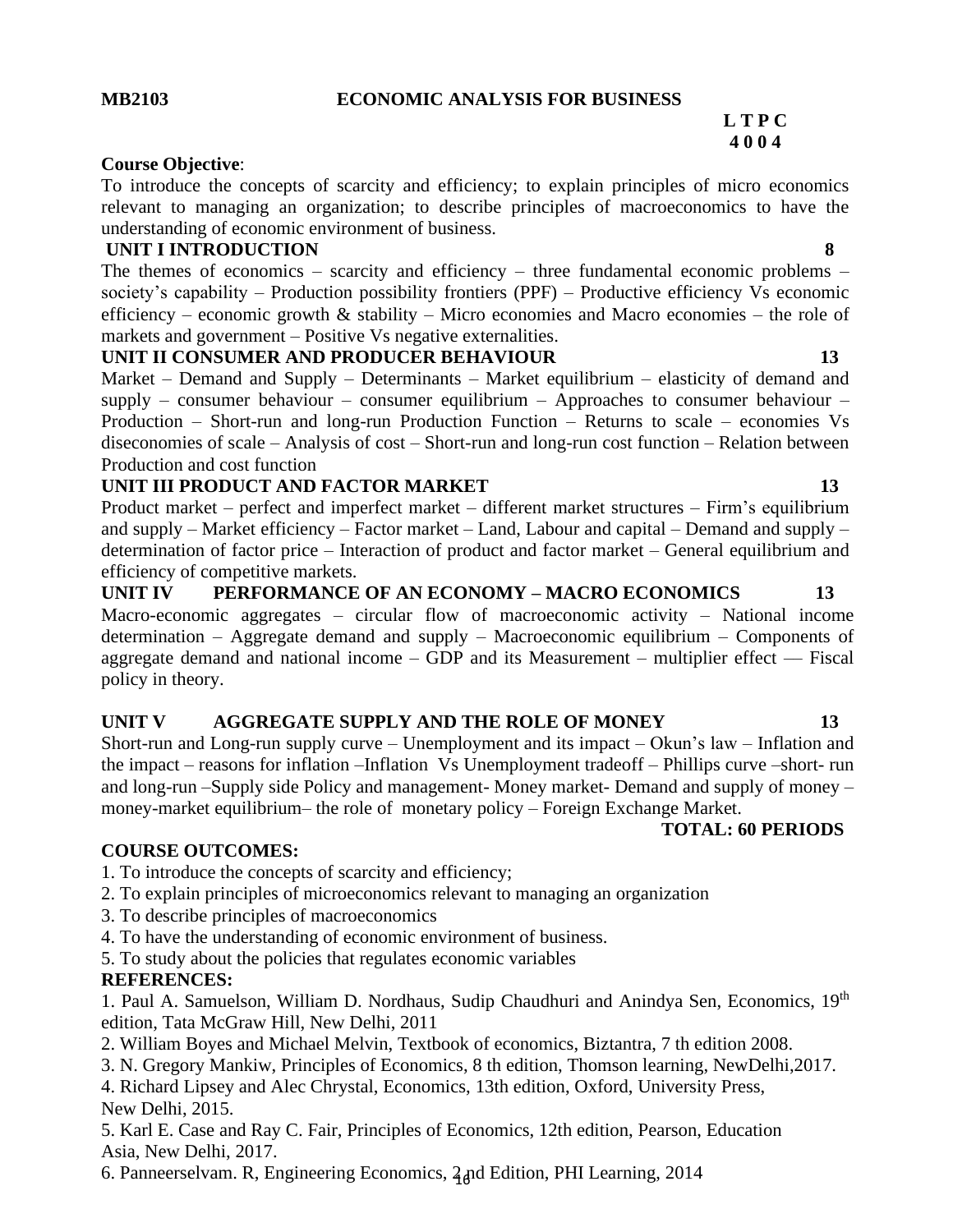#### **MB2104 ACCOUNTING FOR MANAGEMENT**

# **L T P C 3 0 0 3**

**COURSE OBJECTIVE**: This course aims to familiarize the students with various accounting concepts, tools and techniques and its application in managerial decision making. It also acquaints the students with the latest accounting practices and reporting standards.

#### **UNIT I FINANCIAL ACCOUNTING** 9

Introduction to Financial, Cost and Management Accounting – Generally accepted accounting principles– Double Entry System – Preparation of Journal, Ledger and Trial Balance Preparation of Final Accounts: Trading, Profit and Loss Account and Balance Sheet

# **UNIT II ANALYSIS OF FINANCIAL STATEMENTS** 9

Financial ratio analysis, Interpretation of ratio for financial decisions- Dupont Ratios – Comparative statements - common size statements– Trend Analysis, Cash flow (as per Accounting Standard 3) and Funds flow statement analysis.

#### **UNIT III COST ACCOUNTING** 9

Cost Accounts – Classification of costs – Job cost sheet – Job order costing – Process costing – (excluding Interdepartmental Transfers and equivalent production) – Joint and By Product Costing – Activity Based Costing, Target Costing.

#### **UNIT IV MARGINAL COSTING** 9

Marginal Costing and profit planning – Cost, Volume, Profit Analysis – Break Even Analysis – Decision making problems -Make or Buy decisions -Determination of sales mix - Exploring new markets - Add or drop products -Expand or contract.

#### **UNIT V BUDGETING AND VARIANCE ANALYSIS** 9

Budgetary Control – Sales, Production, Cash flow, fixed and flexible budget – Standard costing and Variance Analysis – (excluding overhead costing) -Accounting standards and accounting disclosure practices in India.

#### **TOTAL : 45 PERIODS**

#### **COURSE OUTCOMES**:

- 1. A thorough grounding of financial accounting concepts
- 2. Preparation of financial statement analysis
- 3. Understand the management and cost accounting techniques
- 4. Apply the management and cost accounting techniques for decision making
- 5. Assess the accountancy standards of practices in India.

### **REFERENCES :**

1. R. Narayanaswamy, Financial Accounting, PHI, sixth edition, 2017.

- 2. M.Y. Khan & P.K. Jain, Management Accounting, Tata McGraw Hill, 8 the edtion, 2018.
- 3. T.S. Reddy & A. Murthy, Financial Accounting, Margham Publications, 2014

4. Jan Williams, Susan Haka, Mark S bettner, Joseph V Carcello, Financial and Managerial Accounting - The basis for business Decisions, 18th edition, Tata McGraw Hill Publishers, 2017

5. Charles T. Horngren, Gary L.Sundem, David Burgstahler, Jeff Schatzberg, Introduction to Management Accounting, PHI Learning, 2014 , 16th edition.

6. Earl K. Stice& James D.Stice, Financial Accounting, Reporting and Analysis, 8th edition, CengageLearining, 2015.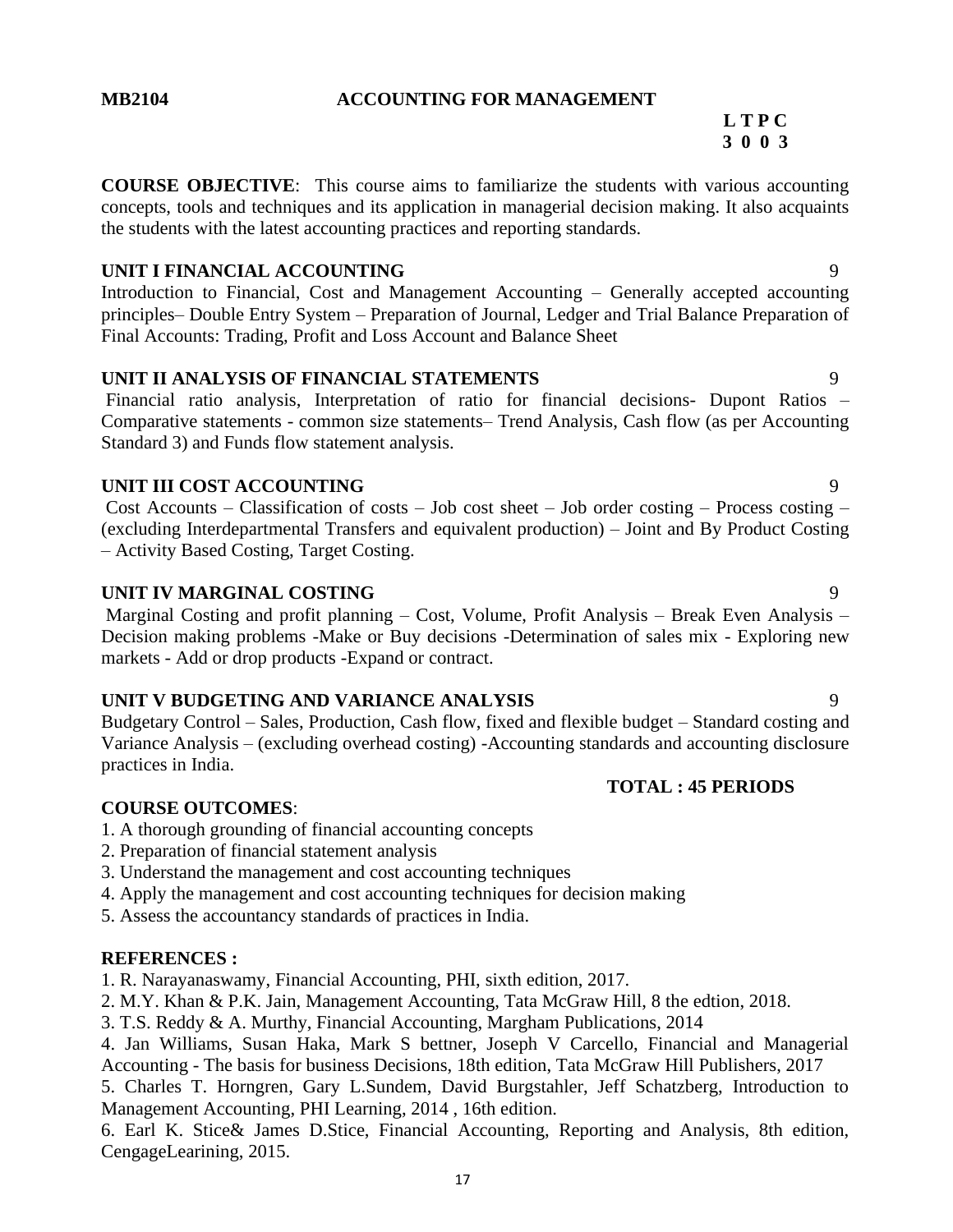#### **MB2105 COMMUNICATION SKILLS**

#### **LTP C 3 0 0 3**

**COURSE OBJECTIVE**: To enable learners to speak fluently and flawlessly in all kinds of communicative Contexts with speakers of all nationalities.

### **UNIT I PERSONAL COMMUNICATION 9**

Day-to-day conversation , context specific –agreeing/disagreeing, wishing, consoling, conveying information advising, persuading, and expressing opinions, arguing. mails/emails, SMS, Blog Writing, greeting cards, situation based – accepting/declining invitations, oral reports, extempore.

### **UNIT II SOCIAL COMMUNICATION 9**

Telephone calls (official), colleagues in the work spot, discussing issues (social, political, cultural) clubs (any social gathering), answering questions, talking about films, books, news items, T.V. programmes, sharing jokes. Minutes, Reports of different kinds, proposals, profile of the institution, responding to enquires, complaints. Summarizing, techniques of writing, strategies for writing.

### **UNIT III GROUP/ MASS COMMUNICATION 9**

Brainstorming, debate, panel discussion, anchoring/master of ceremony, welcome address, proposing vote of thanks, introducing speakers, conducting meetings, making announcements, Just-a-minute (JAM),Block and tackle, shipwreck, spoof, conducting quiz, negotiations, Case studies.

#### **UNIT IV INTEGRATED SPEAKING / PRESENTATION SKILLS & RESEARCH WRITING 9**

Listening to speak (any radio programme/ lecture), reading to speak, writing to speak, watching to speak, (any interesting programme on TV) Reading aloud any text/speech, lecturing, PowerPoint presentation, impromptu, Interviews of different kinds. Articles for publication (Journals), developing questionnaire, writing abstract, dissertation, qualities of research writing, data (charts, tables) analysis, documentation.

# **UNIT V EMPLOYABILITY AND CORPORATE SKILLS 9**

Interview skills –Types of interview, preparation for interview, mock interview.Group Discussion – Communication skills in Group Discussion, Structure of GD, GD process,. Time management and effective planning –identifying barriers to effective time management,. Stress management –causes and effect, coping strategies Decision making and Negotiation skills, People skills, Team work, and development of leadership qualities.

# **TOTAL: 45 HOURS**

# **COURSE OUTCOMES**: Students should be able to

- 1., To gain knowledge on conversation, conveying information, preparation of oral reports.
- 2. To understand about social communication .
- 3. To gain knowledge on Brainstorming and Group communication.
- 4. To understand about the presentation skillsand Research wrting.
- 5. To understand about the Employability skills like Group decision, interview skills.

# **REFERENCES:**

1. Raymond V Lesikar, John D Pettit, and Mary E Flatly, 2009. Lesikar's Basic Business

Communication, 11<sup>th</sup> edition. Tata McGraw-Hill, New Delhi.

- 2. E.H. McGrath, S.J. 2012, Basic Managerial Skills for All. 9<sup>th</sup> ed. Prentice-Hall of India, New Delhi.
- 3.. Richard Denny, "Communication to Win; Kogan Page India Pvt. Ltd., New Delhi, 2008
- 4. "Value Education", VISION for Wisdom, Vethathiri Publications, Erode, 20093. Listening

to/Watching great speeches such as Barack Obama, M.A. Chidambaram, Vijay

Mallayaetc.TedtalkTV channels (News, documentaries).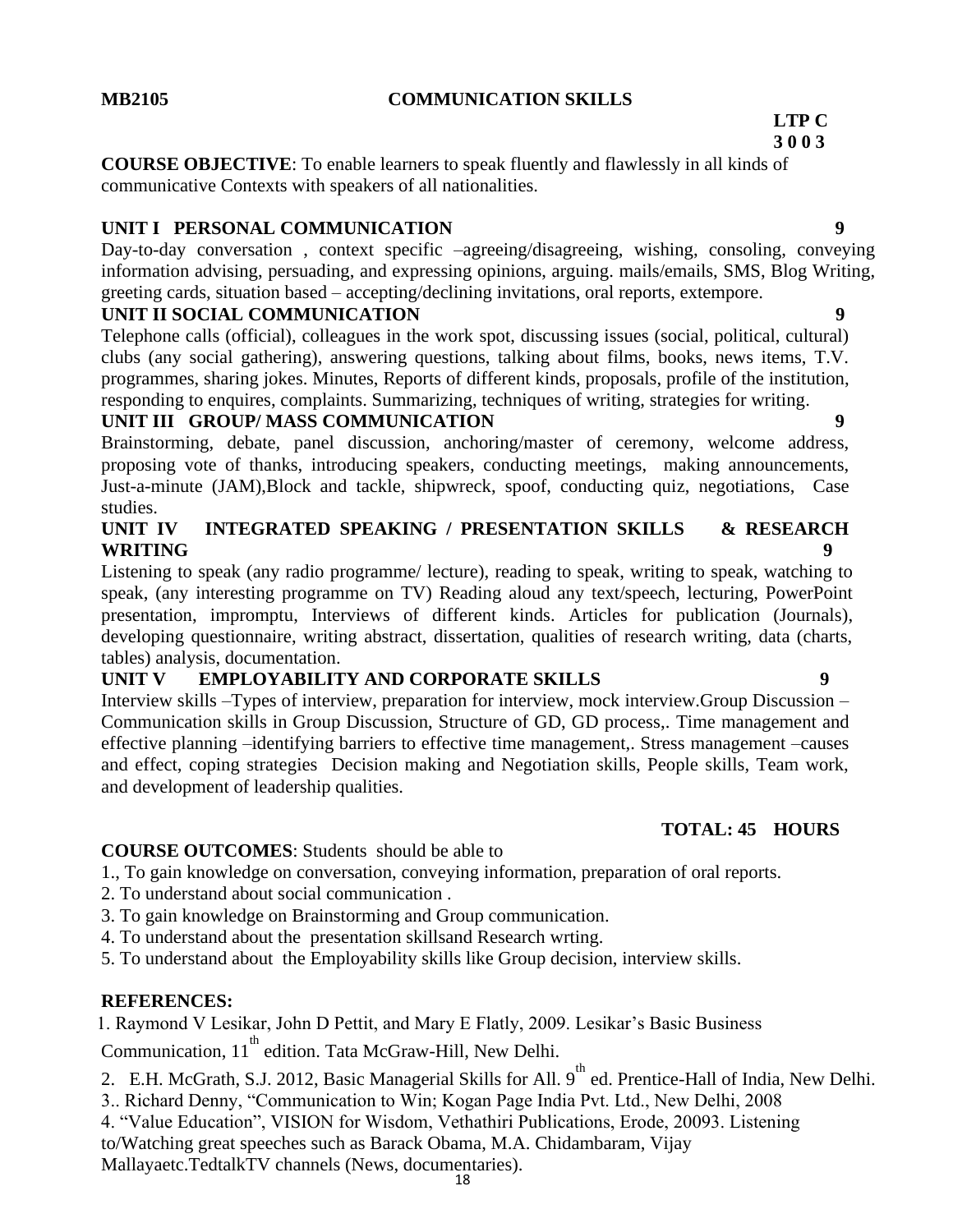#### **MB2106 LEGAL ASPECTS OF BUSINESS**

#### **L T P C 3 0 0 3**

#### **COURSE OBJECTIVE:**

To create the knowledge of Legal perspective and its practices to improvise the business.

#### **UNIT I COMMERCIAL LAW: THE INDIAN CONTRACT ACT 1872 9**

Definition of contract, essentials elements and types of a contract, Formation of a contract, performance of contracts, breach of contract and its remedies, Quasi contracts - Contract Of Agency: Nature of agency, Creation and types of agents, Authority and liability of Agent and principal: Rights and duties of principal and agents, termination of agency.

#### **UNIT II COMPANY LAW 9**

Major principles – Nature and types of companies, Formation, Memorandum and Articles of Association, Prospectus, Power, duties and liabilities of Directors, winding up of companies, Corporate Governance. Amendments of Companies Act, 2013

#### **UNIT III INDUSTRIAL LAW 9**

An Overview of Factories Act - Payment of Wages Act - Payment of Bonus Act - Industrial Disputes Act - Provident Funds Act**.**

#### **UNIT IV CORPORATE TAX AND GST 9**

Corporate Tax planning, Income Tax, Goods and Services Tax – Introduction, Objective, Classification and practical implications of GST

### **UNIT V CONSUMER PROTECTION ACT AND INTRODUCTION OF CYBER LAWS 9**

Consumer Protection Act – Consumer rights, Procedures for Consumer grievances redressal, Types of consumer Redressal Mechanism and Forums- Competition Act 2002 - Cyber crimes, IT Act 2000 and 2002, Cyber Laws, Introduction of IPR – Copy rights, Trade marks, Patent Act.

#### **TOTAL : 45 HOURS**

### **COURSE OUTCOMES:**

1.At the end of this chapter, you will be able to:

- 2.Understand the Indian Contract Act, 1872.
- 3.Understand the procedure of registration of a Company, types of companies

4.Comprehend the IT Act 2000 and 2002, understand the cyber law.

5 Understand the provisions of the Patents Act, 1970. Distinguish between Patent & Copyright Act

#### **REFERENCES:**

- 1. Kapoor, N. D.; Elements of Mercanlite Law, 30th edition, Sultan Chand & Sons, NewDelhi,2015
- 2. P. K. Goel, Business Law for Managers, Biztantatara Publishers, India, 2008.
- 3. AkhileshwarPathack, Legal Aspects of Business, 4th Edition, Tata McGraw Hill, 2009.

4. P. P. S. Gogna, Mercantile Law, S. Chand & Co. Ltd., India, 11th Edition, 2015

5. Maheshwari, S.N. and S.K. Maheshwari; A Manual of Business Law, 6th Edition, Himalaya Publishing House, 2015.

6. V.S.Datey, GST Ready Reckoner, Taxmann Publishing, July 2017.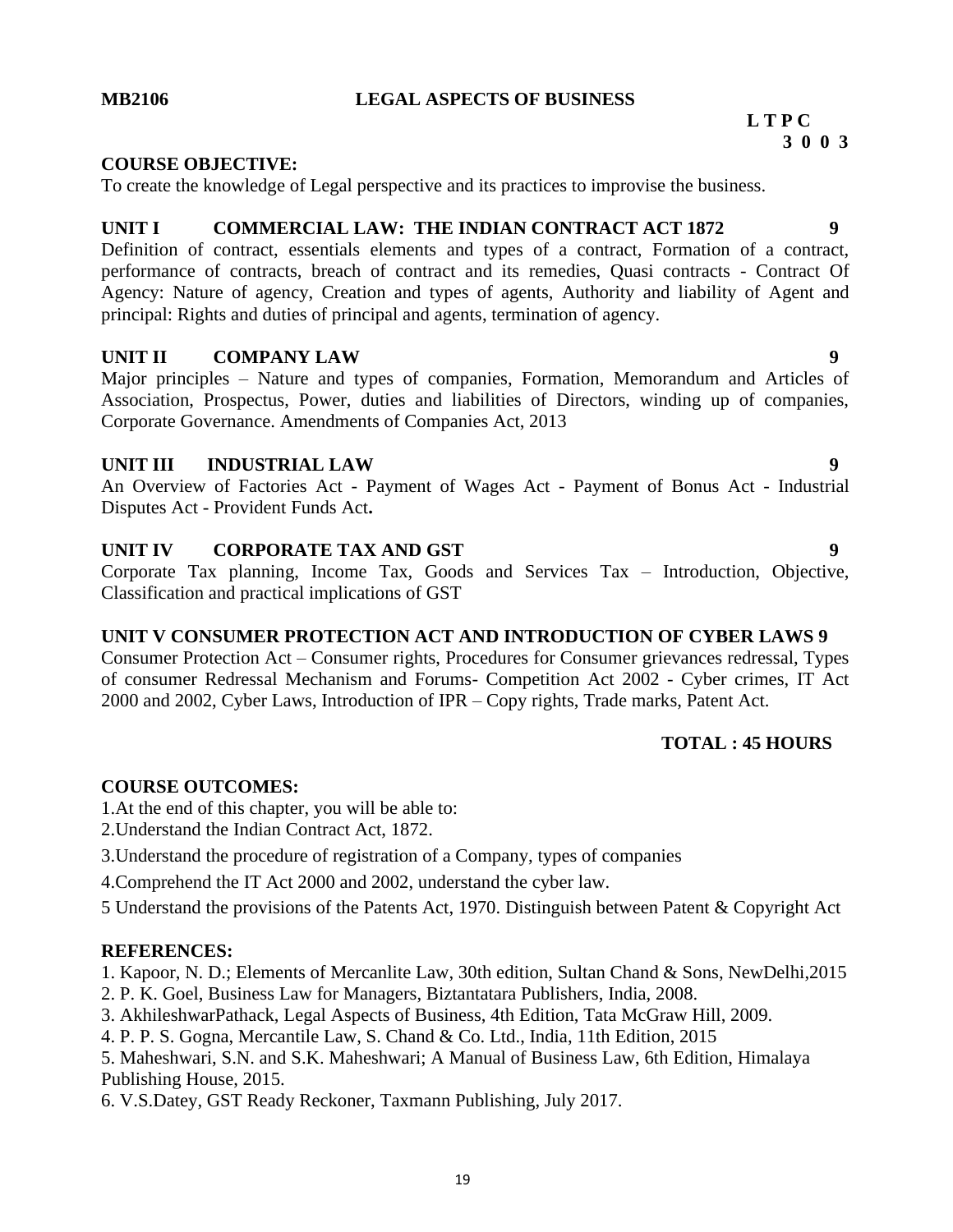# **MB2107 TOTAL QUALITY MANAGEMENT**

# **L T P C**

**3 0 0 3**

**COURSE OBJECTIVE:** To learn the quality philosophies & tools in the managerial perspective.

# **UNIT I INTRODUCTION 9**

Quality – vision, mission and policy statements. Customer Focus – customer perception of quality, Translating needs into requirements, customer retention. Dimensions of product and service quality. Cost of quality.

# **UNIT II PRINCIPLES AND PHILOSOPHIES OF QUALITY MANAGEMENT 9**

Overview of the contributions of Deming, Juran Crosby, Masaaki Imai, Feigenbaum, Ishikawa, Taguchi techniques – introduction, loss function, parameter and tolerance design, signal to noise ratio. Concepts of Quality circle, Japanese 5S principles and 8D methodology.

# **UNIT III STATISTICAL PROCESS CONTROL 9**

Meaning and significance of statistical process control (SPC) – construction of control charts for variables and attributed. Process capability – meaning, significance and measurement – Six sigma concepts of process capability. Reliability concepts – definitions, reliability in series and parallel, product life characteristics curve. Total productive maintenance (TMP),Terotechnology. Business process Improvement (BPI) – principles, applications, reengineering process, benefits and limitations.

### **UNIT IV TOOLS AND TECHNIQUES FOR QUALITY MANAGEMENT 9**

Quality functions development (QFD) – Benefits, Voice of customer, information organization, House of quality (HOQ), building a HOQ, QFD process. Failure mode effect analysis (FMEA) – requirements of reliability, failure rate, FMEA stages, design, process and documentation. Seven Tools (old & new). Bench marking and POKA YOKE.

# **UNIT V QUALITY SYSTEMS ORGANIZING AND IMPLEMENTATION 9**

Introduction to IS/ISO 9004:2000 – quality management systems – guidelines for performance improvements. QualityAudits.TQM culture, Leadership – quality council, employee involvement, motivation, empowerment, recognition and reward - TQM framework, benefits, awareness and obstacles.

### **COURSE OUTCOMES:**

**1.** To apply quality philosophies & tools to facilitate continuous improvement & ensure customer delight.

2. To gain knowledge on contributions of Deming, Japanese,5s principles and methodology.

3. To gain knowledge on statistical process control.

4. To understand about the quality function deployment, House of quality. FEMA.

5. To gain knowledge on quality systems, Leadership quality council, TQM framework

# **REFERENCES :**

1. Dale H.Besterfield, Carol Bester field – Michna, Glen H. Besterfield, Mary Besterfield – Sacre, Hermant – Urdhwareshe, Rashmi Urdhwareshe, Total Quality Management, Revised Third edition, Pearson Education, 2011

2. ShridharaBhat K, Total Quality Mgt – Text & Cases, Himalaya Publishing House,  $2<sup>nd</sup> Ed.2010$ .

3. Douglas C. Montgomory, Introduction to Statistical Quality Control, Wiley Student Edition, 4th Edition, Wiley India Pvt Limited, 2008.

4. James R. Evans and William M. Lindsay, The Management and Control of Quality, Sixth Edition, Thomson, 2005.

5. PoornimaM.Charantimath, Total Quality Management, Pearson Education, Second Ed , 2011 6. Indian standard – quality management systems – Guidelines for performance improvement (Fifth Revision), Bureau of Indian standards, New Delhi.

**TOTAL : 45 HOURS**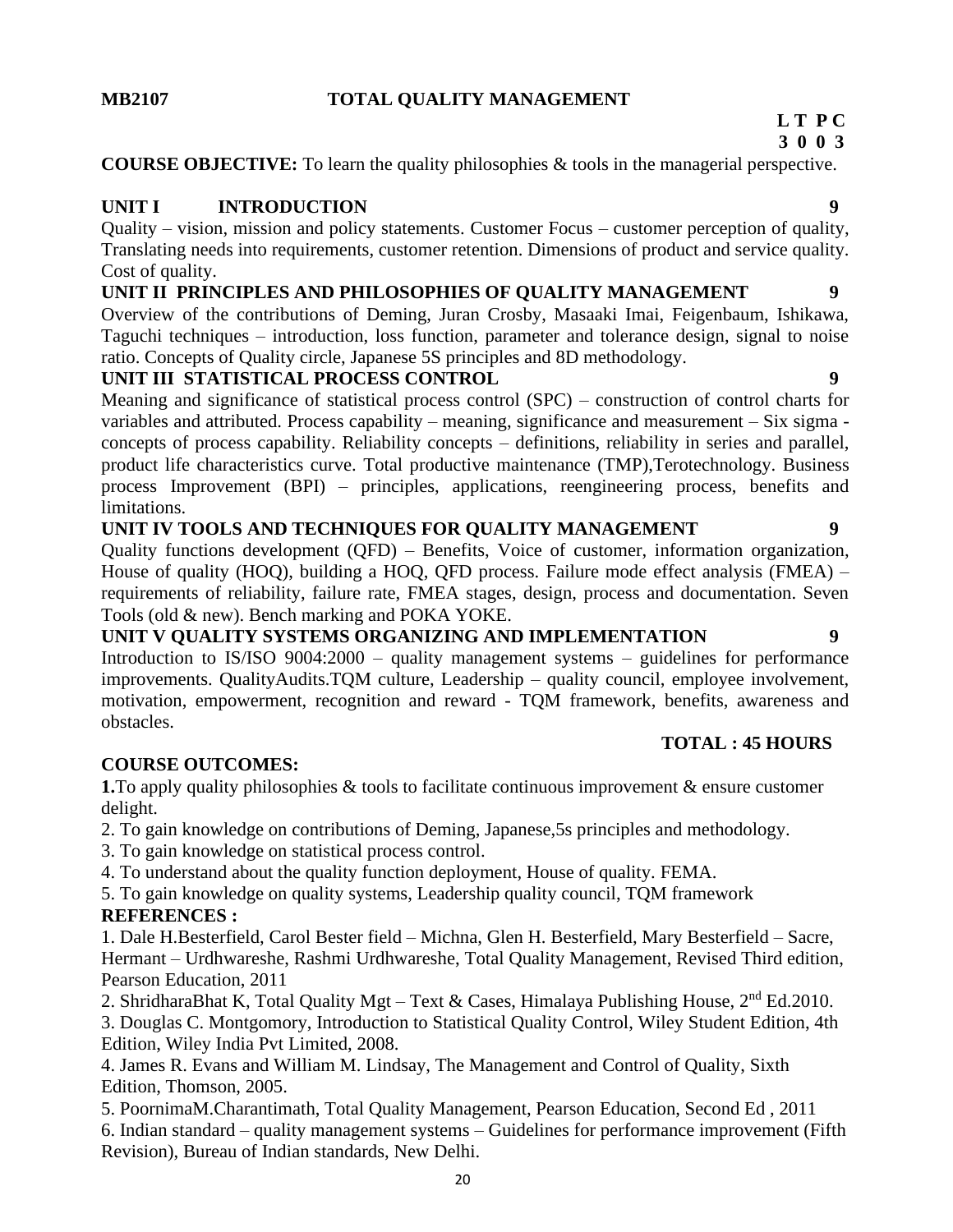#### **MB2111 INDIAN ETHOS AND BUSINESS ETHICS (SEMINAR)**

# **L T P C**

#### **0 0 4 2**

#### **OBJECTIVES :**

To enable the learners in understanding of the basic concepts of Indian Ethos and familiarise about ethical behaviour and value systems at work.

To enable the learners to have exposure on business ethics and ethical business perspectives.

#### **NOTE :**

The following is the list of topics suggested for preparation and presentation by students twice during the semester.

This will be evaluated by the faculty member(s) handling the course and the final marks are consolidated at the end of the semester. No end semester examination is required for this course.

- 1) Indian Ethos and Personality Development
- 2) Work ethos and values for Professional Managers
- 3) Indian Values, Value Systems and Wisdom for modern managers
- 4) Management Lessons from the Vedas, Puranas, Indian religions
- 5) Spirituality in Business Management
- 6) Individual Culture and Ethics
- 7) Ethical codes of conduct and value Systems
- 8) Loyalty and Ethical Behaviour
- 9) Ethical business issues and solutions
- 10) Social Responsibilities of Business

#### **TOTAL : 60 PERIODS**

**COURSE OUTCOMES:** After the completion of the course, the students will be able to:

- 1. The learners are able to apply the basic concepts of Indian ethos and value systems at work.
- 2. The learners can handle issues of business ethics and offer solutions in ethical perspectives
- 3. The learners are professionally efficient and skilful in value systems and culture
- 4. The learners are capable in ethically manage business towards well being of the society.
- 5. The learners can be socially effective in undertaking business responsibilities.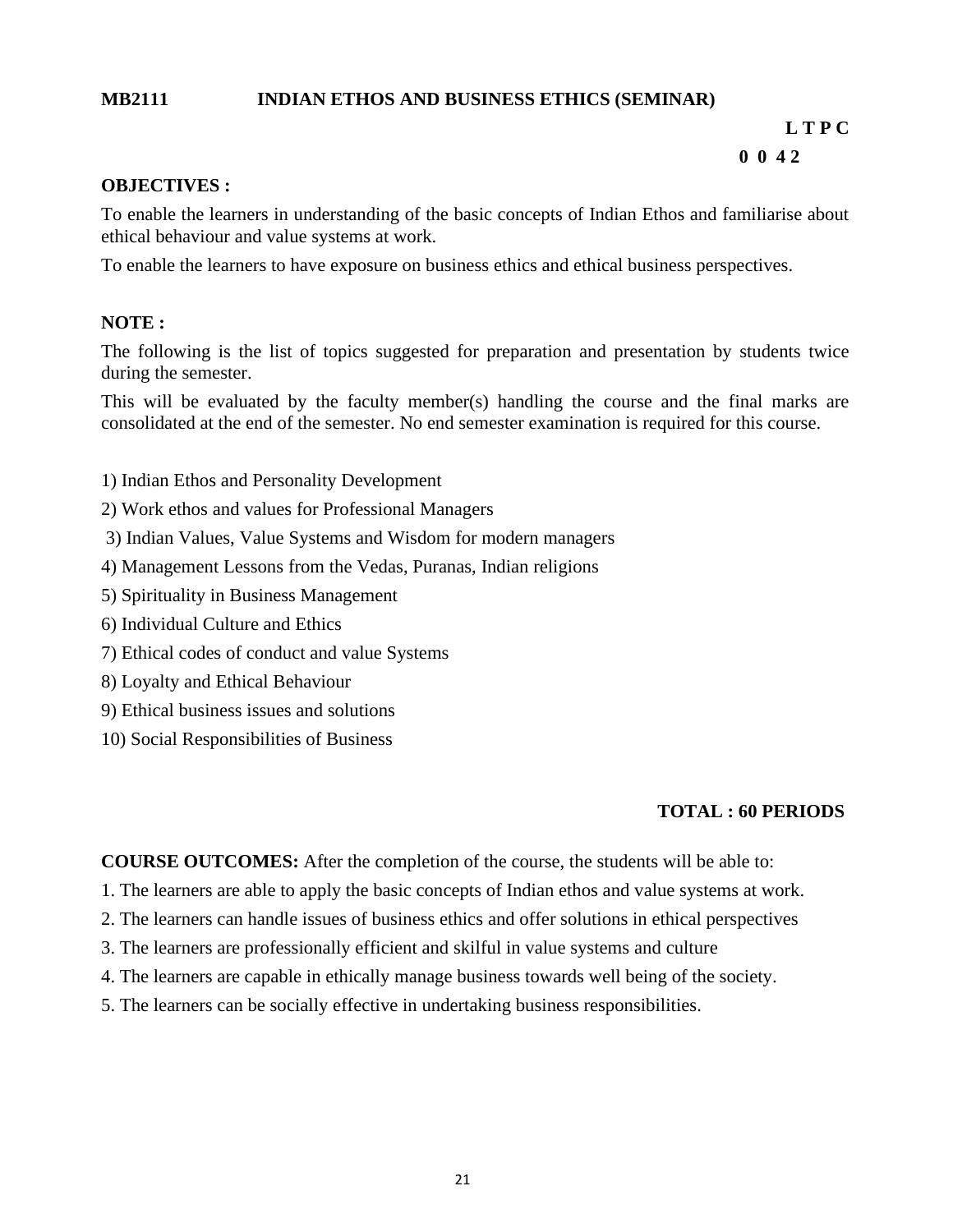#### **II SEMESTER MB2201 OPERATIONS MANAGEMENT**

## **L T PC**

#### **3 0 0 3**

**COURSE OBJECTIVES:** This course introduces the students to the theory and practice of production management as a functional area in the management of business enterprise.

# **UNIT I INTRODUCTION TO OPERATIONS MANAGEMENT 9**

Operations Management – Nature, Importance, historical development, transformation processes, differences between services and goods, a system perspective, functions, challenges, current priorities, recent trends; Operations Strategy – Strategic fit , framework; Supply Chain Management **UNIT II FORECASTING, CAPACITY AND FACILITY DESIGN** 

Demand Forecasting – Need, Types, Objectives and Steps. Overview of Qualitative and Quantitative methods. Capacity Planning – Long range, Types, Developing capacity alternatives. Overview of sales and operations planning. Overview of MRP, MRP II and ERP.

Facility Location – Theories, Steps in Selection, Location Models. Facility Layout – Principles, Types, Planning tools and techniques.

## **UNIT III DESIGN OF PRODUCT, PROCESS AND WORK SYSTEMS 9**

Product Design – Influencing factors, Approaches, Legal, Ethical and Environmental issues. Process – Planning, Selection, Strategy, Major Decisions. Work Study – Objectives, Procedure. Method Study and Motion Study. Work Measurement and Productivity – Measuring Productivity and Methods to improve productivity.

#### **UNIT IV MATERIALS MANAGEMENT** 9

Materials Management – Objectives, Planning, Budgeting and Control. Purchasing – Objectives, Functions, Policies, Vendor rating and Value Analysis. Stores Management – Nature, Layout, Classification and Coding. Inventory – Objectives, Costs and control techniques. Overview of JIT.

### **UNIT V SCHEDULING AND PROJECT MANAGEMENT**

Project Management – Scheduling Techniques, PERT, CPM; Scheduling - work centers – nature, importance; Priority rules and techniques, shop floor control; Flow shop scheduling – Johnson's Algorithm – Gantt charts; personnel scheduling in services.

### **COURSE OUTCOMES:**

1: Understanding of the evolution of operations management practices and world class manufacturing processes

- 2: Knowledge about capacity planning, strategic sourcing and procurement in organizations
- 3: Enhances the understanding of product development and design process
- 4: Ability to forecast demand and overcome bottlenecks

5: Provides insight to Quality management tools and practices.

### **REFERENCES :**

1. Richard B. Chase, Ravi Shankar, F. Robert Jacobs, Nicholas J. Aquilano, Operations and Supply Management, Tata McGraw Hill, 12<sup>th</sup> Edition, 2010.

2. William J Stevenson, Operations Management, Tata McGraw Hill, 11<sup>th</sup> Edition, 2015.

3. KanishkaBedi, Production and Operations Management, Oxford University,3rd Edition, 2013.

4. Chary S. N, Production and Operations Management, Tata McGraw Hill, 5<sup>th</sup> Edition, 2013.

5. Aswathappa K and ShridharaBhat K, Production and Operations Management, Himalaya Publishing House, Revised Second Edition, 2008.

6. Mahadevan B, Operations Management Theory and practice, Pearson Education, 3rd Ed, 2015

7. Pannerselvam R, Production and Operations Management, Prentice Hall India, 2<sup>nd</sup> Edition, 2008.

**TOTAL : 45 HOURS**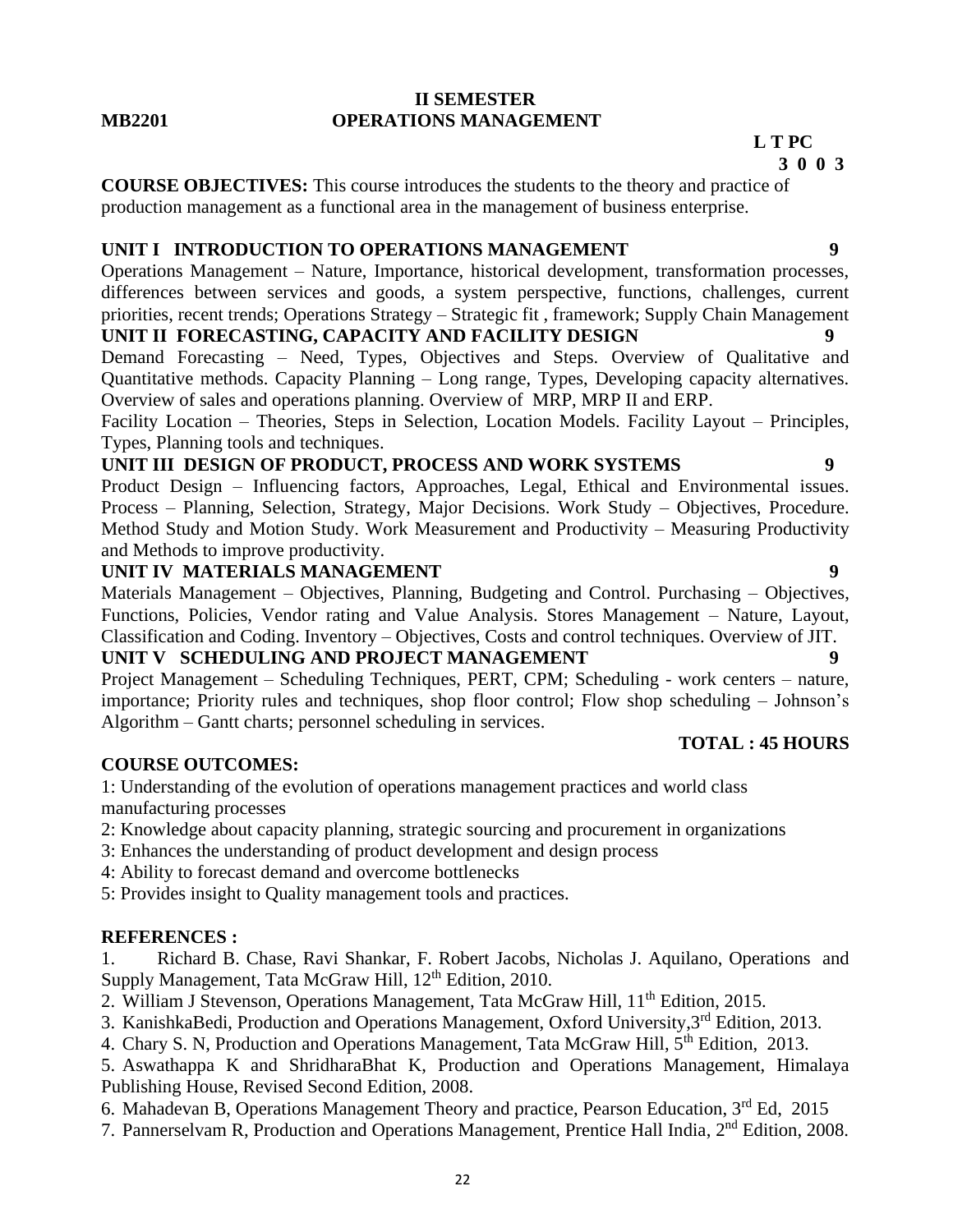### **MB2202 FINANCIAL MANAGEMENT**

#### **L T P C 3 0 0 3**

**COURSE OBJECTIVES :**Facilitate student to Understand the operational nuances of a Finance Manager and Comprehend the technique of making decisions related to finance function

# **UNIT I FOUNDATIONS OF FINANCE** 9

Introduction to finance- Financial Management – Nature, scope and functions of Finance, organization of financial functions, objectives of Financial management, Major financial decisions – Time value of money – features and valuation of shares and bonds

# **UNIT II INVESTMENT DECISIONS 9**

Capital Budgeting: Principles and techniques - Nature of capital budgeting- Identifying relevant cash flows - Evaluation Techniques: Payback, Accounting rate of return, Net Present Value, Internal Rate of Return, Profitability Index - Comparison of DCF techniques - Concept and measurement of cost of capital - Specific cost and overall cost of capital.

# **UNIT II FINANCING AND DIVIDEND DECISION 9**

Leverages - Operating and Financial leverage – measurement of leverages – degree of Operating & Financial leverage – Combined leverage, EBIT – EPS Analysis- Indifference point.Capital structure – Theories – Net Income Approach, Net Operating Income Approach, MM Approach – Determinants of Capital structure.

Dividend decision- Issues in dividend decisions, Importance, Relevance & Irrelevance theories-Walter"s – Model, Gordon"s model and MM model. – Factors determining dividend policy – Types of dividend policies – forms of dividend.

# **UNIT IV WORKING CAPITAL MANAGEMENT 9**

Principles of working capital: Concepts, Needs, Determinants, issues and estimation of working capital - Receivables Management - Inventory management – Cash management -

Working capital finance: Commercial paper, Company deposit, Trade credit, Bank finance.

### **UNIT V LONG TERM SOURCES OF FINANCE 9**

Indian capital market- New issues market- Secondary market - Long term finance: Shares, debentures and term loans, lease, hire purchase, venture capital financing. **TOTAL : 45 HOURS**

### **COURSE OUTCOMES:**

- 1. To understand the techniques of managing finance in an organization.
- 2. To identify the capital budgeting and cost of capital.
- 3. To understand the capital structure and dividend decisions.
- 4. To know the needs and determinants of working capital.
- 5. To gain knowledge on the long term sources of finance

### **REFERENCES:**

1. M.Y. Khan and P.K.Jain Financial management, Text, Problems and cases Tata McGraw Hill,  $6<sup>th</sup>$  edition, 2011.

- 2. M. Pandey Financial Management, Vikas Publishing House Pvt. Ltd., 10<sup>th</sup> edition. 2012.
- 3. AswatDamodaran, Corporate Finance Theory and practice, John Wiley & Sons, 2011.
- 4. James C. Vanhorne –Fundamentals of Financial Management– PHI Learning, 11<sup>th</sup> Edition, 2012.
- 5. Prasanna Chandra, Financial Management, 9<sup>th</sup> edition, Tata McGraw Hill, 2012.
- 6. G.Sudersena Reddy, Financial Management- Principles & Practices, Himalaya Publishing House, 2nd Edition, 2010
- 7. Srivatsava, Mishra, Financial Management, Oxford University Press, 2011
- 8. Parasuraman.N.R, Financial Management, Cengage, 2014.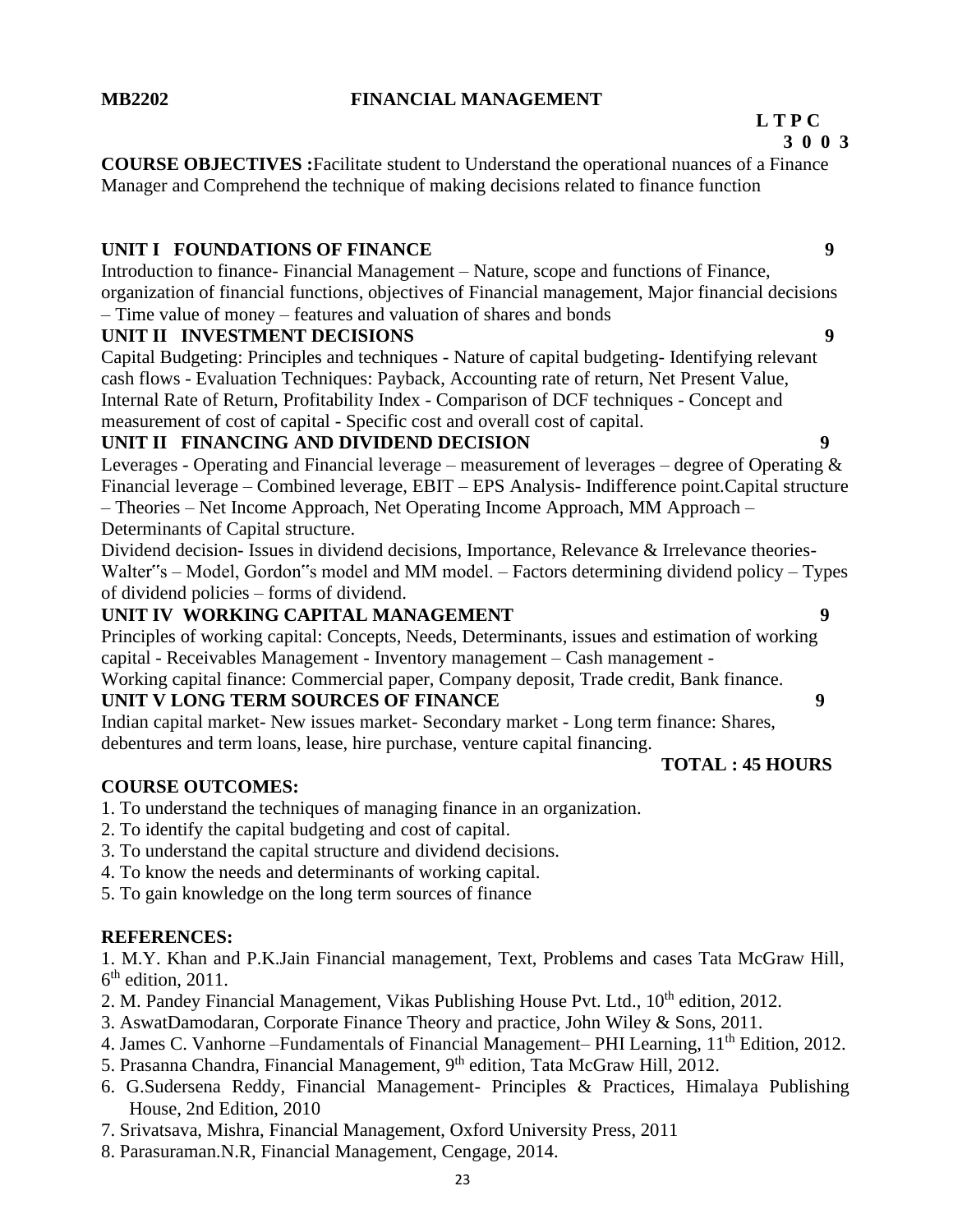#### **MB2203 APPLIED OPERATIONS RESEARCH**

# **OBJECTIVE:**

To learn the concepts of operations research applied in business decision making.

# **UNIT I INTRODUCTION TO LINEAR PROGRAMMING (LP) 9**

Introduction to applications of operations research in functional areas of management. Linear Programming- formulation, solution by graphical and simplex methods.

# **UNIT II LINEAR PROGRAMMING EXTENSIONS -I 9**

Transportation Models (Minimising and Maximising Problems) – Balanced and unbalanced Problems – Initial Basic feasible solution by N-W Corner Rule, Least cost and Vogel's approximation methods. Check for optimality. Solution by MODI / Stepping Stone method.Case of Degeneracy. Transhipment Models.

# **UNIT III LINEAR PROGRAMMING EXTENSIONS -II 9**

Assignment Models (Minimising and Maximising Problems) – Balanced and Unbalanced Problems. Solution by Hungarian and Branch and Bound Algorithms. Travelling Salesman problem.Crew Assignment Models.

# **UNIT IV INTEGER PROGRAMMING AND GAME THEORY 9**

Solution to pure and mixed integer programming problem by Branch and Bound and cutting plane algorithms. Game Theory-Two person Zero sum games-Saddle point, Dominance Rule, Convex Linear Combination (Averages), methods of matrices, graphical and LP solutions.

# **UNIT V QUEUING THEORY AND REPLACEMENT MODELS 9**

Queuing Theory - single and Multi-channel models – infinite number of customers and infinite calling source. Replacement Models-Individuals replacement Models (With and without time value of money) – Group Replacement Models.

# **TOTAL: 45 PERIODS**

# **COURSE OUTCOMES:**

1.To Understand the mathematical tools that are needed to solve optimisation problems.

- 2. To identify the transportation problem with optimality.
- 3. To understand the Assignment problem using LPP.
- 4. To Know the Integer programming and game theory with industrial statement.
- 5. To facilitate queuing theory and replacement models.

# **REFERENCES:**

1. Paneerselvam R., Operations Research, Prentice Hall of India, Fourth Print, 2008.

- 2. N. D Vohra, Quantitative Techniques in Management,TataMcgraw Hill, 2010.
- 3. Hamdy A Taha, Introduction to Operations Research, Prentice Hall India, Ninth Edition, 2010.
- 4. Anderson , Sweeney Williams Solutions Manual to Accompany AnIntroduction to Management

Science Quantitative Approaches To Decision, Cengage , 12th edition , 2012

- 5. G. Srinivasan, Operations Research Principles and Applications, II edition, PHI, 2010.
- 6. Bernard W.Taylor ,Introduction to Management Science , 12 th edition, 2012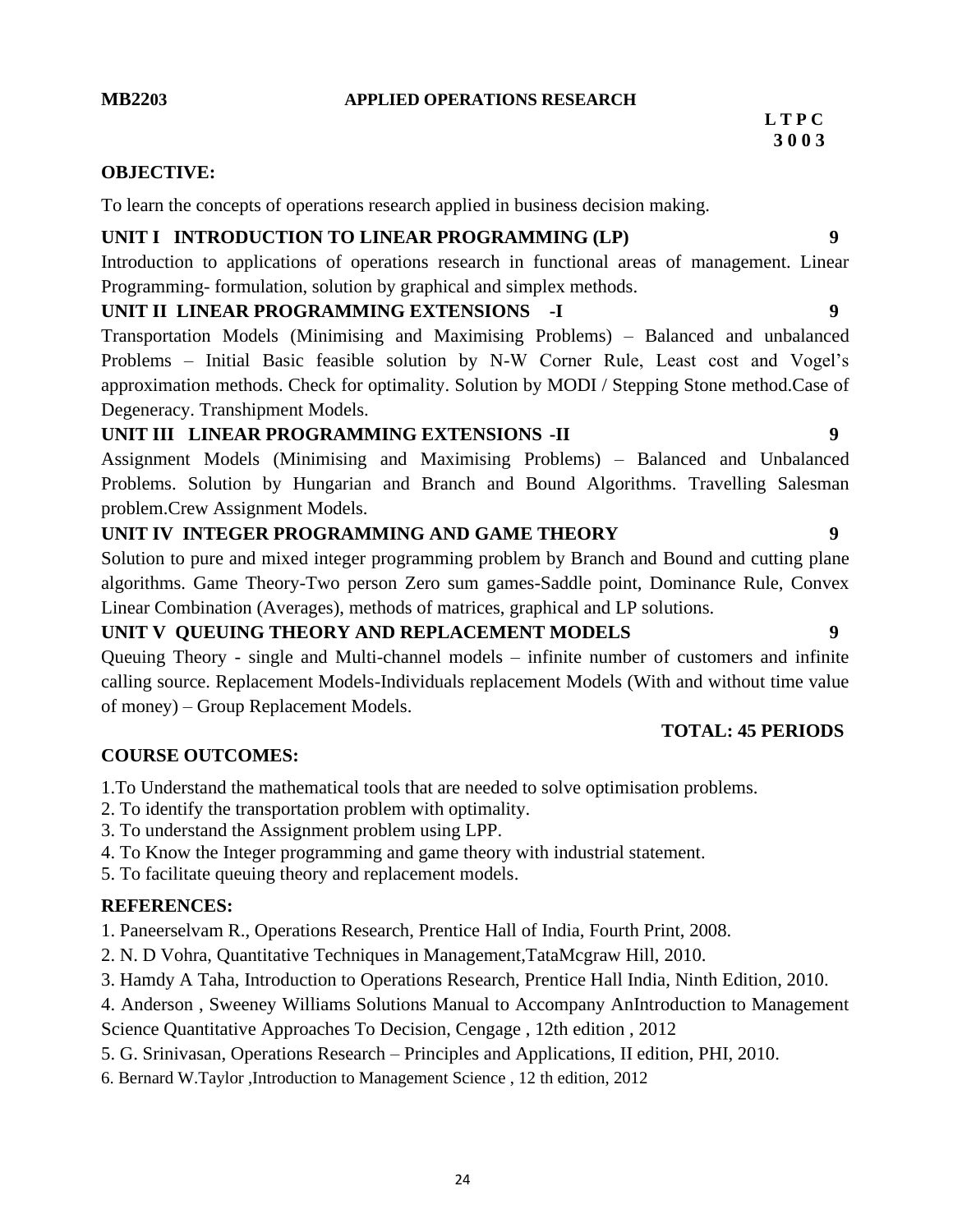#### **MB2204 INFORMATION MANAGEMENT**

 **L T P C 3 0 0 3**

# **COURSE OBJECTIVES :**To enable students to understand the importance of information in business and alsoto gain knowledge on the technologies and methods used for effective decision making in an organization.

### **UNIT I : INTRODUCTION** 9

Information Technology, Information System, evolution, types based on functions and hierarchy, Functional Information Systems, MIS, DSS, EIS, KMS, GIS, E-enabled Information System.

### **UNIT II :SYSTEM ANALYSIS AND DESIGN 9**

System Development Methodologies, SDLC, Case tools - System flow chart, Decision table, Data flow Diagram (DFD), Entity Relationship (ER), Object Oriented Analysis and Design (OOAD), UML diagram.

#### **UNIT III : DATABASE MANAGEMENT SYSTEMS 9**

DBMS – HDBMS, NDBMS, RDBMS, OODBMS, Query Processing, SQL, Concurrency Management, Data warehousing and Data Mart

### **UNIT IV: SECURITY, CONTROL AND REPORTING 9**

Security, Testing, Error detection, Controls, IS Vulnerability, Disaster Management, Computer Crimes, Securing the Web, Intranets and Wireless Networks, Software Audit, Ethics in IT, User Interface and reporting.

# **UNIT V: NEW IT INITIATIVES 9**

Role of information management in ERP, e-business, e-governance, Data Mining, Business Intelligence, Pervasive Computing, Cloud computing, CMM.

#### **TOTAL : 45 HOURS**

### **COURSE OUTCOMES:**

- 1. Gains knowledge on effective applications of information systems in business
- 2. Gain knowledge in System Analysis and Design.
- 3. Understand about Database management System
- 4. Application of Information Security ,Control and Reporting
- 5. Gaining Knowledge into new insight of IT.

### **REFERENCES :**

- 1. Robert Schultheis and Mary Summer, Management Information Systems The Managers View, Tata McGraw Hill, 2008.
- 2. Kenneth C. Laudon and Jane Price Laudon, Management Information Systems Managing the digital firm, PHI Learning / Pearson Education, PHI, Asia, 2012.
- 3. Rahul de, MIS in Business, Government and Society, Wiley India Pvt Ltd, 2012
- 4. Gordon Davis, Management Information System : Conceptual Foundations, Structure and Development, Tata McGraw Hill, 21<sup>st</sup> Reprint 2008.
- 5. Haag, Cummings and McCubbrey, Management Information Systems for the Information Age, McGraw Hill, 2005.  $9<sup>th</sup>$  edition, 2013.
- 6. Turban, McLean and Wetherbe, Information Technology for Management –Transforming Organisations in the Digital Economy, John Wiley, 6<sup>th</sup> Edition, 2008.
- 25 7. Raymond McLeod and Jr. George P. Schell, Management Information Systems,Pearson Education, 2007.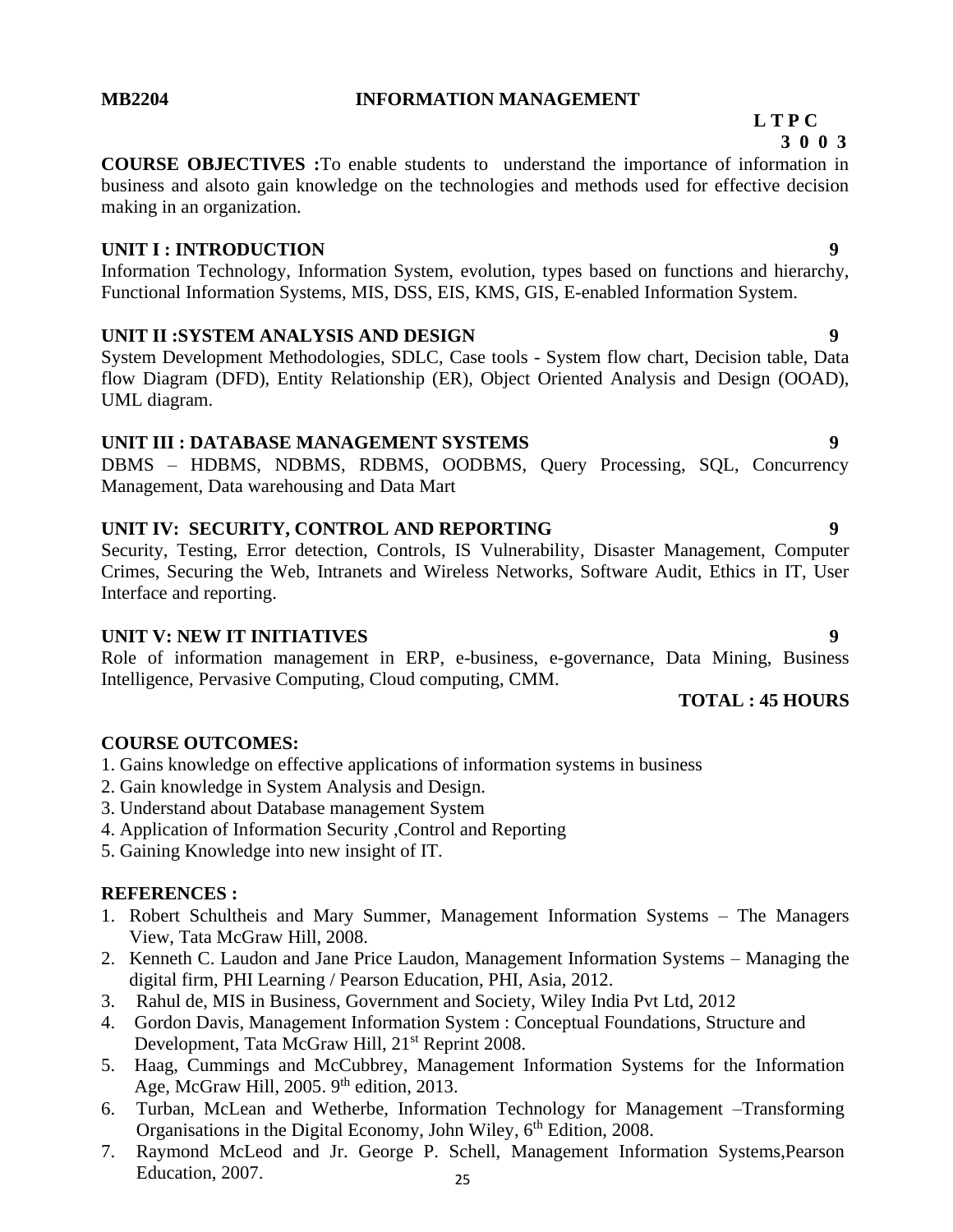# **MB2205 MARKETING MANAGEMENT**

#### **COURSE OBJECTIVES :**

- To Understand the practices and contribution of marketing to the business enterprise.
- Adopt the techniques to conduct market analysis practices including market segmentation and targeting.

#### **UNIT I INTRODUCTION 12**

Marketing – Definitions - Conceptual frame work – Marketing environment : Internal and External - Marketing interface with other functional areas – Production, Finance, Human Relations Management, Information System. Marketing in global environment – Prospects and Challenges.

### **UNIT II MARKETING STRATEGY 12**

Marketing strategy formulations – Key Drivers of Marketing Strategies - Strategies for Industrial Marketing – Consumer Marketing — Services marketing – Competitor analysis - Analysis of consumer and industrial markets – Strategic Marketing Mix components.

#### **UNIT III MARKETING MIX DECISIONS 12**

Product planning and development – Product life cycle – New product Development and Management – Market Segmentation – Targeting and Positioning – Channel Management – Advertising and sales promotions – Pricing Objectives, Policies and methods.

#### **UNIT IV BUYER BEHAVIOUR 12**

Understanding industrial and individual buyer behavior - Influencing factors – BuyerBehaviour Models – Online buyer behaviour - Building and measuring customer satisfaction – Customer relationships management – Customer acquisition, Retaining, Defection.

#### **UNIT V MARKETING RESEARCH & TRENDS IN MARKETING 12**

Marketing Information System – Research Process – Concepts and applications : Product – Advertising – Promotion – Consumer Behaviour – Retail research – Customer driven organizations - Cause related marketing - Ethics in marketing –Online marketing trends.

#### **COURSE OUTCOMES:**

1. Able to know how to establish the prospects and challenges in marketing environment.

2. Formulate a marketing plan including marketing objectives, marketing mix, strategies, budgetary considerations and evaluation criteria.

3. Determine strategies for developing new products and services that are consistent with evolving market needs.

4. Employ digital tools to analyze the effectiveness of online buyer behavior.

5. Develop a professional sales solution for a product or service to a prospective business-buying customer using appropriate sales methodologies.

#### **REFERENCES :**

1. Philip Kotler and Kevin Lane Keller, Marketing Management, PHI 14th Edition, 2012

2. KS Chandrasekar, "Marketing management-Text and Cases", Tata McGrawHill-, First edition,2010

3. Lamb, hair, Sharma, Mc Daniel– Marketing – An Innovative approach to learning and teaching-A south Asian perspective, Cengage Learning  $-2012$ 

4. Paul Baines, Chris Fill and Kelly Page, Marketing, Oxford University Press, 2<sup>nd</sup> Edition, 2011. MichealR.Czinkota& Masaaki Kotabe, Marketing Management, Cengage, 2000.

#### **L T P C 4 0 0 4**

**TOTAL : 60 HOURS**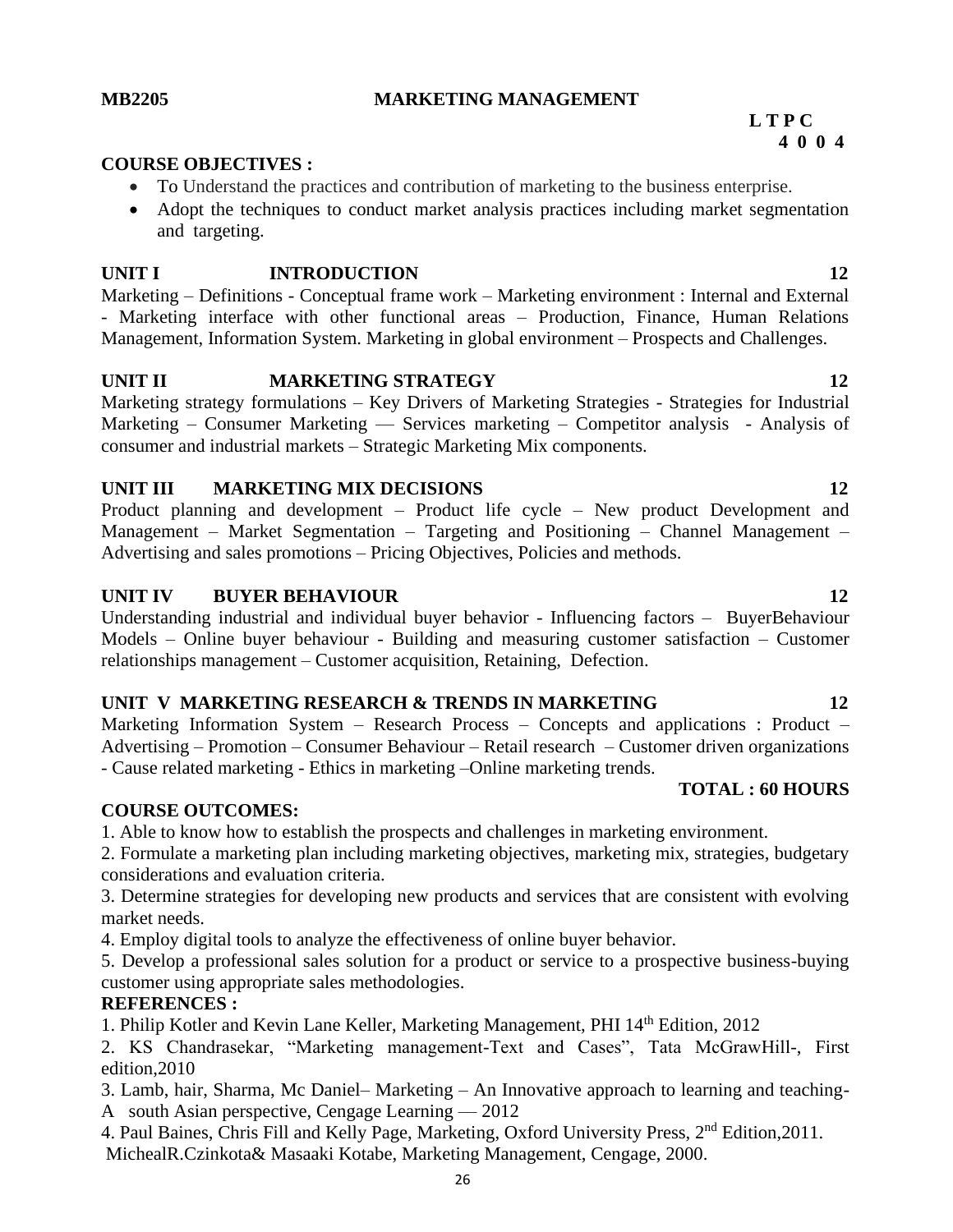# **L T P C**

 **3 0 0 3**

**COURSE OBJECTIVES:** To familiarise the students to the principles of scientific methodology in business enquiry; to develop analytical skills of business research; to develop the skills for scientific communications.

# **UNIT I: INTRODUCTION** 9

Business Research – Definition and Significance – the research process – Types of Research – Exploratory and causal Research – Theoretical and empirical Research – Cross –Sectional and time – series Research – Research questions / Problems – Research objectives – Research hypotheses – characteristics – Research in an evolutionary perspective – the role of theory in research.

### **UNIT II: RESEARCH DESIGN AND MEASUREMENT 9**

Research design – Definition – types of research design – exploratory and causal research design – Descriptive and experimental design – different types of experimental design – Validity of findings – internal and external validity – Variables in Research – Measurement and scaling – Different scales – Construction of instrument – Validity and Reliability of instrument.

#### **UNIT III: DATA COLLECTION 9**

Types of data – Primary Vs Secondary data – Methods of primary data collection – Survey Vs Observation – Experiments – Construction of questionaire and instrument – Validation of questionaire – Sampling plan – Sample size – determinants optimal sample size – sampling techniques – Probability Vs Non–probability sampling methods.

#### **UNIT IV:DATA PREPARATION AND ANALYSIS 9**

Data Preparation – editing – Coding –Data entry – Validity of data – Qualitative Vs Quantitative data analyses – Bivariate and Multivariate statistical techniques – Factor analysis – Discriminant analysis – cluster analysis – multiple regression and correlation – multidimensional scaling – Conjoint Analysis - Application of statistical software for data analysis.

**UNIT V: REPORT DESIGN, WRITING AND ETHICS IN BUSINESS RESEARCH 9** Research report – Different types – Contents of report – need of executive summary – chapterization – contents of chapter – report writing – the role of audience – readability – comprehension – tone – final proof – report format – title of the report – ethics in research – ethical behaviour of research – subjectivity and objectivity in research.

### **TOTAL : 45 HOURS**

### **COURSE OUTCOMES:**

1. Students will understand and appreciate scientific inquiry

2. Students would know to write research proposals

3. The students would be able to undertake a systematic outlook towards business situations for the purpose of objective decision making, and the method of conducting scientific inquiry

4. Students would be able to analyze data and find solutions to the problems.

5. Students could prepare research reports.

### **REFERENCES :**

- 1. Donald R. Cooper, Pamela S. Schindler and J K Sharma, Business Research methods, 11<sup>th</sup> Edition, Tata McGraw Hill, New Delhi, 2012.
- 2. Alan Bryman and Emma Bell, Business Research methods, 3<sup>rd</sup> Edition, Oxford University Press, New Delhi, 2011.
- 3. Uma Sekaran &Roger Bougie, Research methods for Business, 5<sup>th</sup> Ed, Wiley India, New Delhi, 2012
- 4. William G Zikmund, Barry J Babin, Jon C.Carr, AtanuAdhikari,Mitch Griffin, Business Research methods, A South Asian Perspective, 8<sup>th</sup> Ed, Cengage Learning, New Delhi, 2012.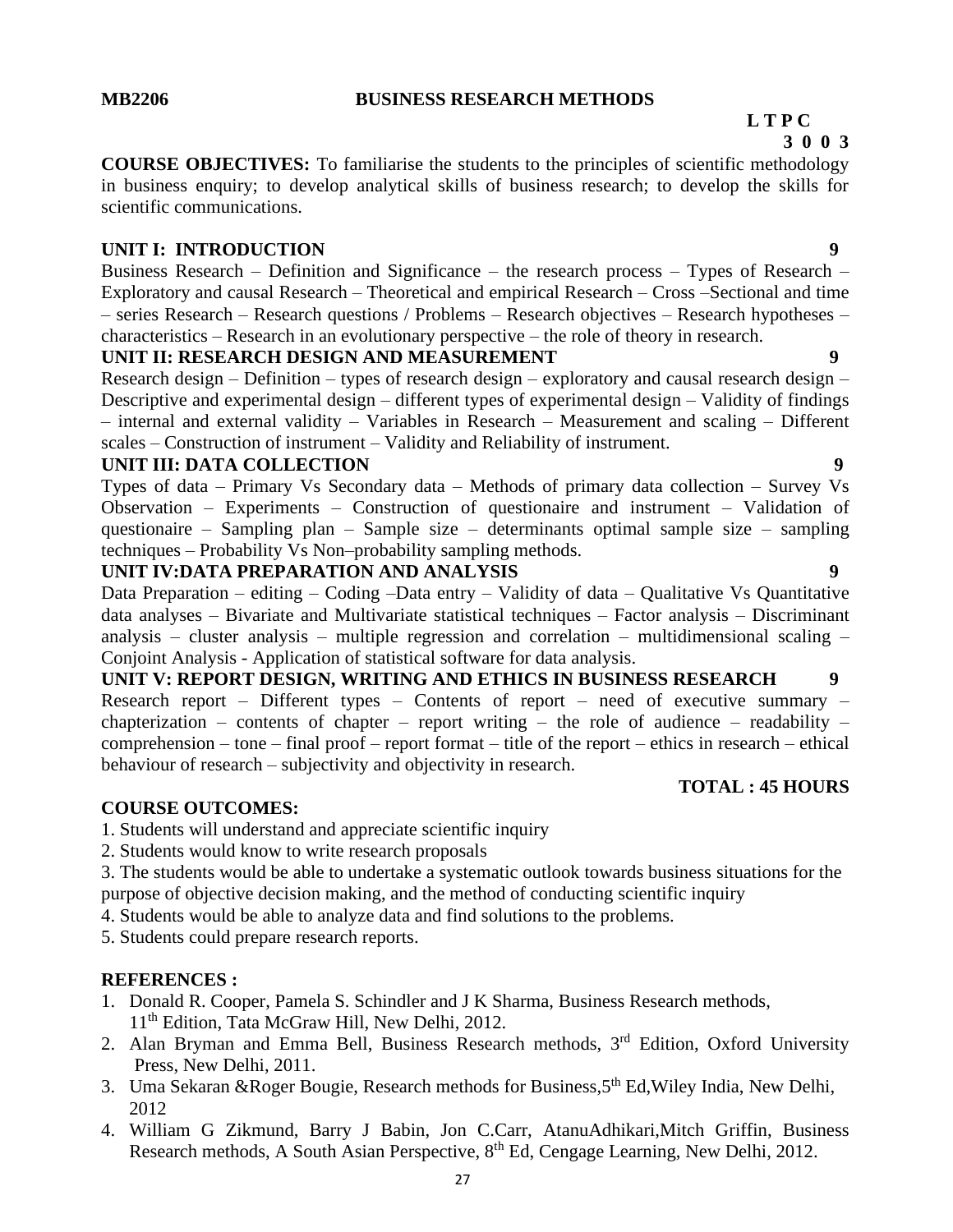#### **MB2207 HUMAN RESOURCE MANAGEMENT**

# **L T P C**

 **3 0 0 3**

**COURSE OBJECTIVES :**To provide knowledge about management issues related to staffing, training, performance, compensation, human factors consideration and compliance with human resource requirements.

# **UNIT I : PERSPECTIVES IN HUMAN RESOURCE MANAGEMENT 9**

Evolution of human resource management – The importance of the human factor – Challenges – Inclusive growth and affirmative action -Role of human resource manager – Human resource policies – Computer applications in human resource management – Human resource accounting and audit.

### **UNIT II: THE CONCEPT OF BEST FIT EMPLOYEE 9**

Importance of Human Resource Planning – Forecasting human resource requirement –matching supply and demand - Internal and External sources. Recruitment - Selection – induction – Socialization benefits.

### **UNIT III: TRAINING AND EXECUTIVE DEVELOPMENT 9**

Types of training methods –purpose- benefits- resistance. Executive development programmes – Common practices - Benefits – Self development – Knowledge management.

#### **UNIT IV: SUSTAINING EMPLOYEE INTEREST 9**

Compensation plan – Reward – Motivation – Application of theories of motivation – Career management – Development of mentor – Protégé relationships.

**UNIT V: PERFORMANCE EVALUATION AND CONTROL PROCESS 9** Method of performance evaluation – Feedback – Industry practices. Promotion, Demotion, Transfer and Separation – Implication of job change. The control process – Importance – Methods – Requirement of effective control systems grievances – Causes – Implications – Redressal methods.

#### **TOTAL : 45 HOURS**

### **COURSE OUTCOMES:**

1. Gains knowledge on effective applications of Human Resource Management

- 2. Understanding of Best fit Employee
- 3. Understand about Training and Executive Development.
- 4. Application of Sustaining employee interest

5.Gaining Knowledge into performance evaluation

#### **REFERENCES :**

- 1. C.B.Mamoria, Personnel management
- 2. Dessler Human Resource Management, Pearson Education Limited, 14th Edition, 2015.
- 3. Decenzo and Robbins, Fundamentals of Human Resource Management, Wiley, 11<sup>th</sup> Edition, 2013.
- 4. Luis R.Gomez-Mejia, David B.Balkin, Robert L Cardy. Managing Human Resource. PHI Learning. 2012
- 5. Bernadin, Human Resource Management, Tata Mcgraw Hill,  $8<sup>th</sup>$  edition 2012.
- 6. Wayne Cascio, Managing Human Resource, McGraw Hill, 2007.
- 7. Ivancevich, Human Resource Management, McGraw Hill 2012.
- 8. Uday Kumar Haldar, JuthikaSarkar. Human Resource management. Oxford. 2012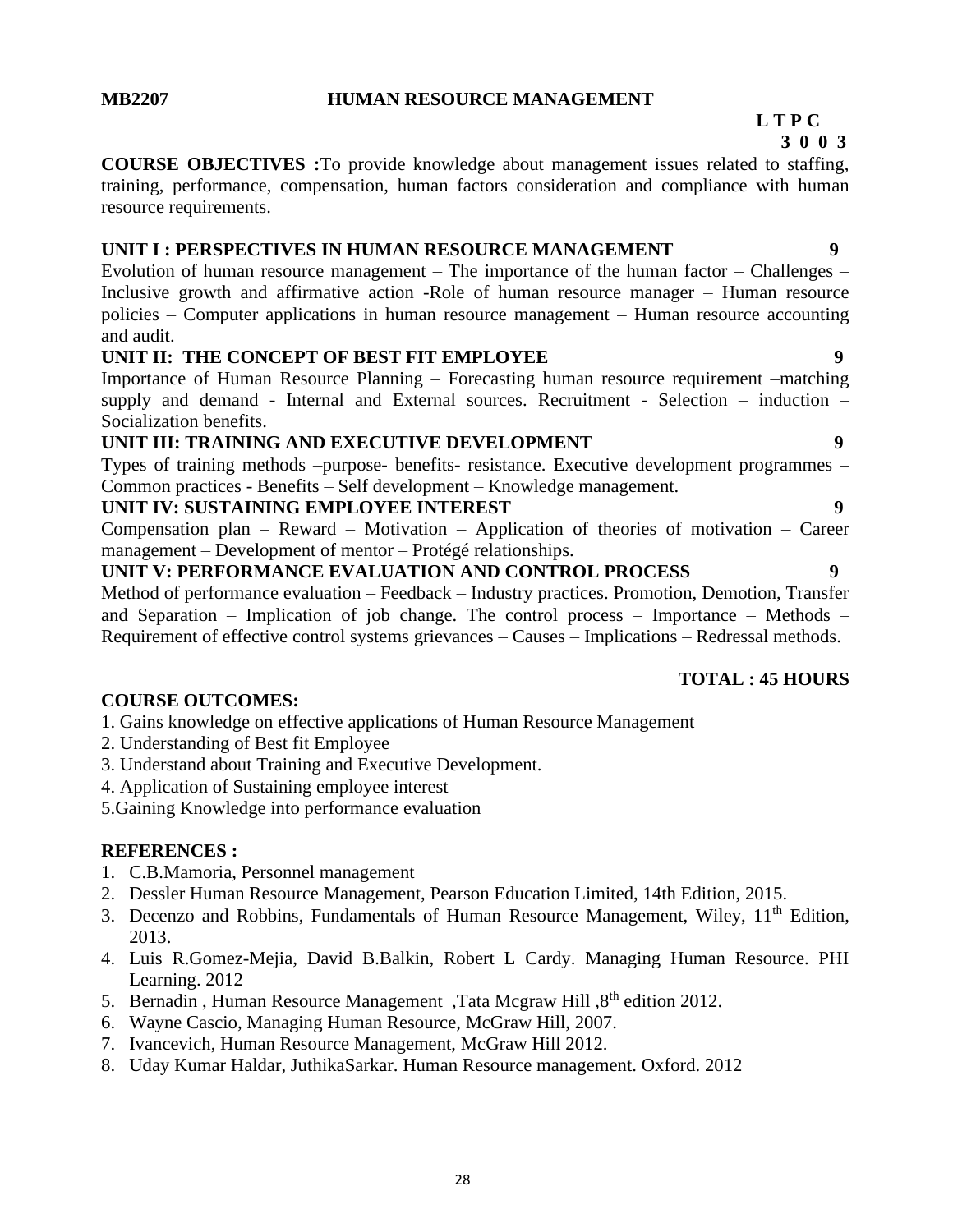#### **MB 2208 BUSINESS ANALYTICS L T P C**

#### Learn to

- 1. Use business analytics for decision making
- 2. To apply the appropriate analytics and generate solutions
- 3. Model and analyse the business situation using analytics.

#### **UNIT I INTRODUCTION TO BUSINESS ANALYTICS (BA) 9**

Business Analytics - Terminologies, Process, Importance, Relationship with Organizational Decision Making, BA for Competitive Advantage.

### **UNIT II MANAGING RESOURCES FOR BUSINESS ANALYTICS 9**

Managing BA Personnel, Data and Technology.Organisational Structures aligning BA. Managing Information policy, data quality and change in BA.

#### **UNIT III DESCRIPTIVE ANALYTICS 9**

Introduction to Descriptive analytics - Visualising and Exploring Data - Descriptive Statistics - Sampling and Estimation - Probability Distribution for Descriptive Analytics - Analysis of Descriptive analytics

#### **UNIT IV PREDICTIVE ANALYTICS 9**

Artificial Intelligence -Introduction to Predictive analytics - Logic and Data Driven Models - Predictive Analysis Modeling and procedure - Data Mining for Predictive analytics. Analysis of Predictive analytics

#### **UNIT V PRESCRITIVE ANALYTICS 9**

Introduction to Prescriptive analytics - Prescriptive Modeling - Non Linear Optimisation – Web and text analytics - Demonstrating Business Performance Improvement.

# **TOTAL: 45 PERIODS**

#### **COURSE OUTCOMES:**

1: Ability to understand the role of Business Analytics in decision making

- 2: Ability to identify the appropriate tool for the analytics scenario
- 3: Ability to apply the descriptive analytics tools and generate solutions
- 4: Understanding of Predictive Analytics and applications

5: Knowledge of Prescriptive Analytics and demonstrating business process improvement

#### **REFERENCES**

1. Marc J. Schniederjans, Dara G. Schniederjans and Christopher M. Starkey, " Business Analytics Principles, Concepts, and Applications - What, Why, and How" , Pearson Ed, 2014

2. Christian Albright S and Wayne L. Winston, "Business Analytics - Data Analysis and Decision Making", Fifth edition, Cengage Learning, 2015.

3. James R. Evans, "Business Analytics - Methods, Models and Decisions", Pearson Ed, 2012.

4.Han and Kamber, Data Mining: Concepts and Techniques, 3<sup>rd</sup> ed. The Morgan Kaufmann Series in Data Management Systems Morgan Kaufmann Publishers, July 2011. ISBN 978-0123814791

**OBJECTIVES:**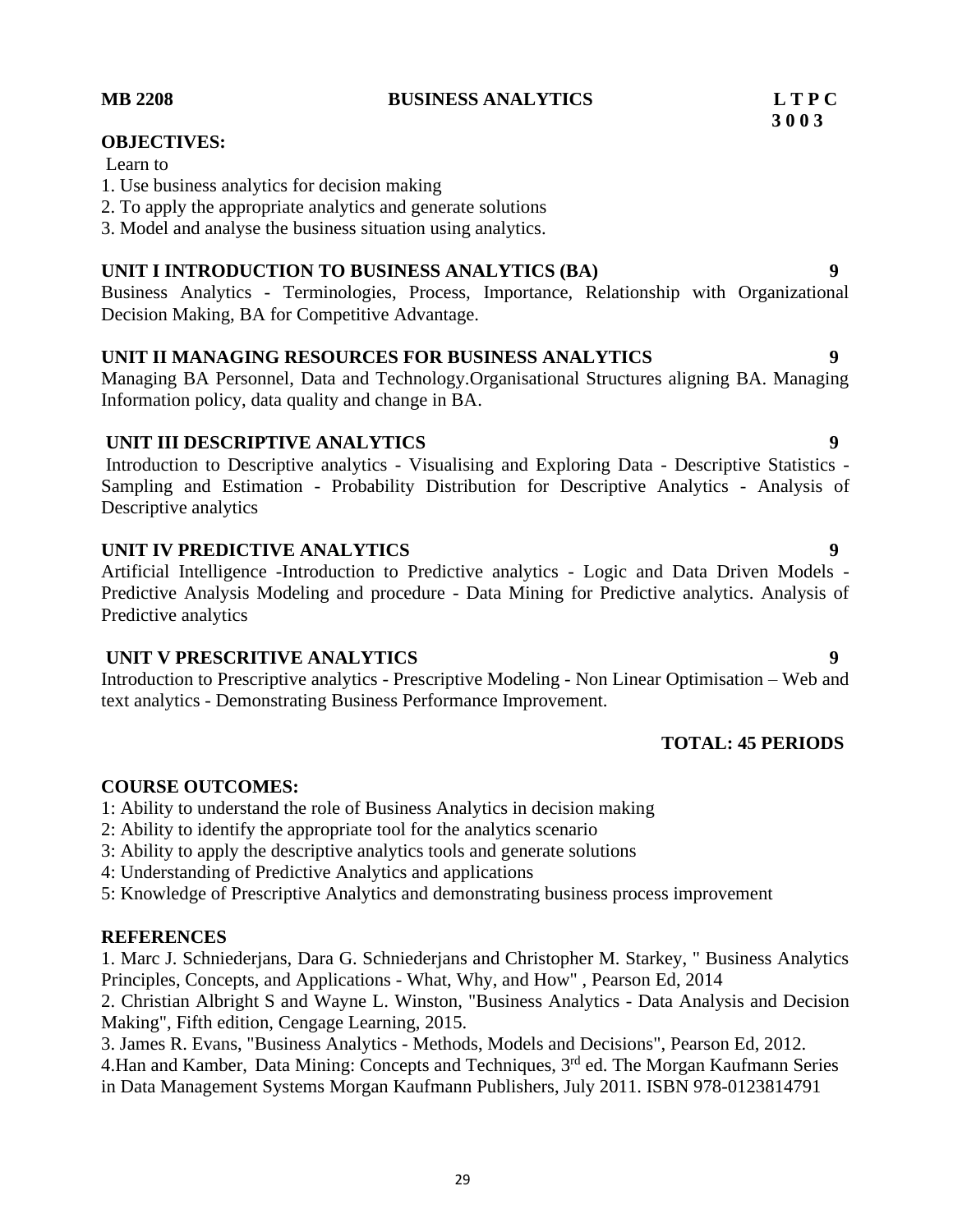#### **MB2211 DATA ANALYSIS AND BUSINESS MODELING LABORATORY**

#### **L T P C 0 0 4 2**

#### **OBJECTIVE :**

• To have hands-on experience on decision modeling.

[Business models studied in theory to be practiced using Spreadsheet / Analysis Software]

| S.No.          |                | <b>Details of experiments</b>        |                 |
|----------------|----------------|--------------------------------------|-----------------|
|                | Exp. No.       | <b>Name</b>                          | <b>Duration</b> |
|                |                | <b>Descriptive Statistics</b>        | 4               |
| $\overline{2}$ | $\overline{2}$ | Hypothesis - Parametric              | 4               |
| 3              | 3              | Hypothesis – Non-parametric          | 4               |
| 4              | $\overline{4}$ | Correlation & Regression             | $\overline{4}$  |
| 5              | 5              | Forecasting                          | $\overline{4}$  |
| 6              |                | Extended experiment $-1$             | $\overline{4}$  |
|                | 6              | Portfolio Selection                  | 4               |
| 8              |                | Risk Analysis & Sensitivity Analysis | 4               |
| 9              | 8              | <b>Revenue Management</b>            | 4               |
| 10             |                | Extended experiment $-2$             | 4               |
| 11             | 9              | Transportation & Assignment          | $\overline{4}$  |
| 12             | 10             | <b>Networking Models</b>             | $\overline{4}$  |
| 13             | 11             | Queuing Theory                       | 4               |
| 14             | 12             | <b>Inventory Models</b>              | $\overline{4}$  |
| 15             |                | Extended experiments $-3$            | 4               |

• Spreadsheet Software and Data Analysis Tools

#### **COURSE OUTCOMES:**

#### **TOTAL: 60 PERIODS**

1. Deep knowledge about the nature of data and conducting hypothesis testing using various data analysis techniques

- 2. Facilitates to identify the relationship between variables using data analytical tools
- 3. Provides understanding about forecasting in real time business world using analytical tools
- 4. Ability to conduct Risk and sensitivity analysis and portfolio selection based on business data

5. Enhances knowledge about networking, inventory models and queuing theory using data analytical tools

#### **TEXT BOOKS**

- 1. David M. Levine et al, "Statistics for Managers using MS Excel' (6<sup>th</sup> Edition) Pearson, 2010
- 2. David R. Anderson, et al, 'An Introduction to Management Sciences: Quantitative approaches to Decision Making,  $(13<sup>th</sup>$  edition) South-Western College Pub, 2011.
- 3. HansaLysander Manohar , " Data Analysis and Business Modelling using MS Excel ",PHI Learning private Ltd, 2017.
- 4. William J. Stevenson, CeyhunOzgur, 'Introduction to Management Science with Spreadsheet', Tata McGraw Hill, 2009.
- 5. Wayne L. Winston, Microsoft Excel 2010: Data Analysis & Business Modeling, 3<sup>rd</sup> edition, Microsoft Press, 2011.
- 6. Vikas Gupta, Comdex Business Accounting with Ms Excel, 2010 and Tally ERP 9.0 Course Kit, Wiley India, 2012
- 7. KiranPandya and SmritiBulsari, SPSS in simple steps, Dreamtech, 2011.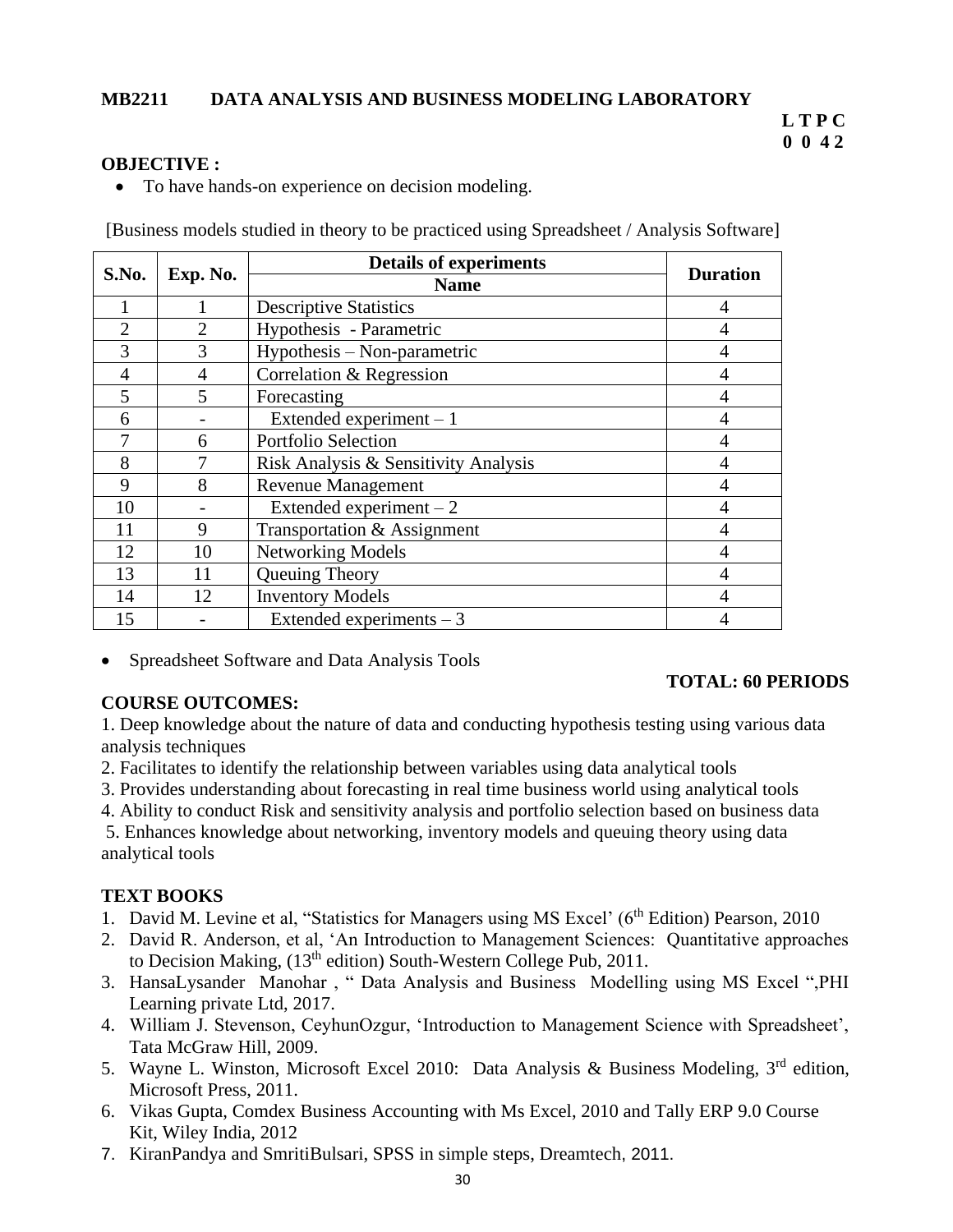#### **SEMESTER III MB 2301 INTERNATIONAL BUSINESS MANAGEMENT L T P C**

#### **COURSE OBJECTIVE**:

To familiarize the students to the basic concepts of international business management.

#### **UNIT I INTRODUCTION 6**

.

International Business –Definition – Internationalizing business-Advantages – factors causing globalization of business- international business environment – country attractiveness –Political, economic and cultural environment – Protection Vs liberalization of global business environment.

#### **UNIT II INTERNATIONAL TRADE AND INVESTMENT 11 11**

Promotion of global business – the role of GATT/WTO – multilateral trade negotiation and agreements – VIII & IX, round discussions and agreements – Challenges for global business – global trade and investment – theories of international trade and theories of international investment – Need for global competitiveness – Regional trade block – Types – Advantages and disadvantages – RTBs across the globe – brief history

#### **UNIT III INTERNATIONAL STRATEGIC MANAGEMENT 11 11**

Strategic compulsions-Standardization Vs Differentiation – Strategic options – Global portfolio management- global entry strategy – different forms of international business – advantages organizational issues of international business – organizational structures – controlling of international business – approaches to control – performance of global business- performance evaluation system.

**UNIT IV PRODUCTION, MARKETING, FINANCIAL AND HUMAN RESOURCE MANAGEMENT OF GLOBAL BUSINESS** 11

Global production –Location –scale of operations- cost of production – Make or Buy decisions – global supply chain issues – Quality considerations- Globalization of markets, marketing strategy – Challenges in product development , pricing, production and channel management- Investment decisions – economic- Political risk – sources of fund- exchange –rate risk and management – strategic orientation – selection of expatriate managers- Training and development – compensation.

#### **UNIT V CONFLICT MANAGEMENT AND ETHICS IN INTERNATIONAL BUSINESS MANAGEMENT 6**

Disadvantages of international business – Conflict in international business- Sources and types of conflict – Conflict resolutions – Negotiation – the role of international agencies –Ethical issues in international business – Ethical decision-making.

#### **TOTAL: 45 PERIODS**

### **COURSE OUTCOMES:**

1. In Depth knowledge of driving factors of international Business

2.Understanding of theories of trade and investment practiced in the global world

3.Deep Insights in to various market entry strategies followed by Global Organizations

4. Ability to identify the various functional management strategies of global business

5. Understand the ethical issues and conflict resolution in managing international business

### **REFERENCES :**

1. Charles W.I. Hill and Arun Kumar Jain, International Business, 6th edition, Tata McGraw Hill, New Delhi, 2010.

2. John D. Daniels and Lee H. Radebaugh, International Business, Pearson Education Asia, 12th Edition,New Delhi, 2010

3. K. Aswathappa, International Business,6th Edition, Tata Mc Graw Hill, New Delhi, 2015.

4. Michael R. Czinkota, Ilkka A. Ronkainen and Michael H. Moffet, International Business,

7th Edition, Cengage Learning, New Delhi, 2010. 31

**3 0 0 3**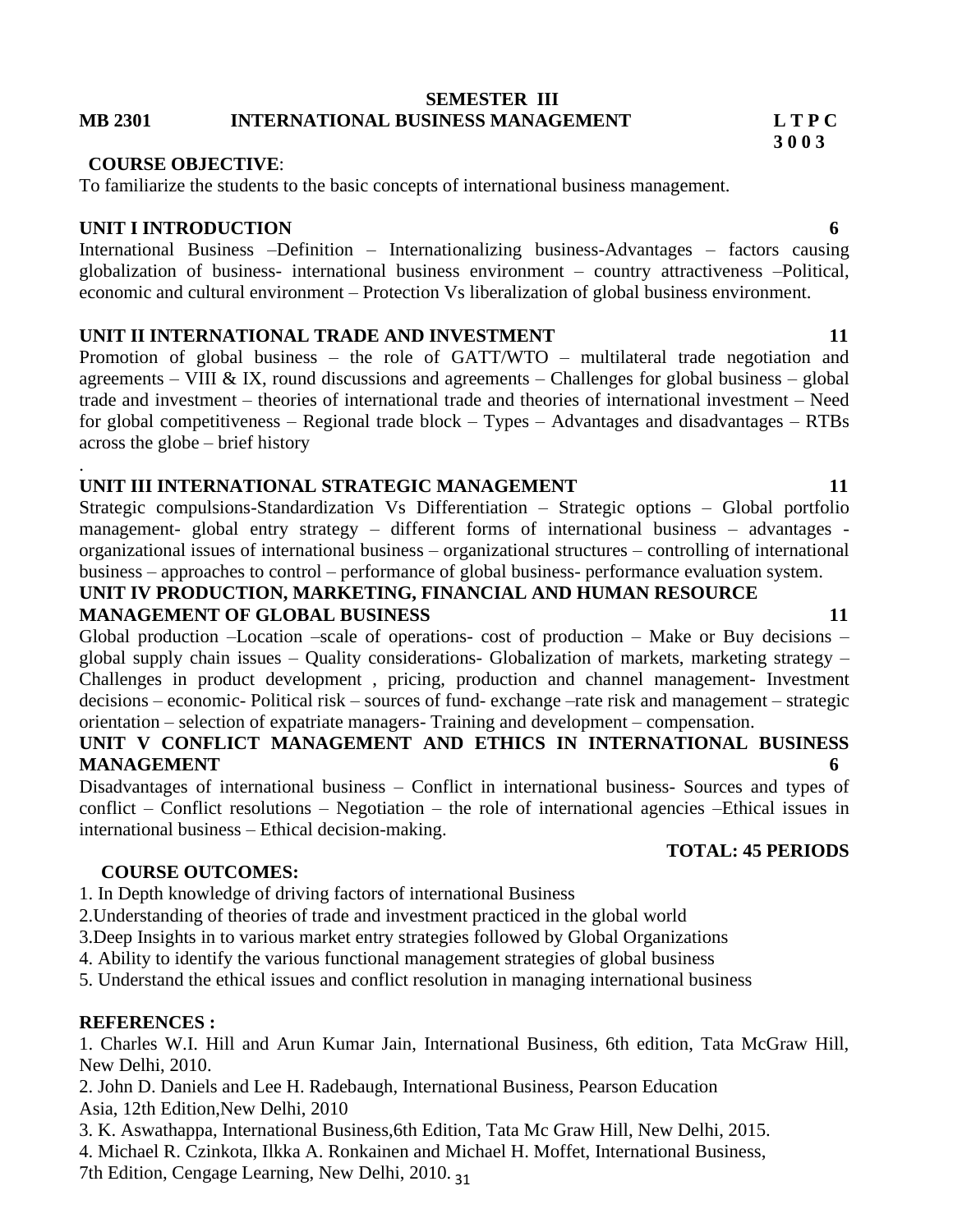#### **MB 2302 STRATEGIC MANAGEMENT L T P C**

#### **COURSE OBJECTIVE:**

To learn the major initiatives taken by a company's top management on behalf of corporates, involving resources and performance in external environments. It entails specifying the organization's mission, vision and objectives, developing policies and plan to understand the analysis and implementation of strategic management in strategic business units.

#### **UNIT I STRATEGY AND PROCESS 9**

Conceptual framework for strategic management, the Concept of Strategy and the Strategy Formation Process – Stakeholders in business – Vision, Mission and Purpose – Business definition, Objectives and Goals - Corporate Governance and Social responsibility-case study.

#### **UNIT II COMPETITIVE ADVANTAGE 9**

External Environment - Porter's Five Forces Model-Strategic Groups Competitive Changes during Industry Evolution-Globalisation and Industry Structure - National Context and Competitive advantage Resources- Capabilities and competencies–core competencies-Low cost and differentiation Generic Building Blocks of Competitive Advantage- Distinctive Competencies-Resources and Capabilities durability of competitive Advantage- Avoiding failures and sustaining competitive advantage-Case study.

#### **UNIT III STRATEGIES** 10

The generic strategic alternatives – Stability, Expansion, Retrenchment and Combination strategies - Business level strategy- Strategy in the Global Environment-Corporate Strategy-Vertical Integration-Diversification and Strategic Alliances- Building and Restructuring the corporation- Strategic analysis and choice - Environmental Threat and Opportunity Profile (ETOP) - Organizational Capability Profile - Strategic Advantage Profile - Corporate Portfolio Analysis - SWOT Analysis - GAP Analysis - Mc Kinsey's 7s Framework - GE 9 Cell Model - Distinctive competitiveness - Selection of matrix - Balance Score Card-case study.

### **UNIT IV STRATEGY IMPLEMENTATION & EVALUATION 9**

The implementation process, Resource allocation, Designing organisational structure-Designing Strategic Control Systems- Matching structure and control to strategy-Implementing Strategic change-Politics-Power and Conflict-Techniques of strategic evaluation & control-case study.

### **UNIT V OTHER STRATEGIC ISSUES 8**

Managing Technology and Innovation-Strategic issues for Non Profit organisations. New Business Models and strategies for Internet Economy-case study

#### **COURSE OUTCOMES**:

1. Ability to understand the Strategic management process and social responsibility of business organizations

- 2. In-depth understanding about the need for developing competitive advantage for organizations
- 3. Provides insights into various corporate and business level strategies

4. Facilitates to identify the various control systems required for organizational strategy implementation process

5. Enhances the cognitive knowledge about various strategic issues and development of new business models

# **REFERENCES :**

1. Hill. Strategic Management : An Integrated approach, 2009 Edition Wiley (2012).

2. John A.Parnell. Strategic Management, Theory and practice Biztantra (2012).

3. Azhar Kazmi, Strategic Management and Business Policy, 3rd Edition, Tata McGraw Hill,2008

4. Adriau HAberberg and Alison Rieple, Strategic Management Theory & Application, Oxford University Press, 2008.

5. Gupta, Gollakota and Srinivasan, Business Policy and Strategic Management - Concepts and Application, Prentice Hall of India, 2005.

#### **TOTAL: 45 PERIODS**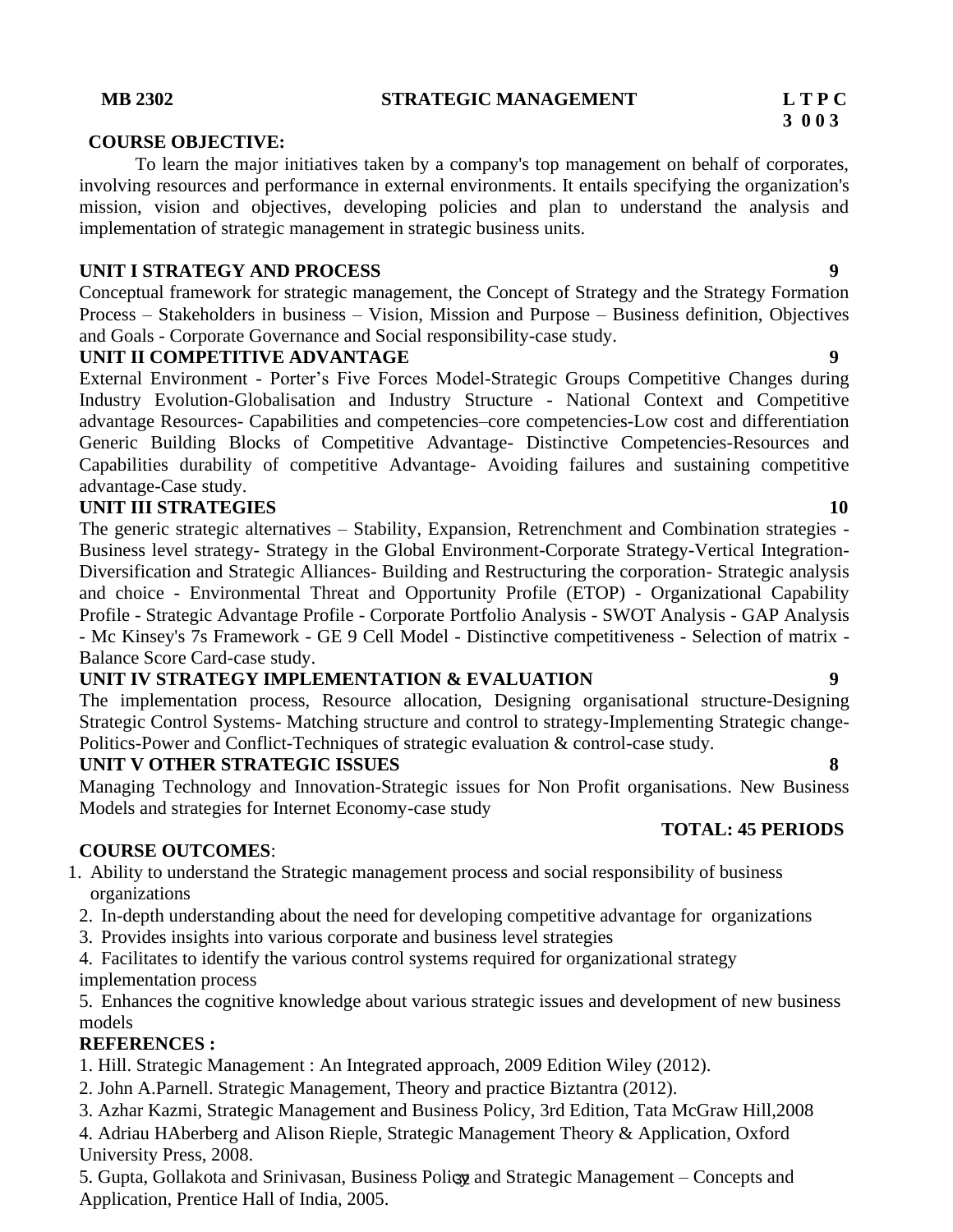#### **MB 2312 CREATIVITY AND INNOVATION LABORATORY L T P C**

#### **OBJECTIVES:**

To understand the nuances involved in Creativity & Innovation.

To get hands on experience in applying creativity in problem solving.

#### **UNIT I INTRODUCTION** 12

Need for Creative and innovative thinking for quality – Essential theory about directed creativity, Components of Creativity, Methodologies and approaches, individual and group creativity, Organizational role in creativity, types of innovation, barriers to innovation, innovation process, establishing criterion for assessment of creativity & innovation.

#### **UNIT II MECHANISM OF THINKING AND VISUALIZATION 12**

Definitions and theory of mechanisms of mind heuristics and models: attitudes, Approaches

and Actions that support creative thinking - Advanced study of visual elements and principles- line, plane, shape, form, pattern, texture gradation, color symmetry. Spatial relationships and compositions in 2 and 3 dimensional space - procedure for genuine graphical computer animation – Animation aerodynamics – virtual environments in scientific Visualization – Unifying principle of data management for scientific visualization – Visualization benchmarking

# **UNIT III CREATIVITY** 12

Nature of Creativity: Person, Process, Product and Environment, Methods and tools for Directed Creativity – Basic Principles – Tools that prepare the mind for creative thought – stimulation – Development and Actions: - Processes in creativity ICEDIP – Inspiration,Clarification, Distillation, Perspiration, Evaluation and Incubation – Creativity and Motivation-The Bridge between man creativity and the rewards of innovativeness – Applying Directed Creativity.

#### **UNIT IV CREATIVITY IN PROBLEM SOLVING 12**

Generating and acquiring new ideas, product design, service design – case studies and hands-on exercises, stimulation tools and approaches, six thinking hats, lateral thinking –Individual activity, group activity, contextual influences. Assessing Your Personal Creativity and Ability to Innovate, Enhancing Your Creative and Innovative Abilities

### **UNIT V INNOVATION 12**

Innovation- radical vs evolutionary,– Introduction to TRIZ methodology of Inventive Problem Solving – the essential factors – Innovator's solution – creating and sustaining successful growth – Disruptive Innovation model – Segmentive Models – New market disruption -— Managing the Strategy Development Process – The Role of Senior Executive in Leading New Growth – Passing the Baton, Entrepreneurial Tools for Creativity and Innovation

#### **COURSE OUTCOMES:**

- 1. Provides insights about approaches to creativity and innovation
- 2. Understanding of heuristic models and its applications
- 3. Enhances the knowledge of nature of creativity
- 4. Ability to apply creativity in problem solving
- 5. Knowledge about radical and disruptive models of innovation

**NOTE**: Students will undergo the entire programme similar to a Seminar. It is activity based course.Students will undergo the programme with both theoretical and practical content. Each student will be required to come out with innovative products or services. This will be evaluated by the faculty member(s) handling the course and the consolidated marks can be taken as the final mark. No end semester examination is required for this course

#### **REFERENCES :**

1. Rousing Creativity: Think New Now Floyd Hurt, ISBN 1560525479, Crisp Publications Inc.1999

2. Geoffrey Petty," how to be better at Creativity", The Industrial Society 2012

3. Clayton M. Christensen Michael E. Raynor," The Innovator's Solution", Harvard Business School Press Boston, USA, 2007

4. Semyon D. Savransky," Engineering of Creativity - TRIZ", CRC Press New York USA," 1st edition 2000

5. CSG Krishnamacharyalu, lalitha R Innovation management, Himalaya Publishing House 2013

### **TOTAL: 60 PERIODS**

# **0 0 4 2**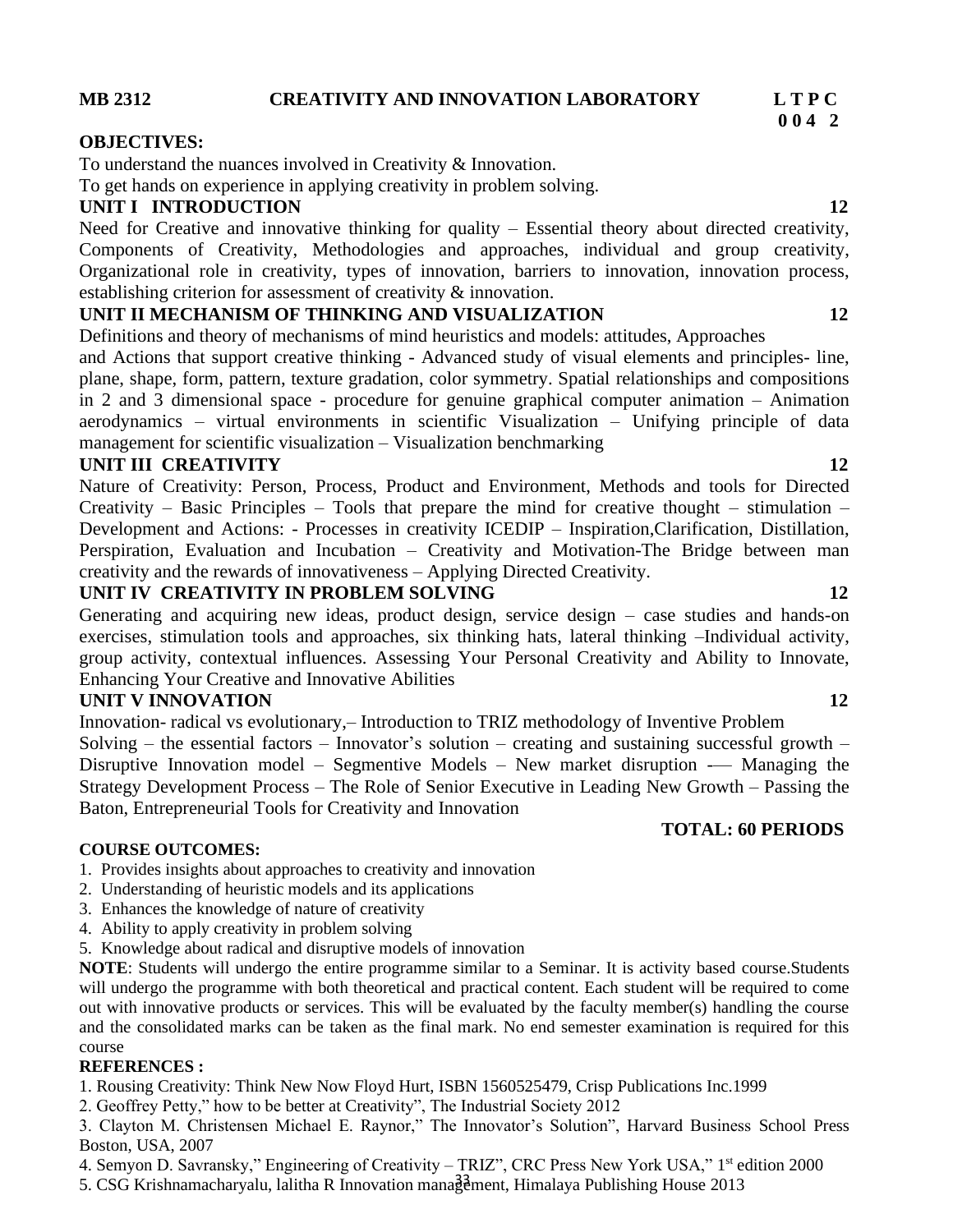5. Philip Kotler Marketing 4.0: – Moving from Traditional to Digital Wiley 2017

# **MB 2001 DIGITAL MARKETING LTPC**

#### **COURSE OBJECTIVE:**

### Understand various strategies involved in Marketing products and Services Digitally.

# **UNIT –I INTRODUCTION TO DIGITAL MARKETING 8**

Evolution of Digital Marketing from traditional to modern era, Role of Internet- Infographics, implications for business & society; Emergence of digital marketing as a tool; Drivers of the new marketing environment; Digital marketing strategy; P.O.E.M. framework, Digital landscape, Digital marketing plan, Digital marketing models.

**FUNCTIONAL ELECTIVES**

#### **UNIT-II INTERNET MARKETING AND DIGITAL MARKETING MIX 10**

Internet Marketing, opportunities and challenges; Digital marketing framework; Digital Marketing mix, Impact of digital channels on IMC; Search Engine Advertising: - Pay for Search Advertisements, Ad Placement, Ad Ranks, Creating Ad Campaigns, Campaign Report Generation Display marketing: - Types of Display Ads - Buying Models - Programmable Digital Marketing - Analytical Tools - YouTube marketing

# **UNIT III SOCIAL MEDIA MARKETING 10**

Role of Influencer Marketing, Tools & Plan– Introduction to social media platforms, penetration & characteristics; Building a successful social media marketing strategy

Facebook Marketing: - Business through Facebook Marketing, Creating Advertising Campaigns, Adverts, Facebook Marketing Tools

Linkedin Marketing: - Introduction and Importance of Linkedin Marketing, Framing Linkedin Strategy, Lead Generation through Linkedin, Content Strategy, Analytics and Targeting

Twitter Marketing: - Introduction to Twitter Marketing, how twitter Marketing is different than other forms of digital marketing, framing content strategy, Twitter Advertising Campaigns

Instagram and Snapchat: - Digital Marketing Strategies through Instagram and Snapchat

Mobile Marketing: - Mobile Advertising, Forms of Mobile Marketing, Features, Mobile Campaign Development, Mobile Advertising Analytics. Introduction to social media metrics

### **UNIT-IV INTRODUCTION TO SEO 8**

SEM, Web Analytics, Mobile Marketing, Trends in Digital Advertising– - Introduction and need for SEO-internet & search engines usage; search engine - working pattern, On-page and off-page optimization, SEO Tactics - Introduction to SEM Web Analytics: - Google Analytics & Google AdWords; data collection for web analytics- multichannel attribution- Augmented reality.

### **UNIT-V AFFILIATE MARKETING 9**

Affiliate Marketing-Concept-History, Structure-Performance- Types of affiliate websites- Multi tier programs- Recent Trends in Digital Marketing.

### **COURSE OUTCOMES**:

- 1. To understand about the Evolution of Digital Marketing.
- 2. To know and understand the Digital Channels and Marketing mix.
- 3. To acquire understanding of the Social media marketing.
- 4.To familiarize about the Search Engine Optimization.
- 5. To gain knowledge on structure of Performance Marketing.

### **REFERENCE BOOKS:**

1. Seema Gupta Digital Marketing Mc-Graw Hill 1 st Edition - 2017

2 Ian Dodson The Art of Digital Marketing Wiley Latest Edition

- 3 Puneet Singh Bhatia Fundamentals of Digital Marketing Pearson 1 st Edition 2017
- 4. Vandana Ahuja Digital Marketing Oxford University Press Latest Edition
	-

**3003**

### **TOTAL PERIODS:45**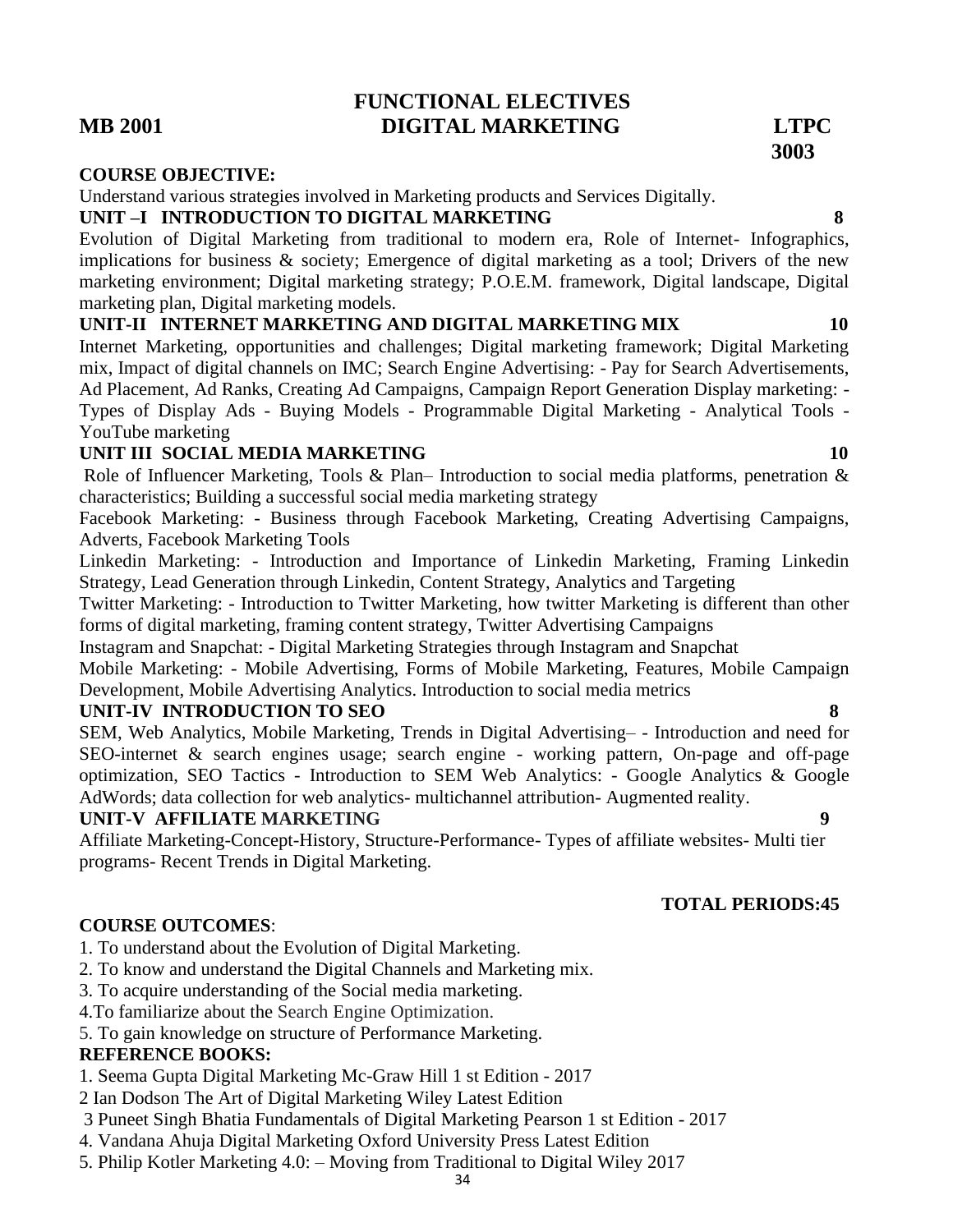# **MB 2002 BRAND MANAGEMENT LTPC**

#### **COURSE OBJECTIVE**:

To understand the methods of managing brands and strategies for brand management.

#### **UNIT I INTRODUCTION 8**

Basics Understanding of Brands – Definitions - Branding Concepts – Functions of Brand - Significance of Brands – Different Types of Brands – Co branding – Store brands.

### **UNIT II BRAND STRATEGIES** 10

Strategic Brand Management process – Building a strong brand – Brand positioning – Establishing Brand values – Brand vision – Brand Elements – Branding for Global Markets – Competing with foreign brands.

### **UNIT III BRAND COMMUNICATIONS 8**

Brand image Building – Brand Loyalty programmes – Brand Promotion Methods – Role of Brand ambassadors, celebrities – On line Brand Promotions.

### **UNIT IV BRAND EXTENSION** 9

Brand Adoption Practices – Different type of brand extension – Factors influencing Decision for extension – Re-branding and re-launching.

### **UNIT V BRAND PERFORMANCE** 10

Measuring Brand Performance – Brand Equity Management - Global Branding strategies - Brand Audit – Brand Equity Measurement – Brand Leverage -Role of Brand Managers– Branding.

#### **TOTAL PERIODS:45**

### **COURSE OUTCOMES**:

- **1.** To understand about Brands and its concepts.
- **2.** Insights about the strategic Brand management process.
- **3.** To gain knowledge on Brand communication.
- **4.** To understand about sustaining brands and extensions.
- **5.** To enable the students to know measurement of brand performance.

### **REFERENCE BOOKS:**

1. Mathew, Brand Management – Text & cases, MacMillan, 2008.

2. Kevin Lane Keller, Strategic Brand Management: Building, Measuring and Managing, Prentice Hall, 3rd Edition, 2007.

- 3. Ramesh Kumar, Managing Indian Brands, Vikas Publication, India, 2002.
- 4. Tyboust and Kotter, Kellogg on Branding, Wiley, 2008.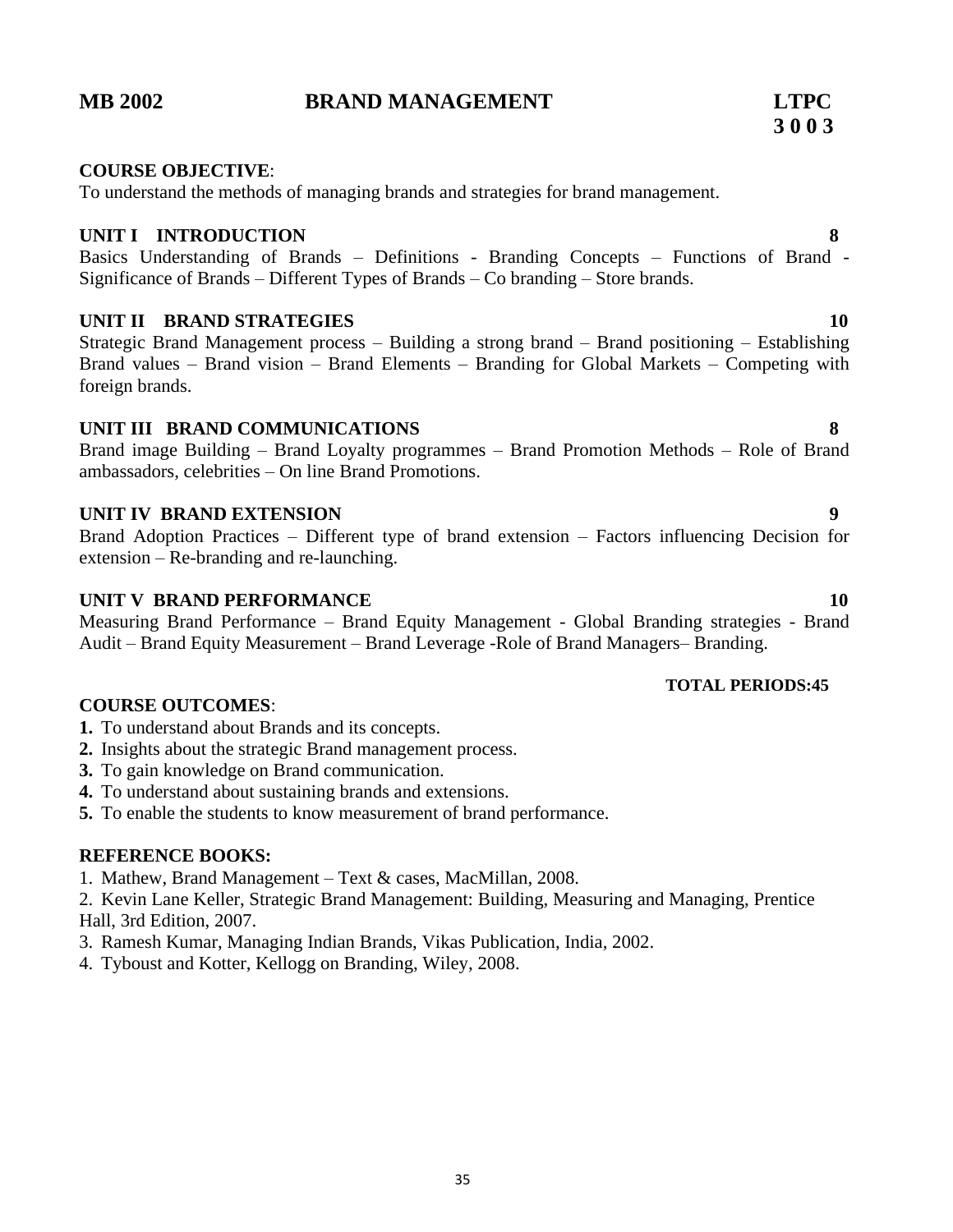.

# **MB 2003 NEW PRODUCT DEVELOPMENT LT P C**

### **UNIT-I INTRODUCTION 9**

The process of technological innovation - factors contributing to successful technological innovation the need for creativity and innovation - creativity and problem solving - brain storming - different techniques.

# **UNIT –II PRODUCT SELECTION AND EVALUATION 9**

Collection of ideas and purpose of project - Selection criteria - screening ideas for new products (evaluation techniques).

# **UNIT –III NEW PRODUCT DEVELOPMENT 9**

Research and new product development - Patents - Patent search - Patent laws - International code for patents - Intellectual property rights (IPR).

# **UNIT-IV NEW PRODUCT PLANNING 9**

Design of proto type - testing - quality standards - marketing research - introducing new products.

# **UNIT-V CREATIVITY AND DESIGN 9**

Creative design - Model Preparation - Testing - cost evaluation - Patent application Creativity, ideation, out-of-the-box thinking, product concepts, ideation, product concepts, scenario planning.

### **TOTAL: 45 PERIODS**

### **COURSE OUTCOMES**:

- 1. To familiarize on creativity and innovation.
- 2. To Understand application and evaluation process.
- 3. To gain knowledge on the application of patents and laws.
- 4. To acquire insights about the research and standards.
- 5. To have the overall understanding of concepts in Creative design

### **REFERENCES:**

1. Harry Nystrom, " Creativity and innovation", john wiley & sons, 1979.

- 2. Brain Twiss, " Managing technological innovation", pitman publishing ltd., 1992.
- 3. Harry b.Watton, " New product planning ", prentice hall inc., 1992.

4. P.N.Khandwalla - " Fourth eye (excellence through creativity) - wheeler publishing ", allahabad, 1992.

**3 0 0 3**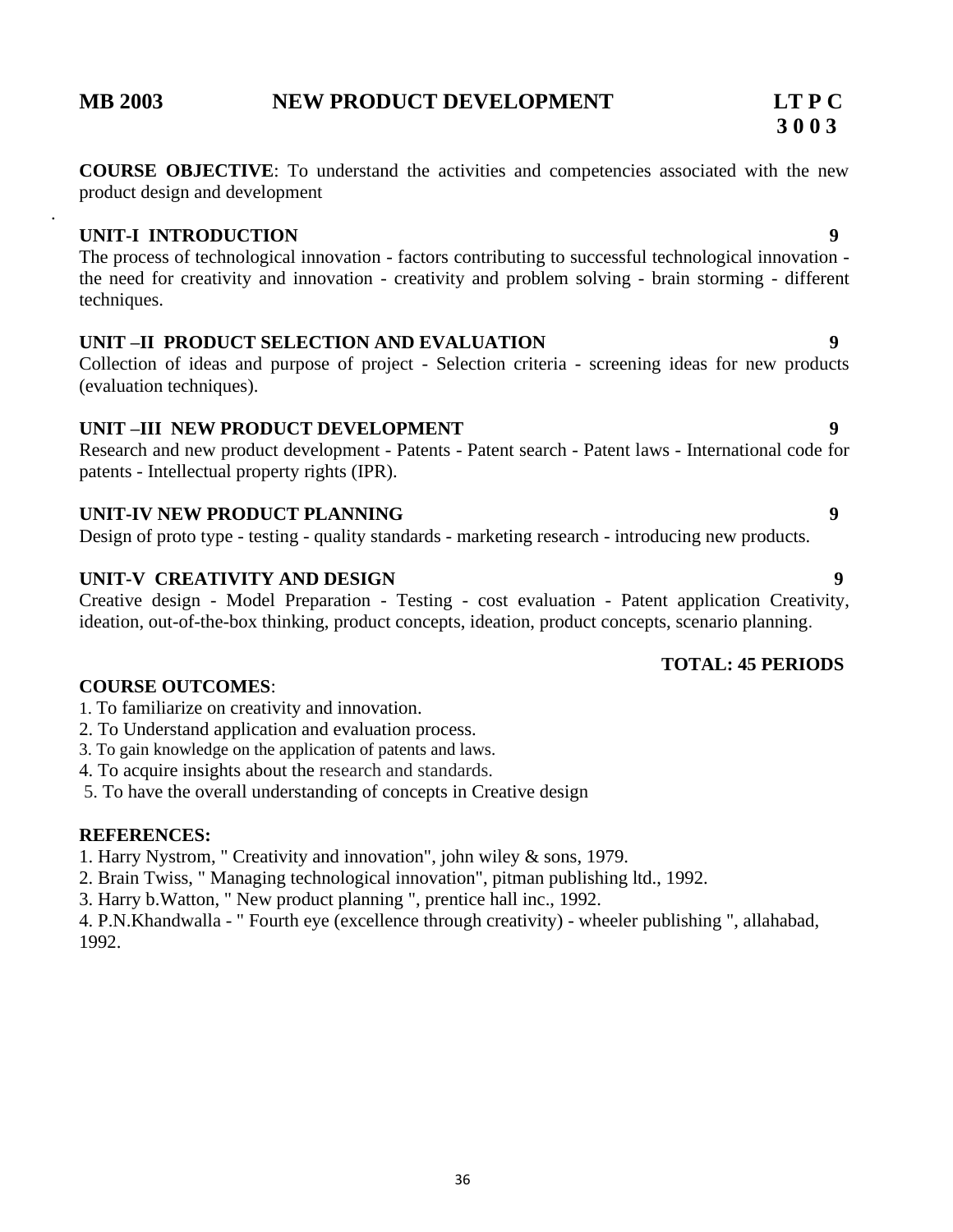# **MB 2004 RETAIL MANAGEMENT LT P C**

# **COURSE OBJECTIVE**:

To understand the concepts of effective retailing

# **UNIT I INTRODUCTION 9**

An overview of Global Retailing – Challenges and opportunities – Retail trends in India – Socio economic and technological Influences on retail management – Government of India policy implications on retails.

### **UNIT II RETAIL FORMATS 9**

Organized and unorganized formats – Different organized retail formats – Characteristics of each format – Emerging trends in retail formats – MNC's role in organized retail formats.

# **UNIT III RETAILING DECISIONS 9**

Choice of retail locations - internal and external atmospherics – Positioning of retail shops – Building retail store Image - Retail service quality management – Retail Supply Chain Management – Retail Pricing Decisions. Merchandising and category management – buying.

### **UNIT IV RETAIL SHOP MANAGEMENT 9**

Visual Merchandise Management – Space Management – Retail Inventory Management – Retail accounting and audits - Retail store brands – Retail advertising and promotions – Retail Management Information Systems - Online retail – Emerging trends .

### **UNIT V RETAIL SHOPPER BEHAVIOUR 9**

Understanding of Retail shopper behavior – Shopper Profile Analysis – Shopping Decision Process - Factors influencing retail shopper behavior – Complaints Management - Retail sales force Management – Challenges in Retailing in India.

#### **COURSE OUTCOMES**:

- 1. To gain knowledge on the global retailing.
- 2. To understand about grounding of organized retailing formats.
- 3. To familiarize on the merchandising and Retailing decisions.
- 4. To acquire knowledge on the role and management of store brands.
- 5. To gain insights about the shopper behavior and challenges.

#### **TEXTBOOKS**

1. Michael Havy ,Baston, Aweitz and Ajay Pandit, Retail Management, Tata Mcgraw Hill, Sixth Edition, 2007

2. Ogden, Integrated Retail Management, Biztantra, India, 2008.

#### **REFERENCES**

- 1. Patrick M. Dunne and Robert F Lusch, Retailing, Thomson Learning, 4th Edition 2008.
- 2. Chetan Bajaj, Rajnish Tow and Nidhi V. Srivatsava, Retail Management, Oxford Press, 2007.
- 3. Swapna Pradhan, Retail Management -Text and Cases, Tata McGraw Hill, 3 rd Edition, 2009.
- 4. Dunne, Retailing, Cengage Learning, 2nd Edition, 2008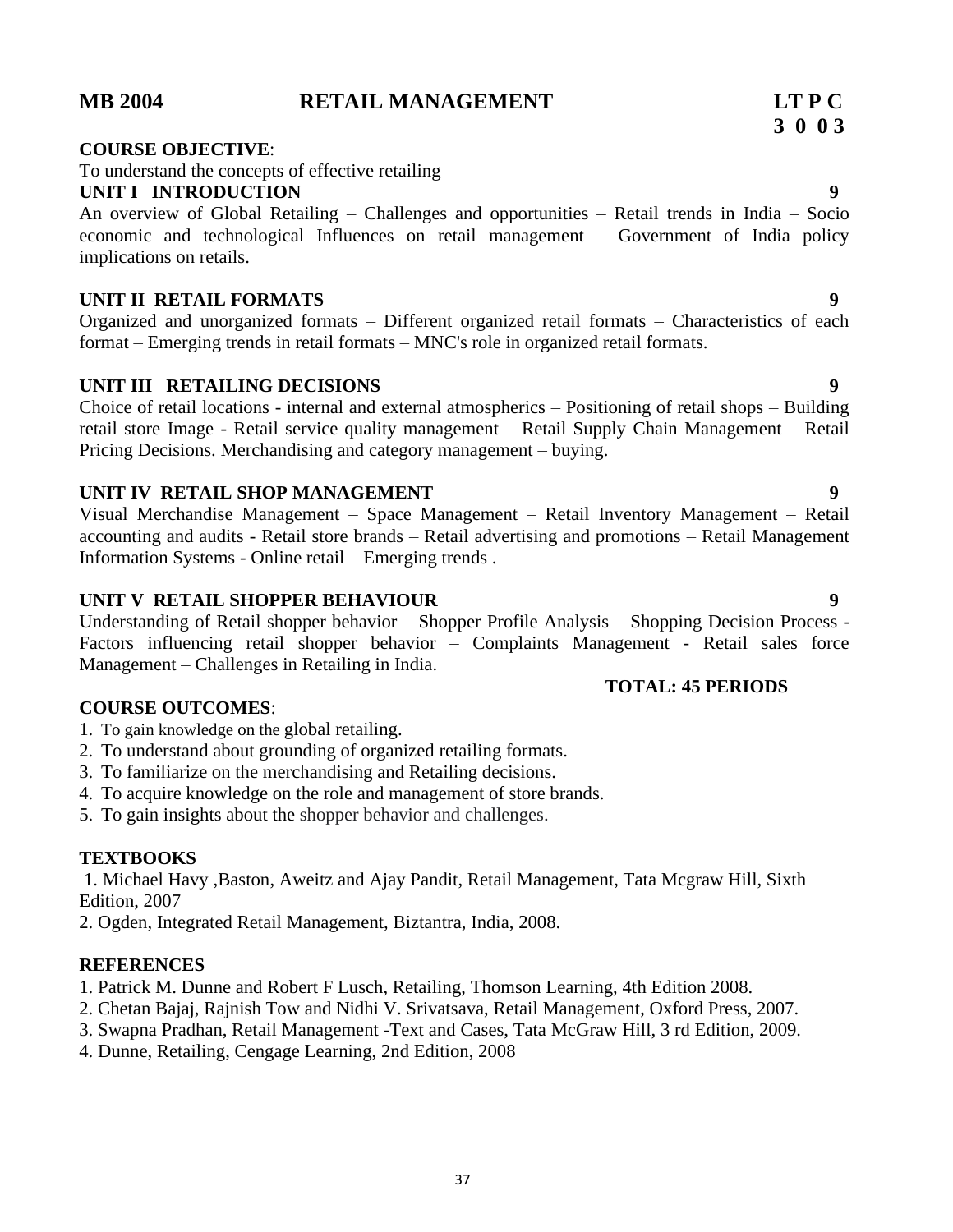# **MB2005 CUSTOMER RELATIONSHIP MANAGEMENT LT P C**

#### **COURSE OBJECTIVE**

The objective of this course is to to understand the need and importance of maintaining a good customer relationship.

#### **UNIT- I INTRODUCTION: 9**

Definitions - Concepts and Context of relationship Management – Evolution - Transactional Vs Relationship Approach – CRM as a strategic marketing tool – CRM significance to the stakeholders.

#### **UNIT II UNDERSTANDING CUSTOMERS 9**

Customer information Database – Customer Profile Analysis - Customer perception, Expectations analysis – Customer behavior in relationship perspectives; individual and group customer's - Customer life time value – Selection of Profitable customer segments.

#### **UNIT III CRM STRUCTURE 9**

Elements of CRM – CRM Process – Strategies for Customer acquisition – Retention and Prevention of defection – Models of CRM – CRM road map for business applications.

#### **UNIT IV CRM PLANNING AND IMPLEMENTATION 9**

Strategic CRM planning process – Implementation issues – CRM Tools- Analytical CRM – Operational CRM – Call center management – Role of CRM Managers.

#### **UNIT V TRENDS IN CRM** 9

e- CRM Solutions – Data Warehousing – Data mining for CRM – an introduction to CRM software packages

#### **TOTAL: 45 PERIODS**

#### **COURSE OUTCOMES**:

- 1. To understand on the Concepts of relationship Management approaches.
- 2. To gain thorough perception towards customers.
- 3. To understand and familiarize on issues faced in CRM .
- 4. To acquire understanding of the planning process and tools implemented.
- 5. To gain insights about the softare packages in CRM.

#### **REFERENCES**

1. H.Peeru Mohamed and A.Sahadevan, Customer Relation Management, Vikas Publishing 2010.

- 2. Jim Catheart, The Eight Competencies of Relatioship Selling, Macmillan India, 2005.
- 3. Assel, Consumer Behavior, Cengage Learning, 6th Edition.
- 4. Kumar, Customer Relationship Management A Database Approach, Wiley India, 2012.
- 5. Francis Buttle, Customer Relationship Management: Concepts & Tools, Elsevier, 2008.
- 6. Zikmund. Customer Relationship Management, Wiley 2012.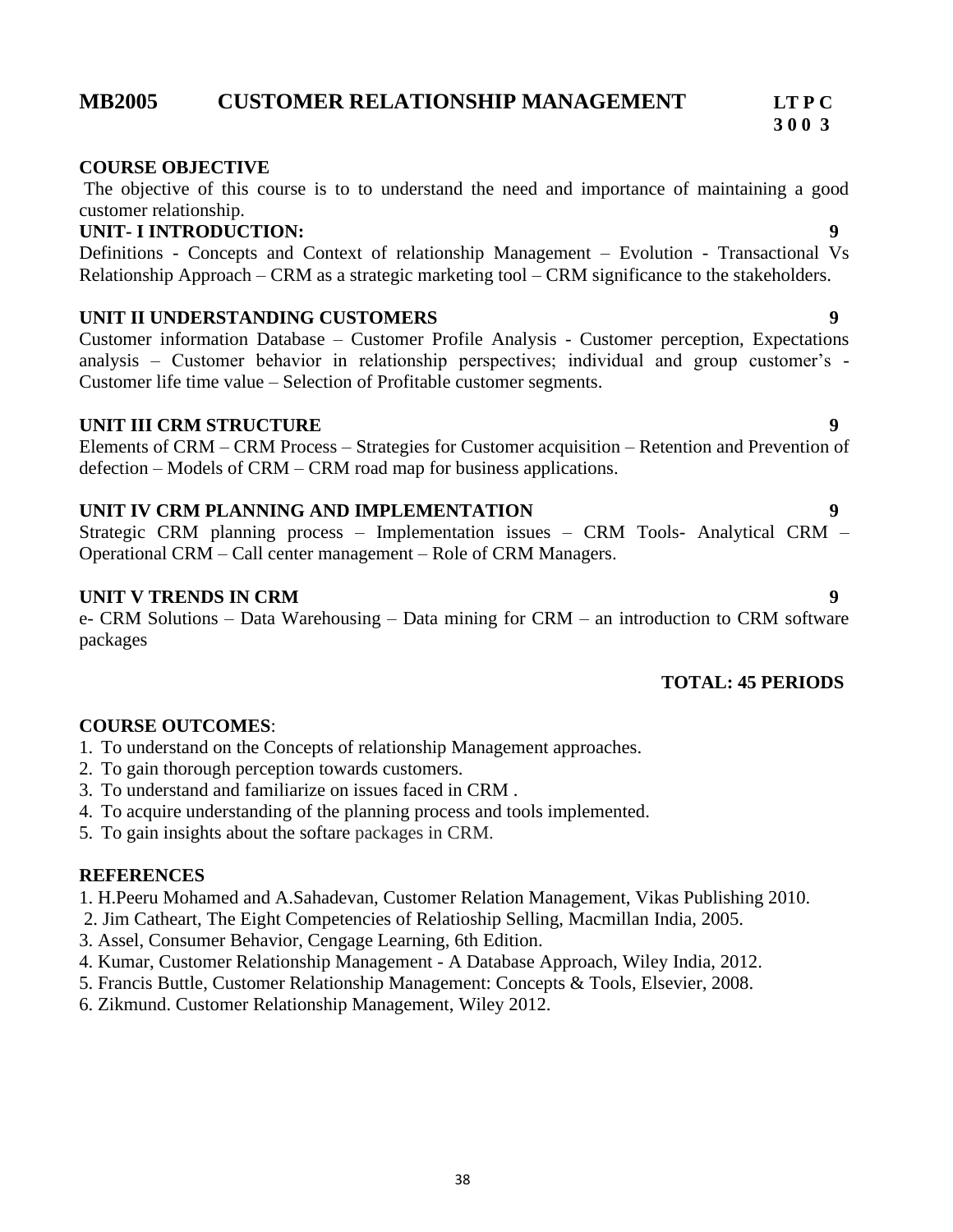#### 39

# **MB 2006 DISTRIBUTION MANAGEMENT AND SALES FORCE LT P C**

#### **COURSE OBJECTIVE**

To understand and apply concepts and techniques in Personal Selling and Sales Management. To understand and apply the dynamics of channel management and the role of out-bound logistics in effective distribution management

#### **UNIT – I PHYSICAL DISTRIBUTION: 9**

Participants in the physical distribution function, the environment of physical distribution – Channel Design strategies and structures- selecting channel members- setting distribution objectives and tasks – Target markets and channel design strategies.

#### **UNIT – II MANAGING THE MARKETING CHANNEL: 9**

Product, Pricing and Promotion issues in channel Management and Physical Distribution – Motivating channel members – Evaluating channel member performance – Vertical marketing systems – Retail co-operatives- Franchise systems -corporate marketing systems.

#### **UNIT – III PERSONAL SELLING: 9**

Types of selling – Alternative Sales Structures: Network Marketing – Mail order selling – Elements of direct marketing – Teleshopping – Telemarketing – Systems selling. The selling process – Strategies and Styles – formulating sales objectives – Sales forecasting – Estimating market and Sales Potentials.

### **UNIT – IV THE SALES FORCE: 9**

Size of the sales force, sales organization based on customer, geography, product and combinations and current trends – sales training programs and motivating the sales force – sales force compensation, sales incentives and sales force evaluation – controlling the sales effort – sales quotas, sales territories, sales audit.

#### **UNIT – V E-ENABLED SELLING AND DISTRIBUTION: 9**

E-Commerce and e-retailing as a channel of distribution, Electronic intermediaries, Disintermediation and Re-intermediation, e-enabled logistics management and tracking systems.

# **TOTAL: 45 PERIODS**

#### **COURSE OUTCOMES**: Students should be able to

- 1. To gain knowledge on techniques on setting distribution task.
- 2. To measure the member performance towards channel
- 3. To gain knowledge dynamics on direct marketing.
- 4. To understand about the overall evaluation system.
- 5. To familiarise on logistics management and E- retailing.

#### **REFERENCES**

1. Charles Futrell: Sales Management, Pearson Education Books

- 2. Eugene M. Johnson, David L. Kurtz & Eberhard E. Scheuing: Sales Management; Mcgraw Hill.
- 3. Bert Rosenbloom: Marketing Channels: A Management View, Dryden Press.
- 4. Coughlan, Anderson, Stern & El Ansary: Marketing Channels, Prentice-Hall India.
- 5. Bowersox & Closs: logistical management, Tata McGraw Hill.

6. Satish K. Kapoor & Purva Kansal: Basics Of Distribution Management – A Logistical Approach, Prentice-Hall India, 2003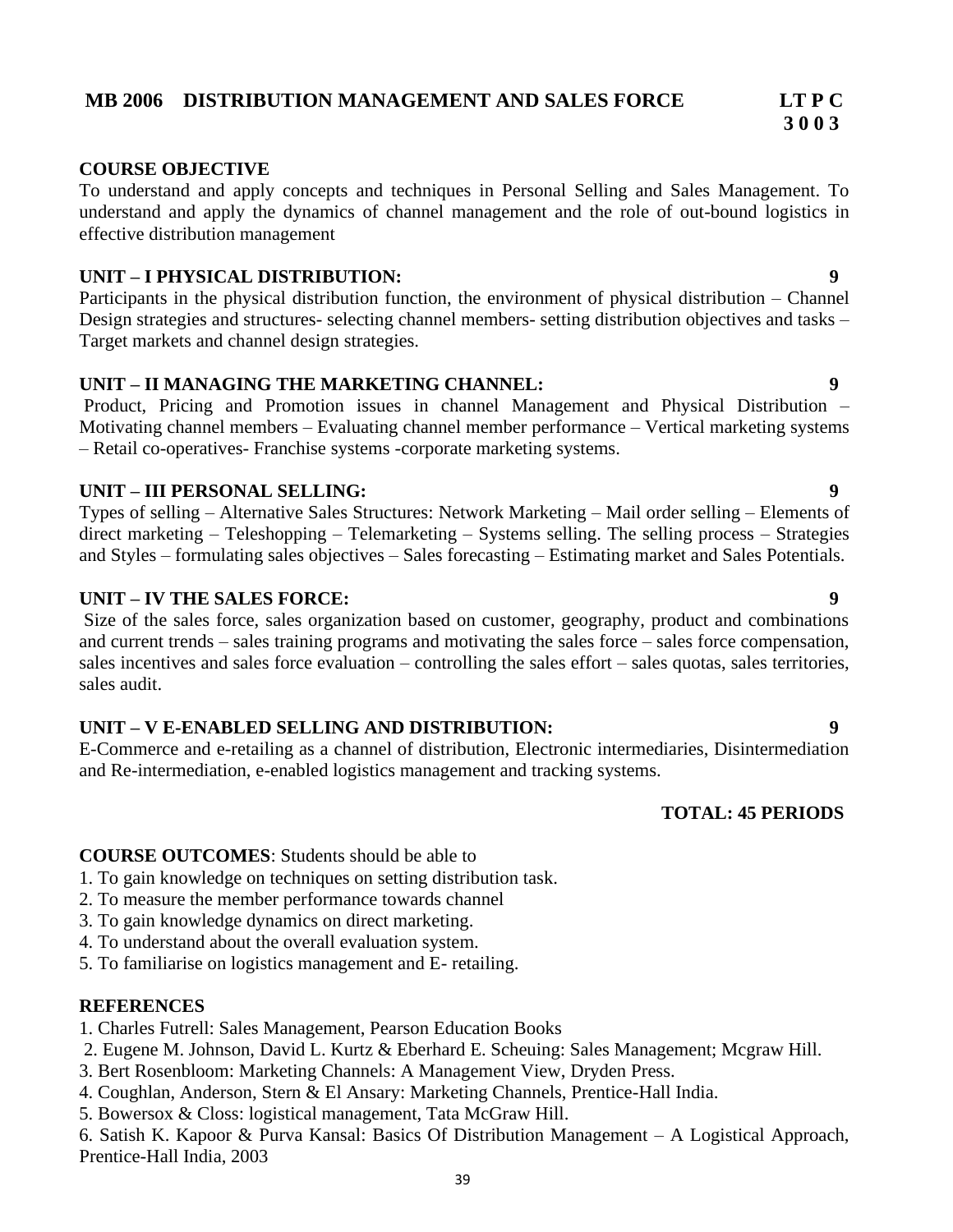# **MB 2007 MARKETING METRICS L T P C**

To understand the key performance indicators, assessment for comparing and tracking the performance. It aims to acquire basic understanding in measuring the customer preference to make marketing more effective.

#### **UNIT I INTRODUCTION** 9

Introduction to Marketing metrics – Linking Marketing to financial performance of a firm – Financial implications of marketing Strategic decisions.

#### **UNIT II CUSTOMER AND BRAND METRICS 9**

Cost of customer acquisition – Retention – Life time value of customers – Balanced Score Card Approach to measure customers' satisfaction - Brand metrics – Brand equity – Brand portfolio management - Brand financial performance.

### **UNIT III COMMUNICATION AND PRICING METRICS 9**

Communication metrics – Profit impact on sales promotion – Advertisement cost benefit analysis - Measuring financial effectiveness of e-mail campaign - Pricing metric - Pricing simulation and its impact on profitability.

#### **UNIT IV CHANNEL METRICS 9**

Financial Perspectives of Channel Participants - Marketing budget and resource allocation. Return on marketing investment (ROMI) - Marketing audit.

### **UNIT V ADDITIONAL METRICS 9**

Financial implications on Research and development – Training of sales force. Determination of financial incentives across Product / Service delivery system – Global Marketing Metrics.

# **TOTAL: 45 PERIODS**

#### **COURSE OUTCOMES:**

- **1.** To gain knowledge on Marketing metrics and marketing strategy
- 2. To know about Brand equity and metrics.
- 3. To acquire understanding on stimulation and metrics.
- 4. To understand about the audit and allocation.
- 5. To gain knowledge on other financial implications.

#### **REFERENCES**

1. Paul W. Farris, Neil T. Bendle, Puillip E. Pfeifer and David J. Reibstein, Marketing Metrics : Measuring Salesforce Effectiveness and Channel Management, Wharton School of Publishing.

2. John Davis, Measuring Marketing: 103 Key Metrics, Every Marketer Needs, Wiley Publisher. 3. Ned L. Roberto and John Davis, Metrics Driven Marketing,

4. Paul W. Farris, Marketing Metrics: 50 + Metrics Every Executive should Master, Wharton School Publishing.

5. David J. Reibstein, Marketing Metrics, Pearson Education (USA).

6. Kavin Kale, Strategic Brand Management, Building Measuring & Managing Brand Keller, PHI, 3rd edition, 2008.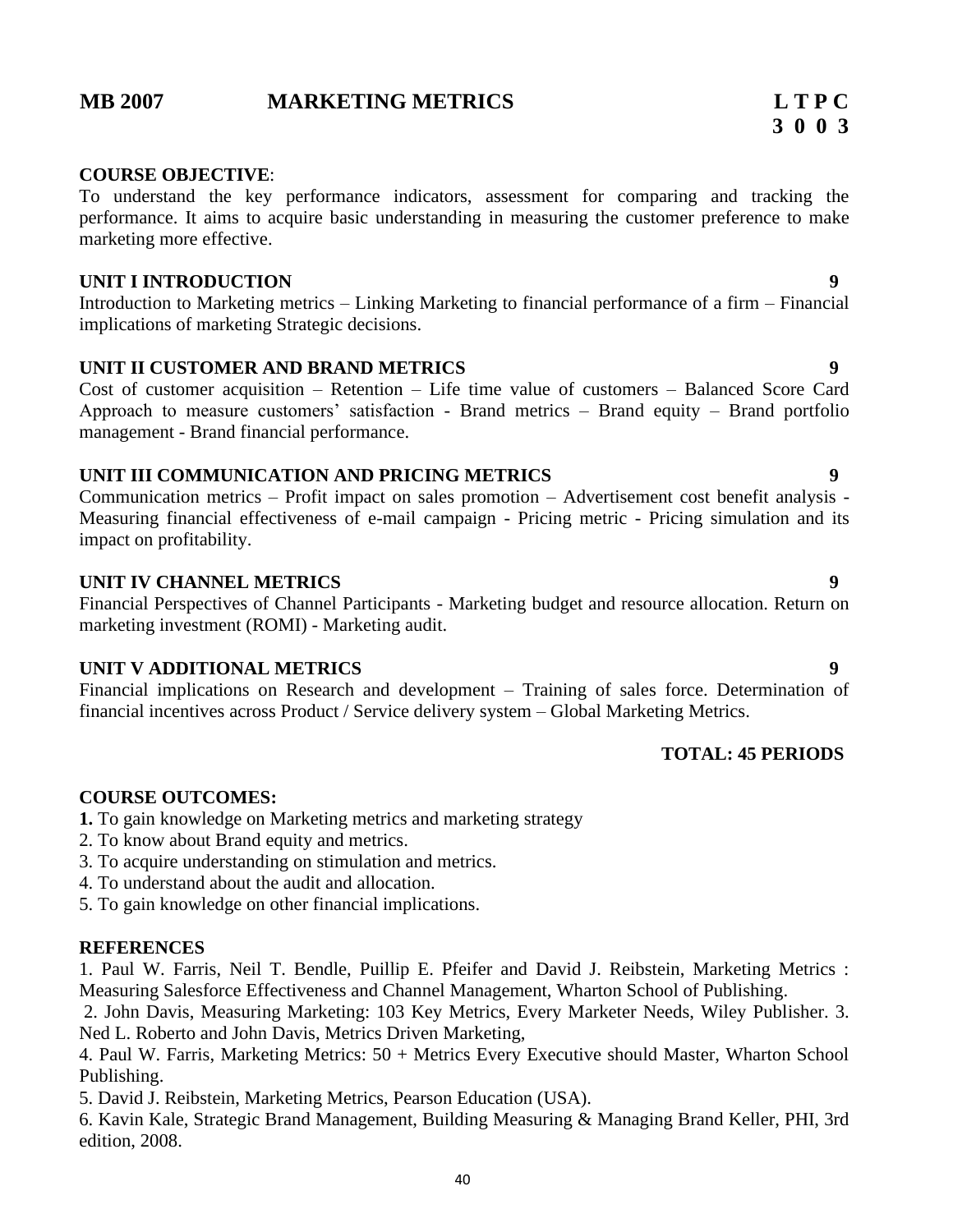# **MB 2008 INTERGRATED MARKETING COMUNICATIONS LTPC**

**COURSE OBJECTIVE:** To understand the basic concepts of marketing communication which includes advertising and sales promotion and how business organizations and other institutions carry out such activities.

#### **UNIT I INTRODUCTION TO ADVERTISEMENT** 9

Concept and definition of advertisement – Social, Economic and Legal Implications of advertisements – setting advertisement objectives – Ad. Agencies – Selection and remuneration – Advertisement campaigns.

#### **UNIT II ADVERTISEMENT MEDIA** 9

Media plan – Type and choice criteria – Reach and frequency of advertisements – Cost of advertisements - related to sales – Media strategy and scheduling.

#### **UNIT III DESIGN AND EXECUTION OF ADVERTISEMENTS** 9

Message development – Different types of advertisements – Layout – Design appeal – Copy structure – Advertisement production – Print – Radio. T.V. and Web advertisements – Media Research – Concept Testing– Measuring impact of advertisements.

#### **UNIT IV INTRODUCTION TO SALES PROMOTION** 9

Scope and role of sale promotion – Definition – Objectives of sales promotion - sales promotion techniques – Trade oriented and consumer oriented.

#### **UNIT V SALES PROMOTION CAMPAIGN** 9

Sales promotion – Requirement identification – Designing of sales promotion campaign – Involvement of salesmen and dealers – Out sourcing sales promotion national and international promotion strategies – Integrated promotion – Coordination within the various promotion techniques – Online sales promotions.

# **TOTAL: 45 PERIODS**

#### **COURSE OUTCOMES**: Students should be able to

1.To gain knowledge on basics and concepts on Advertisement.

- 2. To acquire understanding the impact of Media.
- 3. To gain knowledge on designing of web advertisement
- 4. To familiarise about the Involvement of salesmen and dealers.
- 5. To understand about the Public Relations and outsourcing

#### **REFERENCE BOOKS:**

.

1. S. H. H. Kazmi and Satish K Batra, Advertising & Sales Promotion, Excel Books, New Delhi, ,2nd edition, 2008.

2. George E Belch and Michel A Belch, Advertising & Promotion, McGraw Hill, Singapore, 7 th edition, 2011.

3. Julian Cummings, Sales Promotion, Kogan Page, London 2003.

4. E. Betch and Michael, Advertising and Promotion, McGraw Hill, 7 th edition, 2003.

5. Jaishri Jefhwaney, Advertising Management, Oxford, 2013.

6. V.S.Padmanabhan, H.S.Murthy. Advertising and Sales Promotion (An Indian Perspective) Anes Books Pvt.Ltd -2011.

# **3 0 03**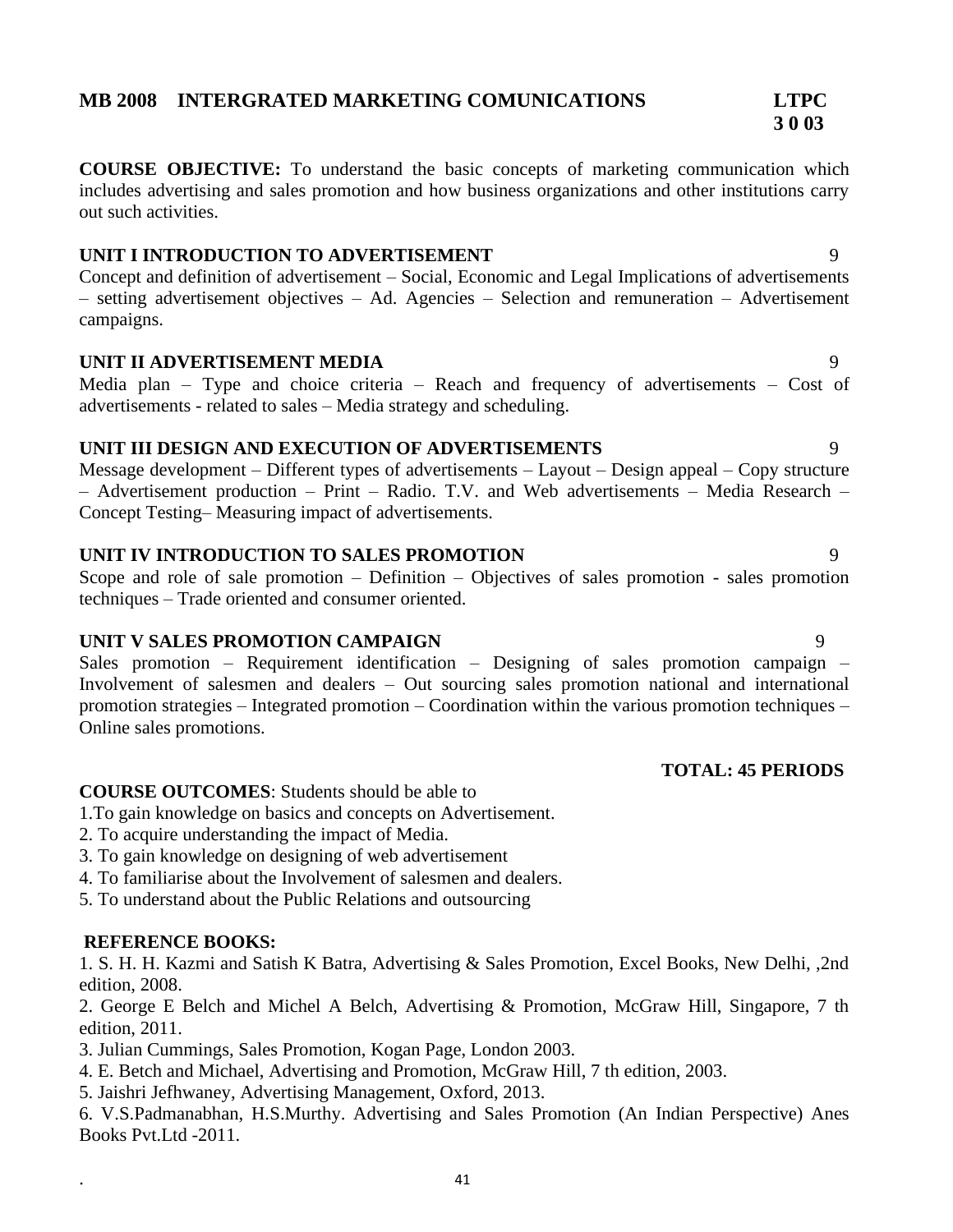# **MB 2009 SERVICES MARKETING LT P C**

**COURSE OBJECTIVE:** To understand the meaning of services and the significance of marketing the services.

### **UNIT I INTRODUCTION 9**

Definition – Service Economy – Evolution and growth of service sector – Nature and Scope of Services – Unique characteristics of services - Challenges and issues in Services Marketing.

### **UNIT II SERVICE MARKETING OPPORTUNITIES 9**

Assessing service market potential - Classification of services – Expanded marketing mix – Service marketing – Environment and trends – Service market segmentation, targeting and positioning.

### **UNIT III SERVICE DESIGN AND DEVELOPMENT 9**

Service Life Cycle – New service development – Service Blue Printing – GAP model of service quality – Measuring service quality – SERVQUAL – Service Quality function development.

### **UNIT IV SERVICE DELIVERY AND PROMOTION 9**

Positioning of services – Designing service delivery System, Service Channel – Pricing of services, methods – Service marketing triangle - Integrated Service marketing communication.

### **UNIT V SERVICE STRATEGIES 9**

Service Marketing Strategies for Health – Hospitality – Tourism- Logistics–Educational-Financial-Understanding finance products availability—marketing plan and for financial services–-.Marketing of Online Services– Entertainment & public utility Information technique Services.

#### **COURSE OUTCOME:**

1: Students will be able to apply the concepts of services marketing in promoting service

- 2: Students will learn segmenting, targeting & positioning in services marketing.
- 3: Students will be able to design new service as per customer demand.
- 4: Students will learn strategies for service deliveries and promotion.
- 5: Students will able to gain knowledge on challenges in service industries.

### **TOTAL: 45 PERIODS**

### **TEXTBOOKS**

1. Chiristropher H.Lovelock and Jochen Wirtz, Services Marketing, Pearson Education, New Delhi, 7th edition, 2011.

2. Hoffman, Marketing of Services, Cengage Learning, 1st Edition, 2008.

#### **REFERENCES**

1. Kenneth E Clow, et al, Services Marketing Operation Management and Strategy, Biztantra, 2 nd Edition, New Delhi, 2004.

- 2. Halen Woodroffe, Services Marketing, McMillan, 2003. 46
- 3. Valarie Zeithaml et al, Services Marketing, 5th International Edition, Tata McGraw Hill, 2007.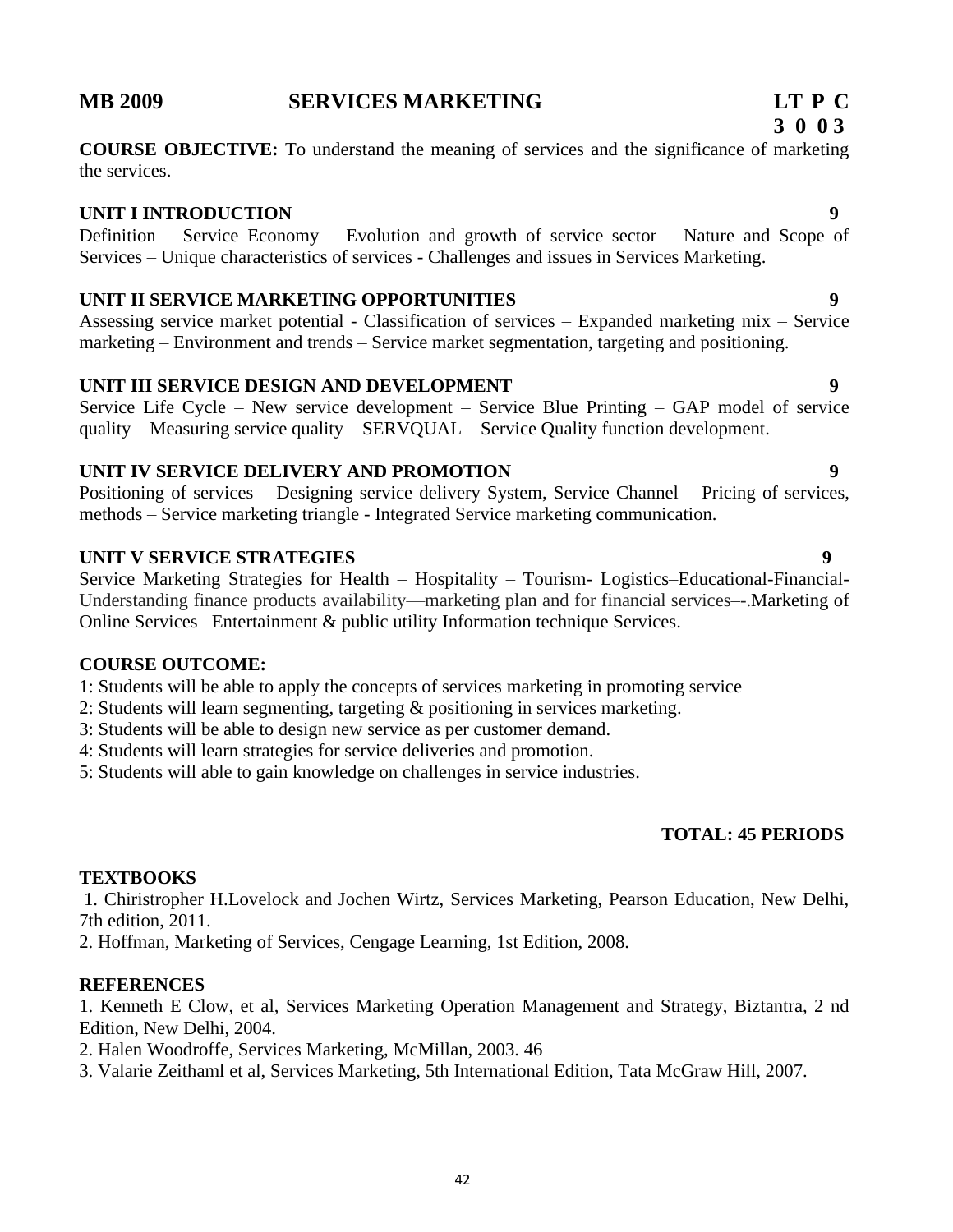# **MB 2010 BUSINESS TO BUSINESS MARKETING LT P C**

#### **COURSE OBJECTIVE**

Understanding the preliminary aspects of ecommerce and B2B.

#### **UNIT-I E-COMMERCE: 9**

Introduction, meaning and concept; Needs and advantages of e-commerce; Electronic commerce vs Traditional commerce; Challenges of e-commerce.

#### **UNIT-II INTERNET: 9**

Concept & evaluation, Features of Internet: email, WWW, ftp, telnet, newsgroup & video conferencing; Intranet & Extranet, ISDN, TCP/IP, Limitation of internet, Hardware & software requirement of Internet.

#### **UNIT-III ELECTRONIC PAYMENT SYSTEMS: 9**

E-Cash, e-cheque, credit cards, debit cards, smart cards; E-Banking, Manufacturing information systems; Financial information systems; Human resource information system.

#### **UNIT-IV E-MARKETING: 9**

Business to Business (B2B), Business to customer (B2C) e-commerce; Online Sales force, On line Service and Support; EDI: Functions & components.

#### **UNIT-V LEGAL ASPECTS OF E-COMMERCE, SECURITY ISSUES OF E-COMMERCE 9**

Firewall, E-locking, Encryption; Cyber laws – aims and salient provisions; Cyber laws in India and their limitations.

#### **COURSE OUTCOMES:**

- 1. To acquire the overall understanding challenges of E-Commerce
- 2. To gain knowledge on internet concept & evaluation.
- 3. To understand about the overall e -payment system.
- 4. To familiarise on components of business to business.
- 5.To gain knowledge on legal aspects of E-Commerce..

#### **REFERENCES :**

1. Agarwala , K.N. and D. Agarwala Business on the Net : What's and How's of E-Commerce , McMillan

- 2. Frontiers of E-Commerce Ravi Kalkota , TMH
- 3. O,Brien J. Management Information System, TMH
- 4. Oberoi , Sundeep E-Security and You , TMH
- 5. Young , Margret Levine The complete reference to Internet, TMH

# **TOTAL: 45 PERIODS**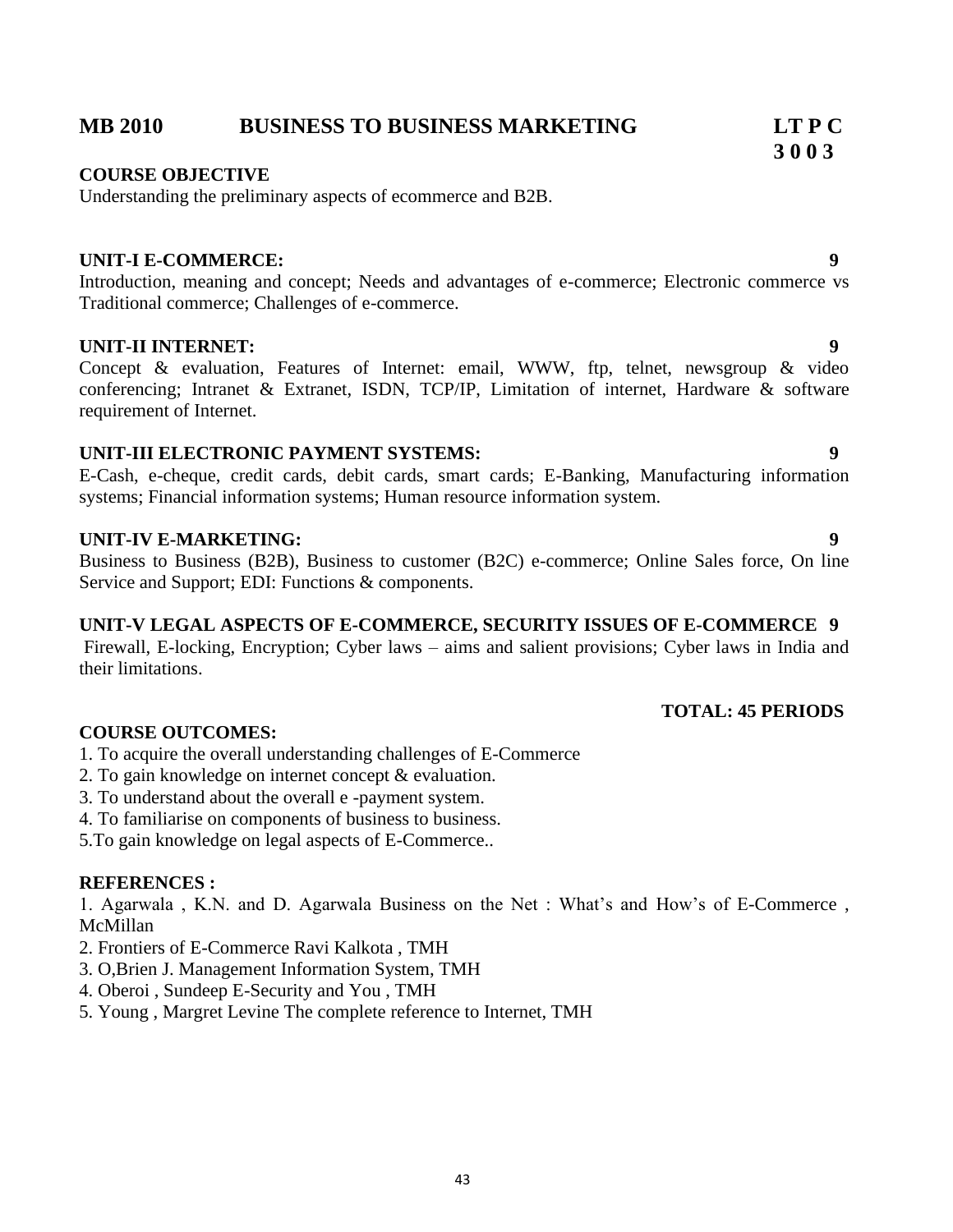# **MB 2011 SECURITY ANALYSIS AND PORTFOLIO MANAGEMENT LT P C**

#### **COURSE OBJECTIVE:**

Enables student to understand the techniques involved in deciding upon purchase or sale of securities.

## **UNIT I INVESTMENT SETTING 8**

Financial and economic meaning of Investment – Characteristics and objectives of Investment – Types of Investment – Investment alternatives – Choice and Evaluation – Risk and return concepts.

### **UNIT II SECURITIES MARKETS** 10

Financial Market - Segments – Types - - Participants in financial Market – Regulatory Environment, Primary Market –Methods of floating new issues, Book building –Role of primary market – regulation of primary market, Stock exchanges in India – BSE, OTCEI , NSE, ISE, and Regulations of stock exchanges – Trading system in stock exchanges –SEBI.

### **UNIT III FUNDAMENTAL ANALYSIS 9**

Economic Analysis – Economic forecasting and stock Investment Decisions – Forecasting techniques. Industry Analysis : Industry classification, Industry life cycle – Company Analysis Measuring Earnings– Forecasting Earnings – Applied Valuation Techniques – Graham and Dodds investor ratios.

### **UNIT IV TECHNICAL ANALYSIS 9**

Fundamental Analysis Vs Technical Analysis – Charting methods – Market Indicators. Trend – Trend reversals – Patterns - Moving Average – Exponential moving Average – Oscillators – Market Indicators – Efficient Market theory.

### **UNIT V PORTFOLIO MANAGEMENT** 9

Portfolio analysis – Portfolio Selection –Capital Asset Pricing model – Portfolio Revision Portfolio Evaluation – Mutual Funds.

#### **COURSE OUTCOMES: TOTAL: 45 PERIODS**

- 1. Students will able to understand the Nature and scope of investments
- 2. Students will able to understand the Investment alternatives, Shares, Bonds and Mutual funds.
- 3. Understand about the Financial markets in India.
- 4. Understand about the Risk and types of investment analysis
- 5. Students will able to understand Portfolio management

#### **REFERENCES :**

1. Donald E.Fischer & Ronald J.Jordan, Security Analysis & Portfolio Management, PHI Learning., New Delhi, 8th edition, 2011.

- 2. Prasannachandra, Investment analysis and Portfolio Management, Tata McGraw Hill, 2011.
- 3. Reilly & Brown, Investment Analysis and Portfolio Management, Cengage, 10th edition, 2016.
- 4. S. Kevin , Securities Analysis and Portfolio Management , PHI Learning , 2012.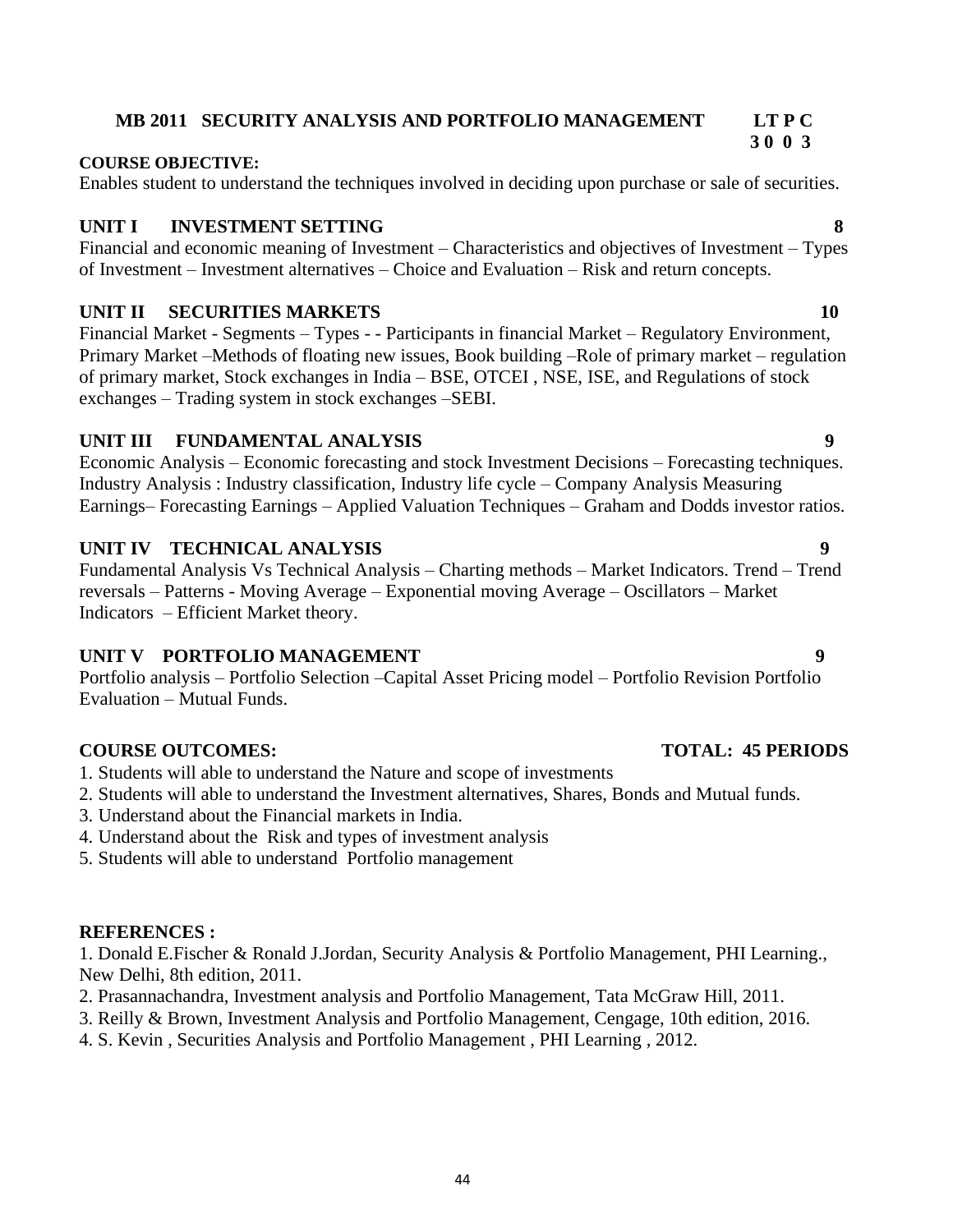### **MB 2012 FINANCIAL MARKET AND BANKING OPERATIONS L T P C**

 **3 0 0 3**

#### **COURSE OBJECTIVE:**

Enables student to understand the nuances of stock market operations

### **UNIT I INDIAN FINANCIAL SYSTEM 8**

-meaning, Components, Role and functions-Recent development in the Indian financial system, Capital Market-significance and functions of capital market, Industrial Securities Market, Financial Instruments in Industrial Securities market, Government Securities market

#### **UNIT II SECURITIES MARKETS 9**

Primary market, Functions of new issue market,-Methods of floating new issue, IPO, FPO, Public issue, bonus issue, Right issue, Private placement, Book building, ESOP, Intermediaries in the new issue market, Registrars to the Issue, brokers to the issue, Bankers to the issue, Underwriters

### **UNIT III INTRODUCTION TO BANKING OPERATIONS 12**

The changing nature of banking operations, importance of customer relationship management in banks – different types of products and services offered to customers – role of technology in banking operations – the need for Asset-Liability Management. Introduction to electronic banking: electronic banking: market assessment, e-banking: an introduction, internet: e-commerce, e-banking in India, internet banking strategies, risks in e-banking. : Payment and settlement systems, RTGS and clearing house

### **UNIT IV RETAIL BANKING AND CORPORATE BANKING 9**

Basics of retail banking, forms of retail banking and emerging issues. Corporate banking: The nature of corporate banking, developments in corporate banking, consortium finance, multiple banking arrangements, and loan syndication.

#### **UNIT V SECURITIZATION 7**

Follow up and recovery: NPAs, classification, securitization, SARFAESI Act etc. Securitization: meaning of securitization, process of securitization.

#### **COURSE OUTCOMES:**

- 1. Students will able to understand the Indian financial system
- 2. To gain knowledge on Securities markets
- 3. To Understand about Introduction of banking operations
- 4. To understand about the Retail banking and corporate banking
- 5. To gain knowledge on Securitization

#### **REFERENCES:**

1.Donald E.Fischer& Ronald J.Jordan, Security Analysis & Portfolio Management, PHI Learning., New Delhi, 8thedition, 2011.

2.Prasannachandra, Investment analysis and Portfolio Management, Tata McGraw Hill, 2011.

- 3.Reilly & Brown, Investment Analysis and Portfolio Management, Cengage, 10thedition, 2016.
- 4.S. Kevin, Securities Analysis and Portfolio Management, PHI Learning, 2012.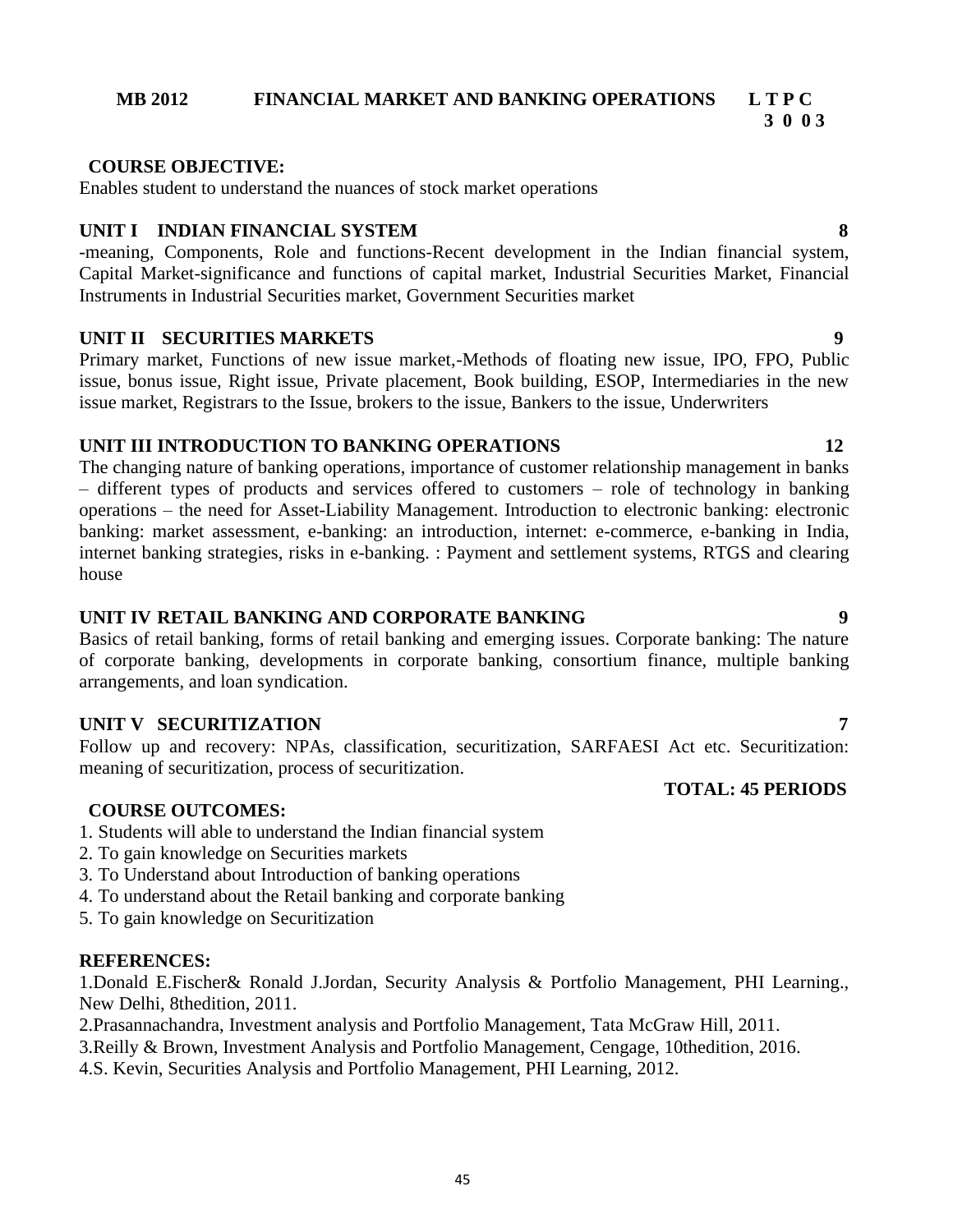#### **MB 2013 DERIVATIVES MANAGEMENT LT P C**

# **3 0 0 3**

#### **COURSE OBJECTIVE:**

To understand the nuances involved in derivatives and to understand the basic operational mechanisms in derivatives.

#### **UNIT I INTRODUCTION 9**

Derivatives – Definition – Types – Forward Contracts – Futures Contracts – Options – Swaps – Differences between Cash and Future Markets – Types of Traders – OTC and Exchange Traded Securities – Types of Settlement – Uses and Advantages of Derivatives – Risks in Derivatives.

#### **UNIT II FUTURES CONTRACT 9**

Specifications of Futures Contract - Margin Requirements – Marking to Market – Hedging uses Futures– Types of Futures Contracts – Securities, Stock Index Futures, Currencies and Commodities – Delivery Options – Relationship between Future Prices, Forward Prices and Spot Prices.

#### **UNIT III OPTIONS 9**

Definition – Exchange Traded Options, OTC Options – Specifications of Options – Call and Put Options – American and European Options – Intrinsic Value and Time Value of Options – Option payoff, options on Securities, Stock Indices, Currencies and Futures – Options pricing models – Differences between future and Option contracts.

#### **UNIT IV SWAPS** 9

Definition of SWAP – Interest Rate SWAP – Currency SWAP – Role of Financial Intermediary – Warehousing – Valuation of Interest rate SWAPs and Currency SWAPs Bonds and FRNs – Credit Risk.

#### **UNIT V DERIVATIVES IN INDIA 9**

Evolution of Derivatives Market in India – Regulations - Framework – Exchange Trading in Derivatives – Commodity Futures – Contract Terminology and Specifications for Stock Options and Index Options in NSE – Contract Terminology and specifications for stock futures and Index futures in NSE – Contract Terminology and Specifications for Interest Rate Derivatives.

#### **COURSE OUTCOMES: TOTAL: 45 PERIODS**

- 1. Students will able to understand about Concepts of derivatives
- 2. To gain knowledge on Forwards and futures trading
- 3. To Understand about the Basics of SWAPS
- 4. To familiarize with the Options and options pricing models
- 5. To gain knowledge on Credit derivatives

#### **REFERENCES :**

1. David Dubofsky – 'Option and Financial Futures – Valuation and Uses, McGraw Hill International Edition.

2. Don M. Chance, Robert Brooks, An Introduction to Derivatives and Risk Management, 9th edition, Cengage, 2015.

3. John. C. Hull, Options, Futures and Other Derivative Securities', PHI Learning, 9th Edition, 2012

4. Keith Redhead, 'Financial Derivatives – An Introduction to Futures, Forwards, Options and SWAPs',– PHI Learning, 2011.

- 5. S. L. Gupta, Financial Derivatives- Theory, Concepts and Practice, Prentice Hall of India, 2011.
- 6. Stulz, Risk Management and Derivatives, Cengage, 2nd Edition, 2011.
- 7. Varma, Derivatives and Risk Management, 2nd Edition, 2011.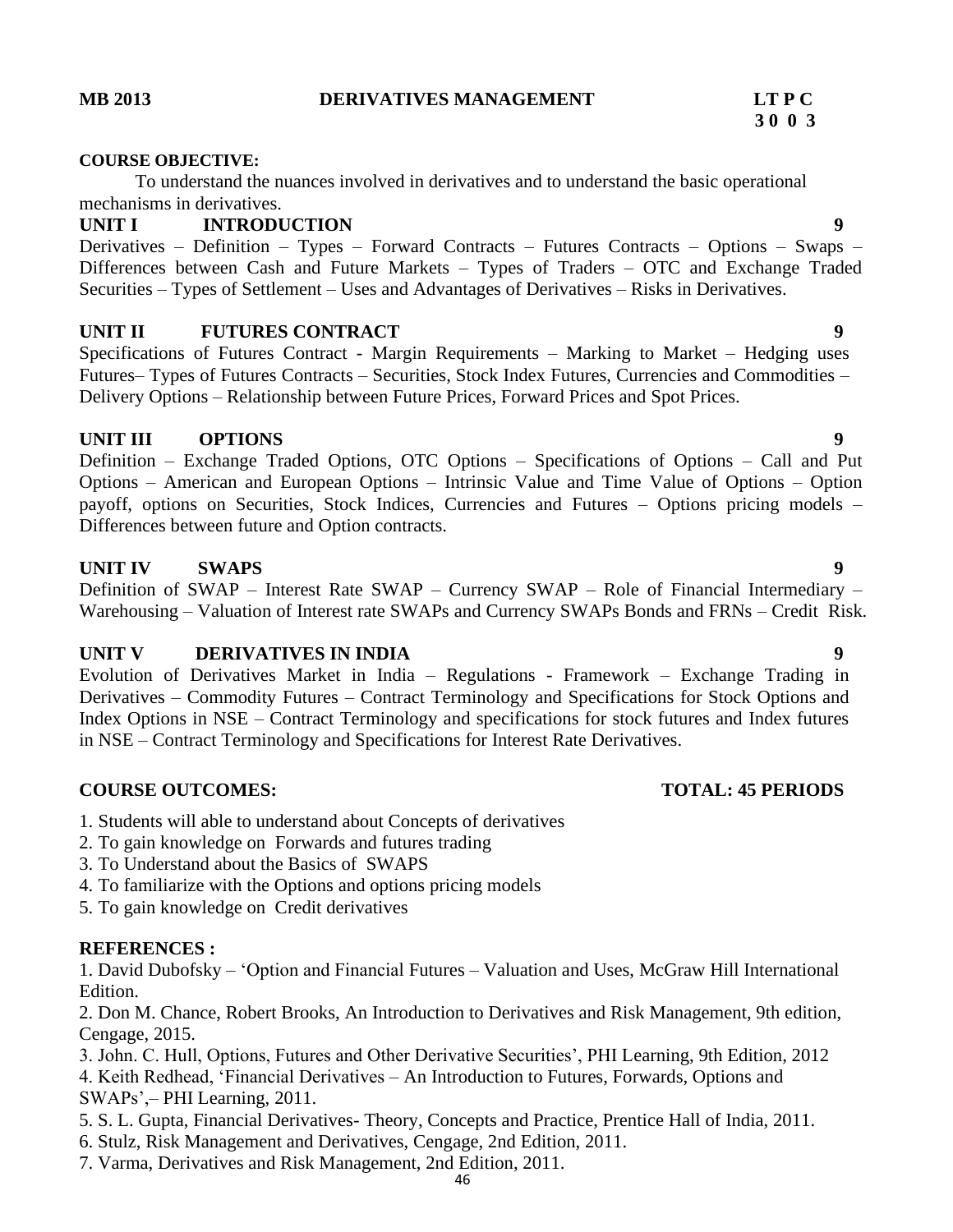47

#### **MB 2014 BEHAVIORAL FINANCE LT P C**

#### **COURSE OBJECTIVE:**

Enables student to understand the behavioral finance techniques.

#### **UNIT 1 INTRODUCTION 8**

Behavioral finance –Nature, scope, objectives and application; Investment Decision Cycle: Judgment under Uncertainty: Cognitive information perception -Peculiarities (biases) of quantitative and numerical information perception -Representativeness –Anchoring -Exponential discounting - Hyperbolic discounting

#### **UNIT 2 UTILITY/ PREFERENCE FUNCTIONS 8**

Expected Utility Theory and Rational Thought: Decision making under risk and uncertainty -Expected utility as a basis for decision-making –Theories based on Expected Utility Concept -Investor rationality and market efficiency.

### **UNIT 3 BEHAVIORAL FACTORS AND FINANCIAL MARKETS 10**

The Efficient Markets Hypothesis –Fundamental Information and Financial Markets -Information available for Market Participants and Market Efficiency -Market Predictability –The Concept of limits of Arbitrage Model -Asset management and behavioural factors -Active Portfolio Management: return statistics and sources of systematic underperformance. -Fundamental information and technical analysis –the case for psychological influence.

#### **UNIT 4 BEHAVIORAL CORPORATE FINANCE** 10

Behavioral factors and Corporate Decisions on Capital Structure and Dividend Policy -Capital Structure dependence on Market Timing -. Systematic approach to using behavioral factors in corporate decision making. External Factors and Investor Behavior: Mechanisms of the External Factor influence on risk perception and attitudes -Connection to human psychophysiology and emotional regulation Active portfolio management –the source of the systematic underperformance.

#### **UNIT 5 EMOTIONS AND DECISION –MAKING 9**

Experimental measurement of risk-related -Measuring Risk -Emotional mechanisms in modulating risk-taking attitude -Neurophysiology of risk taking. Personality traits and risk attitudes in different domains. Updated

#### **COURSE OUTCOMES: TOTAL: 45 PERIODS**

- 1. Students will able to understand the basic concepts of behavioral finances.
- 2. Students will gain knowledge on decision-making Theories based on Expected Utility.
- 3. Students will gain knowledge on the concept of behavioral factors and financial markets.
- 4. Students will understand behavioral corporate finance.
- 5. Students will gain knowledge on concept of emotions and risk-taking attitude

#### **REFERENCES:**

- 1. Behavioral Finance: Psychology, Decision-Making, and Markets", by Ackert and Deaves.
- 2. Understanding Behavioural Finance by Ackert-The Psychology of Investing by John R. N of singer, Pearson Prentice Hall, (4th Edition)
- 3. Behavioral finance -Wiley Finance -Joachim Goldberg, Rüdiger von Nitzsch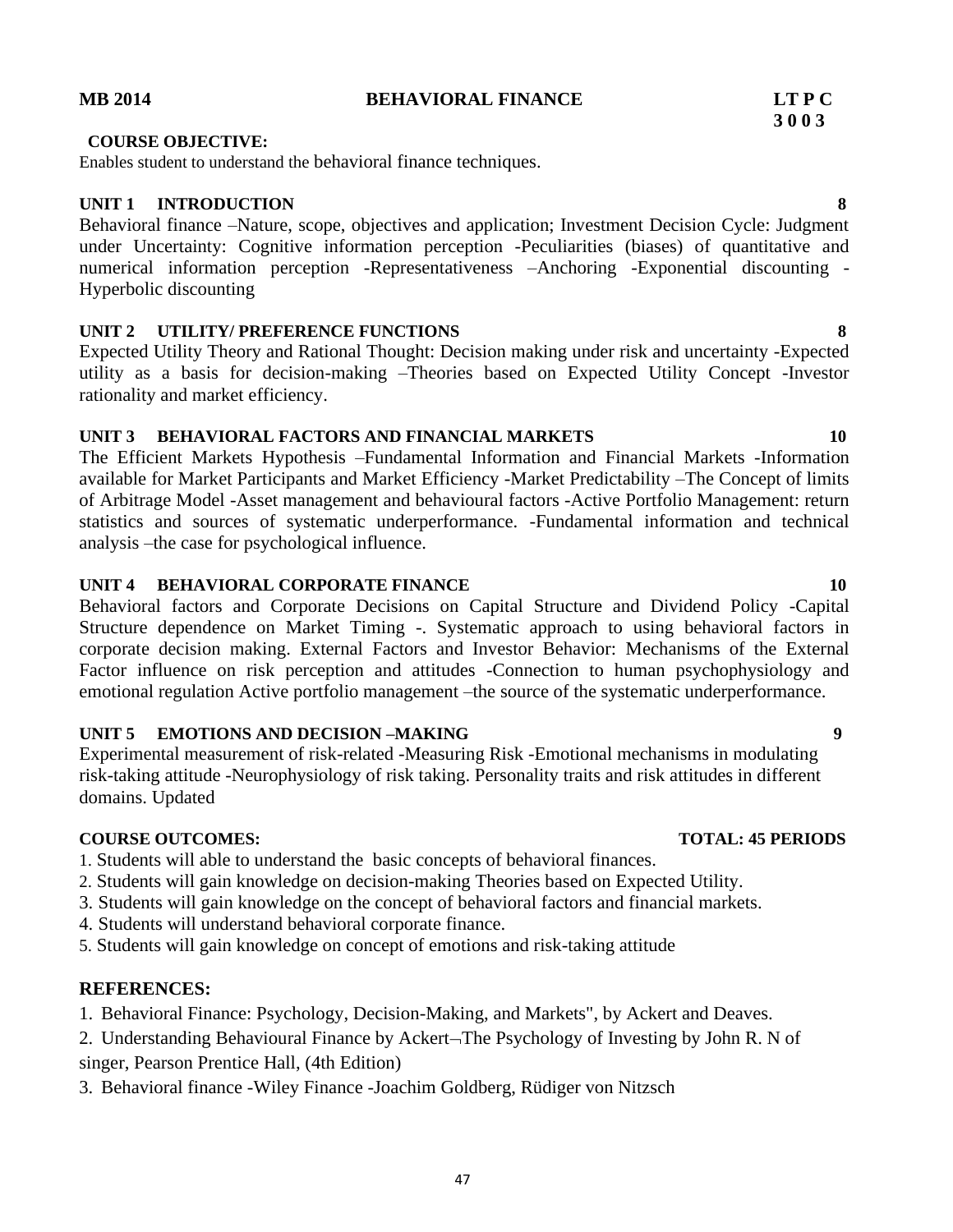6. Sasidharan, Financial Services and System, Tata Mcgraw Hill, New Delhi, 2nd Edition, 2011.

# **3 0 0 3**

**OBJECTIVE:** To enable student understand the investment banking functioning.

### **UNIT 1 INVESTMENT BANKING 9**

Introduction-Functions of Investment Banks- Types of Investment Banks- Investment Banking Services- Merchant Banking Services-Issue Management-Pre issue and Post issue obligations-Changing landscape of Investment Banking.

**Underwriting:** Concept – Devolvement - Business model - Underwriting in fixed price offers and book built offers.

# **UNIT 2 OTHER FEE BASED SERVICES** 10

Mergers and Acquisitions – Portfolio Management Services – Credit Syndication – Credit Rating – Mutual Funds - Business Valuation.

# **UNIT 3 LEASING AND HIRE PURCHASING 12**

**Leasing:** Concept, Steps in Leasing Transactions, Types of Lease, Legal frameworks, Advantages and disadvantages of Leasing, Contents of a Lease Agreement, Matters on Depreciation and Tax, Problems in leasing, Factors influencing Buy or Borrow or Lease Decision.

**Hire Purchasing:** Concepts and features, Hire Purchase Agreement, Comparison of Hire Purchase with Credit sale, Instalment sale and Leasing. Banks and Hire Purchase. Problems related to outright purchase, Hire purchase and Leasing.

# **UNIT 4 FACTORING, FORFEITING AND SECURITIZATION OF DEBT 8**

Factoring: Origin, Types, Factoring mechanism, advantages, factoring charges, International factoring, Factoring in India.

**Forfeiting:** Origin, characteristics, benefits, difference between factoring and forfeiting, growth of forfeiting in India.

# **UNIT 5 NON-BANKING FINANCE COMPANIES 6**

Types, Growth, Functions, RBI Guidelines, Prudential Norms.

**Securitization of debt:** Meaning, Features, Special Purpose Vehicle, Types of securities assets, Benefits of Securitization, Issues in Securitization

### .**COURSE OUTCOMES**

1. Students will able to understand about investment banking

- 2. To gain knowledge on depository system management
- 3. To gain knowledge on leasing and hire purchasing
- 4. To Understand about the factoring, forfeiting and securitization of debt
- 5. To Understand about the non-banking finance companies services

### **REFERENCES::**

- 1. M.Y.Khan, Financial Services, Tata McGraw-Hill, 12thEdition, 2012
- 2. NaliniPravaTripathy, Financial Services, PHI Learning, 2011.
- 3. Machiraju, Indian Financial System, Vikas Publishing House, 2nd Edition, 2010.
- 4. J.C.Verma, A Manual of Merchant Banking, Bharath Publishing House, New Delhi,
- 5. Varshney P.N. & Mittal D.K., Indian Financial System, Sultan Chand & Sons, New Delhi.
-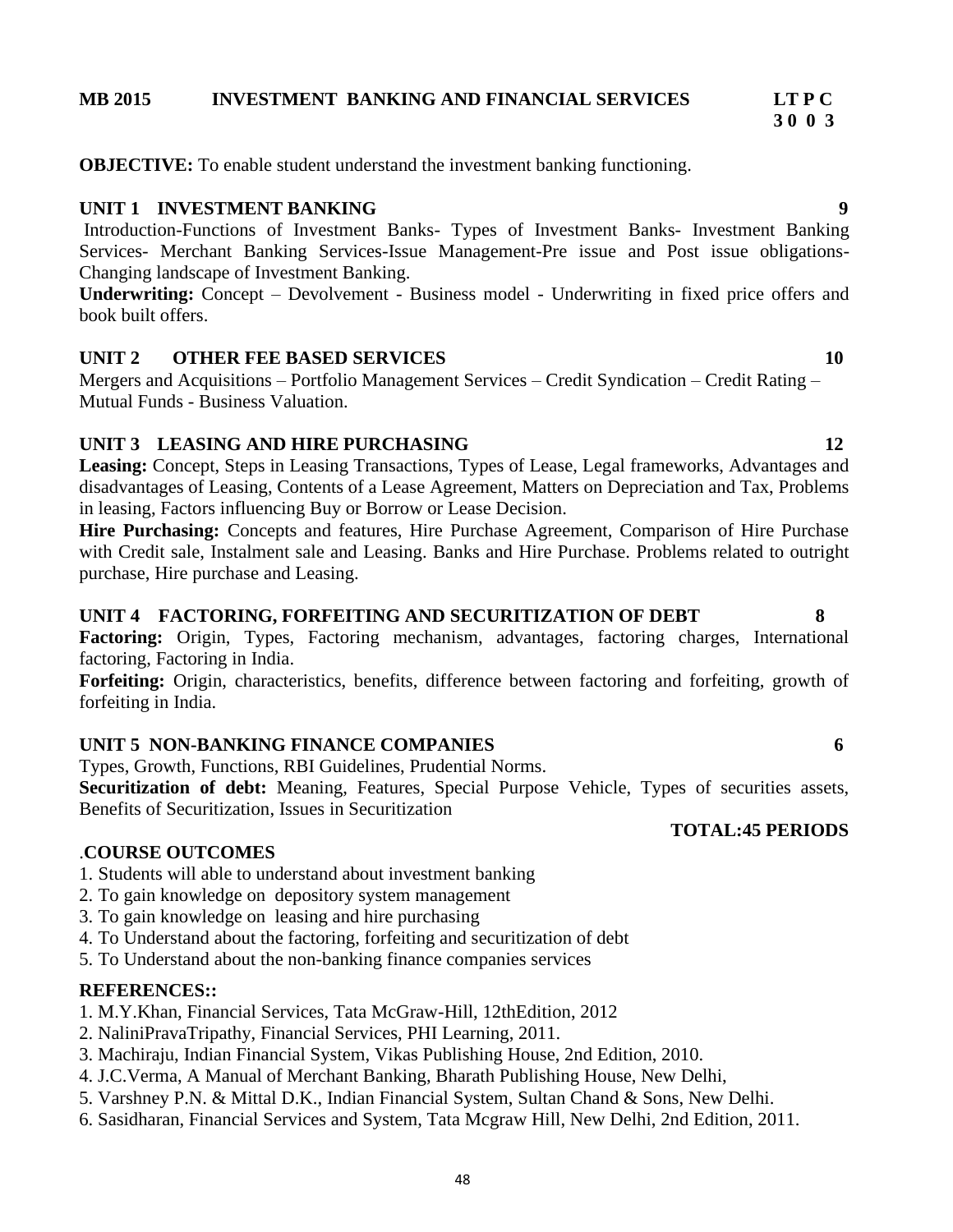# **MB 2016 INTERNATIONAL TRADE AND FINANCE LT P C**

# **OBJECTIVE:**

To enable student understand export import finance and forex management

# **UNIT 1 INTRODUCTION 8**

International Trade –Benefits – Basis of International Trade Foreign Trade and Economic Growth – Balance of Trade – Balance of Payment – Current Trends in India – Barriers to International Trade – Indian EXIM Policy.

# **UNIT 2 EXPORT AND IMPORT FINANCE 9**

Special need for Finance in International Trade – INCO Terms (FOB, CIF, etc.,) – Payment Terms – Letters of Credit – Pre Shipment and Post Shipment Finance – Forfaiting – Deferred Payment Terms – EXIM Bank – ECGC and its schemes – Import Licensing – Financing methods for import of Capital goods.

# **UNIT 3 FOREIGN EXCHANGE MARKETS 9**

Spot Prices and Forward Prices Factors influencing Exchange rates – The effects of Exchange rates in Foreign Trade – Tools for hedging against Exchange rate variations – Forward, Futures and Currency options – FEMA Determination of Foreign Exchange rate and Forecasting – Law of one price – PPP theory – Interest Rate Parity – Exchange rate Forecasting.

# **UNIT 4 EXPORT TRADE DOCUMENTS** 10

Financial Documents – Bill of Exchange – Type – Commercial Documents – Proforma, Commercial, Consular, Customs, Legalized Invoice, Certificate of Origin Certificate Value, Packing List, Weight Certificate, Certificate of Analysis and Quality, Certificate of Inspection, Health certificate. Transport Documents – Bill of Lading, Airway Bill, Postal Receipt, Multimodal Transport Document. Risk Covering Document: Insurance Policy, Insurance Cover Note. Official Document: Export Declaration Forms, GR Form, PP From, COD Form, Softer Forms, Export Certification, GSPS – UPCDC Norms.

# **UNIT 5 EXPORT PROMOTION 9**

Export Promotion Schemes – Government Organizations Promoting Exports – Export Incentives: Duty Exemption – IT Concession – Marketing Assistance – EPCG, DEPB – Advance License – Other efforts Export Promotion – EPZ – EQU – SEZ, and Export House.

# **COURSE OUTCOMES:**

- 1. Students will able to understand the introduction of Foreign Trade
- 2. To gain Knowledge on export and import finance
- 3. To Understand about the foreign exchange markets
- 4. To gain knowledege export trade documents
- **5.** To gain knowledge on export promotion

# **TEXT BOOKS**

1. Apte P.G., International Financial Management, Tata McGraw Hill, 2011.

2. Jeff Madura, International Corporate Finance, Cengage Learning, 9th Edition, 2011.

# **REFERENCES**

- 1. Alan C. Shapiro, Multinational Financial Management, PHI Learning, 5th Edition, 2010.
- 2. Eun and Resnik, International Financial Management, Tata Mcgraw Hill, 5th Edition, 2011.
- 3. Website of Indian Government on EXIM policy

# **TOTAL: 45 PERIODS**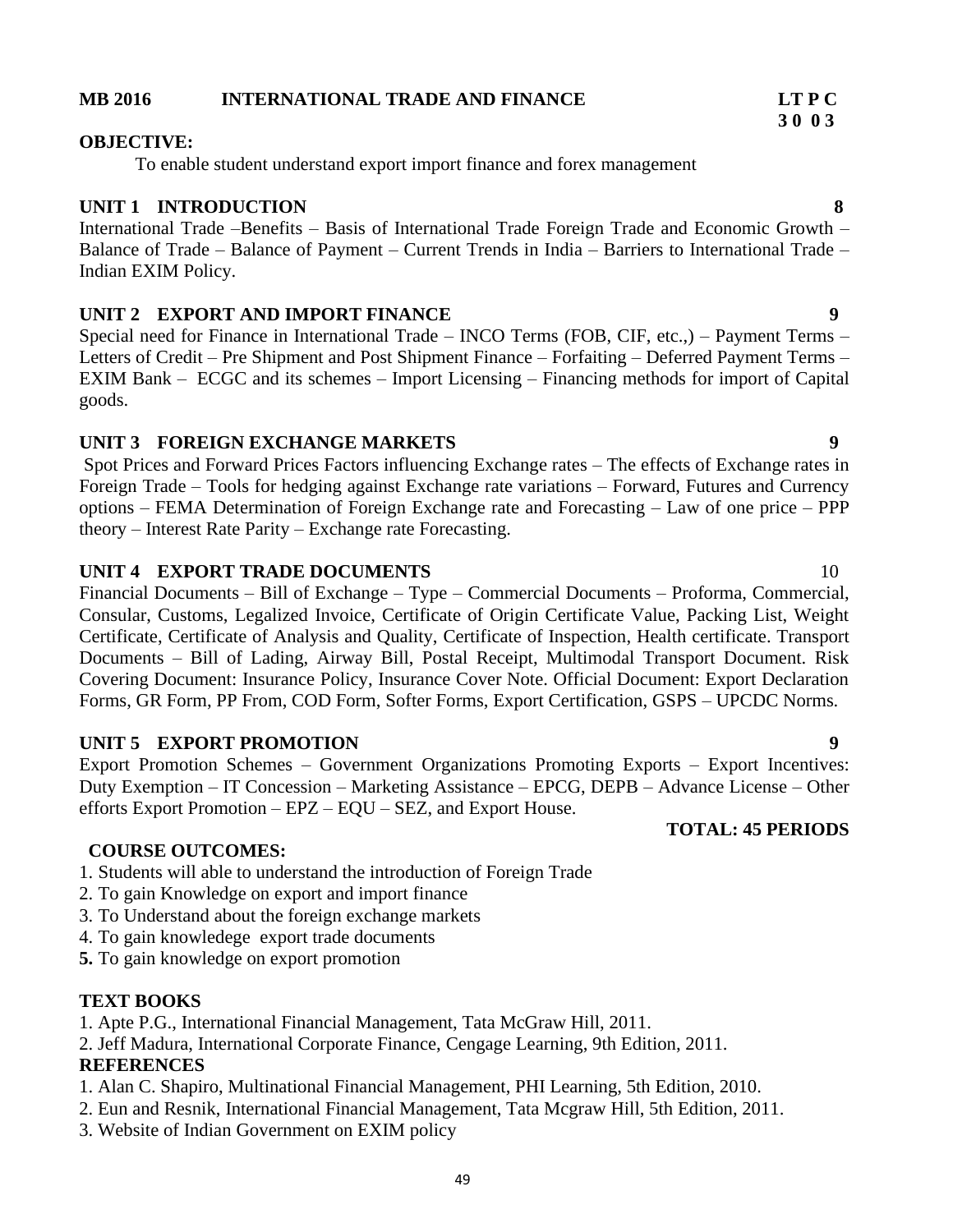### **MB 2017 CORPORATE FINANCE LT P C 3 0 0 3**

#### **COURSE OBJECTIVE:**

Student will acquire nuances involved in short term corporate financing

#### **UNIT I INDUSTRIAL FINANCE 9**

Indian Capital Market – Basic problem of Industrial Finance in India. Equity – Debenture financing – Guidelines from SEBI, advantages and disadvantages and cost of various sources of Finance - Finance from international sources, financing of exports – role of EXIM bank and commercial banks– Finance for rehabilitation of sick units.

#### **UNIT II SHORT TERM-WORKINGCAPITAL FINANCE 6**

Estimating working capital requirements – Approach adopted by Commercial banks, Commercial paper- Public deposits and inter corporate investments.

### **UNIT III ADVANCED FINANCIAL MANAGEMENT 12**

Appraisal of Risky Investments - certainty equivalent of cash flows and risk adjusted discount rate - risk analysis in the context of DCF methods using Probability information - nature of cash flows - Sensitivity analysis - Simulation and investment decision, Decision tree approach in investment decisions.

### **UNIT IV FINANCING DECISION 10**

Simulation and financing decision - cash inadequacy and cash insolvency - determining the probability of cash insolvency- Financing decision in the Context of option pricing model and agency costs- Inter- dependence of investment- financing and Dividend decisions.

#### **UNIT VCORPORATE GOVERNANCE 8**

Corporate Governance - SEBI Guidelines- Corporate Disasters and Ethics-Corporate Social Responsibility- Stakeholders and Ethics- Ethics, Managers and Professionalism.

#### **COURSE OUTCOMES:**

- 1. Students will able to understand the Industrial financing
- 2. To gain knowledge on short term-working capital finance practice
- 3. To gain knowledge on advanced financial management
- 4. To Understand about the financing decision
- 5. To learn and understand about the corporate governance

#### **REFERENCES :**

1.Richard A.Brealey, StewatC.Myers and Mohanthy, Principles of Corporate Finance, Tata McGraw Hill, 9<sup>th</sup> Edition, 2011

2.I.M.Pandey, Financial Management, Vikas Publishing House Pvt., Ltd., 12<sup>th</sup> Edition, 2012.

3.Brigham and Ehrhardt, Corporate Finance - A focused Approach, Cengage Learning, 2nd Edition, 2011.

4.M.Y Khan, Indian Financial System, Tata McGraw Hill, 6<sup>th</sup> Edition, 2011

5.Smart, Megginson, and Gitman, Corporate Finance, 2nd Edition,2011.

6.Krishnamurthy and Viswanathan, Advanced Corporate Finance, PHI Learning,2011. 7.Website ofSEBI

8.Besley, Brigham, Parasuraman, Corporate Finance, Cengage Learning,2015

9.Michael C.Ehrhardt, Eugene F.Brigham, Corporate Finance – A focused approach, Cengage Learning,2011.

10. Madura, International Corporate Finance, 10<sup>th</sup><sub>50</sub> dition, Cengage Learning, 2014.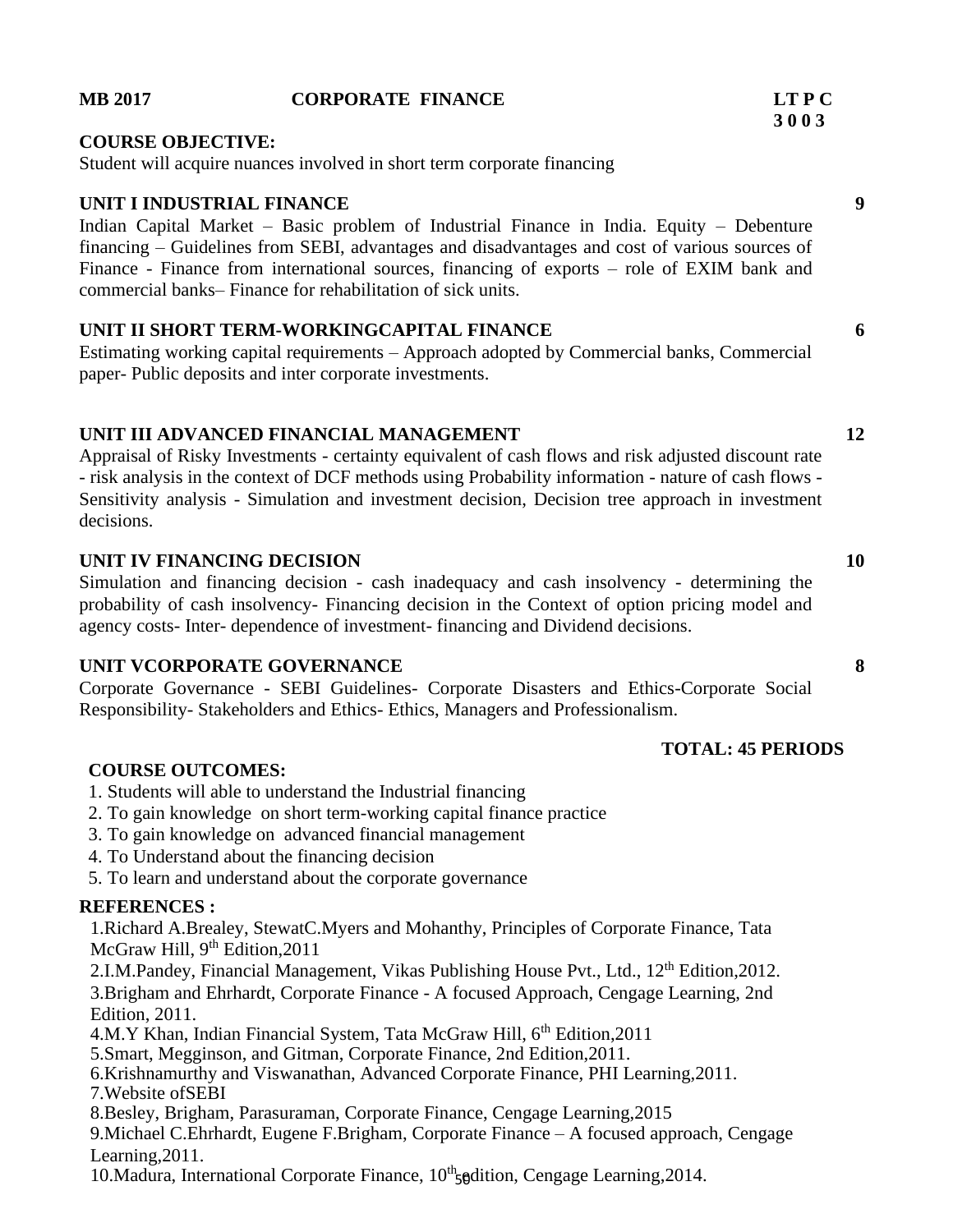#### **MB 2018 BUSINES ANALYSIS AND VALUATION LTP C**

#### **COURSE OBJECTIVES**

•To familiarize the students with basic concepts and principles of valuation.

•To enable the students to grasps the essentials of valuation techniques.

•To educate the students on valuation of tangible and intangible assets.

#### **UNIT I BUSINESS ANALYSIS AND FINANCIAL STATEMENT 9**

Introduction of Business analysis -Business Valuation – need for valuations/ analysis – basic concepts – principles and techniques of valuation- Financial reporting- financial statements.

#### **UNIT II METHODS OF VALUATION 9**

Discounted cash flow valuation – relative valuation –contingent claim valuation-Assets and Cash Flows – strengths and weaknesses of various valuation method - Recognition of interest of various stakeholders - Selection of appropriate cost of capital for valuation - Synergistic benefits -- Implications of regulations for business combinations - Types of exit strategies and their implications - Shareholder Value Analysis - Exchange Ratio- Bases used for Computation

#### **UNIT III VALUATION OF ASSETS 9**

Valuation of tangible and intangible assets – valuation of intellectual property rights.

#### **UNIT IV VALUATION IN MERGER AND ACQUISITION 9**

Introduction of Merger and acquisition -Forms of Consideration and terms of acquisitions - Post merger integration process - Net physical assets method – yield method – value Vs growth dilemma

### **UNIT V ACCOUNTING STANDARDS 9**

Fair value Measurement- Disclosures- Measurement techniques and standards

### **TOTAL : 45 PERIODS**

#### **COURSE OUTCOMES:**

1. Students will be able to underastand about the Business valuation and Financial statement

- 2. To Understand about the methods of valuation.
- 3. To Understand about the valuation of assets tangible and intangible assets.
- 4. To Understand about the valuation in merger and acquisition.
- 5. To Understand about the fair value measurement techniques and standards.

#### **REFERENCE BOOKS**:

1. Bernard, Victor L., Paul M. Healy, and Krishna G. PalepuIntroduction to Business Analysis and Valuation. South-Western College Publishing, 1996.

2. Krishna G. PalepuBusiness Analysis and Valuation: Using Financial Statements

3[.Gerald I White](https://www.amazon.in/s/ref=dp_byline_sr_book_1?ie=UTF8&field-author=Gerald+I+White&search-alias=stripbooks) , [Sondhi Ashinpaul C](https://www.amazon.in/s/ref=dp_byline_sr_book_2?ie=UTF8&field-author=Sondhi+Ashinpaul+C&search-alias=stripbooks) , [Dov Fried](https://www.amazon.in/s/ref=dp_byline_sr_book_3?ie=UTF8&field-author=Dov+Fried&search-alias=stripbooks) The Analysis and Use of Financial Statements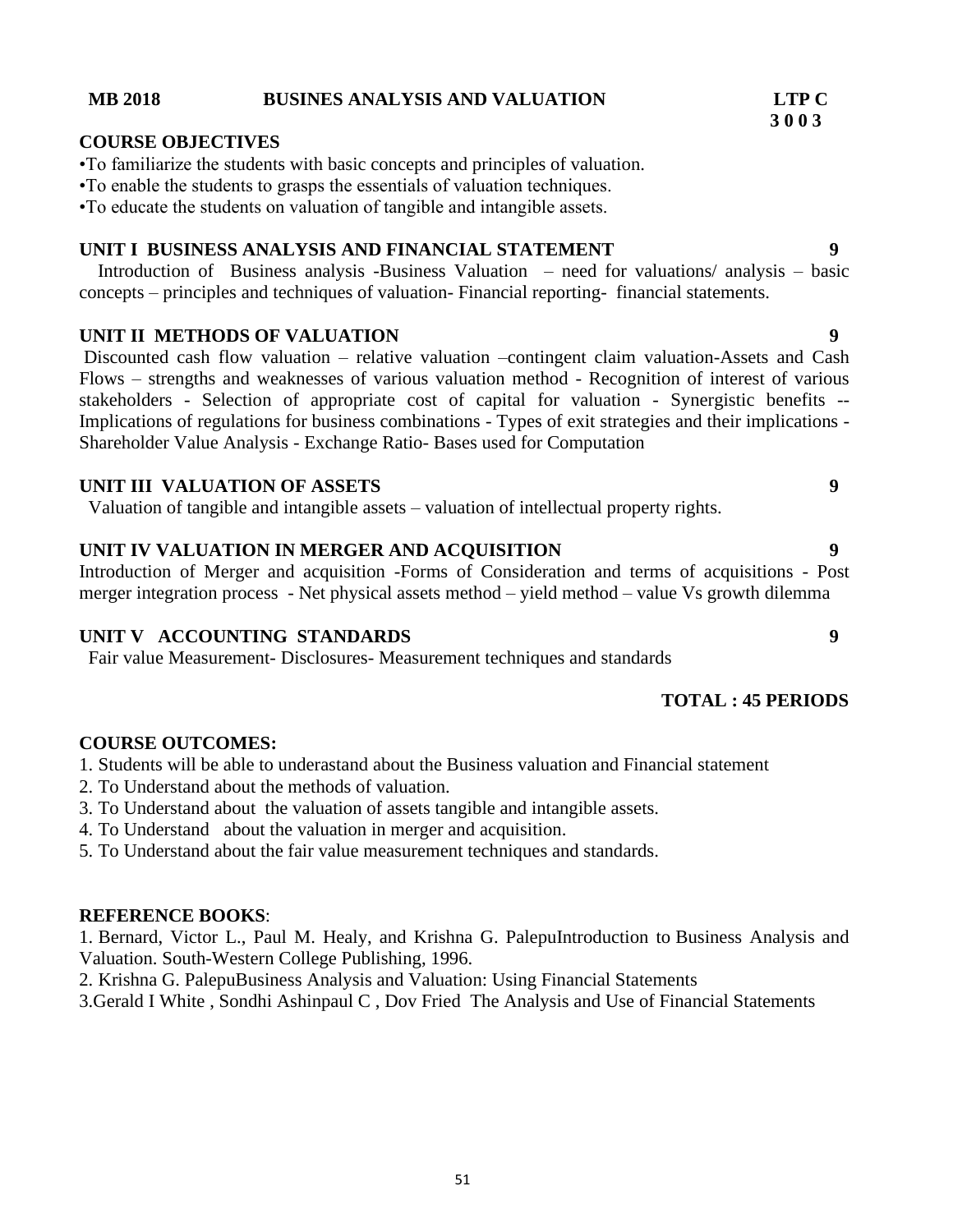### **MB2019 EMPLOYEE RELATIONS AND LABOUR LEGISLATIONS L T P C**

#### **COURSE OBJECTIVE:**

Give students insight into the IR scenario in India and Make students understand important laws governing IR. Create understanding about role of Govt., society and trade union in IR.

#### **UNIT – I CONCEPTUAL FRAMEWORK OFFER 9**

Concept, Philosophy, Approaches of ER - The Dunlop's Approach , The Social Action Approach, The Human Relations Approach, The Gandhian Approach, Evaluation of ER Constitutional & Legal framework of Industrial Relations

#### **UNIT – II INDUSTRIAL RELATIONS LAWS 9**

Disputes – Impact – Causes – Strikes – Prevention – Industrial Peace – Government Machinery – Conciliation – Arbitration – Adjudication.

#### **UNIT – III TRADE UNION ACT 1926 9**

Concepts – Importance – Industrial Relations problems in the Public Sector – Growth of Trade Unions – Codes of conduct.

### **UNIT – IV INDUSTRIAL SAFETY 9**

Causes of Accidents – Prevention – Safety Provisions – Industrial Health and Hygiene – Importance – Problems – Occupational Hazards – Diseases – Psychological problems – Counselling – Statutory Provisions.

#### **UNIT -V WELFARE OF SPECIAL CATEGORIES OF LABOUR 9**

Child Labour – Female Labour – Contract Labour – Construction Labour – Agricultural Labour – Differently abled Labour –BPO & KPO Labour - Social Assistance – Social Security – Implications.

#### **TOTAL: 45 PERIODS**

#### **COURSE OUTCOMES:**

On completion of course, Students will develop

- 1. Understanding of various conceptual framework in Human Resources approach
- 2. Gain the depth knowledge on various Industrial relations law.
- 3. Facilitate the Importance and Growth of Trade Union
- 4. The learners are able to apply the Hygiene of Organisation and Occupational Hazards in the Industrial Safety

5. Comprehend the special categories of Labour.

#### **REFERENCES :**

1. Mamoria C.B., SathishMamoria, Gankar, Dynamics of Industrial Relations, Himalaya Publishing House, New Delhi, 2012.

2. ArunMonappa, RanjeetNambudiri, PatturajaSelvaraj. Industrial relations & Labour Laws.Tata McGraw Hill. 2012.

3. RatnaSen, Industrial Relations in India, Shifting Paradigms, Macmillan India Ltd., New Delhi, 2007.

4. C.S.VenkataRatnam, Globalisation and Labour Management Relations, Response Books, 2007.

5. Srivastava, Industrial Relations and Labour laws, Vikas, 2007.

6. P.N.Singh, Neeraj Kumar. Employee relations Management. Pearson. 2011.

52 7. P.R.N Sinha, InduBalaSinha, SeemaPriyardarshiniShekhar. Industrial Relations, Trade Unions and Labour Legislation. Pearson. 2004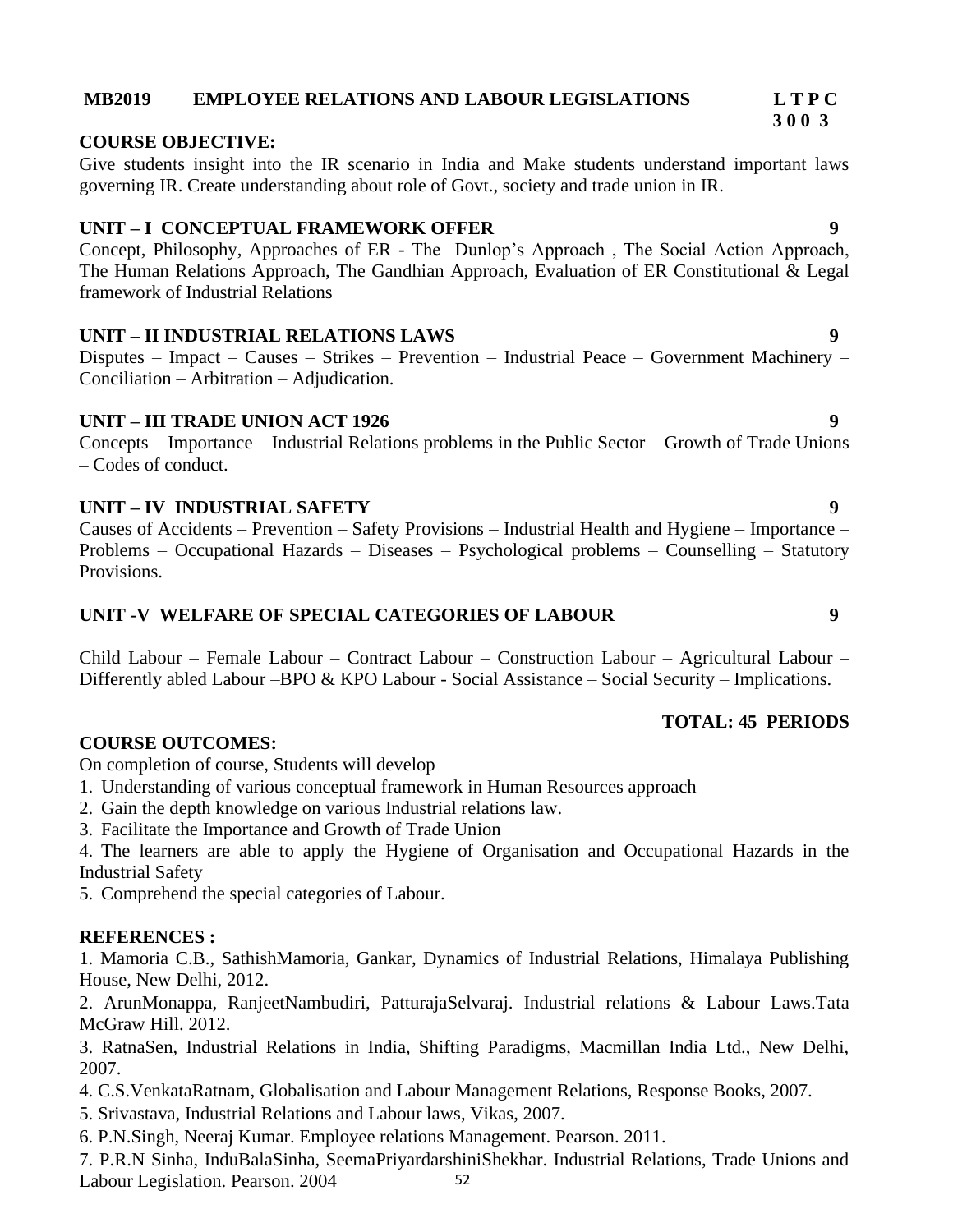**3 0 0 3**

**COURSE OBJECTIVE:** The objective of this course is to help students understand the compensation and its issues in the management.

#### **UNIT I WAGES AND SALARY 9**

Concept of Wages & Salary, Minimum Wage, Fair Wage and Living Wage and Salary Fixation– Statutory provisions governing different components of reward systems– Wage criteria and wage machinery— Wage Components—Salary Benchmarking, designing KRA & KPI

### **UNIT II PACKAGES AND ITS BENEFITS 9**

Pay Grade, and understanding inter and intra-industry compensation , differentials: Concept of Internal Equity, External Equity: Designing pay structure and administrating compensation package; understanding different components of compensation package like fringe benefits, incentives and retirement plans; Profit Sharing plans and pay for performance plans.

### **UNIT III ISSUES RELATED TO COMPENSATION 9**

Dearness Allowance Concept -Emergence and Growth in India. Computation of CPI &Dearness Allowance. The role of fringe benefits in reward systems Retirement Plans including VRS/Golden Handshake Schemes.

### **UNIT IV COMPANY TAXATION OF SALARY 9**

Cost to the Company - Valuation of Perquisites - Taxability of various components of salary and wages; Fixation of Tax Liability - Tax deduction at source - Deductions and Tax Rebates to be considered while deciding tax deducted at source - Tax Deduction Certificates.

### **UNIT V EXECUTIVE COMPENSATION 9**

Executive Compensation - Compensation and Systems in Multinational Companies and IT companies including ESOP.

### **COURSE OUTCOMES:**

On completion of course, Students will develop

1. Understand the HR PROFESSIONAL understands the nuances of the crucial issues in compensation management.

- 2. Acquire knowledge in various techniques of employee retentions
- 3. Acquaint students with various salary structures
- 4. Assess the company taxation and procedures.

5. A thorough understands the compensation and Systems in Multinational Companies and IT companies including ESOP.

# **REFERENCES :**

1.Belchor, David W. "Compensation Administration", Prentice Hall, Englewood Cliffs. NT.

2. Henderson, R.I. Compensation Management in a Knowledge Based World. New Delhi: Pearson Education Department of Commerce, University of Delhi 38 Milkovich.G; Newman.J and Ratnam, C.S.V, Compensation, Tata McGraw Hill, Special Indian Edition.

3.Armstrong, M. &Murlis, H. Reward Management: A Handbook of Salary administration, London: Kegan Paul

4. Supplementary Reading Material - Government of India Report of the National Commission on Labour Ministry of Labour and Employment, New Delhi(latest) Relevant bare Acts and Rules.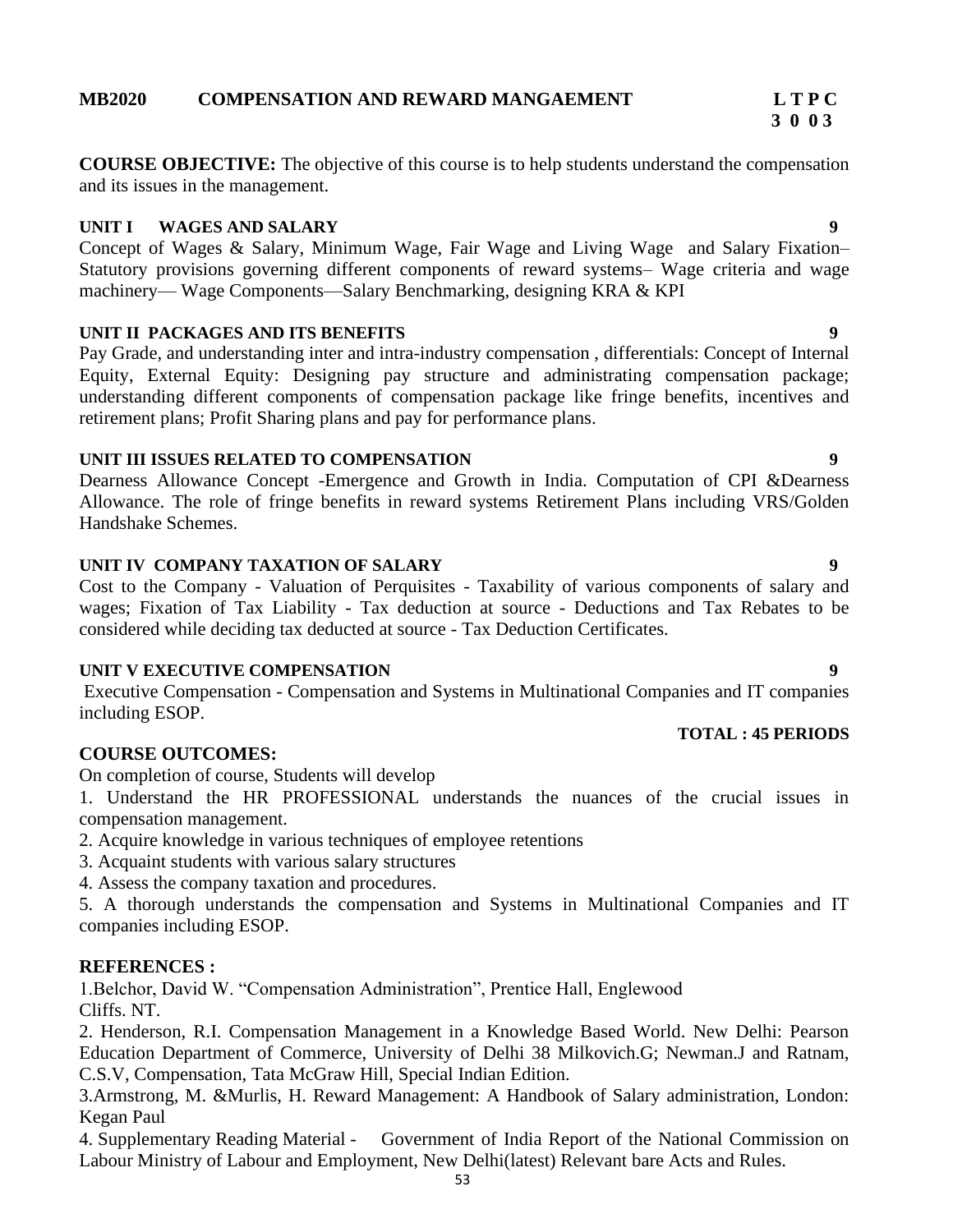**3 0 0 3**

**COURSE OBJECTIVE:** The objective of this course is to help students understand the conceptual framework of management and organizational behaviour.

### **UNIT I ORGANISATIONAL THEORY 9**

Organizations and Organizational Theory: Definition, Prospective Dimensions, Strategy, Organization design & effectiveness

### **UNIT II STRUCTURAL DESIGN 9**

Organizational Purpose & Structural Design: Basic challenges of organizational Design - Fundamentals of Organizational structure, Internal Design Elements. Organization size & life cycle

### **UNIT III ORGANISATIONAL ETHICS 9**

Organizational Culture &Ethics: Innovation & change, Decision making processes & organizational learning

# **UNIT IV INNOVATION AND INTERVENTIONS 9**

Managing Innovation & Change: Process of OD, Individual and Interpersonal Interventions, Team / Group Interventions, Intergroup Interventions, Techno structural Interventions, Strategic Change

### **UNIT V ORGANISATION AND CULTURE 9**

On completion of course, Students will develop

Organizational Transformation - Desk Research: Students need to study organizational culture & design of 2 organizations each & present a report on the same.

#### **TOTAL: 45 PERIODS**

#### 1. A thorough grounding of the nature, functioning and design of organization

**COURSE OUTCOMES:**

- 2. Understand the Structural Design and basic challenges of organizational Design.
- 3. Apply decision making processes & organizational learning.
- 4. Develop Individual and Interpersonal Interventions.
- 5. Comprehend organizational culture.

### **REFERENCES:**

1.Organizational Development & Transformation by French, Bell, Zawacki- TMGH Organization theory & Design by Richard L. Daft, Cengage Press.

2 .Organization Development & Change by Cummings &WorelyCengage Learning's India Ltd, 8thEdition.

3.Managing Organizational Change by Nilkant&Ramnarayan, Response Books

Organization Change & Development by Kavita Singh, Excel Books

4.The Oxford Handbook of Organizational Theory by Tsoukas& Knudsen, Oxford University Press

5. Supplementary Reading Material Creating Performing Organization by Pattanayak&Gupta,Response Books

6. Organizational Effectiveness & Change Management by Kondalkar, PHI learning 7.Organizational Theory Text & Cases by Garetn Jones, Pearson Publishing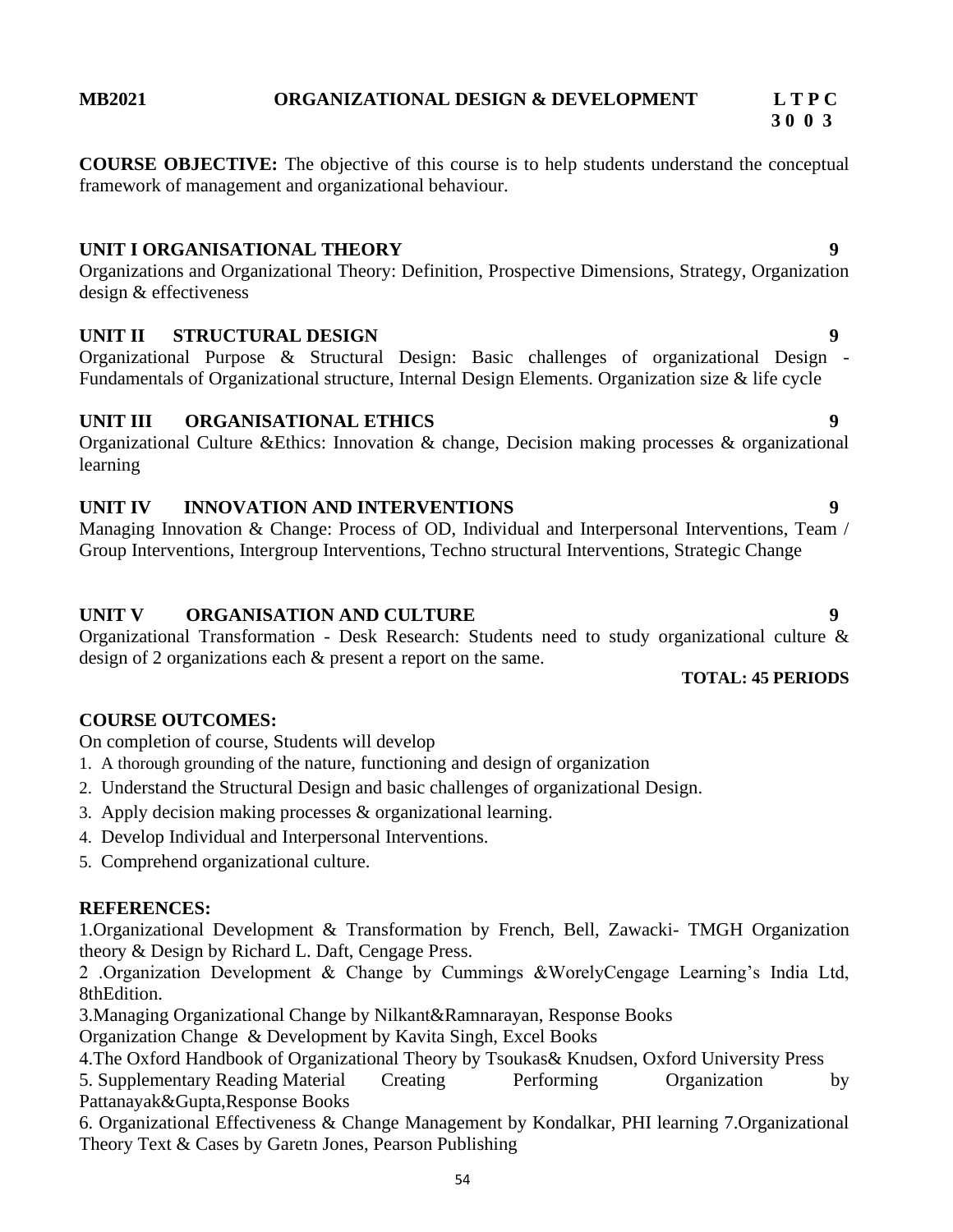**COURSE OBJECTIVE:** The objective of this course is to help students understand various initiatives and issues in global Human Resource

**MB 2022 INTERNATIONAL HUMAN RESOURCE MANAGEMENT L T P C**

# **UNIT I INTRODUCTION 9**

Introduction: Defining international HR, difference between domestic and international human resource, Variables determining difference between domestic and international human resource, the path to global status, Talent management, International business ethics and human resource management

# **UNIT II STAFFING FOR INTERNATIONAL FUNCTIONS 9**

Managing and supporting international assignments: Linking international assignments with organizational strategy, Staffing for international assignments, Issues in staff selection, selection criterion, the role of expatriate, the role of non-expatriate, dual career couples, female expatriate -Role of the corporate in HR function.

# **UNIT III IMPORTANCE AND ASSIGNMENT 9**

International HR: Importance of pre departure training, programs, the effectiveness of pre departure training, developing staff through international assignments. Objectives of international compensation, key components of international compensation program, approaches to international compensation.Performance management in multinational - PM of international employees - Appraisal of international employees.

# **UNIT IV KEY ISSUES IN INTERNATIONAL HUMAN RESOURCES 9**

Key issues in international HR: Trade unions and international HR, the response of trade unions to multi nationals, the issue of social dumping, the impact of digital economy

# **UNIT V HUMAN RESOURCE GLOBALLY 9**

Human Resources in a comparative study – International Recruitment and Selection –Cultural Factors / Issues in performance management – developing international staff and multinational teams – Repatriation – Global unions, Regional Integration and framework agreements

### **TOTAL: 45 PERIODS**

# **COURSE OUTCOMES:**

On completion of course, Students will develop

- 1. Understanding of International business ethics and Human Resource Management.
- 2. Develop the skillset to understand the role of the corporate in human resource function
- **3.** Insights about the approaches to international compensation.
- 4. Understand the various key issues in international Human Resource.
- **5.** Gain knowledge onvirtual organization field study or desk research.

# **REFERENCES:**

- 1. International Human Resource Management by Peter j Dowling, Device E Welch, 4th Edition.
- 2. International Human Resource Management by Hilary Harris, Chris Brewster and Paul Sparrow, VMP Publishers and Distributors
- 3.Aspects of Labour Welfare &Social Security by A.M. Sharma

4.Labour Welfare, Trade Unionism by S.D. Punekar

5.Mamoria C.B., Sathish Mamoria, Gankar, Dynamics of Industrial Relations, Himalaya Publishing , New Delhi, 2012.

55 6.C.S.VenkataRatnam, Globalisation and Labour Management Relations, Response Books, 2007.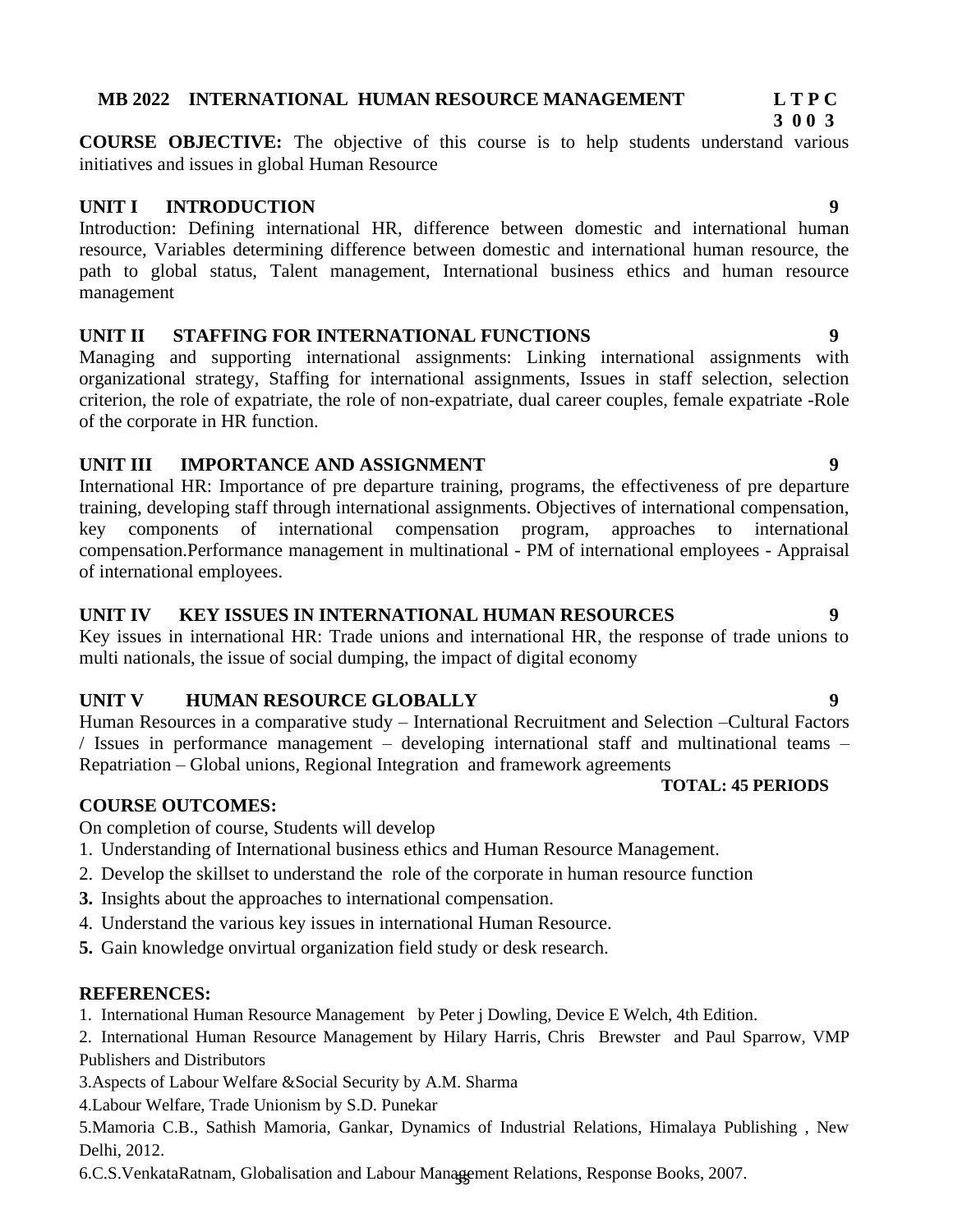# **MB2023 MANPOWER PLANNING, RECRUITMENT AND SELECTION L T P C**

 **3 0 0 3**

**COURSE OBJECTIVE**: To provide knowledge about management issues related to staffing, training, performance, compensation, human factors consideration and compliance with human resource requirements.

# **UNIT I MANPOWER FORECASTING 9**

Manpower Forecasting: Introduction, Forecasting, Necessity for forecasting, Steps in forecasting, Demand and supply forecasting, Demand Forecasting techniques, Forecasting accuracy, Benefits of forecasting –Manpower Planning, Recruitment, and Selection: Strategic staffing–HR planning process,–Job analysis and description.

# **UNIT II DEVELOPING A MANPOWER PLAN 9**

Developing a Manpower Plan**:** Introduction, Developing a Manpower Plan, Qualitative Side of Manpower Planning, Behavioural Event Interviewing, Standard Interviews, Competency Mapping (Skill Inventory), Problems in Manpower Planning, Sample Manpower Plan Competency mapping – procedures and steps, methods of data collection for mapping, developing competency models from raw data.

# **UNIT III SOURCING & RECRUITMENT 9**

Sourcing & Recruitment: Introduction, Sources of candidates, Recruitment, Outsourcing, Attracting candidates, E–Recruitment, Person specifications Online recruitment; employee referrals; recruitment process outsourcing, head hunting.

# **UNIT IV SELECTION TESTS 9**

Selection Tests: Introduction, Selection Process, Selection Methods, Psychological tests, Types of tests, Validity of tests, interpreting test results, Psychometric tests, online test, Importance of tests, Interviews, Final stages – Induction: Introduction, Benefits of an Induction program, designing an induction program, Documentation, Types of Induction, On–the–Job Training

# **UNIT V CAREER MANAGEMENT 9**

Career Management: Introduction, Career management process, Career dynamics, Career management policies, Career planning process, Tips for successful career planning, Talent management, Succession planning,Entrepreneurship, Intrapreneurship, Employer branding related to Indian and international perspectives.

# **COURSE OUTCOMES**

On completion of course, Students will develop

- 1. Understanding the necessity for forecasting and demand forecasting techniques.
- 2. Apply developing a Manpower Plan and developing competency models from raw data.
- 3. Comprehend recruitment process outsourcing.
- 4. Gain knowledge on Selection Tests.
- 5. Understanding the concept of Talent Engagement.

# **REFERENCES:**

- 1. Manpower planning and the development of human resources by Thomas Henry Patten published by Wiley–Interscience, 1971
- 2. Dessler Human Resource Management, Pearson Education Limited, 14th Edition, 2015.
- 3. Peter Drucker, Management, Harper Row, 2005.
- 56 4. T.V.Rao,Appraising and Developing Managerial Performance, Excel Books,2000.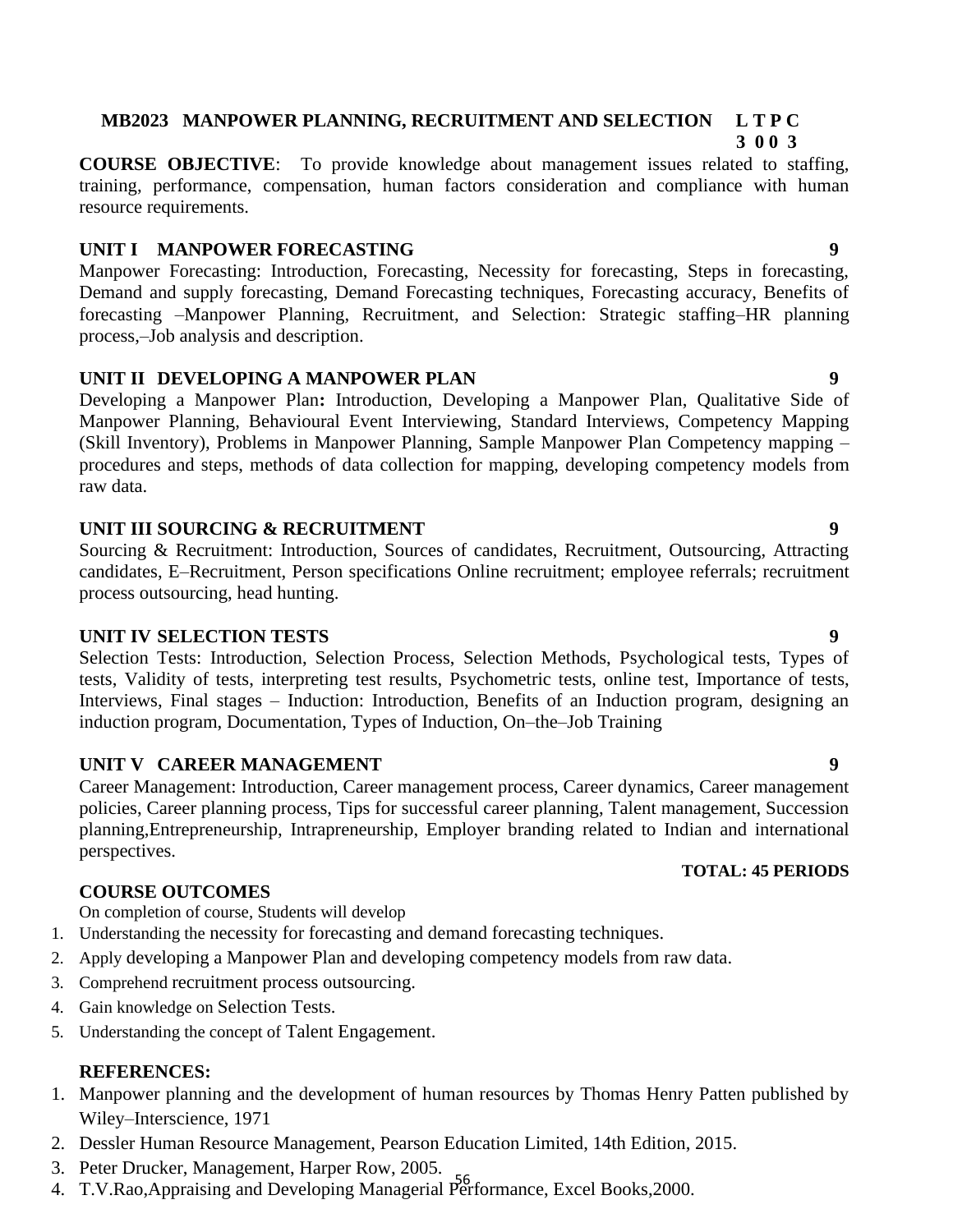## **MB2024 STRATEGIC HUMAN RESOURCE MANAGEMENT L T P C**

#### **COURSE OBJECTIVE:**

The objective of this course is to help students understand the concepts and strategic Human Resource Management.

#### **UNIT – I HUMAN RESOURCE DEVELOPMENT 9**

Meaning – Strategic framework for HRM and HRD – Vision, Mission and Values – Importance – Challenges to Organisations – HRD Functions - Roles of HRD Professionals - HRD Needs Assessment - HRD practices – Measures of HRD performance – Links to HR, Strategy and Business Goals – HRD Program Implementation and Evaluation – Recent trends – Strategic Capability , Bench Marking and HRD Audit.

### **UNIT – II E-HUMAN RESOURCE MANAGEMENT 9**

e- Employee profile– e- selection and recruitment - Virtual learning and Orientation – e - training and development – e- Performance management and Compensation design – Development and Implementation of HRIS – Designing HR portals – Issues in employee privacy – Employee surveys online.

#### **UNIT – III CROSS CULTURAL HUMAN RESOURCE MANAGEMENT 9**

Domestic Vs. International HRM - Cultural Dynamics - Culture Assessment - Cross Cultural Education and Training Programs – Leadership and Strategic HR Issues in International Assignments - Current challenges in Outsourcing, Cross border M and A- Repatriation - Building Multicultural Organisation - International Compensation.

**UNIT – IV CAREER & COMPETENCY DEVELOPMENT 9**

Career Concepts – Roles – Career stages – Career planning and Process – Career development Models– Career Motivation and Enrichment –Managing Career plateaus- Designing Effective Career Development Systems – Competencies and Career Management – Competency Mapping Models – Equity and Competency based Compensation

### **UNIT – V EMPLOYEE COACHING & COUNSELING 9**

Need for Coaching – Role of HR in coaching – Coaching and Performance – Skills for Effective Coaching – Coaching Effectiveness– Need for Counseling – Role of HR in Counseling - Components of Counseling Programs – Counseling Effectiveness – Employee Health and Welfare Programs – Work Stress – Sources - Consequences – Stress Management Techniques.- Eastern and Western Practices - Self Management and Emotional Intelligence.

#### **COURSE OUTCOMES:**

- **1.** Understand the basics of Human resource Development.
- **2.** Comprehend the e-Human Resource Management with its performance and compensation design
- **3.** Understand the cross cultural education and training program
- **4.** Gain the knowledge of career stages and planning process.
- **5.** Understand the coaching and counselling of employee in the organisation

#### **REFERENCES:**

1. Randy L. Desimone, Jon M. Werner – David M. Mathis, Human Resource Development, Cengage Learning, 2007.

- 2. Jeffrey A Mello, Strategic Human Resource Management, Cengage Learning, Southwestern 2007.
- 3. Bernadin, Human Resource Management, Tata McGraw Hill, 2006.
- 4. Robert L. Mathis and John H. Jackson, Human Resource Management, Cengage Learning,2007.
- 5. Rosemary Harrison, Employee Development University Press, India Ltd, New Delhi, 2007.
- 6. Tony Edwards and Chris Rees, International Human Resource Management , Pearson, 2007.
- 7. Chris Brewstes, Paul Sparrow, Guy Vernon, International HRM, University Press 1st Ed. 2008.

### **TOTAL : 45 PERIODS**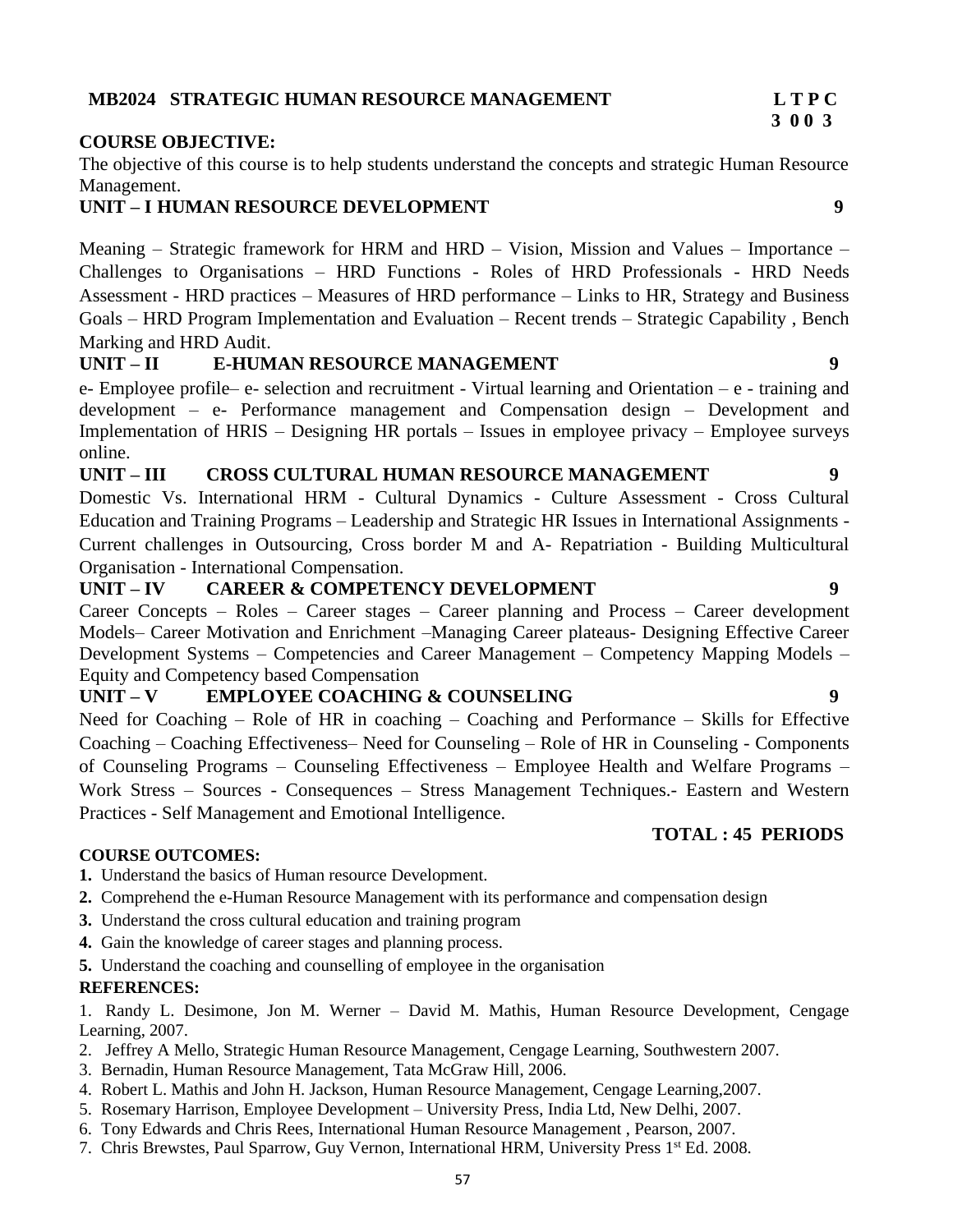**3 0 0 3**

**COURSE OBJECTIVE:** The objective of this course is to help students understand the behaviour and effectiveness of management.

# **UNIT – I DEFINING THE MANAGERIAL JOB 9**

Descriptive Dimensions of Managerial Jobs – Methods – Model – Time Dimensions in Managerial Jobs – Effective and Ineffective Job behaviour – Functional and level differences in Managerial Job behaviour

# **UNIT – II DESIGNING THE MANAGERIAL JOB 9**

Identifying Managerial Talent – Selection and Recruitment – Managerial Skills Development – Pay and Rewards – Managerial Motivation – Effective Management Criteria – Performance Appraisal Measures – Balanced Scorecard - Feedback – Career Management – Current Practices.

# **UNIT – III THE CONCEPT OF MANAGERIAL EFFECTIVENESS 9**

Definition – The person, process, product approaches – Bridging the Gap – Measuring Managerial Effectiveness – Current Industrial and Government practices in the Management of Managerial Effectiveness- the Effective Manager as an Optimizer.

**UNIT – IV ENVIRONMENTAL ISSUES IN MANAGERIAL EFFECTIVENESS 9** Organisational Processes – Organisational Climate – Leader – Group Influences – Job Challenge – Competition – Managerial Styles

# **UNIT – V DEVELOPING THE WINNING EDGE 9**

Organisational and Managerial Efforts – Self Development – Negotiation Skills – Development of the Competitive Spirit – Knowledge Management – Fostering Creativity and innovation

### **COURSE OUTCOMES:**

- **1.** Understand the Managerial methods and model in the organisation.
- **2.** Comprehend the design of managerial skills and development
- **3.** Apply the concept of managerial effectiveness in the government practices
- **4.** Gain the knowledge of organisational climate and challenges.
- **5.** Understand the HR skills and knowledge management in the organisation

### **REFERENCES:**

- 1. Peter Drucker, Management, Harper Row, 2005.
- 2. Milkovich and Newman, Compensation, McGraw-Hill International, 2005.
- 3. Blanchard and Thacker, Effective Training Systems, Strategies and Practices Pearson 2006.
- 4. Dubrin, Leadership, Research Findings, Practices & Skills, Biztantra, 2008.
- 5. Joe Tidd , John Bessant, Keith Pavitt , Managing Innovation ,Wiley 3rd edition,2006.
- 6. T.V.Rao,Appraising and Developing Managerial Performance, Excel Books,2000.
- 7. R.M.Omkar, Personality Development and Career Management, S.Chand 1stedition,2008.
- 8. Richard L.Daft, Leadership, Cengage, 1 st Indian Reprint 2008.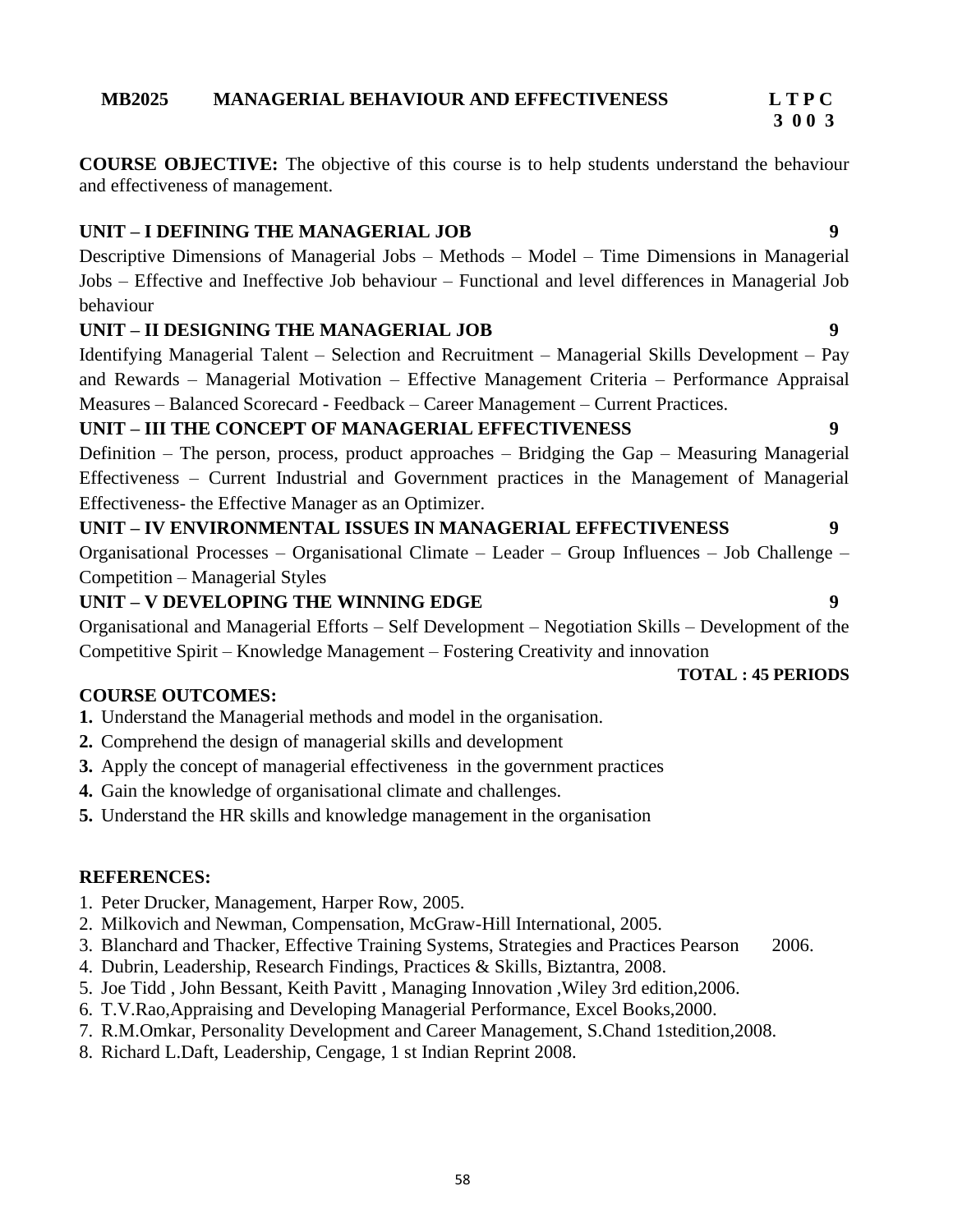### **MB2026 HUMAN RESOURCE ANALYTICS L T P C**

### **COURSE OBJECTIVE:**

The objective of this course is to analyse the applications and approaches of the HR analytics.

# **UNIT- I HUMAN RESOURCE ANALYTICS IN PERSPECTIVE 9**

Role of Analytics, Defining HR Analytics, HR Analytics: The Third Wave for HR value creation, HR Measurement journey in tune with HR maturity journey Understanding the organizational system (Lean) , Locating the HR challenge in the system , Valuing HR Analytics in the organizational system, Typical problems (working session)

### **UNIT- II HUMAN RESOURCE ANALYTICS FRAMEWORKS 9**

Current approaches to measuring HR and reporting value from HR contributions, Strategic HR Metrics versus Benchmarking, HR Scorecards & Workforce Scorecards and how they are different from HR Analytics, HR Maturity Framework: From level 1 to level 5, HR Analytics Frameworks: (a) LAMP framework; (b) HCM: 21 Framework and (c) Talent ship Framework, 5 overarching components of an effective Analytics framework.

### **UNIT – III BASICS OF HUMAN RESOURCE ANALYTICS 9**

Basics of HR Analytics, what is Analytics, Evolution, Analytical capabilities, Analytic value chain, Analytical Model, Typical application of HR analytics

### **UNIT- IV INSIGHT INTO DATA DRIVEN HUMAN RESOURCE ANALYTICS 9**

Typical data sources, Typical questions faced (survey), Typical data issues, Connecting HR Analytics to business benefit (case studies), Techniques for establishing questions, Building support and interest, Obtaining data, Cleaning data (exercise), Supplementing data.

# **UNIT – V HUMAN RESOURCE METRICS 9**

**D**efining metrics, Demographics, data sources and requirements, Types of data, tying data sets together, Difficulties in obtaining data, ethics of measurement and evaluation.Human capital analytics continuum.

#### **TOTAL: 45 PERIODS**

### **COURSE OUTCOMES:**

- **1.** Understand the HR challenges in the organisation
- **2.** Comprehend the approaches of Benchmarking and scorecards in Strategic HR
- **3.** Apply the Model and applications of HR analytics
- **4.** Gain the knowledge of HRA by building, cleaning and supplementing the data.
- **5.** Understand the HR metrics in data sources and requirements

### **REFERENCES:**

- 1. Mamoria C.B. & Mamoria S. Personnel Management, Himalaya Publishing , 5 th edition, 2011
- 2. Bernadin , Human Resource Management ,Tata Mcgraw Hill ,6th edition 2012.
- 3. EugenceMckenna and Nic Beach, Human Resource Management, Pearson Education 2 ed., 2008.
- 4. Wayne Cascio, Managing Human Resource, McGraw Hill, 8 th edition, 2009.
- 5. Ivancevich, Human Resource Management, McGraw Hill, 7th edition, 2010.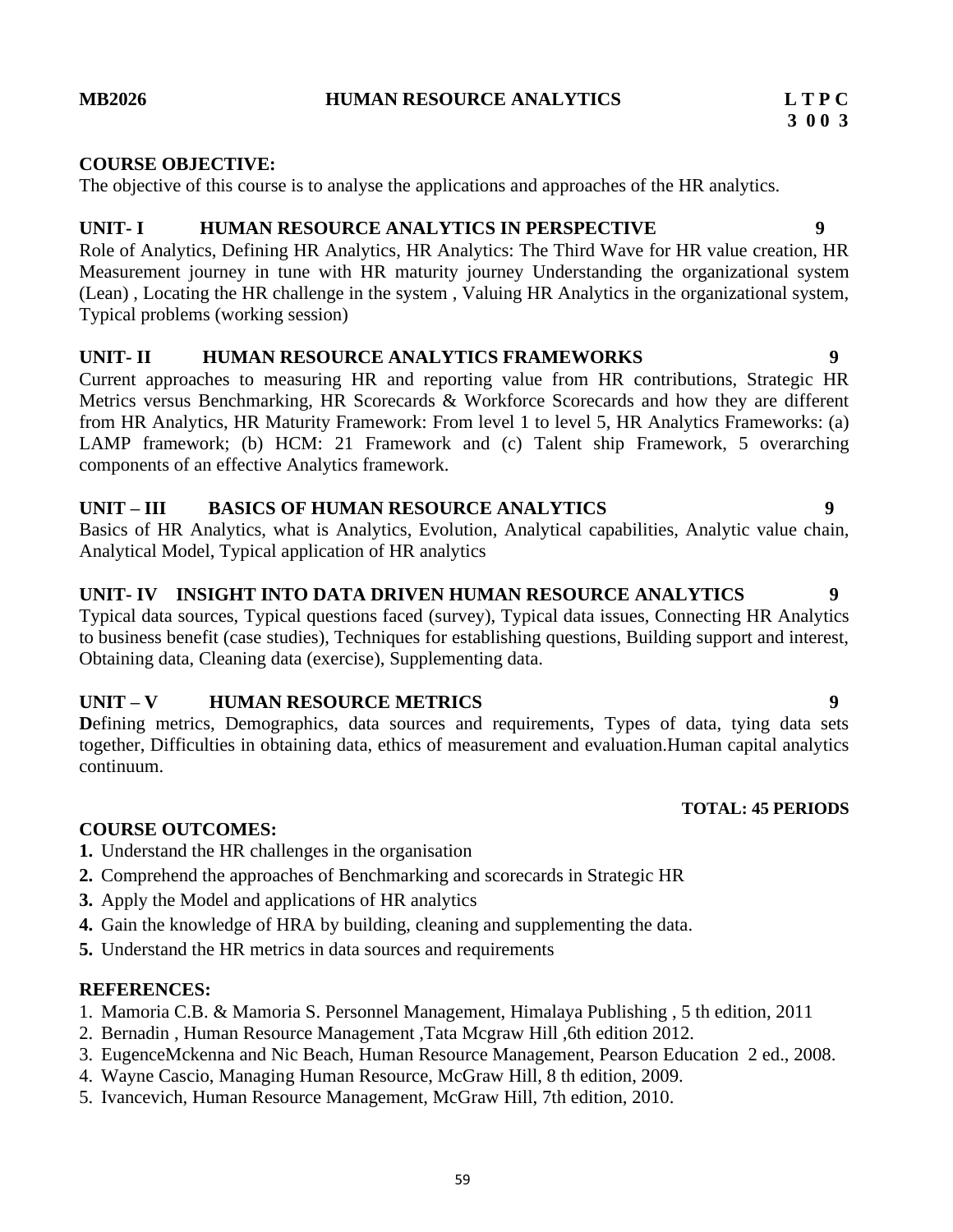#### **MB 2027 LOGISTICS MANAGEMENT L T P C**

#### **COURSE OBJECTIVE :**

To learn the need and importance of logistics in product flow.

#### **UNITI INTRODUCTION 9**

Definition and Scope of Logistics – Functions & Objectives – Customer Value Chain – Service Phases and attributes – Value added logistics services – Role of logistics in Competitive strategy – Customer Service

#### **UNIT II DISTRIBUTION CHANNELS AND OUTSOURCING LOGISTICS 9**

Distribution channel structure - channel members, channel strategy, role of logistics and support in distribution channels. Logistics requirements of channel members. Logistics outsourcing – catalysts, benefits, value proposition. Third and fourth party logistics. Selection of service provider.

### **UNIT III TRANSPORTATION AND PACKAGING 9**

Transportation System – Evolution, Infrastructure and Networks. Freight Management – Vehicle Routing – Containerization. Modal Characteristics, Inter-modal Operators and Transport Economies. Packaging- Design considerations, Material and Cost. Packaging as Unitisation. Consumer and Industrial Packaging.

### **UNIT IV PERFORMANCE MEASUREMENT AND COSTS 9**

Performance Measurement – Need, System, Levels and Dimensions. Internal and External Performance Measurement. Logistics Audit. Total Logistics Cost – Concept, Accounting Methods. Cost – Identification, Time Frame and Formatting.

#### **UNIT V CURRENT TRENDS** 9

Logistics Information Systems – Need, Characteristics and Design. E-Logistics – Structure and Operation. Logistics Resource Management eLRM. Automatic Identification Technologies. Reverse Logistics – Scope, design and as a competitive tool. Global Logistics – Operational and Strategic Issues, ocean and air transportation. Strategic logistics planning. Green Logistics

#### **TOTAL: 45 PERIODS**

#### **COURSE OUTCOMES :**

1. To enable an efficient method of moving products with optimization of time and cost.

- 2. Students will gain knowledge on Distribution channels and outsourcing of logistics
- 3. Students will gain knowledge on Transportation system and Performance measurement.

4. Understand the concept about Performance measurement, &accounting methods of logistics cost.

5. Understand the concept of Logistics information system and Automatic Identification Technologies and Reverse logistics.

#### **REFERENCES :**

1.Sople Vinod V, Logistics Management- The Supply Chain Imperative, Pearson Edu, 3rd Ed, 2012.

2. Coyle et al., The Management of Business Logistics, Cengage Learning, 7th Edition, 2004.

3.Ailawadi C Sathish & Rakesh Singh, Logistics Management, PHI, 2011.

4. Bloomberg David J et al., Logistics, Prentice Hall India, 2005.

5. Ronald H. Ballou, Business Logistics and Supply Chain Management, Pearson Education, 5th Edition, 2007.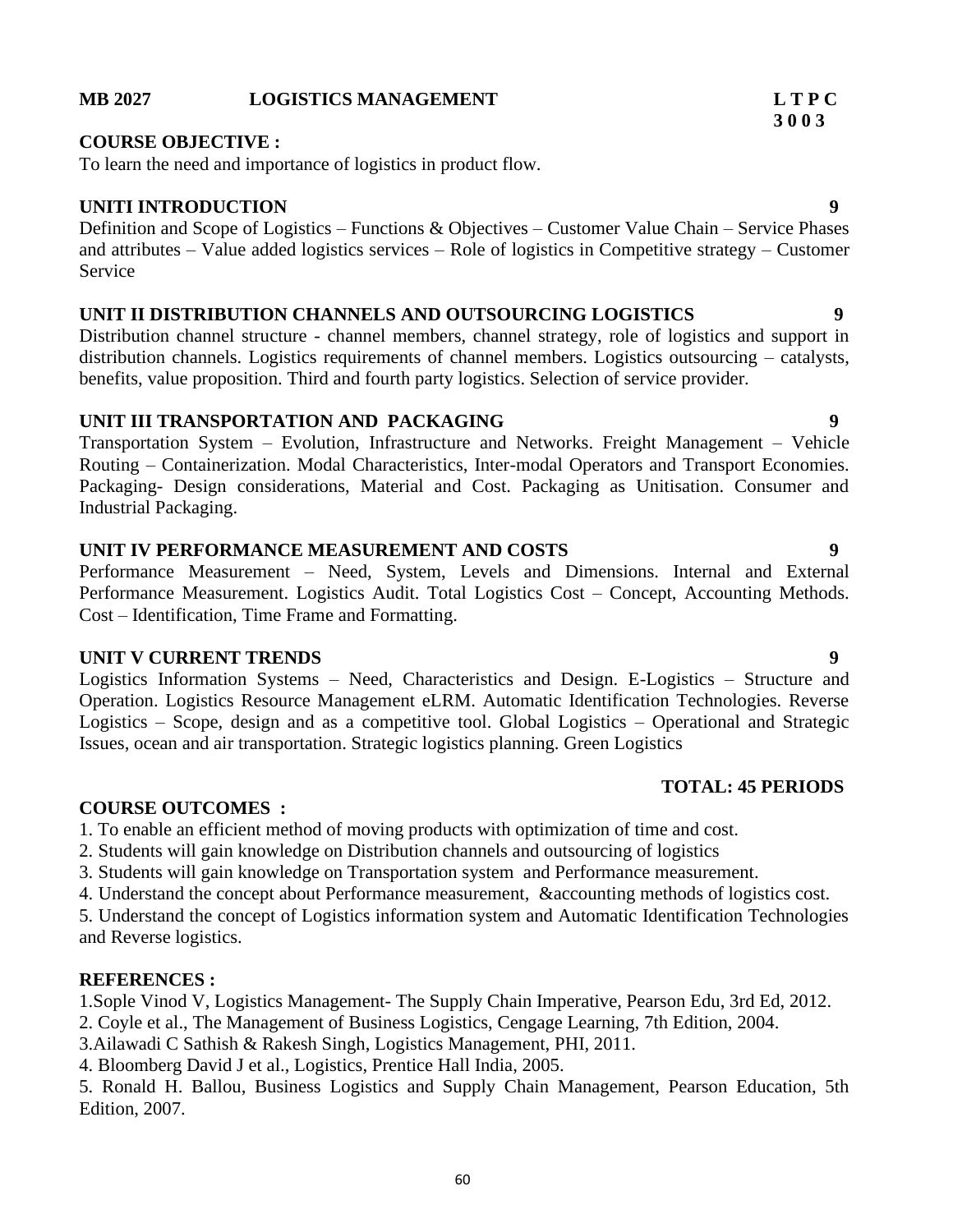#### **MB2028 SUPPLY CHAIN MANAGEMENT L T P C**

#### **COURSE OBJECTIVE:**

To help understand the importance of and major decisions in supply chain management for gaining competitive advantage.

#### **UNIT I INTRODUCTION 9**

Supply Chain – Fundamentals –Evolution- Role in Economy - Importance - Decision Phases - Supplier- Manufacturer-Customer chain. - Enablers/ Drivers of Supply Chain Performance. Supply chain strategy - Supply Chain Performance Measures.

#### **UNIT II STRATEGIC SOURCING 9**

Outsourcing – Make Vs buy - Identifying core processes - Market Vs Hierarchy - Make Vs buy continuum -Sourcing strategy - Supplier Selection and Contract Negotiation. Creating a world class supply base- Supplier Development - World Wide Sourcing.

#### **UNIT III SUPPLY CHAIN** 9

Distribution Network Design – Role - Factors Influencing Options, Value Addition – Distribution Strategies - Models for Facility Location and Capacity allocation. Distribution Center Location Models. Supply Chain Network optimization models. Impact of uncertainty on Network Design - Network Design decisions using Decision trees.

#### **UNIT IV PLANNING DEMAND, INVENTORY AND SUPPLY 9**

Managing supply chain cycle inventory. Uncertainty in the supply chain –- Analyzing impact of supply chain redesign on the inventory - Risk Pooling - Managing inventory for short life - cycle products -multiple item -multiple location inventory management. Pricing and Revenue Management

#### **UNIT V CURRENT TRENDS** 9

Supply Chain Integration - Building partnership and trust in SC Value of Information: Bullwhip Effect - Effective forecasting - Coordinating the supply chain. . SC Restructuring - SC Mapping -SC process restructuring, Postpone the point of differentiation – IT in Supply Chain - Agile Supply Chains - Reverse Supply chain. Agro Supply Chains.

#### **COURSE OUTCOMES:**

- 1. Students will gain Knowledge on Fundamentals of Supply chain management.
- 2: Students will gain knowledge on outsourcing and sourcing strategy.
- 3. Students will gain knowledge on supply chain management and Network design.
- 4. Understand the Concept Of inventory, Risk pooling.
- 5. Understand the concept of Bullwhip Effect , Reverse Supply chain.

#### **TEXT BOOKS:**

Sunil Chopra and Peter Meindl, Supply Chain Management-Strategy Planning and Operation, PHI Learning / Pearson Education, Sixth edition, 2015

### **REFERENCE BOOK:**

1. Janat Shah, Supply Chain Management – Text and Cases, Pearson Education, 2009.

- 2.. Ballou Ronald H, Business Logistics and Supply Chain Management, Pearson Edu, 5th Ed, 2007.
- 3.. David Simchi-Levi, Philip Kaminsky, Edith Simchi-Levi, Designing and Managing the Supply Chain: Concepts, Strategies, and Cases, Tata McGraw-Hill, 2005.

# **3 0 0 3**

$$
f_{\rm{max}}
$$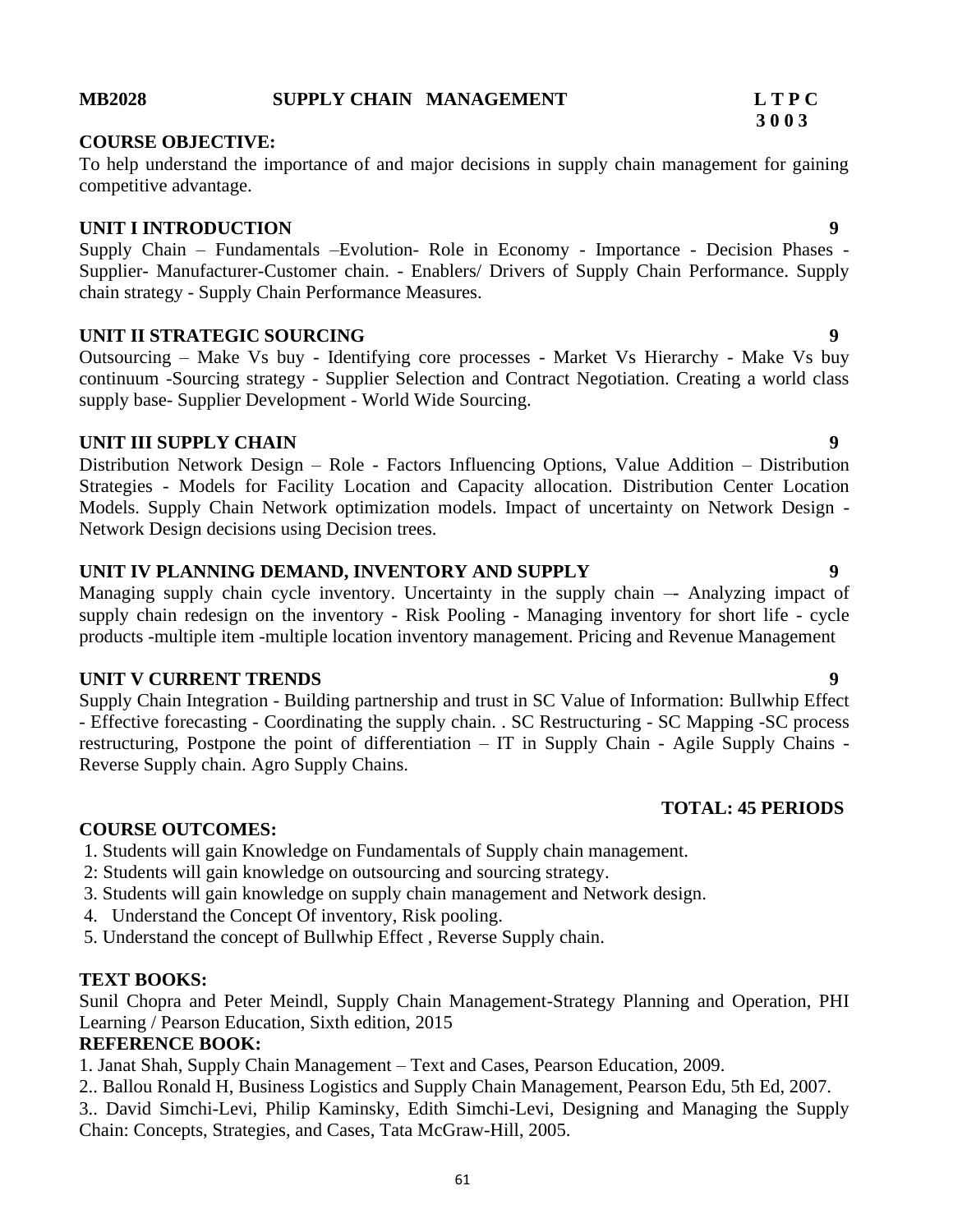#### **MB 2029 PRODUCT DESIGN L T P C**

#### **COURSE OBJECTIVE:**

To understand the application of structured methods to develop a product

#### **UNITIPRODUCT DESIGN& DEVELOPMENT 9**

Product design & development - characteristics, duration and cost, challenges; Development Process -Generic Process, Concept development, Adapting to product types; Product Planning - Process, Understanding customer need, Product Specification; Concept Generation Evaluation - decay curve, cost expenditure curve; Technology Life Cycle; Disruptive Technologies.

#### **UNITIIPRODUCTCONCEPT 9**

Concept Selection – Importance, Methodology, concept Screening, Concept Scoring, Concept Testing; Product Architecture - Definition, Modularity, implication, Establishment, Delayed Differentiation, Platform Planning.

#### **UNITIIIPRODUCTDATAMANAGEMENT 9**

PDM - concept and benefits, functions, Product data and workflow, Product reliability, CIM data, Architecture of PDM systems, Product data interchange, Portal integration, PDM acquisition and implementation; Product Life Cycle management - strategy, Change management for PLM.

#### **UNITIVDESIGN TOOLS 9**

Design Approaches - Industrial Design, Design for Manufacturing, Value Engineering, Ergonomics, Robust Design, Design for Excellence; Collaborative Product development- Prototyping, failure rate curve, product use testing-Product development economics, scoring model, financial analysis.

#### **UNITVPATENTS 9**

Intellectual Property and Patents -Definitions, Patent Searches, Application, Patent Ownership and Transfer, Patent Infringement, New Developments and InternationalPatents.

#### **COURSE OUTCOMES:**

- 1.Understanding the designing and developing theproduct
- 2.Students will gain knowledge on product architecture.
- 3.Understanding management of productdata
- 4.Ability to apply design tools to enhance productperformance
- 5.Awareness of patenting new products

#### **REFERENCES:**

1.Karl T. Ulrich, Steven D. Eppinger, Anita Goyal Product Design and Development Tata McGraw – Hill, Fourth Edition, reprint2009.

2.Kenneth B.Kahn, New Product Planning, Sage,2010.

- 3. A.K. Chitale and R.C. Gupta, Product Design and Manufacturing, PHI,2008.
- 4. Michael Grieves, Product Life Cycle Management, Tata McGraw Hill ,2006.
- 5. Altekar Rahul V, Supply Chain Management-Concept and Cases, PHI, 2008
- 6. Deborah E. Bouchoux, Intellectual Property Rights, Delmar, Cengage Learning,2005.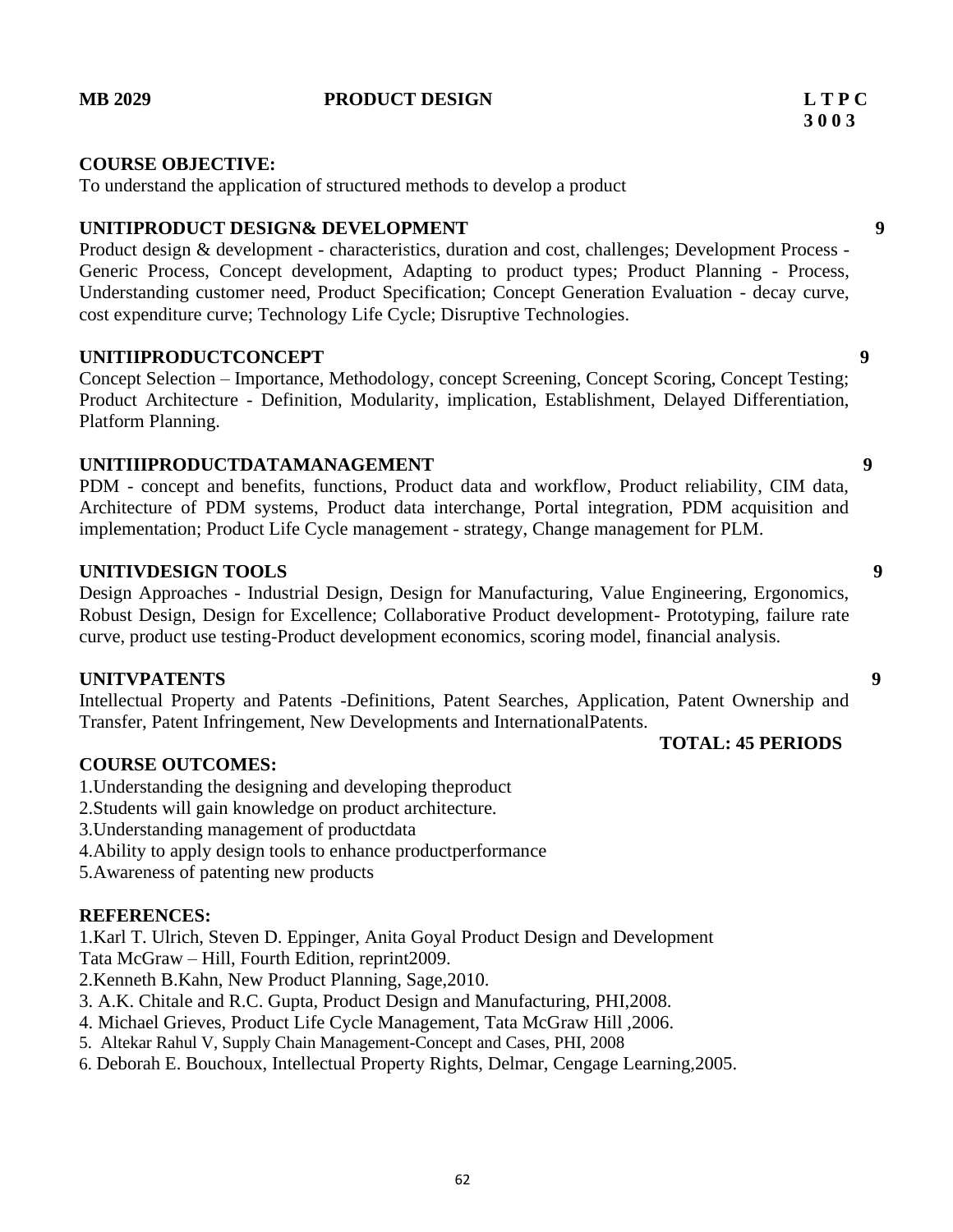#### **COURSE OBJECTIVE:**

To provide with a comprehensive understanding of various tools that can be used in designing business processes

#### **UNIT I** INTRODUCTION 9

The Process View of Organizations - Service and manufacturing processes – Nature of service Processes, process structure in services, Process structure in Manufacturing , Value Chain – Core and support processes, adding value with processes; Managing processes – process strategy – organization perspective, major process decisions; Embedding strategy into Manufacturing Processes - Process Competencies, Process Design – major factors, technologychoice.

#### **UNIT II PROCESS FLOW** 9

Process Flow, Key Measures, Flow Time, Flow Rate, Process flow analysis – tools; process Mapping, Inventory Analysis, Process Flow Chart, Flow Time Measurement, Flow-Rate and Capacity Analysis, Managing Flow Variability; Work flow design principles and flows.

#### **UNIT III PROCESS MODELING**

Modeling - empirical models, deterministic models, stochastic models; simulating business Process – Application, simulation process, discrete event simulation, computer simulation

### **UNIT IV PROCESS IMPROVEMENT** 9

Constraint Management – theory of constraints, Measuring capacity, Utilization , and performance in TOC, key principles ; Strategic Capacity Management –Tools for capacity planning, cycle time and capacity analysis; process layout – designing flexible flow layouts; Lean Systems – Toyota production system, characteristics of lean systems, continuous improvement, Kanban system Value stream mapping, JIT II; Process Synchronization and Improvement

### **UNIT V PROCESS OPTIMIZATION 9**

Optimizing business process performance, Process Metrics, Business Intelligence, Process Dashboards – creating flexible organizations – optimization process– early management – capability development, sustainability; process benchmarking with data envelopment analysis

#### **COURSE OUTCOMES:**

1. Students will gain knowledge on ability to design business processes that are in alignment with the external requirements

2. Students will gain knowledge on ability to analyze process flow.

3. Students will gain knowledge on ability to apply models and simulate processes.

4. Understand about the process improvement.

5. Understand about the models to optimise process.

#### **REFERENCES:**

 1 Manuel Laguna, Johan Marklund, Business Process Modeling, Simulation&Design,Pearson Edu,2011.

 2. Lee J. Krajewski, Larry P. Ritzman, Manoj K. Malhotra, Operations Management – Processes and Supply Chain, Pearson Education, 9th Edition,2010.

 3. Raví Anupindi, Sunil Chopra, Sudhakar Deshmukh,Jan A. Van Mieghem, and Eitan Zemel, "Managing Business Process Flows: Principles of Operations Management" Pearson Education,2006

# **MB 2030 PROCESS MANAGEMENT L T P C**

# **3 0 03**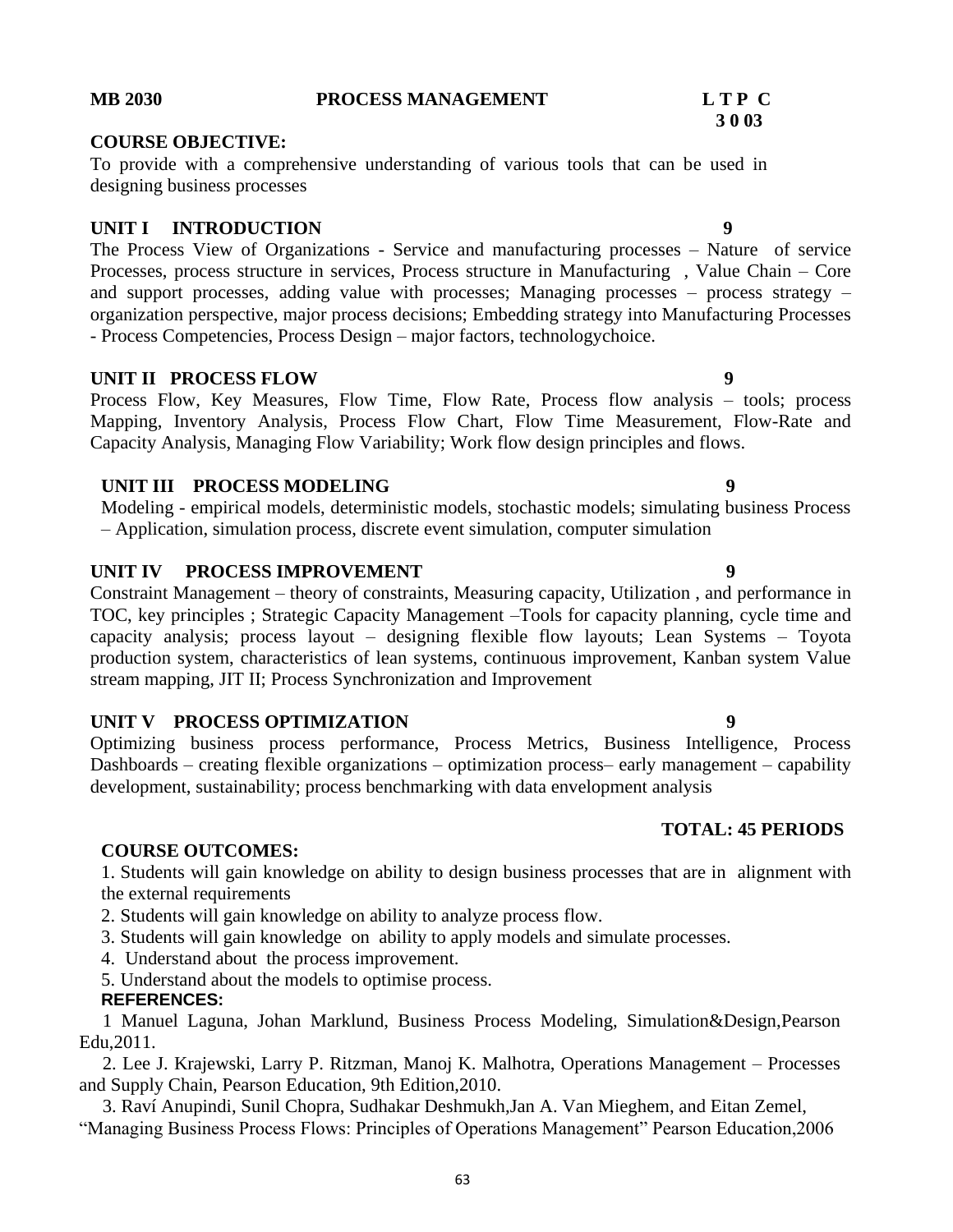## **MB 2031 LEAN SIX SIGMA L T P C**

#### **COURSE OBJECTIVE:**

To gain insights about the importance of lean manufacturing and six sigma practices.

### **UNIT I LEAN & SIX SIGMA BACKGROUND AND FUNDAMENTALS 9**

Historical Overview – Definition of quality – What is six sigma -TQM and Six sigma - lean manufacturing and six sigma- six sigma and process tolerance  $-$  Six sigma and cultural changes  $-\sin$ sigma capability – six sigma need assessments - implications of quality levels, Cost of PoorQuality (COPQ), Cost of Doing Nothing – assessment questions

### **UNIT II THE SCOPE OF TOOLS AND TECHNIQUES 9**

Tools for definition – IPO diagram, SIPOC diagram, Flow diagram, CTQ Tree, Project Charter –Tools for measurement – Check sheets, Histograms, Run Charts, Scatter Diagrams, Cause andeffect diagram, Pareto charts, Control charts, Flow process charts, Process CapabilityMeasurement, Tools for analysis – Process Mapping, Regression analysis, RU/CS analysis,SWOT, PESTLE, Five Whys, interrelationship diagram, overall equipment effectiveness, TRIZinnovative problem solving – Tools for improvement – Affinity diagram, Normal group technique, PDCA cycle,

#### **UNIT III SIX SIGMA METHODOLOGIES 9**

Design For Six Sigma (DFSS),Design For Six Sigma Method - Failure Mode Effect Analysis

(FMEA), FMEA process - Risk Priority Number (RPN)- Six Sigma and Leadership, committedleadership – Change Acceleration Process (CAP)- Developing communication plan – Stakeholder

### **UNIT IV SIX SIGMA IMPLEMENTATION AND CHALLENGES 9**

Tools for implementation – Supplier Input Process Output Customer (SIPOC) – Quality FunctionDeployment or House of Quality (QFD) – alternative approach –implementation – leadershiptraining, close communication system, project selection – project management and team – champion training – customer quality index – challenges – program failure, CPQ vs six sigma,structure the deployment of six sigma – cultural challenge – customer/internal metrics

# **UNIT V EVALUATION AND CONTINUOUS IMPROVEMENT METHODS 9**

Evaluation strategy – the economics of six sigma quality, Return on six Sigma (ROSS), ROI, poorproject estimates – continuous improvement – lean manufacturing – value, customer focus,Perfection, focus on waste, overproduction – waiting, inventory in process (IIP), processing waste,transportation, motion, making defective products, underutilizing people – Kaizen – 5S

#### **TOTAL: 45 PERIODS**

#### **COURSE OUTCOMES:**

- 1. The student would be able to relate the tools and techniques of lean sigma to increase productivity
- 2. Students will gain knowledge on PDCA tools and on techniques of analysis.
- 3. Students will gain knowledge Six Sigma Methodologies.
- 4. Understand about six sigma implementation and challenges.
- 5. Understand about Continuous improvement methods and 5 S principles.

#### **REFERENCES:**

- 1. Michael L.George, David Rownalds, Bill Kastle, What is Lean Six Sigma, McGraw Hill 2003
- 2. Thomas Pyzdek, The Six Sigma Handbook, McGraw-Hill,2000

3.Forrest W. Breyfogle, III, James M. Cupello, Becki Meadows, Managing Six Sigma:A PracticalGuide to Understanding, Assessing, and Implementing the Strategy That Yields Bottom-LineSuccess, John Wiley & Sons, 2000

4. Fred Soleimannejed , Six Sigma, Basic Steps and Implementation, AuthorHouse, 2004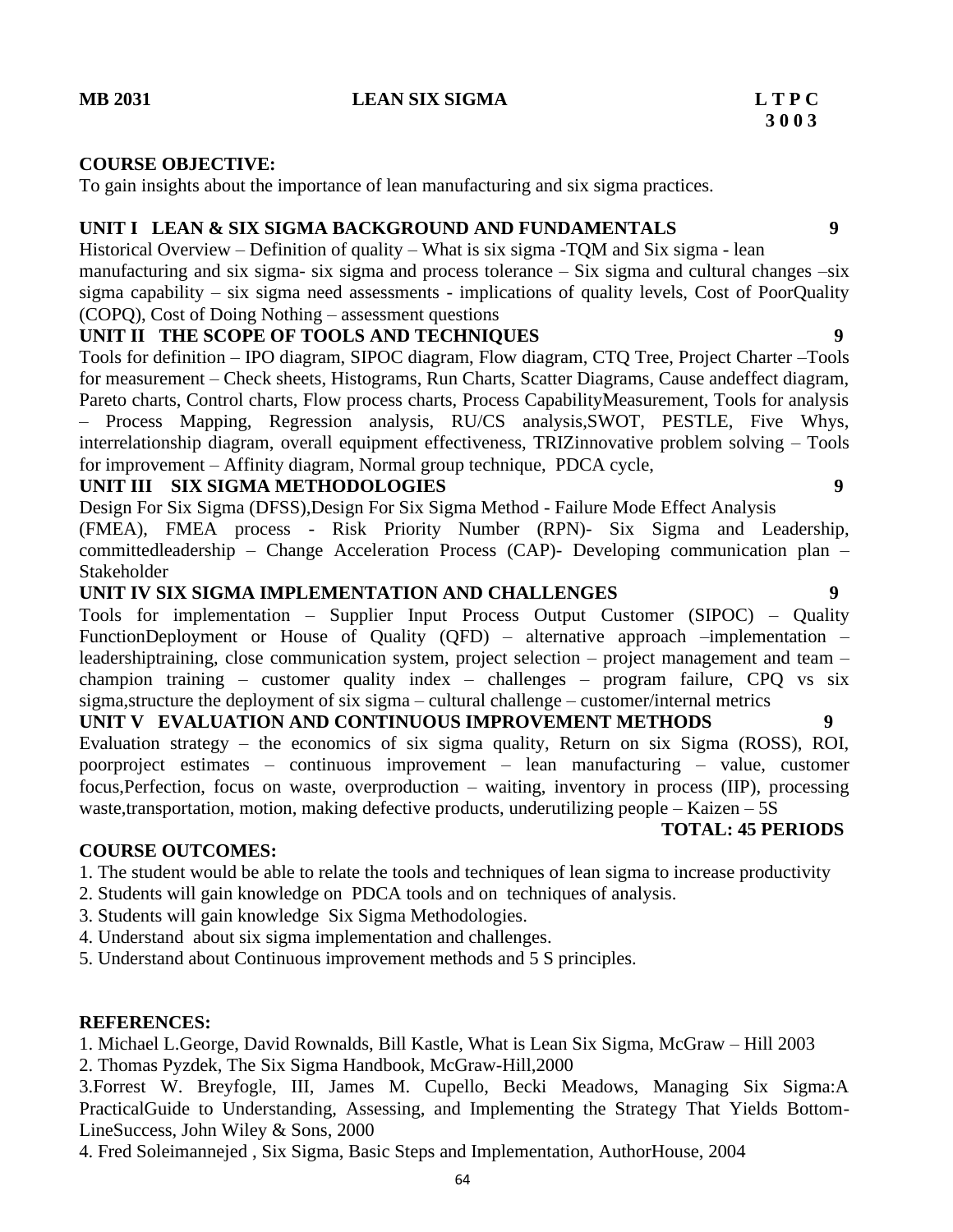#### **MB 2032 PROJECT MANAGEMENT LT P C**

# **3 0 0 3**

#### **COURSE OBJECTIVE:**

To learn the concepts of managing projects.

### **UNIT I INTRODUCTION TO PROJECT MANAGEMENT 9**

Project Management – Definition –Goal - Lifecycles. Project Selection Methods. Project PortfolioProcess – Project Formulation. Project Manager – Roles- Responsibilities and Selection – ProjectTeams.

### **UNIT II PLANNING AND BUDGETING 9**

The Planning Process – Work Break down Structure – Role of Multidisciplinary teams. Budget theProject – Methods. Cost Estimating and Improvement. Budget uncertainty and risk management.

### **UNIT III SCHEDULING & RESOURCE ALLOCATION 9**

PERT & CPM Networks - Crashing – Project Uncertainty and Risk Management – Simulation –Gantt Charts – Expediting a project – Resource loading and leveling. Allocating scarce resources –Goldratt's Critical Chain.

### **UNIT IV CONTROL AND COMPLETION 9**

The Plan-Monitor-Control cycle – Data Collecting and reporting – Project Control – Designing thecontrol system. Project Evaluation, Auditing and Termination.

### **UNIT V PROJECT ORGANISATION & CONFLICT MANAGEMENT 9**

Formal Organisation Structure – Organisation Design – Types of project organizations.Conflict – Origin & Consequences.Managing conflict – Team methods for resolving conflict.

# **TOTAL: 45 PERIODS**

### **COURSE OUTCOMES:**

1. To apply project management principles in business situations to optimize resource utilization and time optimisation.

- 2. Students will gain knowledge on Planning and Budgeting , work break down structure.
- 3. Students will gain knowledge on Scheduling and Resource allocation.
- 4. Understand control and completion data collecting report and project control.
- 5. Understand Project organisation structure an conflict.

#### **REFERENCES:**

1. Gido and Clements, Successful Project Management, Second Ed. Thomson Learning,2003.

- 2. Harvey Maylor, Project Management, Third Edition, Pearson Education, 2006
- 3. Clifford Gray and Erik Larson, Project Management, Tata McGraw Hill Edition, 2005.

4. John M. Nicholas, Project Management for Business and Technology - Principles and Practice, Second Edition, Pearson Education, 2006.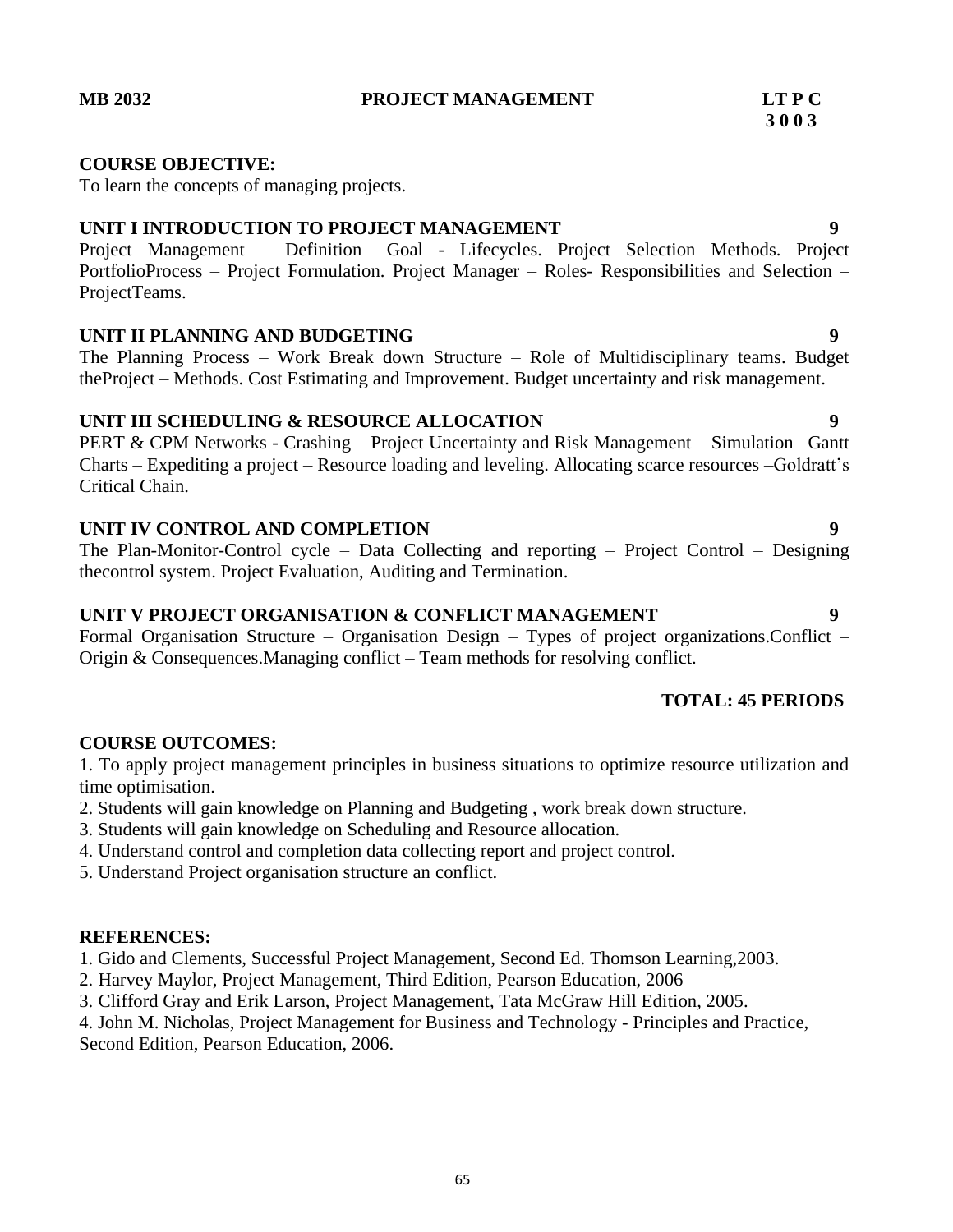#### **MB 2033 PRODUCTION PLANNING & CONTROL L T P C**

### **COURSE OBJECTIVE:**

To gain insights about the importance of Production Planning and control

# **UNIT-I – INTRODUCTION 9**

Introduction: Types and characteristics of production systems Objective and functions of Production, Planning & Control, Place of production, Planning in Engineering, manufactures organization. Preplanning: Forecasting & Market Analysis. Factory Location & Layout, Equipment policy and replacement. Preplanning production, capacity planning.

# **UNIT-II – PRODUCTION PLANNING 9**

Production Planning: Aggregate Planning, MPS, Material Resource Planning, Selection of material methods, machines & manpower. Routing, Scheduling and Dispatching and its sheets & charts, Production Line Balancing.

# **UNIT-III – PRODUCTION AND INVENTORY CONTROL 9**

Production and Inventory Control: Progress control through records and charts. Types of inventories, Inventory Classification. Inventory Control under constraints Economic lot (batch) size. Trends in purchasing and store keeping, JIT production MRP II, comparison of Push & Pull systems, ERP, CAPPC.

# **UNIT-IV – PRODUCTIVITY 9**

Productivity: Importance, Productivity patterns, productivity measurements & ratios, improvementmaintenance process. Human Factors & Ergonomics: Human abilities, Training & motivation safety programs, workplace design & working conditions.

# **UNIT V SCHEDULING AND PROJECT MANAGEMENT 9**

Project Management – Scheduling Techniques, PERT, CPM; Scheduling - work centers – nature, importance; Priority rules and techniques, shopfloor control; Flow shop scheduling – Johnson's Algorithm – Gantt charts; personnel scheduling in services.

# **TOTAL PERIODS : 45 PERIODS**

# **COURSE OUTCOMES :**

1.Students will gain knowledge on Production Planning and control, Forecasting and market analysis.

- 2. Students will gain knowledge on Aggregate Planning ,MPS and Material Resource planning.
- 3. Students will gain knowledge on JIT,MRP-II,ERP,CAPPC.
- 4. Understand the concept about Productivity, Human factors and Ergonomics.

5. Understand the concept of Scheduling Techniques ,PERT and CPM.

# **REFERENCES**

1. William J Stevenson, Operations Management, Tata McGraw Hill, 9th Edition,2009.

2.Russel and Taylor, Operations Management, Wiley, 5th Edition,2006.

3.Norman Gaither and Gregory Frazier, Operations Management, South Western,Cengage Learning,9 th edition,2015.

4.Cecil C. Bozarth, Robert B. Handfield, Introduction to Operations and supply Chain Management, Pearson, 4th Edition,2016.

5.Panneerselvam. R, Production and Operations Management, 3rd Ed. PHI Learning 2012.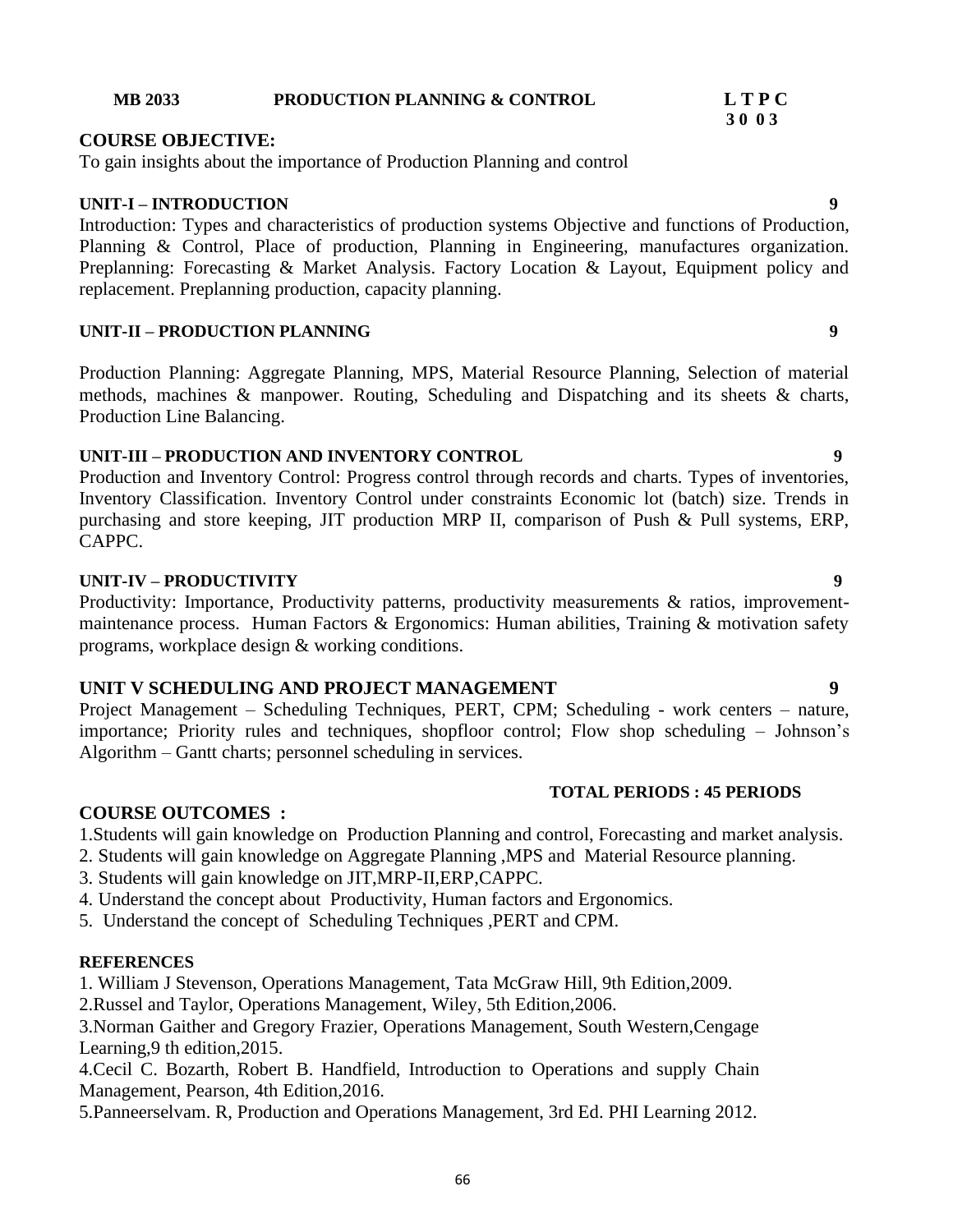#### **MB2034 SERVICES OPERATIONS MANAGEMENT L T P C**

#### **COURSE OBJECTIVE**:

To help understand how service performance can be improved by studying services operations management

### **UNIT I INTRODUCTION 9**

Services – Importance, role in economy, service sector – growth; Nature of services -Service classification , Service Package, distinctive characteristics , open-systems view; Service Strategy – Strategic service vision, competitive environment, generic strategies, winning customers; Role of information technology; stages in service firm competitiveness; Internet strategies - Environmental strategies.

### **UNIT II SERVICE DESIGN 9**

New Service Development – Design elements – Service Blue-printing - process structure – generic approaches –Value to customer; Retail design strategies – store size – Network configuration ; Managing Service Experience –experience economy, key dimensions ; Vehicle Routing and Scheduling

### **UNIT III SERVICE QUALITY 9**

Service Quality- Dimensions, Service Quality Gap Model; Measuring Service Quality –SERVQUAL - Walk-through Audit; Quality service by design - Service Recovery - Service Guarantees; Service Encounter – triad, creating service orientation, service profit chain; Front-office Back-office Interface – service decoupling.

### **UNIT IV SERVICE FACILITY 9**

Services capes – behaviour - environmental dimensions – framework; Facility design – nature, objectives, process analysis – process flow diagram, process steps, simulation; Service facility layout; Service Facility Location – considerations, facility location techniques – metropolitan metric, Euclidean, centre of gravity, retail outlet location , location set covering problem

#### **UNIT V MANAGING CAPACITY AND DEMAND 9**

Managing Demand – strategies; Managing capacity – basic strategies, supply management tactics, operations planning and control; Yield management; Inventory Management in Services– Retail Discounting Model, Newsvendor Model; Managing Waiting Lines –Queuing systems, psychology of waiting; Managing for growth- expansion strategies, franchising , globalization.

#### **TOTAL: 45 PERIODS**

#### **COURSE OUTCOMES**:

1.To design and operate a service business using the concepts, tools and techniques of service operations management.

2.Students will gain knowledge on Service design and Service quality gap model.

3.Students will gain knowledge on Service facility and service facility location and layout.

4.Understand about Facility Design

5.Students will gain knowledge on Managing capacity demand, Waiting lines and Queuing system. **REFERENCES**

1. James A. Fitzsimmons, Service Management – Operations, Strategy, Information Technology, Tata McGraw-Hill – 7th Edition 2013.

2. Richard Metters, Kathryn King-Metters, Madeleine Pullman, Steve Walton Successful Service Operations Management, South-Western, Cengage Learning, 2nd Edition ,2012

3. Cengiz Haksever, Barry Render, Roberta S. Russell, Rebert G. Murdick, Service Management and Operations, Pearson Education – Second Edition.

4. Bill Hollins and Sadie Shinkins, Managing Service Operations, Sage, 2006

5. J.Nevan Wright and Peter Race, The management of service operations, Cengage, 2nd Edi, 2004

6. Robert Johnston, Graham Clark, Service Operations Management, Pearson Edu, 2nd Ed, 2005.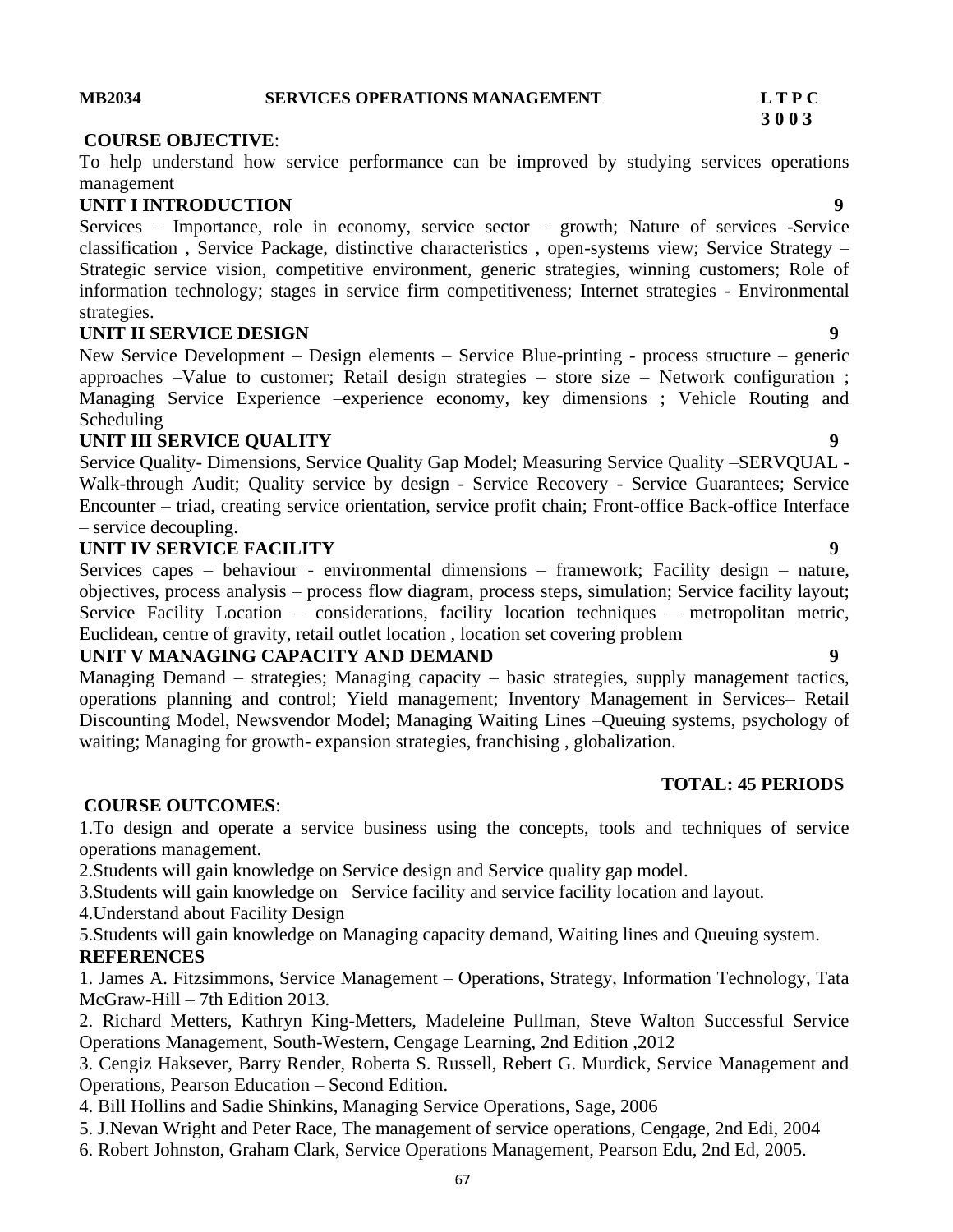### **MB 2035 MACHINE LEARNING THROUGH R L T P C**

### **COURSE OBJECTIVE:**

To study the fundamentals of R programming to apply in quantitative analysis.

### **UNIT I GETTING STARTED WITH R 9**

Installing R - The R environment - R packages - Basics of R - Data Structures - Reading data into R - Graphics in R

### **UNIT II FUNCTIONS AND STATEMENTS 9**

Writing R functions - Control Statements (if and else, switch, ifelse, compound tests) – Loops in R (for, while, controlling loops) - Applications using the functions and loops.

### **UNIT III DATA MANIPULATION AND ANALYSIS 9**

Group manipulation - Data Reshaping - Manipulating Strings - Basic Statistics using R (Summaries, Correlation, t-tests, ANOVA)

### **UNIT IV LINEAR MODELS USING R 9**

Linear Models - Simple and Multiple regression, GLM - Logit Regression, Model diagnostics - Residuals, Cross validation, Boot strapping.

#### **UNIT V NON-LINEAR MODELS, TIME SERIES AND CLUSTERING USING R 9**

Nonlinear Models - Non-Linear least square, Splines, Generalised Additive Models, Decision trees, Random forests. Time Series - Autoregressive moving average, VAR, GARCH. Clustering - K means, PAM and Hierarchical Clustering.

#### **TOTAL: 45 PERIODS**

### **COURSE OUTCOMES:**

1. Explore R language fundamentals, including basic syntax, variables, and types.

- 2. How to create functions and use control flow.
- 3. Work with data in R.
- 4. Understand the liner models using R.
- 5. The student will learn to use R programming to solve decision models.

#### **TEXT BOOK :**

1."An Introduction to Statistical Learning: with Applications in R" by James, Witten, Hastie and Tibshirani, Springer, 1st. Edition, 2013. Please note that the authors of this book have a free PDF version on their website: http://www-bcf.usc.edu/~gareth/ISL/ISLR%20First%20Printing.pdf

# **REFERENCES :**

1. Jared P.L., R for Everyone - Advanced Analytics and Graphics, Addison Wesley Data and Analytics series, 2015.

2. SandipRakshit, R Programming for Beginners, McGraw Hill Education, 2017.

3.ISLR Textbook authors' lectures and videos: http://fs2.american.edu/alberto/www/analytics/ISLRLectures.html Optional (Recommended for R):

4."R for Everyone: Advanced Analytics and Graphics" by Lander, J., Addison-Wesley Data & Analytics Series, 1 edition, 2013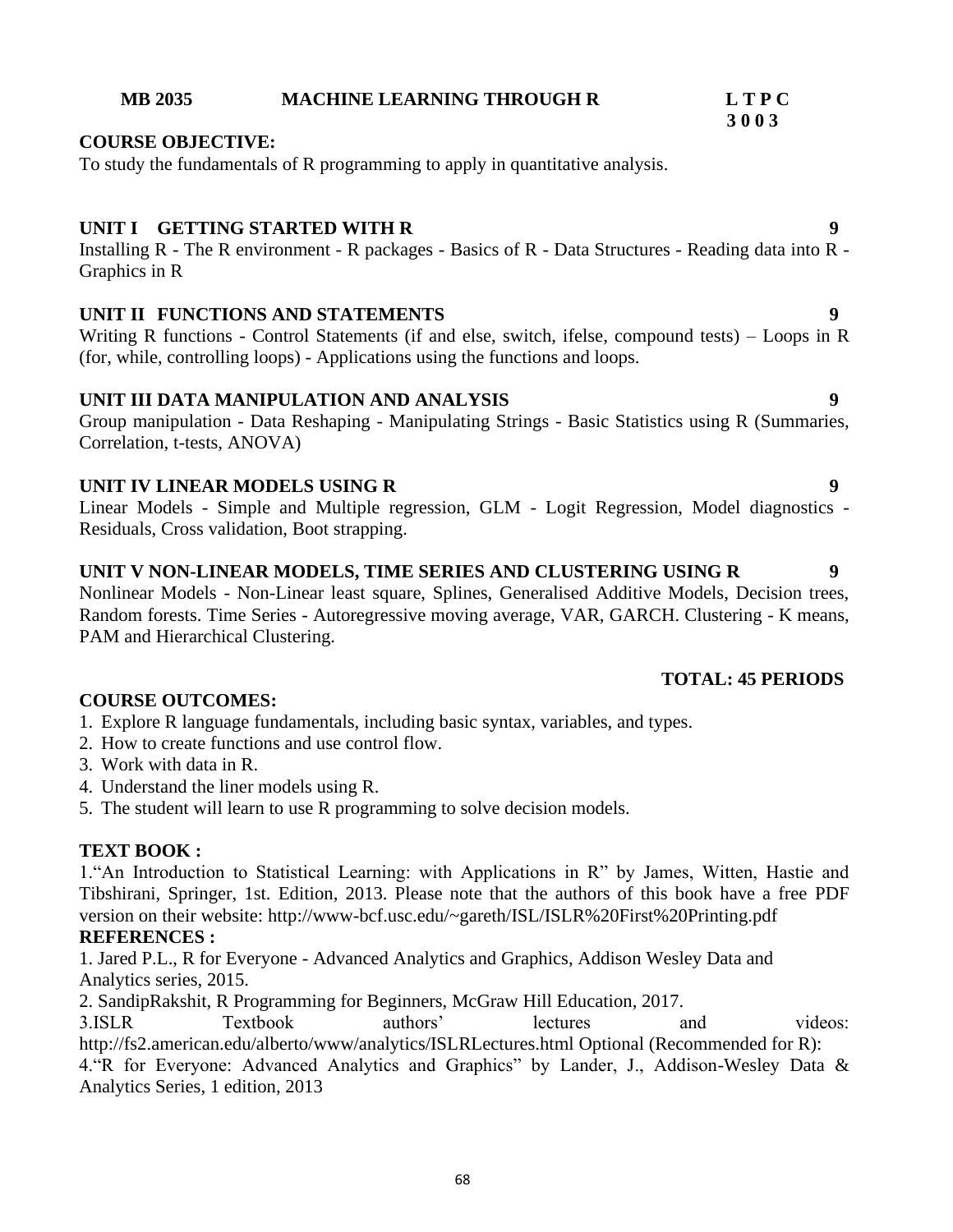### **MB 2036 BIG DATA ANALYTICS L T P C**

#### **COURSE OBJECTIVE:**

This course aims to familiarise the students with the processes involved by getting a better understanding of how data set analysis is applied in different commercial situations.

### **UNIT I : INTRODUCTION TO BIG DATA AND HADOOP 9**

Types of Digital Data, Introduction to Big Data, Big Data Analytics, History of Hadoop, Apache Hadoop, Analysing Data with Unix tools, AnalysingData with Hadoop, Hadoop Streaming, Hadoop Echo System, IBM Big Data Strategy, Introduction to Infosphere BigInsights and Big Sheets.

### **UNIT II : HDFS(Hadoop Distributed File System) 9**

The Design of HDFS, HDFS Concepts, Command Line Interface, Hadoop file system interfaces, Data flow, Data Ingest with Flume and Scoop & Hadoop archives, Hadoop I/O: Compression, Serialization, Avro and File-Based Data structures.

#### **UNIT III : MAP REDUCE** 9

Anatomy of a Map Reduce Job Run, Failures, Job Scheduling, Shuffle and Sort, Task Execution, Map Reduce Types and Formats, Map Reduce Features.

#### **Unit IV : HADOOP ECO SYSTEM PIG 9**

Introduction to PIG, Execution Modes of Pig, Comparison of Pig with Databases, Grunt, Pig Latin, User Defined Functions, Data Processing operators.Hive :Hive Shell, Hive Services, Hive Metastore, Comparison with Traditional Databases, HiveQL, Tables, Querying Data and User Defined Functions.Hbase :HBasics, Concepts, Clients, Example, Hbase Versus RDBMS.

#### **UNIT-V NOSQL DATA MANAGEMENT FOR BIG DATA 9**

Introduction- NOSQL databases: Mongo DB: Introduction – Features - Data types - Mongo DB Query language - CRUD operations – Arrays - Functions: Count – Sort – Limit – Skip – Aggregate- Data types – CQLSH - Key spaces - CRUD operations – Collections – Counter – TTL - Alter commands - Import and Export - Querying System tables.:Schema-lessModelsl:IncreasingFlexibilityforDataManipulation-Key Value Stores-Document Stores - Tabular Stores - Object Data Stores - Graph Databases

#### **COURSE OUTCOMES:**

1. Students will able to understand about Big data.

- 2. To gain knowledge on clustering and classification.
- 3. To gain knowledge on Association and Recommendation system.
- 4. To Understand about Stream theory.
- 5. To learn about Data management for big data and visualisation.

#### **REFERENCES:**

1. Anand Rajaraman and Jeffrey David Ullman, "Mining of Massive Datasets", Cambridge University Press, 2012.

2. David Loshin, "Big Data Analytics: From Strategic Planning to Enterprise Integration with Tools, Techniques, NoSQL, and Graph", Morgan Kaufmann/El sevier Publishers, 2013.

3. EMC Education Services, "Data Science and Big Data Analytics: Discovering, Analyzing, Visualizing and Presenting Data", Wiley publishers, 2015.

4. EMC Education Services, "Data Science and Big Data Analytics: Discovering, Analyzing, Visualizing and Presenting Data", Wiley publishers, 2015.

5. Bart Baesens, "Analytics in a Big Data World: The Essential Guide to Data Science and its Applications", Wiley Publishers, 2015.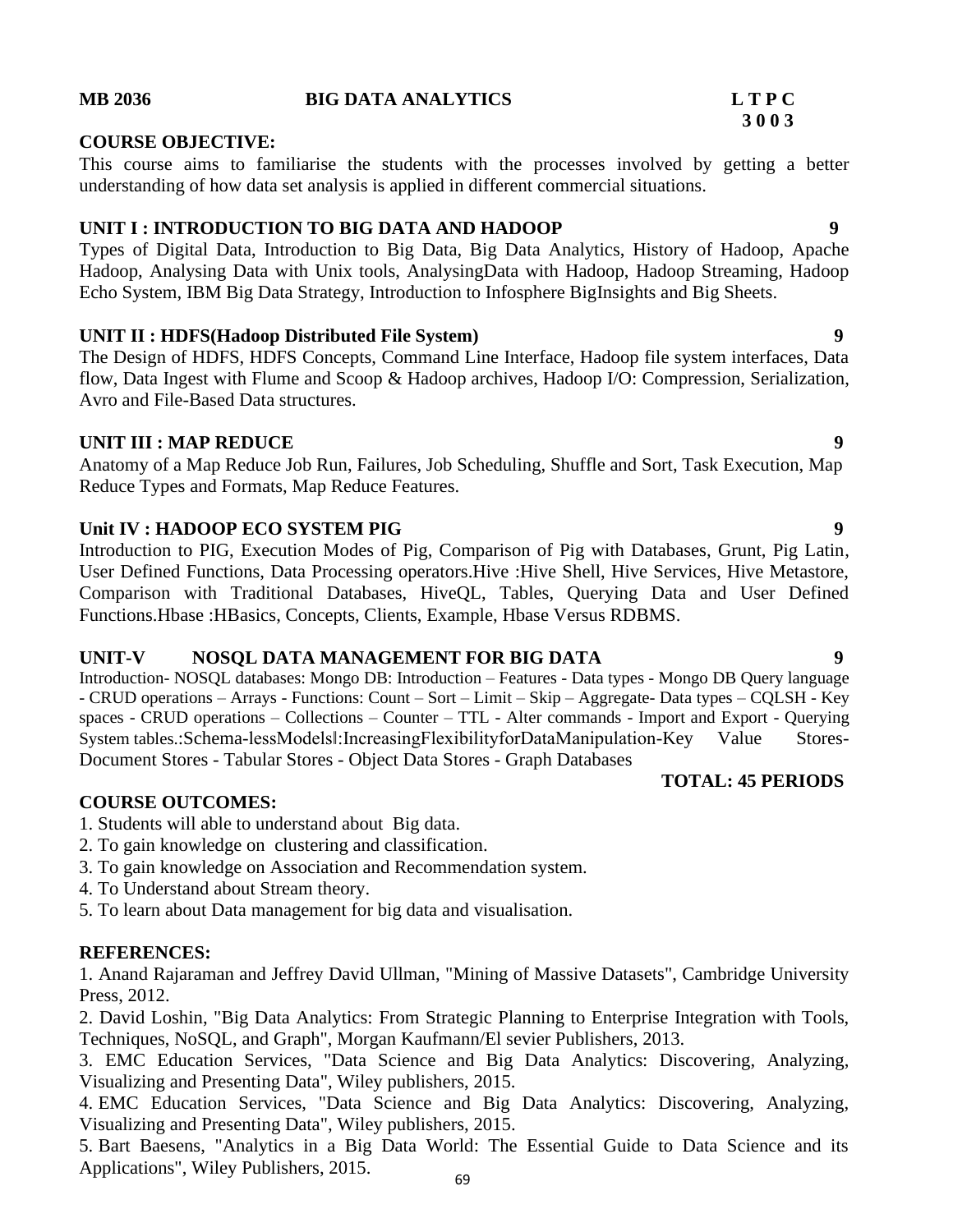#### **MB 2037 BLOCK CHAIN TECHNOLOGY L T P C**

### **COURSE OBJECTIVE :**

1. To understand Blockchain and its main application.

2. Students will learn how this system works.

#### . **UNIT I INTRODUCTION 9**

Distributed Database, Two General Problem, Byzantine General problem and Fault Tolerance, Hadoop Distributed File System, Distributed Hash Table, ASIC resistance, Turing Complete. Cryptography: Hash function, Digital Signature - ECDSA, Memory Hard Algorithm, Zero Knowledge Proof.

### **UNIT II BLOCKCHAIN & APPLICATIONS 9**

Introduction to Blockchain, Gartner's Hype Curve and Evolution of Blockchain Technology, Blockchain Need & Genesis, Key Characteristics of Blockchain, Blockchain Structure, Blockchain types and Network, Mining and Consensus, How Blockchain Works, Bitcoin Whitepaper, Understanding Bitcoin, Components of a Block, Forks: soft & hard forks, Ummer blocks, Different forks from Bitcoin, Wallets, Transactions, Public & Private keys, Blockchain Applications : Internet of Things, Medical Record Management System, Do-main Name Service and future of Blockchain.

### **UNIT III CRYPTO CURRENCY** 9

History, Distributed Ledger, Bitcoin protocols - Mining strategy and rewards, Ethereum - Construction, DAO, Smart Contract, GHOST, Vulnerability, Attacks, Sidechain, Namecoin. Cryptocurrency Regulation: Stakeholders, Roots of Bitcoin, Legal Aspects – Cryptocurrency Exchange, Black Market and Global Economy.

#### **UNIT IV ETHEREU 9**

Need of Ethereum, Ethereum Foundation, Ethereum Whitepaper, How Ethereum Works, Ethereum network, Ethereum Virtual Machine, Transactions and Types, Mining & Consensus, Smart Contracts.

### **UNIT V HYPER LEDGER FABRIC 9**

Hyper ledger, Hyper ledger Fabric, Comparison between Fabric & Other Technologies, Fabric Architecture, Components of Hyper ledger Fabric, Advantages of Hyper ledger Fabric Block chain, How Hyper ledger Fabric Works.

## **TOTAL: 45 PERIODS**

### **COURSE OUTCOMES:**

- 1. To get an idea about history of Block chain.
- 2. Understand key features, different types of platforms & languages of block chain technology.
- 3. Students will be familiar with crypto currency concepts.
- 4. Understand the design principles of ethereal.
- 5. Learn about hyper ledger fabric model and its architecture

### **TEXT BOOK:**

1. Imran Bashir, Mastering Blockchain, Packt Publishing, March 2017

### **REFERENCES :**

- 1. DebajaniMohanty, BlockChain : From Concept to Execution, BPB Publications, 2nd edition, 2018
- 2. Artemis Caro, Blockchain: Bitcoin, Ethereum &Block chain: The Beginners Guide to Understanding the Technology Behind Bitcoin & Crypto currency, 2017

3. Andreas M. Antonopoulos, Gavin Wood, Mastering Ethereum: Building Smart Contracts and DApps, O'REILLY, 2018

Anthony O'Dowd, Hands-on Blockchain with Hyperledger, Packt Publishing, 2018. 4. Nitin Gaur, Luc Desrosiers, Venkatraman Ramakrishna, Petr Novotny, Dr. Salman A. Baset and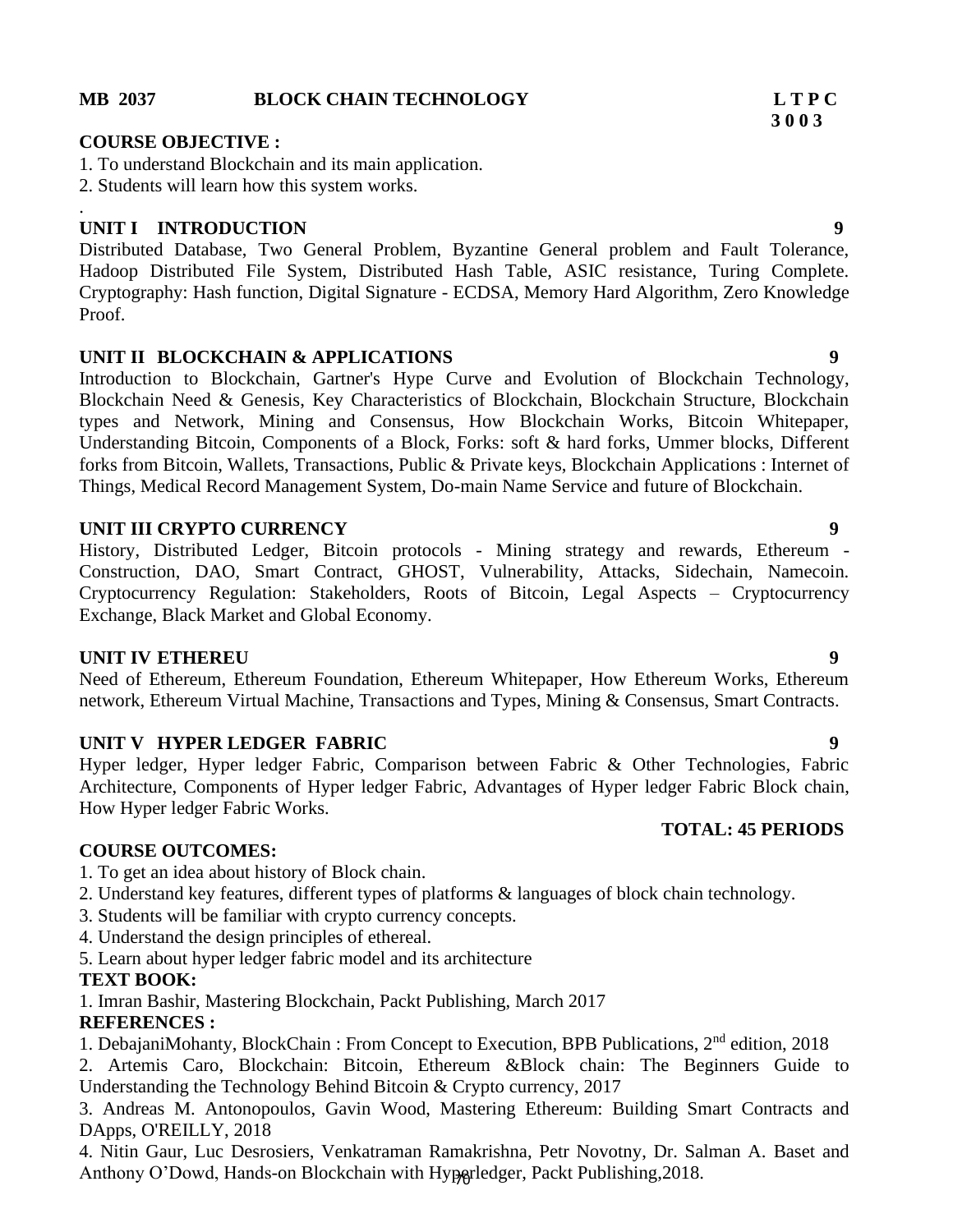#### **MB 2038 SOCIAL MEDIA WEB ANALYTICS L T P C**

#### **COURSE OBJECTIVE:**

To showcase the opportunities that exist today to leverage the power of the web and social media

#### **UNIT I INTRODUCTION 9**

.

Evolution of online communities - History and Evolution of Social Media- Social Media vs. traditional media - Social Media Audience and Goals for using Social Media – Understanding Social Media: Strong and weak ties – Influencers - How ideas travel – Viralness – Social theory and social media technological determinism in popular discourse on social media technologies.

#### **UNIT II COMMUNITY BUILDING AND MANAGEMENT 9**

Science of Social Media - Keys to Community Building - Promoting Social Media Pages-Linking Social Media Accounts-The Viral Impact of Social Media-Digital PR-Encourage Positive Chatter in Social Media - Identity in social media: formation of identities, communities, activist movements, and consumer markets - Social Media as business.

#### **UNIT III SOCIAL MEDIA POLICIES AND MEASUREMENTS 9**

Social Media Policies-Etiquette, Privacy- ethical problems posed by emerging social media technologies - The road ahead in social media- The Basics of Tracking Social Media – social media analytics- Insights Gained From Social Media- Customized Campaign Performance Reports - Observations of social media use.

#### **UNIT IV WEB ANALYTICS 9**

Web Analytics - Present and Future, Data Collection - Importance and Options, Overview of Qualitative Analysis, Business Analysis, KPI and Planning, Critical Components of a Successful Web Analytics Strategy, Web Analytics Fundamentals, Concepts, Proposals & Reports, Web Data Analysis.

### **UNIT V SEARCH ANALYTICS 9**

Search engine optimization (SEO), non-linear media consumption, user engagement, user generated content, web traffic analysis, navigation, usability, eye tracking, online security, online ethics, content management system, data visualization, RSS feeds, Mobile platforms, User centered design, Understanding search behaviors.

#### **COURSE OUTCOMES:**

1. The students will be able to enhance the social media skills.

2. The students will be able to develop a mass communication strategy and guide campaigns.

- 3. To get an idea of social media policies.
- 4. Understand the fundamentals and concepts of web analytics.

**5.** How to effectively use the resulting insights to support website design decisions, campaign optimisation, search analytics, etc

#### **REFERENCES :**

- 1. Christian Fuchs, Social Media a critical introduction, SAGE Publications Ltd, 2014
- 2. Bittu Kumar, Social Networking, V & S Publishers, 2013
- 3. Avinash Kaushik, Web Analytics An Hour a Day, Wiley Publishing, 2007
- 4. Eric T. Peterson, Web Analytics Demystified, Celilo Group Media and Café Press, 2004
- 5. TakeshiMoriguchi, Web Analytics Consultant Official Textbook, 7th Edition, 2016
- 6. K. M. Shrivastava, Social Media in Business and Governance, Sterling Publishers Pvt.Ltd. 2013

### **TOTAL: 45 PERIODS**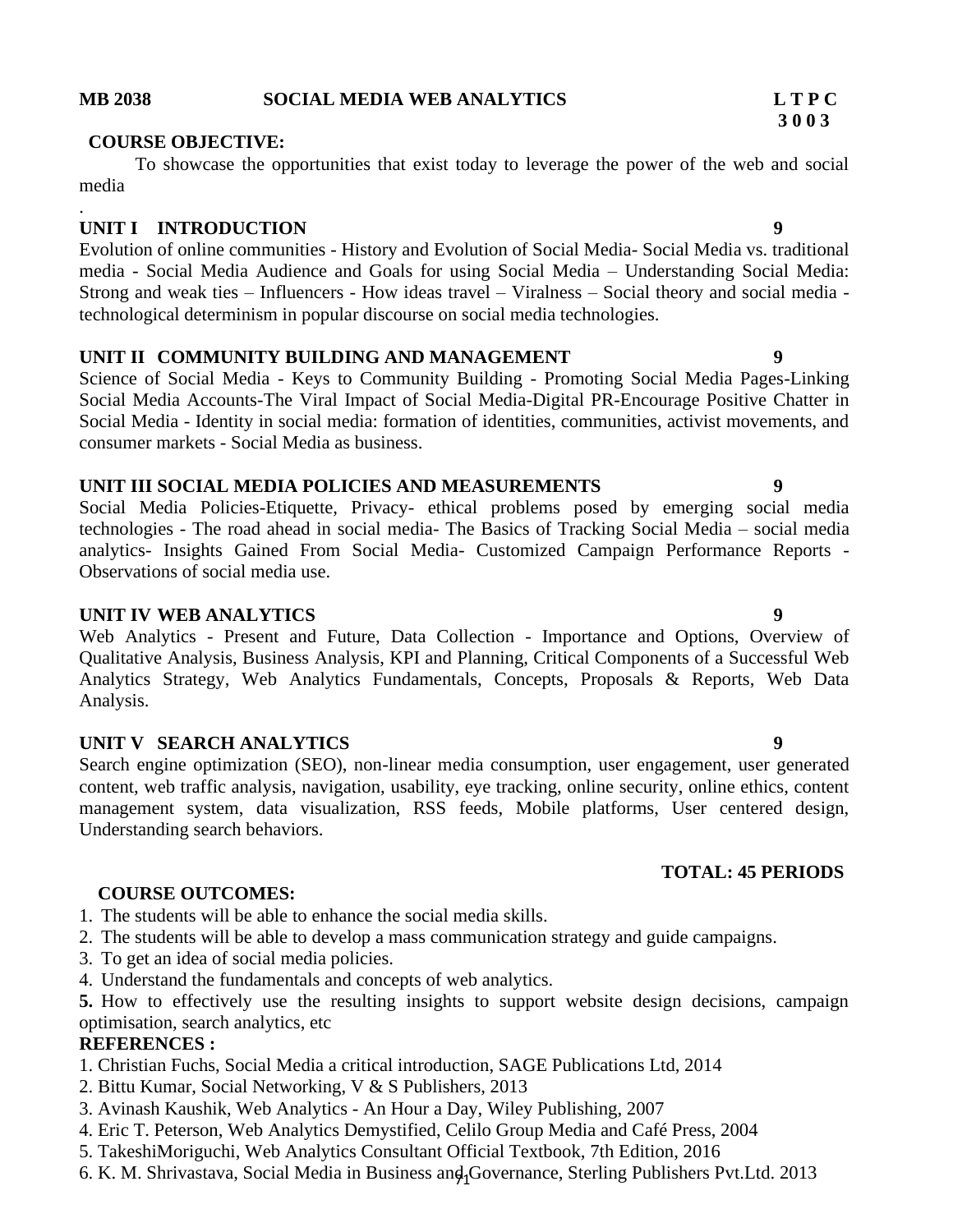#### **MB 2039 PYTHON PROGRAMMING L T P C**

#### **COURSE OBJECTIVES :**

- 1. To explore the programming skills in the Python environment.
- 2. To employ the programming in the Applications.

#### **UNIT I INTRODUCTION 9**

Introduction to Computer Systems – Computer Hardware – Computer Software – Programming Languages – Algorithmic Problem Solving – Building Blocks of a Program – Fundamentals of Python Programming – Syntax and Styles: Data types – Literals – Variable – Operators and Expressions-Python Programming and its applications.

#### **UNIT II DATA COLLECTIONS AND LANGUAGE COMPONENT 9**

Control Flow: If, While, For, Break, Continue, Pass Statements – Entry Controlled Loop –Exit Controlled Loop – Counter Controlled Loop – Condition Controlled Loop – Nested Loops– Sample Programs – Sequences– Lists – Tuples: Need of Tuple - Sequence Unpacking -Methods. Machine learning , Deep Learning.

### **UNIT III FUNCTIONS AND MODULES 9**

Dictionaries: Making a Dictionary – Basic Operations – Dictionary Operations – Sets –Iterators and Generators – Functions: Introduction – Defining Functions – Calling Functions –Passing Arguments – Keyword Arguments – Default Arguments – Required Arguments –Variable –length Arguments – Return Statement – Nesting of Passing Arguments –Anonymous Functions – Recursive Function – Scope of Local and Global Variable – Sample Programs – Modules. Simulation modules

#### **UNIT IV OBJECT AND CLASSES 9**

Basic Alogritham, Object Oriented Programming Principles: Class Statement – Class Body – Objects – Class Methods – Self Variable – Class Properties and Instance Properties – Static Method – Data Hiding – Deleting an Object – Constructor – Method Overriding – Inheritance – Packages – Strings and Regular Expressions

### **UNIT V I/O, ERROR HANDLING AND THREADS 9**

Files and Directory Access: Files and Streams – Opening a File – Reading/Writing Operations on a File – Other File Operations – Iterating through Files – Splitting Words –Serialization and Deserialization – Hash files – Directory Access – Errors and Exceptions –Multithreading: Introduction to Thread – Differences between Process and Thread –Threading Module – Thread Synchronization.

#### **COURSE OUTCOMES :**

- 1. Knowledge of programming in Python Environment.
- 2. Ability to apply Programming in the application specified.
- 3. Ability to apply programming as modules
- 4. Ability to develop program as objects and instances
- 5. Knowledge to handle errors

#### **REFERENCE BOOKS:**

1. Kenneth A. Lambert, B.L. Juneja, M. Arunachalam, G. Balakrishnan, "Problem Solving and Python Programming", Cengage Learning India Pvt. Ltd.

2. Allen B. Downey, "Think Python: How to Think Like a Computer Scientist", II edition, Updated for Python 3, Shroff/O'Reilly Publishers, 2016 (http://greenteapress.com/wp/thinkpython/)

3. Robert Sedgewick, Kevin Wayne, Robert Dondero, ―Introduction to Programming in Python: An Inter-disciplinary Approach, Pearson India Education Services Pvt. Ltd., 2016.

4. Timothy A. Budd, —Exploring Pythonl, Mc-Graw Hill Education (India) Private Ltd., 2015.

5. Kenneth A. Lambert, ―Fundamentals of Python: First Programs‖, CENGAGE Learning,2012.

**TOTAL : 45 PERIODS**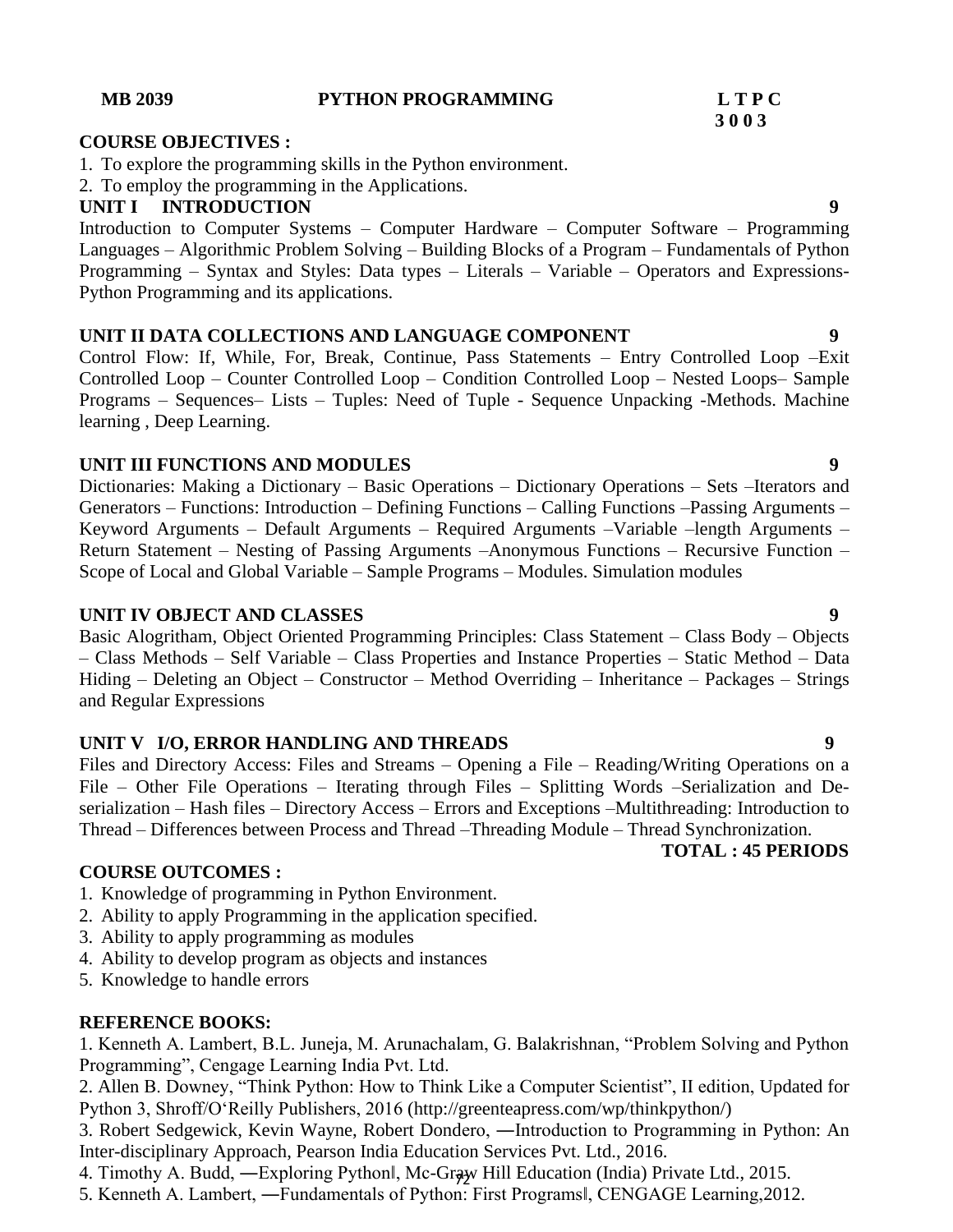**3 0 0 3**

### **TOTAL : 45 PERIODS**

1. Students can able to know the Technical knowledge of Internet of Things.

2. Students can know the Ability to understand IoT Architecture

3. Students can able to understand the building blocks of IoT

4. Students can able to know the Deep insights about IoT Data Platform

5. Students can able to gain the Knowledge of real world applications

### **REFERENCES :**

1. Dieter Uckelmann, Mark Harrison, Michahelles, Florian (Eds), ―Architecting the Internet of Things‖, Springer, 2011.

2. Honbo Zhou, ―The Internet of Things in the Cloud: A Middleware Perspective‖, CRC Press, 2012.

3. Jan Ho¨ ller, VlasiosTsiatsis , Catherine Mulligan, Stamatis , Karnouskos, Stefa

4. Avesand. David Boyle, "From Machine-to-Machine to the Internet of Things - Introduction to a New Age of Intelligence", Elsevier, 2014.

5. Olivier Hersent, David Boswarthick, Omar Elloumi, —The Internet of Things – Key applications and Protocols‖, Wiley, 2012

6. Adrian McEwen and Hakim Cassimally, "Designing the Internet of Things", John Wiley & Sons, 2013.

7. CunoPfister, "Getting Started with the Internet of Things: Connecting Sensors and Microcontrollers to the Cloud", Maker Media, 2011.

8.ArshdeepBahga, Vijay Madisetti, - Internet of Things - Ahands-on approach, University Press, 2015

# **COURSE OBJECTIVES :**

1. To experiment the technical aspects of Internet of Things.

2. To expose the application of Internet of Things.

### **UNIT I INTRODUCTION 9**

Introduction to Internet of Things - Physical Design of IoT - Logical Design of IoT - IoT Enabling Technologies - IoT Levels and Deployment Templates - Domain Specific to IoTs.

### **UNIT II IoT ARCHITECTURE 9**

ETSI, IETF, OGC architectures - IoT reference model - Domain model - information model functional model - communication model - IoT reference architecture.

### **UNIT III BUILDING IoT 9**

IoT Systems - Logical Design using Python - IoT Physical Devices and Endpoints: What is an IoT Device - Basic building blocks of an IoT device - Exemplary Device: Raspberry Pi - Programming Rashberry Pi with Python - Other IoT Devices.

### **UNIT IV IoT DATA PLATFORM 9**

Data Analytics for IoT: Introduction - Apache Hadoop - Using Hadoop Map Reduce for Batch Data Analysis - Apache Oozie - Apache Spark - Tools for IoT - Introduction - Chef: Setting up Chef.

## **UNIT V MODERN TRENDS IN IOT AND REAL-WORLD APPLICATIONS 9**

IoT Physical Servers & Cloud Offerings - Case Studies Illustrating IoT Design: Introduction - Home Automation – Smart Cities - Environment - Agriculture - Productivity Applications.

# **COURSE OUTCOMES :**



#### **MB 2040 INTERNET OF THINGS L T P C**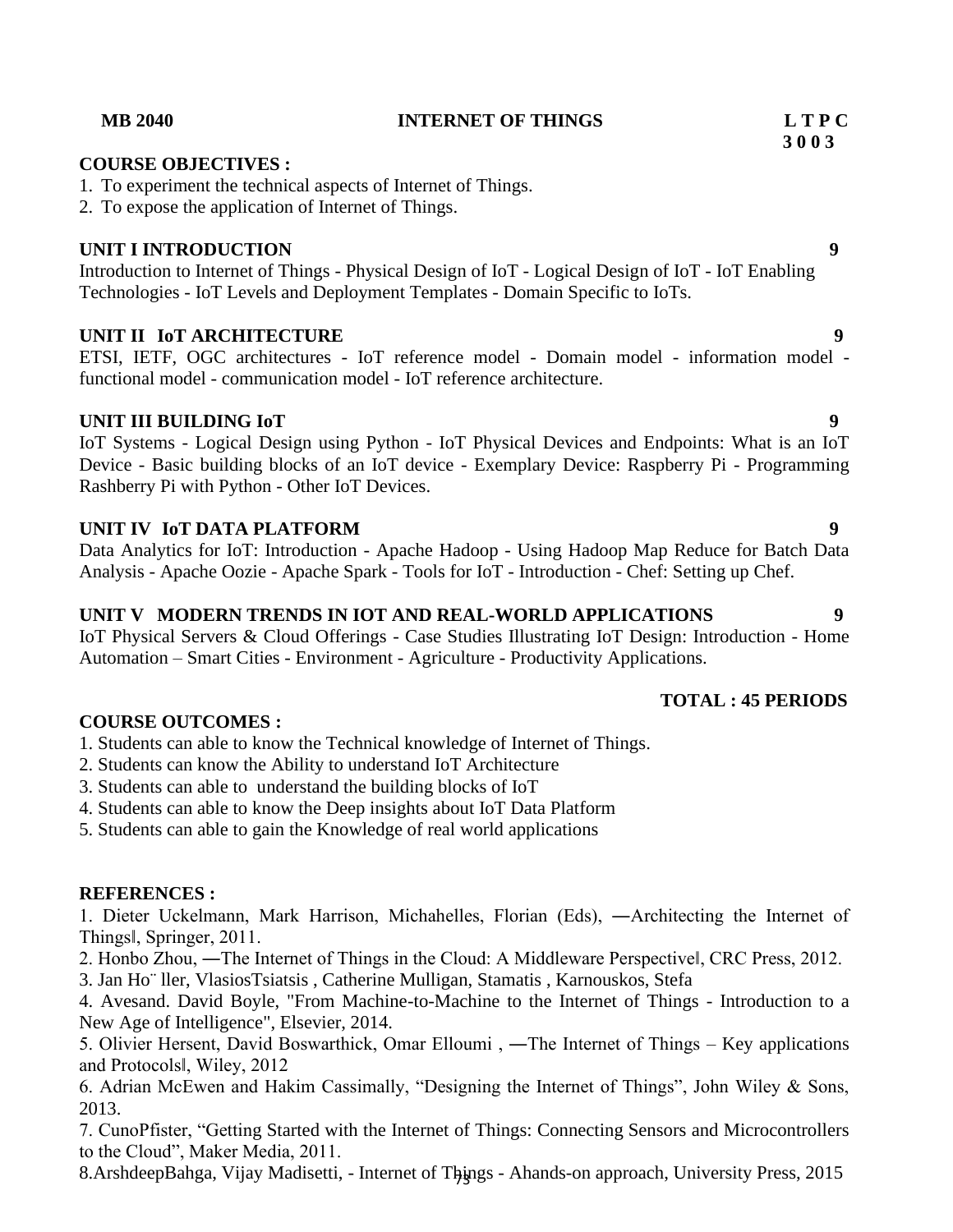#### **MB 2041 E-COMMERCE AND E BUSINESS MANAGEMENT L T P C**

#### **COURSE OBJECTIVE:**

To understand the practices and technology to start an online business.

#### **UNIT I INTRODUCTION TO E-Commerce and E-BUSINESS 8**

Electronic Commerce Meaning– Electronic Commerce and Media Convergence – The Anatomy of E-Commerce Applications – Electronic Commerce Consumer Applications – Electronic Commerce Organization Applications. e-business,e-businessvse-commerce,Economicforces–advantages–myths– e-business models, design, develop and manage-business, Web2.0 and Social Networking, Mobile Commerce, S-commerce.

#### **UNIT II TECHNOLOGY INFRASTRUCTURE 10**

Internet and World Wide Web, internet protocols- FTP, intranet and extranet, Cloud Service Models – SAAS, PAAS, IAAS, Cloud Deployment Models – Public Cloud, Private Cloud, Hybrid Cloud, AutoScaling in the Cloud, Internet information publishing technology- basics of web server hardware and software

#### **UNIT III BUSINESS APPLICATIONS 10**

Consumer oriented e-business–e-tailing and models-Marketing on web–advertising, e-mail marketing, affiliated programs - e-CRM; online services, Business oriented e-business, e- governance, EDI on the internet, Delivery management system, Web Auctions, Virtual communities and Web portals–social media marketing

#### **UNIT IV e-BUSINESS PAYMENTS AND SECURITY 9**

E-payments - Types of Electronic Payment Systems – Digital Token based Electronic Payment Systems – Smart Cards and Credit Card – Based Electronic Payment Systems – Risk and Electronic Payment Systems – Designing Electronic Payment Systems-Characteristics of payment of systems, protocols, e-cash, e-cheque, e-Wallets and Micro payment systems- internet security–cryptography – security protocols–network security.

#### **UNIT V EMERGING TRENDS AND LEGAL AND PRIVACY ISSUES 8**

The New Age of Information based marketing and Advertising on the Internet – Consumer Search and Resource Discovery Paradigms and Retrieval - Electronic Commerce Catalogs or Directories – Information filtering – Consumer – Data Interface : Emerging Tools. On Demand Education and Digital Copyrights: Computer based Education and Training – Technological Components of Education on demand. Software Agents: Characteristics and Properties of Agents – The Technology behind Software Agents – Applets, Browsers and Software Agents- Software Agents in Action-Legal, Ethics and privacy issues – Protection needs and methodology – consumer protection, cyber laws, contracts and warranties, Taxation and encryption policies

#### **TOTAL:45 PERIODS**

### **COURSE OUTCOMES:**

1. Student can able to learn the meaning of ecommerce and ebusiness management.

2. Student can able to know the technology infrastructure available in e-commerce and e-business management.

3. Student can able to learn various business applications available in internet.

4. Student can able to identify the e-business payment and security system used in various industries.

5. Student can able to know the emerging trends and legal and privacy issues in e-commerce and ebusiness management.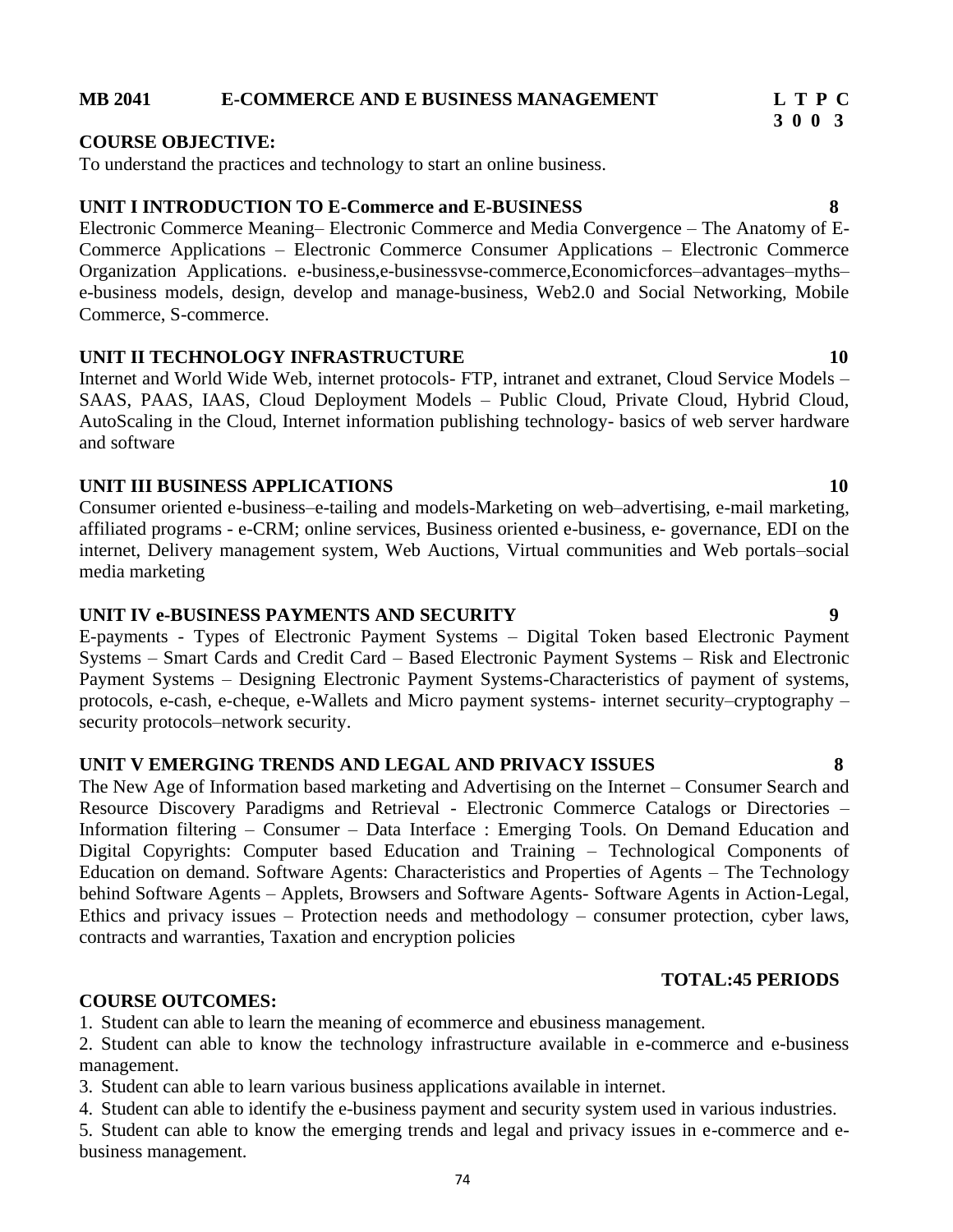#### **REFERENCES**

1. EfraimTurban, Jae K.Lee, DavidKing,TingPengLiang,DeborrahTurban,Electronic Commerce– A managerial perspective, Pearson Education Asia,2010.

2. Kelly Goetsch - e Commerce in the Cloud, O Reilly Media,2014.

3. Parag Kulkarni, Sunita Jahirabad kao, Pradeep Chande, ebusiness, Oxford University Press, 2012.

4. Hentry Chan &el, E-Commerce–fundamentals and Applications, Wiley India Pvt Ltd, 2007.

5. GaryP.Schneider,Electroniccommerce,Thomsoncoursetechnology,Fourthannualedition,2007

6. Bharat Bhasker, Electronic Commerce, Framework technologies and Applications, 3 rd Edition. Tata McGraw Hill Publications, 2009

7. Harvey M. Deitel, Paul J.Deitel, Kate Steinbuhler, e-business and e-commerce for managers, Pearson, 2011.

| <b>MB 2042</b> | <b>ENTERPRISE RESOURCE PLANNING</b> | <b>LTPC</b> |
|----------------|-------------------------------------|-------------|
|                |                                     | 3003        |

### **COURSE OBJECTIVE :**

To exhibit the theoretical aspects of Enterprise Resource Planning.  $\neg$  To provide practical implication on ERP Suite implementation.

### UNIT I INTRODUCTION 8

ERP-Meaning, Definition. Overview of enterprise systems – Evolution - Risks and benefits - Fundamental technology - warehouse management.

#### UNIT II ERP SOLUTIONS AND FUNCTIONAL MODULES 10

Overview of ERP software solutions, BPR, Project management, Functional modules, Organisational data, master data and document flow.

### **UNIT III ERP IMPLEMENTATION** 10

Planning Evaluation and selection of ERP systems - Implementation life cycle - ERP implementation, Methodology and Frame work- Training – Data Migration. People Organization in implementation-Consultants, Vendors and Employees.

### **UNIT IV POST IMPLEMENTATION 8**

Maintenance of ERP- Organizational and Industrial impact; Success and Failure factors of ERP Implementation.

### **UNIT V EMERGING TRENDS ON ERP 9**

Extended ERP systems and ERP add-ons -CRM, SCM, Business analytics - Future trends in ERP systems-web enabled, Wireless technologies, cloud computing .

#### **COURSE OUTCOMES :**

- 1. Knowledge of risk and benefits associated with Enterprise Resource Planning.
- 2. Knowledge or ERP solutions and functional modules
- 3. Exposure to the implementation environment
- 4. Understanding of post implementation impact and maintenance of ERP
- **5.** Knowledge of emerging trends on ERP

### **REFERENCES :**

1. Simha R. Magal , Jeffrey Word, Integrated Business processes with ERP systems, John Wiley & Sons, 2012.

- 2. Jagan Nathan Vaman, ERP in Practice, Tata McGraw-Hill, 2008
- 3. Alexis Leon, Enterprise Resource Planning, second edition, Tata McGraw-Hill, 2008.
- 4. Mahadeo Jaiswal and Ganesh Vanapalli, ERP Macmillan India, 2009
- 5. Vinod Kumar Grag and N.K. Venkitakrishnan, ERP- Concepts and Practice, Prentice Hall of India, 2006. 7. Summer, ERP, Pearson Education, 2008.

6.Alexis Leon, ERP demystified, second Edition Tata McGraw-Hill, 2008.

**TOTAL: 45 PERIODS**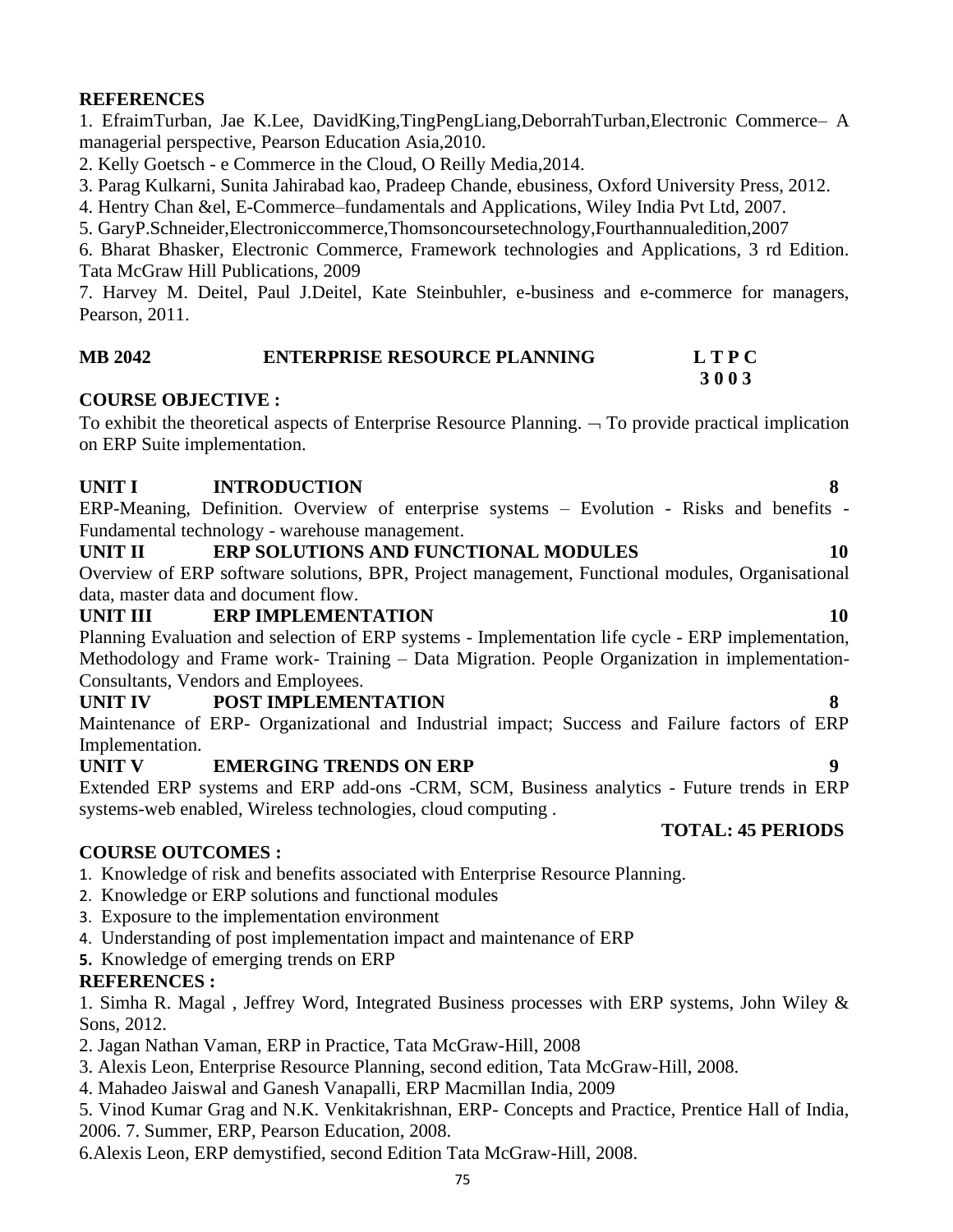## **3 0 0 3**

#### **COURSE OBJECTIVES:**

- To understand the various project management phases Initiation, Planning, Tracking and Closure
- To study various project estimation methodologies, process models and risk management
- To understand quality assurance in software development

#### **UNIT I PROJECT MANAGEMENT OVERVIEW 8**

What is Project and Project Management, Various phase of Project Management, Project Stakeholders, Project Management Organisation (PMO);Roles and Responsibilities of Project Manager. Brief introduction to various process models - Waterfall, RAD, V, Spiral, Incremental, Prototyping, Agile– SCRUM, Extreme Programming (XP) and Kanban Project Initiation - Project Charter; Statement of Work (SoW)

#### **UNIT II PROJECT PLANNING 10**

Project Planning Activities- Project Scope, Work Breakdown Structures (WBS), Software estimation methodologies - COCOMO Model and Function Point Project Scheduling Techniques – Program Evaluation and Review Technique (PERT), Gantt Chart and Critical Path Method (CPM)

#### **UNIT III PROJECT TRACKING 10**

Monitoring and Control, Project Status Reporting; Project Metrics; Earned Value Analysis (EVA); Project Communication Plan & Techniques; Steps for Process Improvement. Risk Management: Concepts of Risks and Risk Management; Risk Management Activities; Effective Risk Management; Risk Categories; Aids for Risk Identification; Potential Risk Treatments; Risk Components and Drivers; Risk Prioritization.

#### **UNIT IV PROJECT CLOSURE 8**

Project Closure Analysis, Lesson Learnt Software Quality Assurance-Software Quality Assurance Activities; Software Qualities; Software Quality Standards – ISO Standards for Software Organization, Capability Maturity Model (CMM), Comparison between ISO 9001 & SEI CMM, Other Standards.

### **UNIT V AGILE PROJECT MANAGEMENT WITH SCRUM 9**

Agile Manifesto and Agile Principles Agile Scrum - Purpose, Values, Scrum Framework, Scrum Roles – Product Owner, Scrum Master & Team, Scrum Events – Sprint Planning, Daily Scrum/Stand-up Meeting, Sprint Review, Sprint Retrospective, Scrum Artefacts – Product Backlog, Sprint Backlog, Increment and Definition of Done (DoD), Agile estimation – Story Point

#### **TOTAL:45 PERIODS**

#### **COURSE OUTCOMES:**

At the end of this course, student should be able to:

- 1. To learn the meaning and process models available in software project management.
- 2. To know the techniques and evaluation methods in software project management

3. To know how to tract the projects Risk and creating the risk mitigation plan in software project management

- 4. To apply software quality assurance for better quality software delivery
- 5. To identify the scrum and its principles in software project management

#### **REFERENCES:**

1. Jalote, "Software Project Management in Practice", Pearson Education

- 2. Ramesh, Gopalaswamy, "Managing Global Projects", Tata McGraw Hill
- 3. Ken Schwaber, Agile Project Management with Scrum, Microsoft Press

4. Mike Cohn, Agile Estimating & Planning, Pearson • Royce, "Software Project Management", Pearson Education, 1999. 55

5.Bob Hughes and Mike Cotterell, Software Project Management, Tata McGraw Hill, 5 th Edition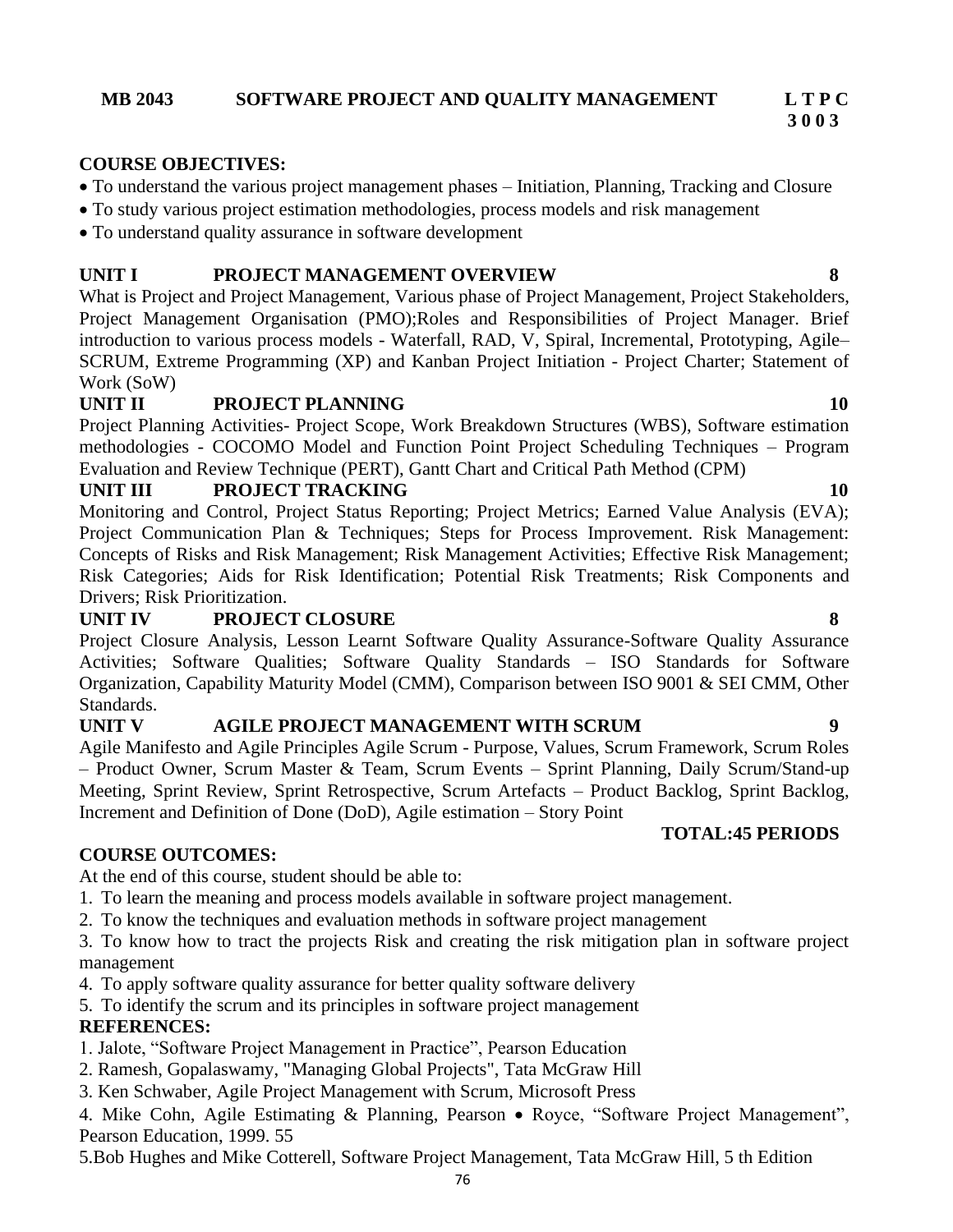### **MB 2044 CLOUD COMPUTING L T P C**

#### **COURSE OBJECTIVES:**

1. To expose the students to the frontier areas of Cloud Computing

2. To provide an in-depth and comprehensive knowledge of the Cloud Computing fundamental issues, technologies, applications and implementations.

- 3. To shed light on the Security issues in Cloud Computing
- 4. To introduce about the Cloud Standards.

### **UNIT I HISTORY OF CLOUD COMPUTING 9**

Cloud Computing, Types, Evolution of Centralized and Distributed Computing - Overview of Distributed Computing, Cluster computing, Grid computing. Technologies for Network based systems- System models for Distributed and cloud computing- Software environments for distributed systems and clouds.

#### **UNIT II INTRODUCTION TO CLOUD COMPUTING ` 9**

Introduction to Cloud Computing- Cloud issues and challenges - Properties - Characteristics - Service models, Deployment models. Cloud resources: Network and API - Virtual and Physical computational resources - Data-storage. Virtualization concepts - Types of Virtualization- Introduction to Various Hypervisors - High Availability (HA)/Disaster Recovery (DR) using Virtualization, Moving VMs .

### **UNIT III CLOUD COMPUTING APPLICATIONS**

Cloud Programming and Software Environments – Parallel and Distributed Programming paradigms – Overview on Amazon AWS and Microsoft Azure – Overview on Google App Engine – Emerging Cloud software Environment.

#### **UNIT IV CLOUD SECURITY ` 9**

Cloud Access: authentication, authorization and accounting - Cloud Provenance and metadata - Cloud Reliability and fault-tolerance - Cloud Security, privacy, policy and compliance Cloud federation, interoperability and standards.

### **UNIT V GOVERNANCE AND THE FUTURE OF CLOUD 9**

Organizational Readiness and Change Management in the Cloud Age, Legal Issues in Cloud Computing, Achieving Production Readiness for Cloud Services, How Cloud Will Change Operating Systems, Future of Cloud TV & Cloud-Based Smart Devices, Cloud and Mobile, Home-Based Cloud Computing.

### **COURSE OUTCOMES:**

1. Students will get to know the history of cloud computing.

2. Identify the architecture and infrastructure of cloud computing, including SaaS, PaaS, IaaS, public cloud, private cloud, hybrid cloud, etc.

3. Provide the appropriate cloud computing solutions and recommendations according to the applications used. 4. Understand the core issues of cloud computing such as security, privacy.

5. Students will get the idea about the future of cloud computing.

### **TOTAL: 45 PERIODS**

### **REFERENCES:**

1. RajkumarBuyya, James Broberg and Andrzej Goscinski, Cloud Computing – Principles and Paradigms, John Wiley & Sons, 2011

2. Kris Jamsa, Cloud Computing, Jones & Bartlett Learning, 2013

- 3. Kumar Saurahb, Cloud Computing Insights into new era infrastructure, Wiley India, 2nd Ed, 2012
- 4. Barrie Sosinsky, " Cloud Computing Bible" John Wiley & Sons, 2011

5. Tim Mather, Subra Kumaraswamy, and Shahed Latif, Cloud Security and Privacy An Enterprise Perspective on Risks and Compliance, O'Reilly 2009

Processing to the Internet of Things, Morgan Kaufmann, Elsevier, 2012 6. Kai Hwang, Geoffrey C. Fox and Jack J. Dongarra, Distributed and cloud computing from Parallel

# **3 0 0 3**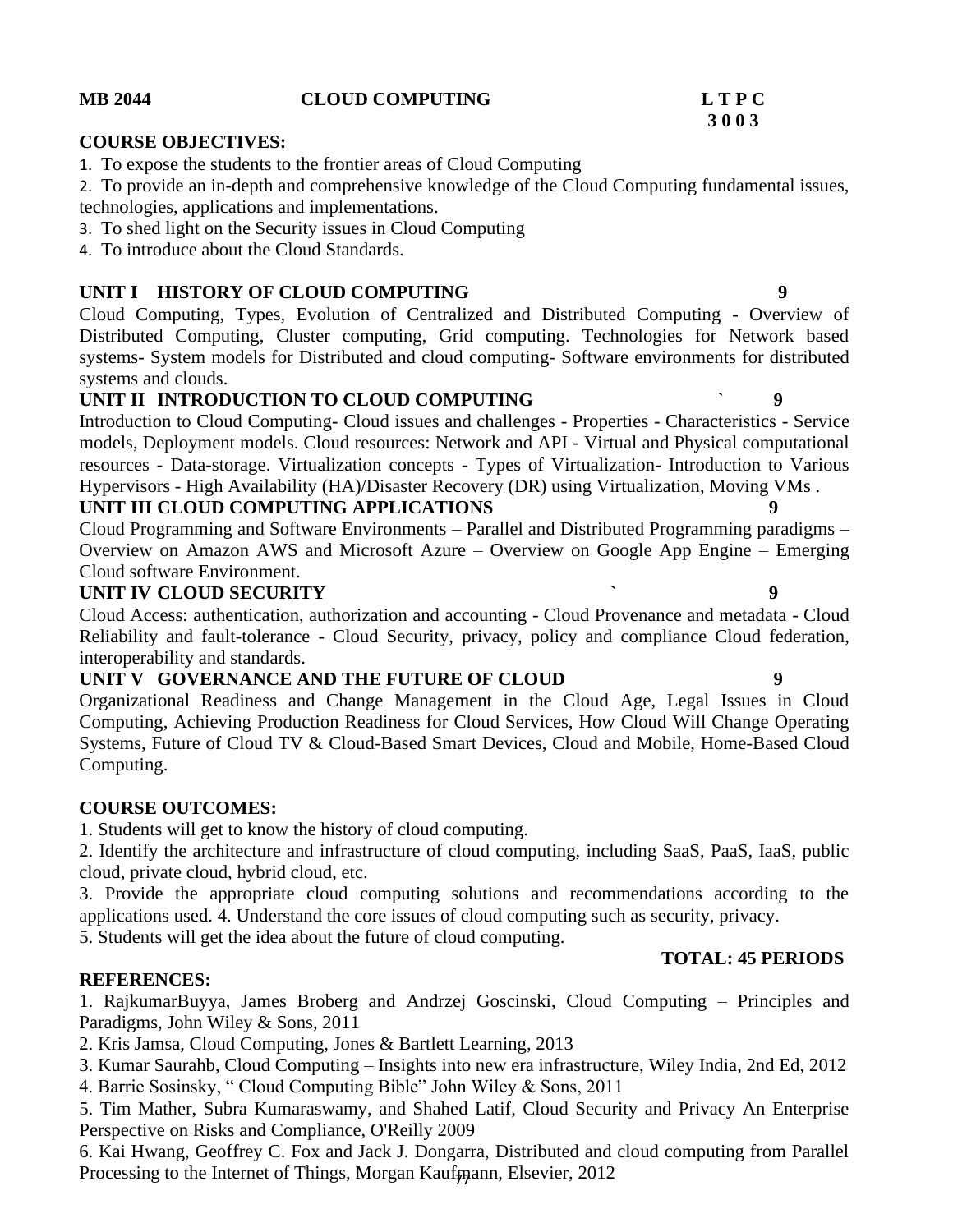#### **SEMESTER IV NON FUNCTIONAL ELECTIVES SUBJECTS**

**MB2045 ENTERPRENEURSHIP DEVELOPMENT L T P C 4 0 0 4**

#### **COURSE OBJECTIVE:**

To develop and strengthen entrepreneurial quality and motivation in students.To impart basic entrepreneurial skills and understandings to run a business efficiently and effectively.

### **UNIT I ENTREPRENEURAL COMPETENCE** 12

Entrepreneurship concept – Entrepreneurship as a Career – Entrepreneurial Personality - Characteristics of Successful, Entrepreneur – Knowledge and Skills of Entrepreneur.

#### **UNIT II ENTREPRENEURAL ENVIRONMENT** 12

Business Environment - Role of Family and Society - Entrepreneurship Development Training and Other Support Organisational Services - Central and State Government Industrial Policies and Regulations - International Business.

#### **UNIT III BUSINESS PLAN PREPARATION 12**

Sources of Product for Business - Prefeasibility Study - Criteria for Selection of Product - Ownership - Capital - Budgeting Project Profile Preparation - Matching Entrepreneur with the Project - Feasibility Report Preparation and Evaluation Criteria.

### **UNIT IV LAUNCHING OF SMALL BUSINESS 12**

Finance and Human Resource Mobilization Operations Planning - Market and Channel Selection - Growth Strategies - Product Launching – Incubation, Venture capital, IT startups.

### **UNIT V MANAGEMENT OF SMALL BUSINESS 12**

Monitoring and Evaluation of Business - Preventing Sickness and Rehabilitation of Business Units-Effective Management of small Business.

### **TOTAL : 60 PERIODS**

### **COURSE OUTCOMES**:

- 1. Students will gain knowledge and skills needed to run a business.
- 2. Students will gain knowledge about Business Environment and Government policies.
- 3. To gain knowledge on how to prepare a Business plan .
- 4. To understand about how to launch a small business.
- 5. To understand about how to manage small busines.

#### **REFERENCES**

1. Mathew Manimala, Entrepreneurship Theory at the Crossroads, Paradigms & Praxis, Biztrantra ,2nd Edition ,2005

2. Prasanna Chandra, Projects – Planning, Analysis, Selection, Implementation and Reviews, Tata McGraw-Hill, 1996.

- 3. P.Saravanavel, Entrepreneurial Development, Ess Pee kay Publishing House, Chennai -1997.
- 4. Arya Kumar. Entrepreneurship. Pearson. 2012 5. Donald F Kuratko, T.V Rao. Entrepreneurship:

5.A South Asian perspective. Cengage Learning. 2012

Hisrich, Entrepreneurship, Tata McGraw Hill, New Delhi, 2001.

6. S.S.Khanka, Entrepreneurial Development, S.Chand and Company Limited, New Delhi, 2001.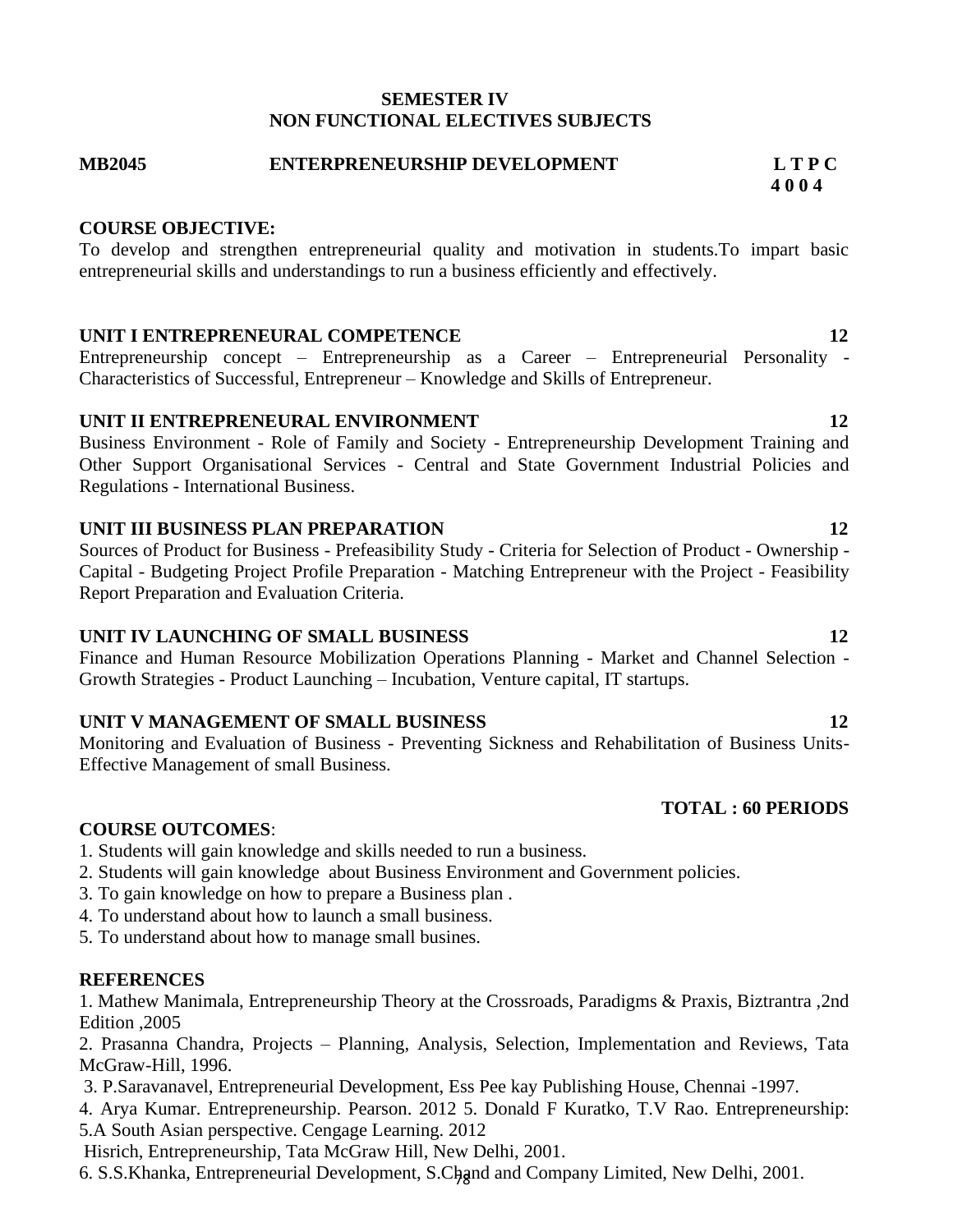#### **MB 2046 HOSPITALITY & TOURISM MANAGEMENT L T P C**

#### **COURSE OBJECTIVE:**

The aim of the course is to provide elementary knowledge of tourism industry including transportation, hotel, destination and future scopes.

 **4 0 0 4**

#### **UNIT – I HOSPITAL MANAGEMENT** 12

Hospitality Management/Industry: Introduction of the Hospitality Industry. Origin & Nature, Evolution and Growth of Hospitality Industry, Hospitality Industry in Today"s Scenario, Importance of Hospitality Management, Training for Hospitality Management.

#### **UNIT – II TOURISM MANAGEMENT** 12

Tourism and Hospitality: Definition of Tourism, Evolution of Tourism Industry, Components of Tourism, Concept of Domestic & International Tourism, Basic Travel Regulation, Significance & Impacts of Tourism: Socio- Cultural, Economic & Environmental. Typologies of Tourism, Travel Motivators. Tourism products of India (Worlds Heritage Countries)

#### **UNIT – III HOTEL MANAGEMENT 12**

Hotel Management Overview of the Accommodation Industry, Hotel Organization Structure.Classification of Hotels, Departments of Hotel, Hotel Categories – Star Rating, Types of Hotel Rooms, Plans & Rates. Front Office & its Co-ordination with Other Departments.

Food & Beverages: Organization Chart of House keeping Departments, Responsibilities, Traits & Duties of House Keeping Staff, Knowledge of other Departments, Menu, The cover, Service Equipments: Linen, Furniture, Chinaware, Glassware, Tableware, Briefing, Banquets, Alcoholic & Non Alcoholic Beverages, Conference & Convention Management.

#### **UNIT – IV TRAVEL AGENCY GUIDELINES 12**

Laws & Guidelines: Recognition of Travel Agency, Tour Operator and Travel Guide License & Permits required for Hotels National & International Organization: IATA, PATA, ICAO, WTO, UFTAA, FHRAI, TAAL.

#### **UNIT-V MARKETING AND SERVICES** 12

Marketing for Hospitality and Tourism: Service Characteristics Segmentation, Targeting and Positioning of Hospitality Industry, Marketing Mix and Marketing Strategies for Hospitality and Tourism.

#### **COURSE OUTCOMES:**

1. Students will gain knowledge on Hospital Management and Understand about Hospilatility Industry in Todays Scenario.

- 2. Students will gain knowledge on Tourism Management
- 3. To Understansd about the Hotal managment and categories of Hotel management.
- 4. To gain knowledge on Travel industry guidelines and procedure for obtaining license.
- 5. To Understand about the marketing and services of Tourism and Hospital Industry.

### **REFERENCES**

1. Stephen Ball, Jones Peter, KirkDavid and Lockwood Andrew – Hospitality Operations. A System Approach (Cengage Learning, 1st ED.)

- 2. James A BArdi Hotel Front Office Management (Wiley).
- 3. G. Raghubalan, SmriteeRaghubalan Hotel House Keeping (Oxford University Press)
- 4. Sudhir Andrews Hotel House Keeping Training Manual (Tata McGraw Hill, 1<sup>st</sup> Ed.)
- 5. NegiJagmohan Hotel and Tourism Laws (Frank Brothers)
- 6. Michael Flynn, Caroline Ritchie Public House, and Beverage Management (Butterworth).

#### **TOTAL : 60 PERIODS**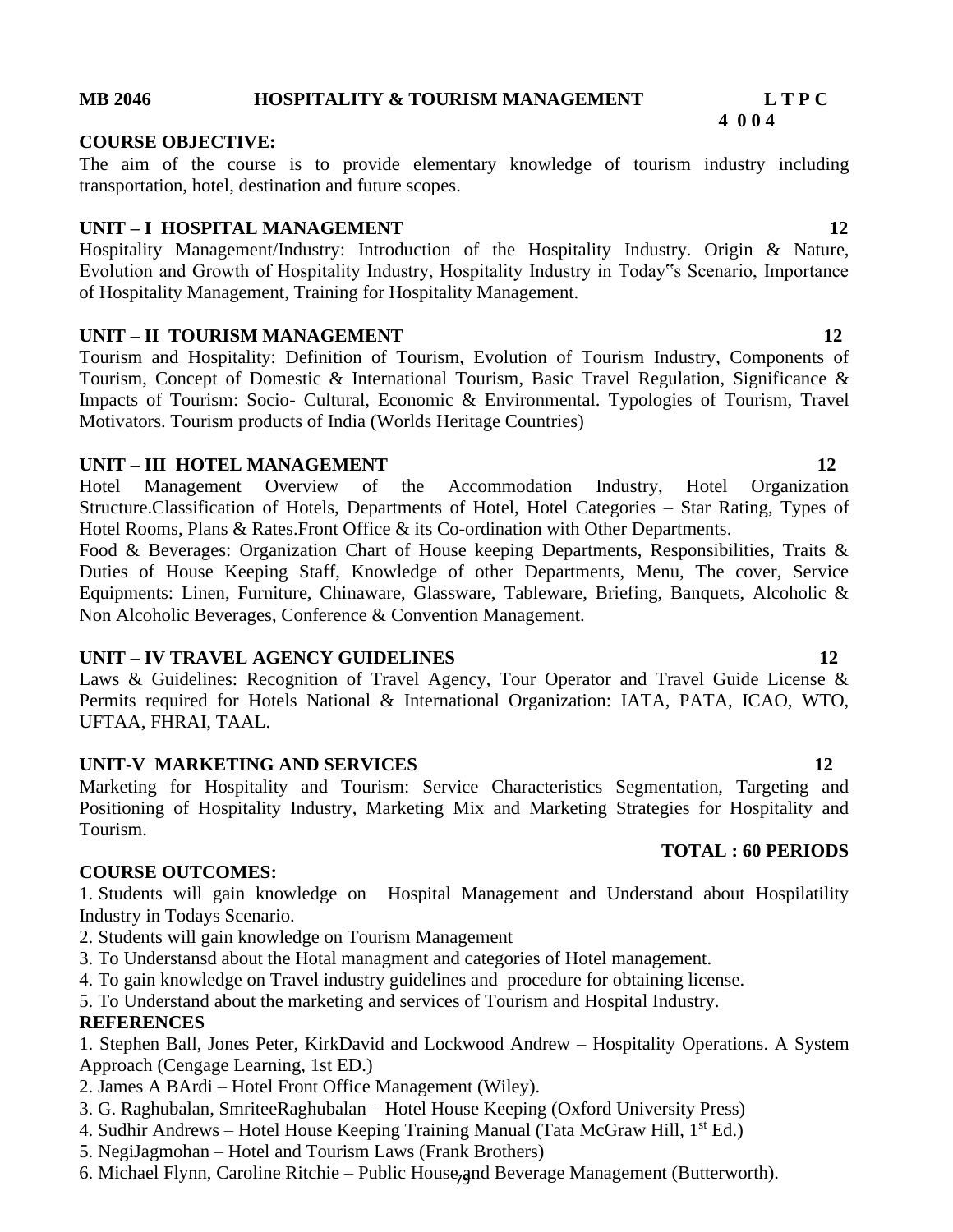### **MB2047 MANAGEMENT OF HEALTH CARE SERVICES L T P C**

#### **Course Objective:**

To understand services in hospitals, Managing Front office operations in hospitals, Record Keeping, Waste disposal management, Pharmacy and ICU maintenance.

### **UNIT I INTRODUCTION** 12

Functional areas in hospital services management – Different types of hospital services – Human capital in hospitals- Specific characteristics of hospital services- Principles of hospital planning and execution-Government – Private – Corporate and public hospital systems in India.

### **UNIT II MANAGING FRONT OFFICE 12** 12

Front office –Administration of outpatient and inpatient –Emergency services in hospital-Communication system – Admission and discharge procedures.

### **UNIT III RECORDS MANAGEMENT** 12

Significance of record keeping- Types of medical records – Management – Medical statistics – Materials records –Creation and management of patient records and personnel records – Discharge records – Legal and other operational records- Automated hospital services management solution.

#### **UNIT IV LABORATORY SERVICES AND HOUSE KEEPING 12**

Need for managing laboratories- Classification, functions and management of laboratories – Accreditation of laboratory procedure and process – Case studies. Sanitation of hospital environmentBasic and special cleaning –Odor control Waste disposal –Safety – Pest control- Interior decoration – outsourcing hospital housekeeping services.

### **UNIT V PHARMACY AND INTENSIVE CARE 12** 12

Location, layout and functions duties of Chief pharmacist – Equipment and facilities – Pricing –Drug information centre. Types of ICU – Functions and Objective – Daily Scheduling –Safety issues and other problems – Major responsibilities of nursing service – Relationship with non- nursing personnel.

#### **COURSE OUTCOMES:**

- 1. Students will able to understand the functional areas of hospital services management.
- 2. To gain knowledge on how to manage front office administration.
- 3. To gain knowledge about the records management.
- 4. To Understand about the laboratory services and house keeping.
- 5. To understand about the Pharmacy and Intensive care.

### **REFERENCES**

- 1. Goel, S.L & Kumar, Hospital Supportive Services Deep & Deep Publications,New Delhi, 2004.
- 2. NHS Guide to Good Practices in Hospital Administration National Health Services, London.
- 3. Syed Amin Tabish Hospital and Health Services Administration Jaypee Brothers Medical Publishers, New Delhi, 2001.
- 4. G. D. Kunders Designing for Total Quality in Healthcare Prism Books Pvt., Ltd, Bangalore,2004.

**TOTAL : 60 PERIODS**